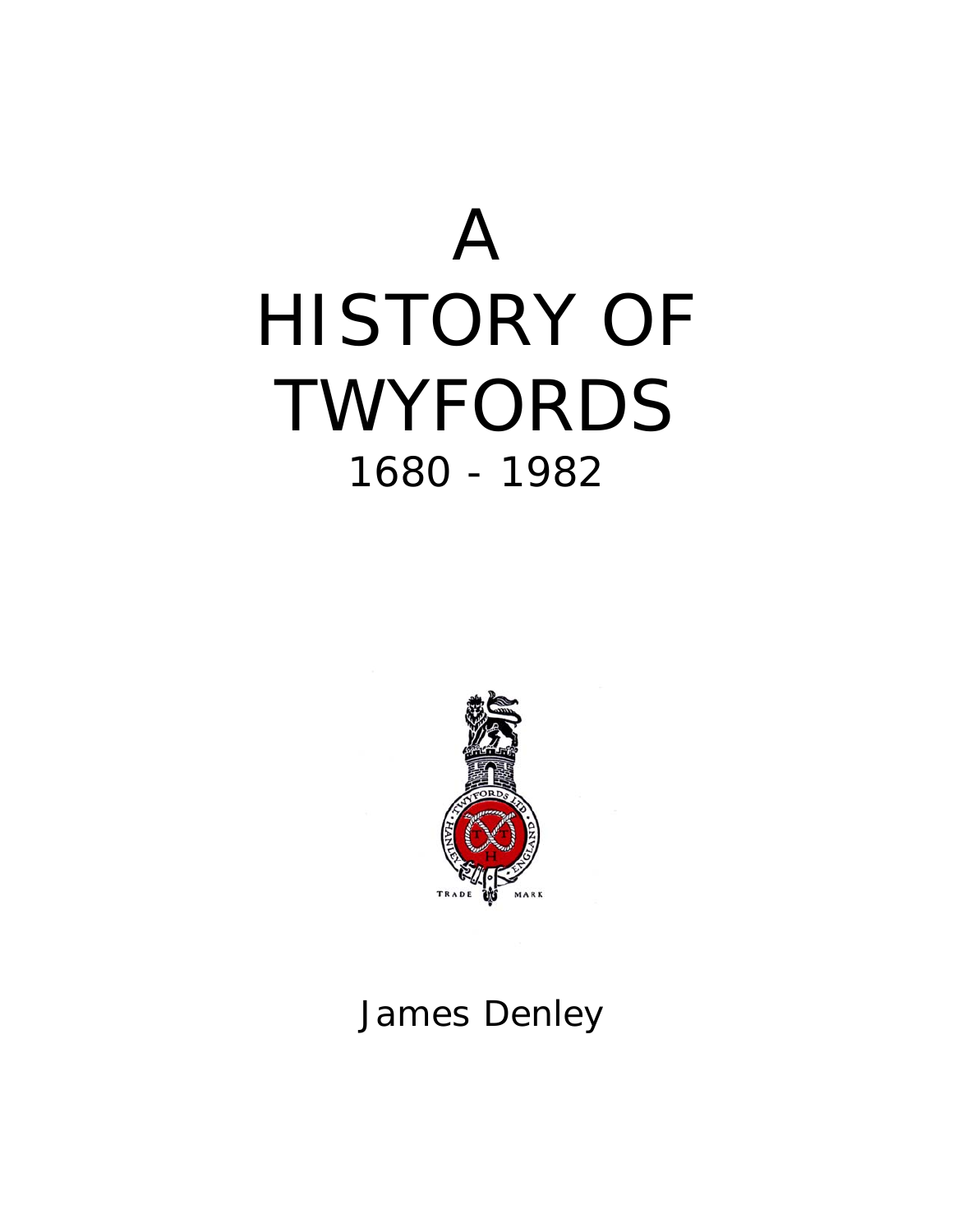## *Introduction*

Today's events are tomorrow's history and it is nearly 90 years since Joseph Hatton published his own story of Twyfords which he called 'Twyfords A Chapter in the History of Pottery'. Now we have added one or two more historical chapters.

I deeply appreciate James Denley's work and would also like to add my thanks to those who have helped him. Both inside and outside the Company, people have been kind enough to give their time to enable us to gather together the wealth of information contained in this book. Inevitably there are omissions, but nevertheless, I am sure our history will be treasured by all those who may follow in our footsteps.

I am particularly grateful to the elder generation, some of who are now in their 80's, for so willingly and accurately recalling the events of past years. They have been our vital link - thank you all very much.

Tradition and reputation are two things which money cannot buy and when you read the following chapters you will see that Twyfords have long and strong roots. But let me encourage you not to regard past achievements like a soft armchair in which to relax, but rather consider the past as a firm and solid springboard for the future development of Twyfords.

### **Harry Barclay**

Chairman 1982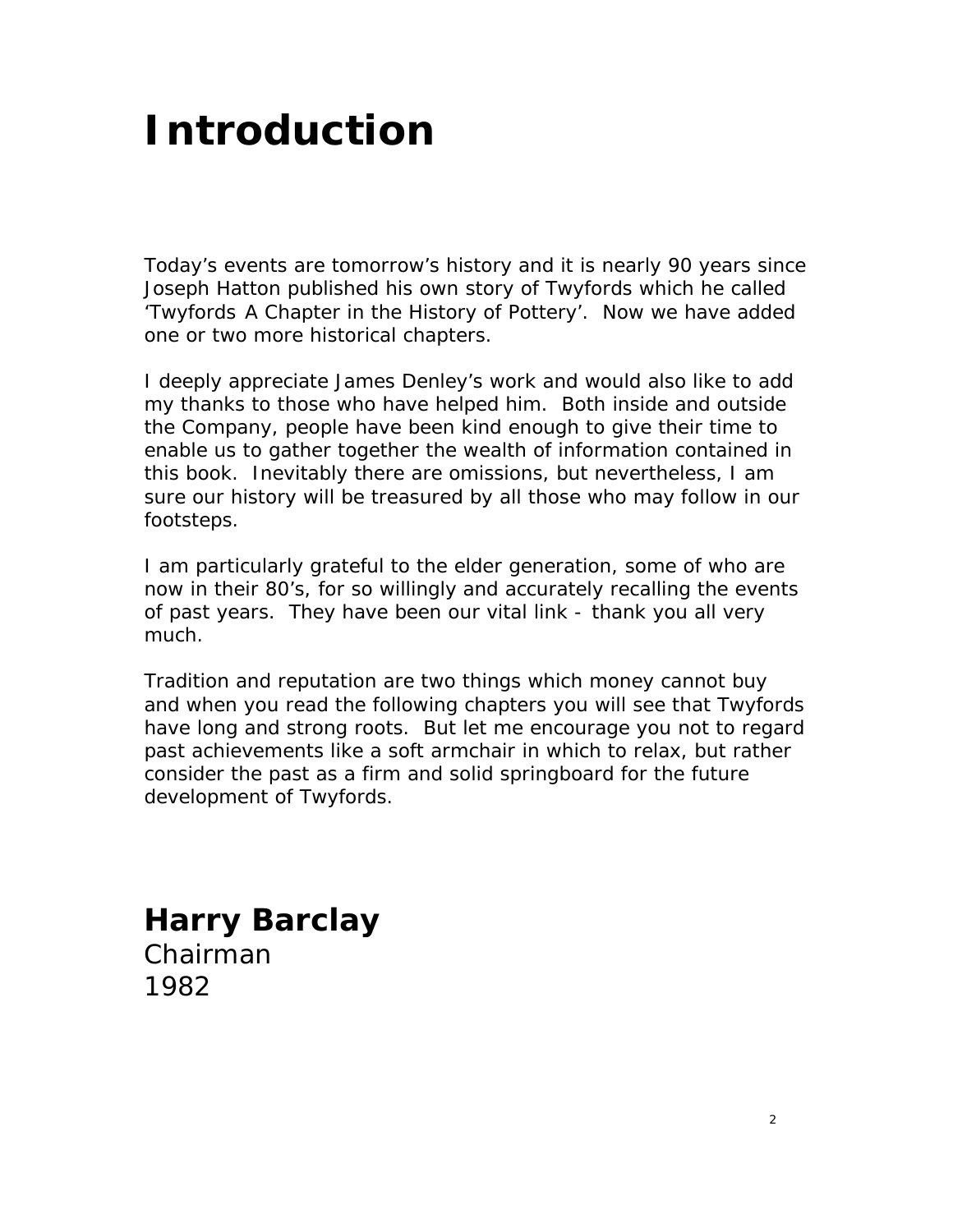## *Contents*

|    | A Thousand Years Unwashed            | 4  |
|----|--------------------------------------|----|
| 2  | The Family Connection                | 9  |
| 3  | Into the Closet                      | 15 |
| 4  | <b>Going National</b>                | 20 |
| 5  | The Beginning of Open Plumbing       | 25 |
| 6  | Cliffe Vale and the Fireclay Madness | 28 |
| 7  | The Deluge and After                 | 35 |
| 8  | <b>Twentieth Century Apogee</b>      | 39 |
| 9  | An Era Ends                          | 46 |
| 10 | Interregnum                          | 51 |
| 11 | Riding the Storm                     | 56 |
| 12 | The Reconstruction                   | 63 |
| 13 | <b>Cheshire Changes</b>              | 70 |
| 14 | The New Generation                   | 76 |
| 15 | Home Thoughts and Abroad             | 81 |
| 16 | Joining Forces                       | 87 |
| 17 | The Future Emerging                  | 93 |
|    |                                      |    |
|    |                                      |    |

Acknowledgements and the settlements of the settlements of the settlement of the settlement of the settlement of the settlement of the settlement of the settlement of the settlement of the settlement of the settlement of t

More Books to Read in the Bath 99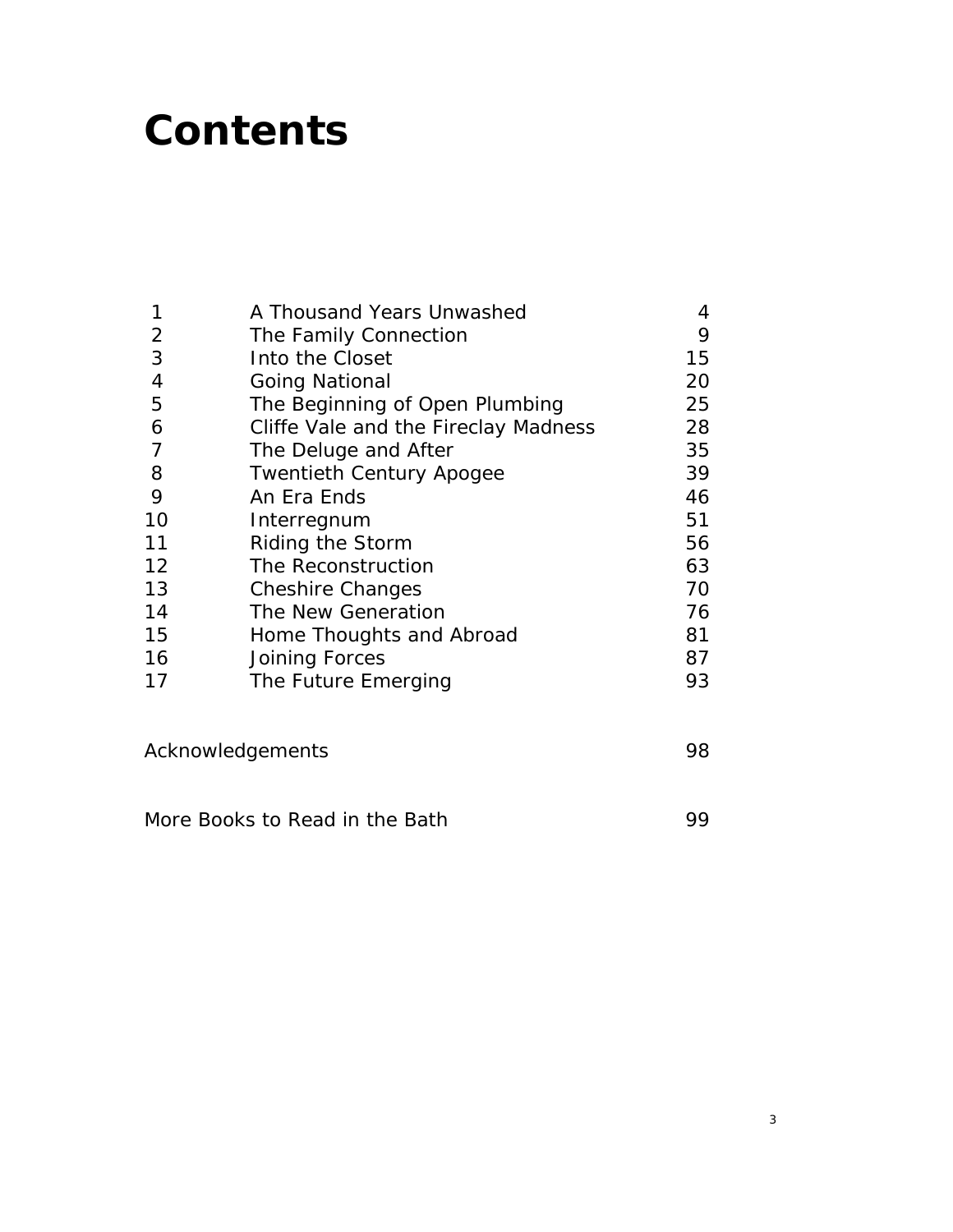#### **CHAPTER ONE**

# *A Thousand Years Unwashed*

To late 20th century homo sapiens, living in a part of the world where good sanitation and reasonable hygiene are taken very much for granted, it is by no means easy to picture, in all its manurial vividness, what life was like before these conditions became the norm.

On holiday, in some unspoiled resort or foreign backwater, you may think you have witnessed sanitation at its most gruesome - but to coin a phrase, you have not even scratched the surface.

If you take the ordinary family, living in the crowded towns and cities of early 19th century England, however, you may get a much better idea of what it was really like to plumb the depths.

The population was growing at an enormous and unprecedented rate. (It much more than doubled in the first 30 years of the century). Yet the number of worthwhile water-closets in the entire country could probably still be counted in thousands.

Only the fortunate few enjoyed the salubrious benefits of the bathroom, or even fairly primitive sanitary apparatus, while most, in their teeming garrets, had to cope with sordid privies, pans and ash-pits - if they were lucky.

In rural areas, the inhabitants could at least step into the garden, as Dean Swift put it, 'to pluck a rose', but otherwise, things were little better - and even royalty and political grandees had serious sanitary problems.

As late as 1844, Prince Albert, the Prince Consort, was horrified to discover 53 overflowing cess-pools cringing beneath the towers and ramparts of Windsor Castle, and on hot days, when the breeze was in the wrong direction, the River Thames so stunk of sewage that Parliament had to suspend its sitting - as it did in 'The Great Stink' of 1858.

'Hell' wrote the poet Shelley, 'is a city much like London' - and it is only when you consider that it had been like this for hundreds of years, that you begin to understand the impact the sanitary reformers had on late Victorian England. Pioneering men like the Twyfords - the story of whose company this is - changed our lives quite as profoundly as say, Marconi, Ford, Edison or Baird - and it is perhaps only because of our more tender susceptibilities, that they are not given the credit they so richly deserve.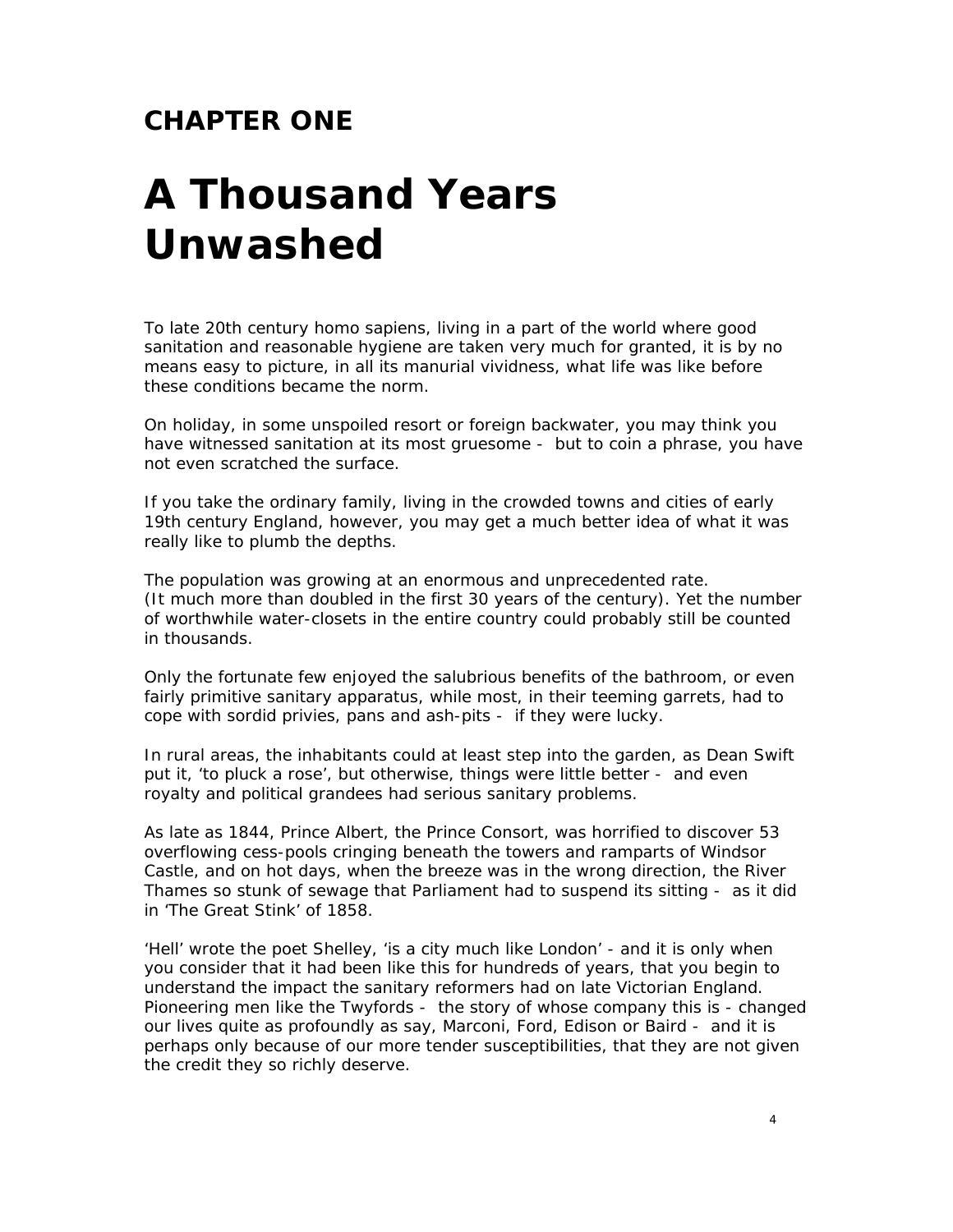'The story of sanitation' says Roy Palmer in his excellent history 'The Water Closet', 'seems to be one of spasmodic efforts soon forgotten' - and this appears to have been precisely the case all down the long and insanitary years.

One of the oldest surviving privies, for example, at Mohenjo Daro in India, is over 5,000 years old.

Half-a-dozen, no less, have been found in the second millennium Sumerian Palace of Sargon, King of Kings, and in the City of Akhenaten, at Tel-ek-Armana; we know that at least one ancient Egyptian enjoyed a shower bath, and a keyhole shaped closet, with a buttock-shaped limestone seat.

So clearly, pre-historic plumbers have done it all before, as we shall see, with considerable panache.

The Cretan Palace of Knossos has been described as "a plumbers'paradise" and well it might be. From around 1650 B.C. it had an extensive system of drains, fresh water pipes and settling tanks. You can still see the closets which almost certainly flushed, and a bath virtually identical in shape with its late nineteenth century successor.

The island, as tourists will know to their cost, is considerably less well-equipped today, although in Heraklion Museum, where the treasurers of Knossos are kept, the gentlemen's cloakroom can boast a row of superbly plumbed Twyfords Cascatas - 3,600 years after Knossos, circa. 1950 A.D..

More familiar than the Minoans perhaps, the Romans were also skilful plumbers the very word sanitation stemming from 'sanitas' meaning health.

By the first century A.D., Rome's water supply was provided by eight main aqueducts, about 22Omiles long, and the sheer scale of their operation defies belief. The baths of Diocletian are said to have accommodated an incredible 3,000 people, whilst those of Antoninus Caracalla, dating from around 215 A.D., covered an area of 28 acres or six times the site of St. Paul's! 'In the fourth century A.D.' wrote Lawrence Wright in his sanitary classic 'Clean and Decent', 'Rome had 11 public baths, 1352 public fountains and cisterns, and 856 private baths.' In addition, as well as private water-flushed latrines, there were plenty of public ones' - 144 is the figure he gives - and the city supplied water at the staggering rate of '300 gallons per head, per day'.

The Romans, of course, brought the concepts of piped running water and bathing to Britain, and built baths over natural springs - as at Aquae Sulis at Bath. They included among their pantheon, 'Crepitus' and 'Cloacina' - god of conveniences and goddess of sewers - and even at the nethermost outpost of Empire, they did their best to keep up standards.

Featured in Lucinda Lambton's splendid photographic essay 'Temples of Convenience' is the magnificent latrine at Housesteads, on Hadrian's Wall - on the very edge of Roman civilisation. There, like British colonials dressing for dinner in the jungle, 20 legionnaires could sit cheek-by-jowl, and having performed successfully, make use of communal sponge sticks in lieu of paper.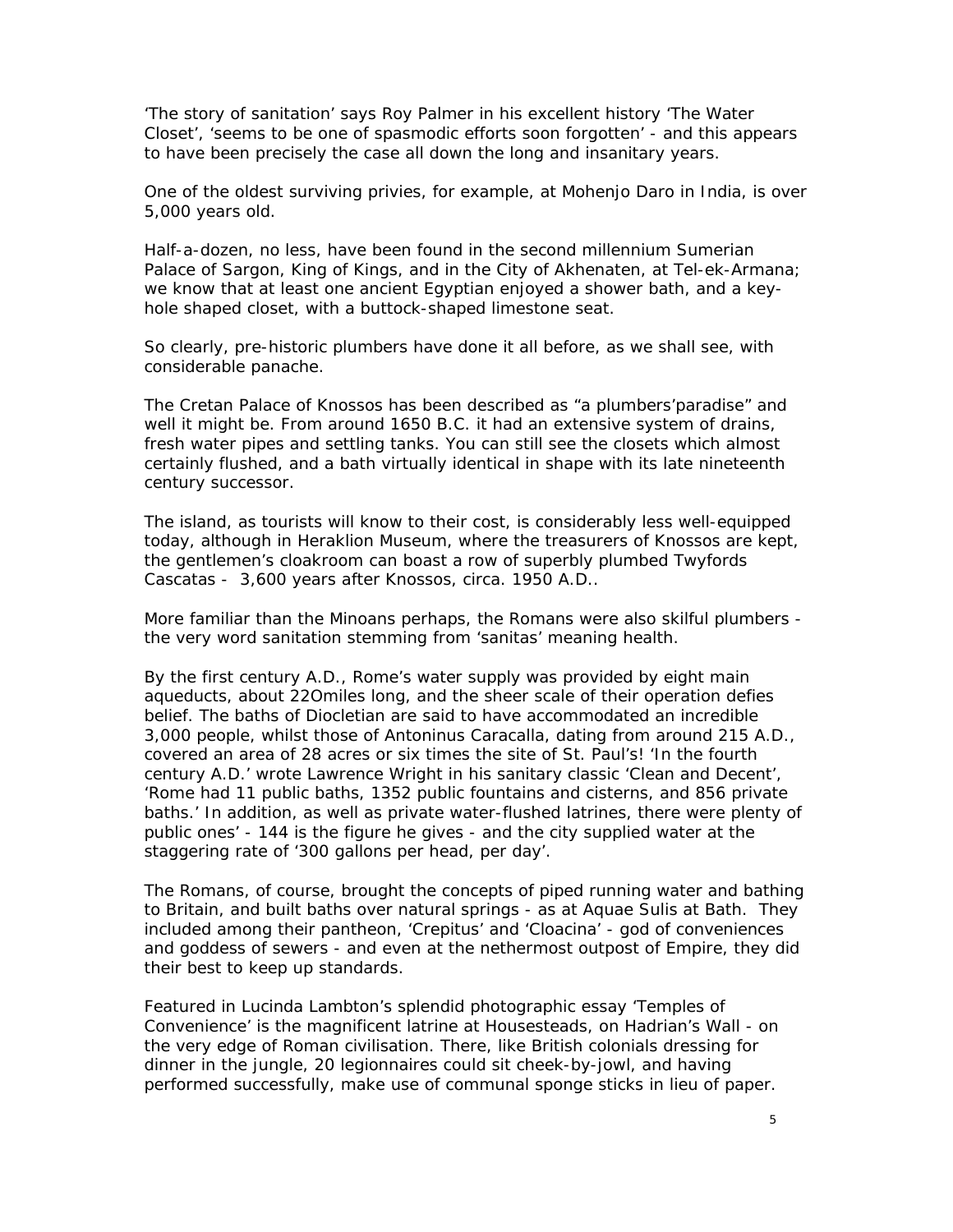The problem in sanitation was never one of invention, but one of continuity. After each blossoming of civilisation - even after the Romans - skills were lost or neglected, and the standards of the barnyard came back into play.

Though there were innovations in almost every century, there was little sustained improvement until a mere generation or two before the days of Twyfords, in the mid-19th century.

There were, it is said, a thousand years from 300 to 1300 A.D., when Europe went unwashed, and this could comfortably be extended by nearly another half millennium without more than marginally bending the truth. The Dark Ages were also the dank and dirty ages; the later medieval period was a mire. The lot of the average peasant was not conducive to enlightened attitudes, nor even to regular washing, and as far as the early church-men were concerned, this was all to the good. Like St. Francis of Assisi, they believed that dirtiness was next to godliness, and bathing a penance.

As in so many things, the monasteries were to prove an exception, and just as they helped preserve learning in the midst of barbarism, so they helped maintain a level of sanitary devotion.

At Canterbury', at the end of the 12th century, both cathedral and monastery enjoyed sophisticated plumbing, with lead piping, settling tanks to purify the water, and a constant supply for layers or washing troughs, baths and latrines.

Similarly, in 1220, at the Priory of the Canons Regular at Trim, in Ireland, some of the very earliest glazed clay closets were built into a four-holer latrine, flushed by water from a conduit. But like other holy houses which sought to cleanse the body as well as the soul, Canterbury and Trim were but islands of hygiene in a sea of squalor.

Sanitary innovation took one step forward and three steps backwards.

London received its own piped water supply, via Tyburn, in 1237, but for reasons it is perhaps better not to go into, this was not altogether an undiluted pleasure. The River Fleet where it flowed through the city was little more than a seething open sewer, and in 1355, though it should have been 'deep enough to float a boat laden with a tun of wine' the Fleet Prison ditch was choked solid with filth. This was not entirely surprising.

Medieval latrines, domestic privies and castle garderobes all tended to work by what you might call 'the long-drop method', built on-high so the discharge could plunge directly into river, cess-pit, moat or midden below.

Alternatives included simply throwing your 'annoyances' out of the window, piping them into a common drain in the middle of the street, or as in one celebrated case, into your neighbour's cellar. It was illegal, of course; in 1345, you could be fined two shillings for 'defiling the streets', and it got more expensive as time went on.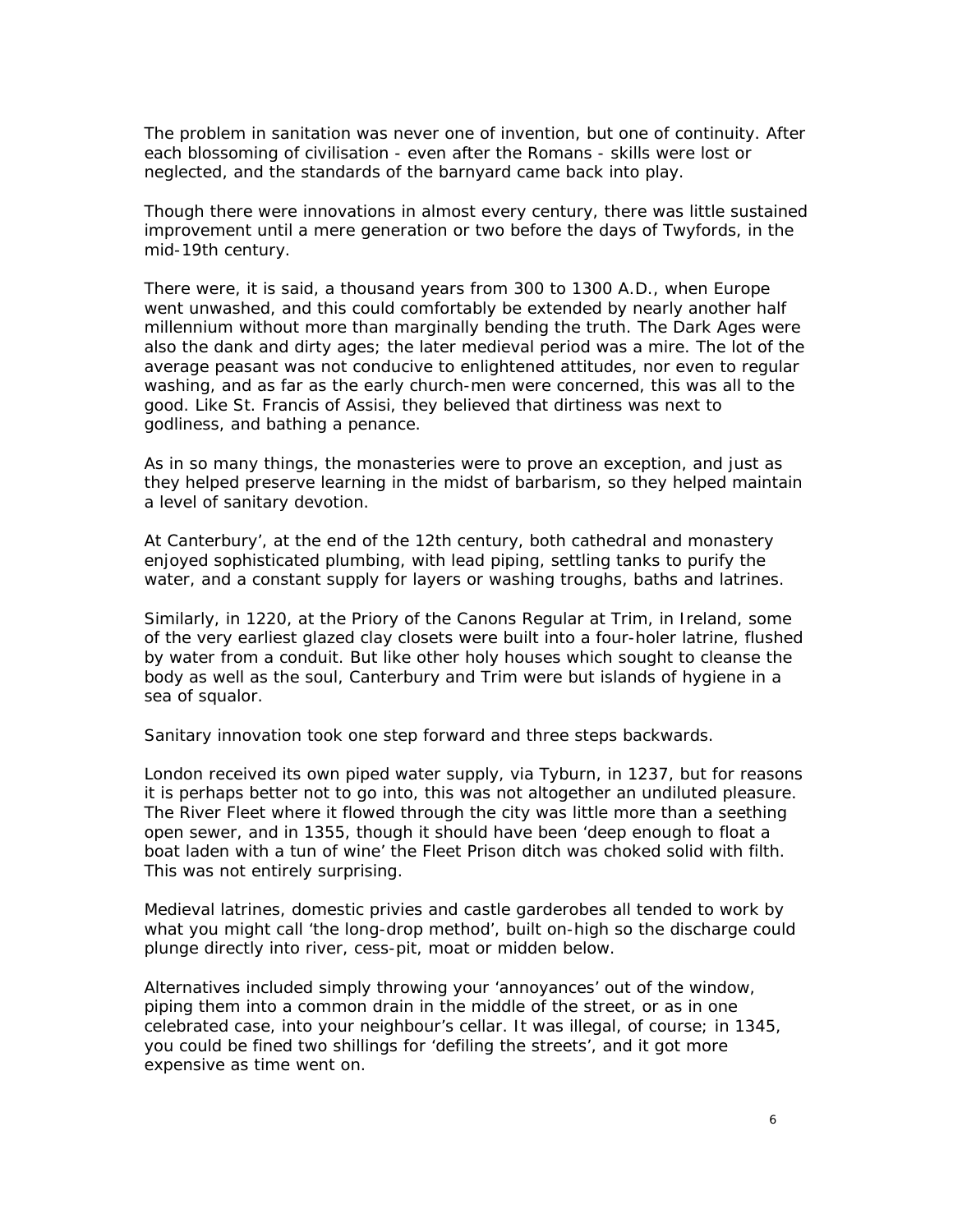By a Royal Warrant of 1358, 'all dirt, dung and filth' had to be removed from the streets and lanes, and if you were caught hurling 'issues, dung, entrails or other ordure in ditches, rivers or waters' then by a Royal Proclamation of 1388, you were fined £20 - which in those days, was a King's ransom.

The embattled authorities appointed refuse men - variously called 'scavengers', 'gongfermors' or 'nightmen' - to empty the pits and generally clear up the mess, and it was a common sight to see them moving with horse, cart and shovel amid 'the doorside heaps'. One of their number, the legendary Richard the Baker, met his death in a way if hideous, had certain poetry about it. He fell through the rotten planks of the privy and plummeted to his doom, drowning 'monstrously' in his own cess-pit.

The stream of filth continued unabated, and while royalty might sign warrants and proclamations, it did not readily lend itself to the cause of sanitation by personal example. King John, clean to a fault by the lights of his subjects, bathed every three weeks. Queen Elizabeth I took a bath once a month 'whether she need it or not', while Queen Isabella of Castile claimed that she only had two baths in her life - 'one at birth and one at marriage'.

Monarchs, on the whole, seemed to favour the pot in preference to the privy, and from Henry VIII to James II, kept their 'close-stools' close by them. Louis XIV, 'le Roi Soleil', received ambassadors while sitting, as it were, on the throne, and when he announced his marriage to Madame de Maintenon, he did so while at rest on one of the 264 commodes which graced the Palace of Versailles.

On the credit side, James I gave Sir Hugh Myddleton financial assistance to improve London's water supply by bringing the man-made New River 35 miles from Hertfordshire to Sadler's Wells - although when it was finished in 1613, the King was the first to fall in! (This was probably one of the few times this notably dirty monarch ever actually washed beyond his fingertips).

Queen Anne, his great grand-daughter can also lay claim to a soupcon of sanitary pioneering, for in the early 18th century, at Windsor, she had 'a little place of easement of marble, with sluices to wash all down'. Anne's reign sees the start of what is often referred to as 'the Age of Awakening' - the period between 1700 and 1850, when sanitary innovation grew less intermittent.

Washing and bathing started to become more regular habits, and various kinds of water closet began to emerge - treated as curiosities at first, although by the 1780's, they were starting to win acceptance. But this is also the time of successive social revolutions - the parliamentary enclosures, the drift to the cities, dramatic increases in population and the great burgeoning of industry. So from a sanitary point of view, things got a lot worse in many ways, before they got better.

Overcrowding without a comparable increase in facilities, meant that technical improvements ran side by side with the familiar unsavoury flavour of 18th century sanitation. The fashionable spa-baths of the period were more likely to damage your health than improve it, while in contemporary Edinburgh - like the baths, graphically described in Smollett's 'Humphrey Clinker' - the waste of some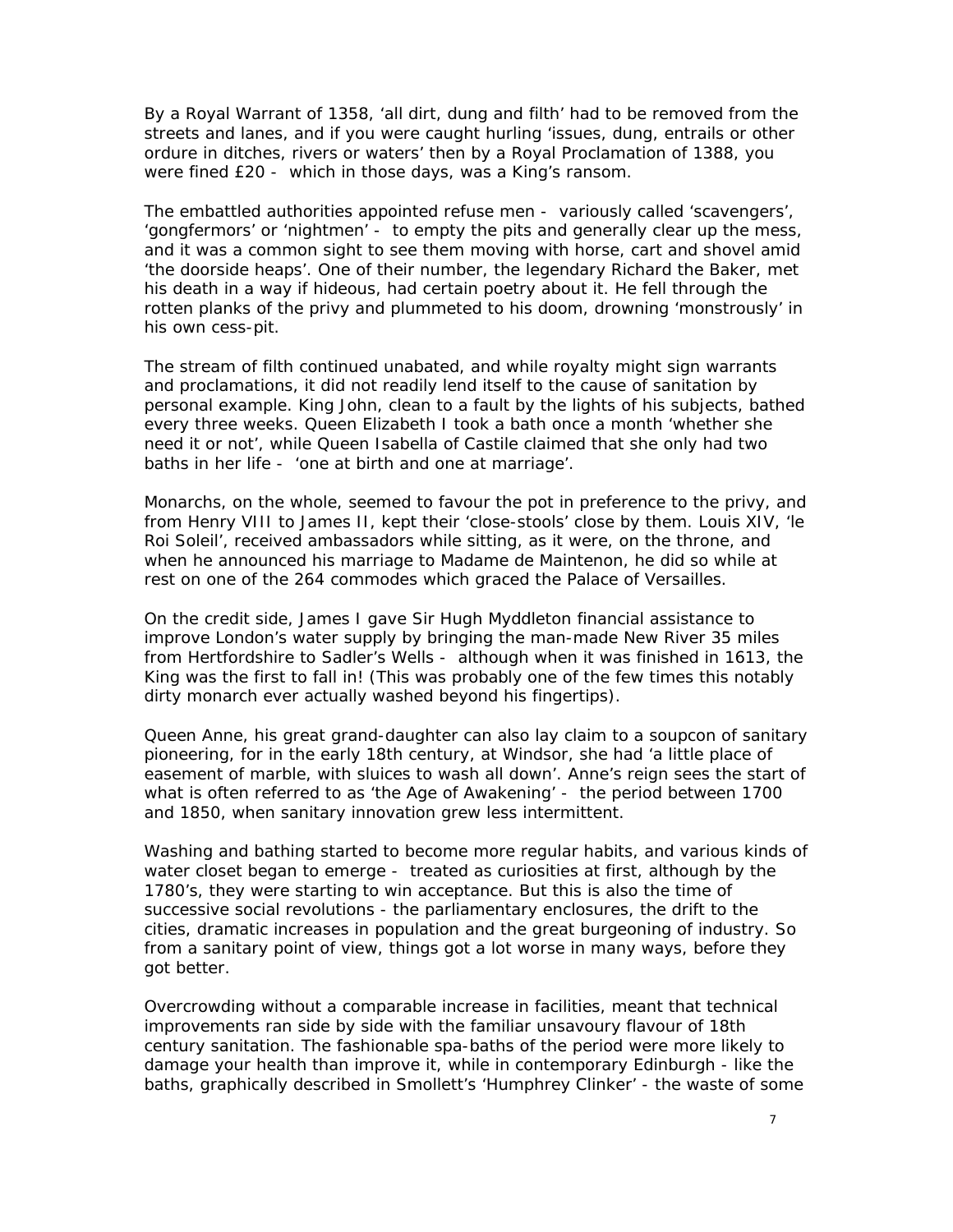50,000 persons was nightly cast out of the windows and into the streets. The renowned accompanying cry of 'gardez l'eau' which roughly translated meant 'run for it', probably also gave us the expression 'loo'.

In 1750's Edinburgh, people hawked the streets at night, wearing voluminous capes and carrying buckets. With their cloaks, they covered their customers, while the customers made use of the pail. Almost exactly one hundred years later, according to that most articulate of all the sanitary pioneers, S. Stevens Hellyer, 'every house in Edinburgh had a water closet'. 'The Golden Age' of sanitary reform was by then just beginning to dawn. The time was now ripe for the Twyfords.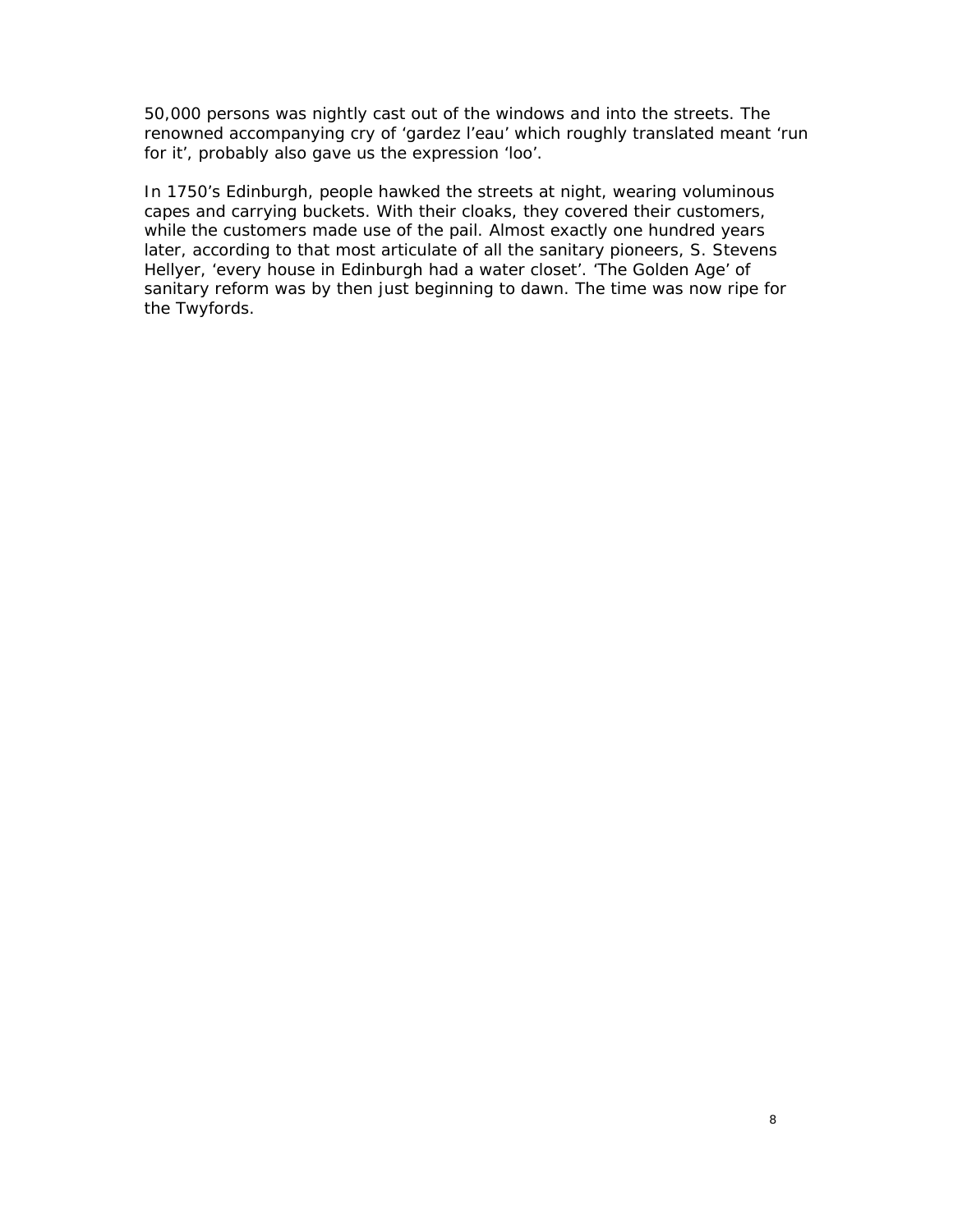#### **CHAPTER TWO**

### *The Family Connection*

The Twyfords were among the first of the great sanitarians. They were contemporaries of George Jennings, Henry Doulton, Hellyer, Thomas Crapper and the rest, and in the last half of the 19th century, their finest inventions were hailed as landmarks in the course of domestic sanitary reform.

They were new men, in a new age, pioneers and innovators in a business which had not existed on any scale before. But unlike many of their fellows, they were by no means newcomers to the potter's field.

The Twyfords can be traced back in the history of North Staffordshire to the early 17th century, and by the time they were making their mark on the Golden Age of Sanitation, they were potters of the fifth and sixth generation. The dynasty was founded by Joshua Twyford, a man who, like most of the rest of the population, almost certainly never owned a bathroom, and for most of his life, would not have known what a water closet was.

Born in the family home in the ancient village of Shelton, now part of Stoke-on-Trent, Joshua made his first official appearance at his baptism in 1640. He was the son of William Twyford, a plain Staffordshire yeoman, and his wife, Margaret. His younger brother, Joseph, was born twelve years later, and he had five sisters - Sarah, Margaret, Ann, Mary and Clare.

At the time, the Twyfords native village was little more than a cluster of houses on and around the brow where Shelton Church now stands. It would have been still a predominantly peasant community, and as a yeoman, father William would have been one of its more substantial residents. Not for him, the few pence a day wages and tiny, two or three-roomed cottage of the average villager, but land of his own, property interests and a sizeable house. The family even had some slight pretensions to grandeur.

Tradition has it that the Twyfords migrated from Derbyshire, probably from the village of Kedleston, and in their day, the Derbyshire Twyfords were important people. There were two noted 14th century parliamentarians in the family, in John and Sir Robert Twyford. But probably the most illustrious of them all, was Sir Nicholas.

Brought up in London and trained as a goldsmith, Nicholas Twyford became a prosperous guildsman, Goldsmith-in-Ordinary to King Edward III and Warden of the Goldsmith's Company. He numbered John of Gaunt and King Richard II among his customers, and in 1381, was with the King at Smithfield when he met Wat Tyler, the leader of the Peasant Revolt. When Tyler was killed in the ensuing fracas - probably by the Lord Mayor, Sir William Walworth and John Standwick, one of the King's esquires - Nicholas had a hand in it, and for this rather over-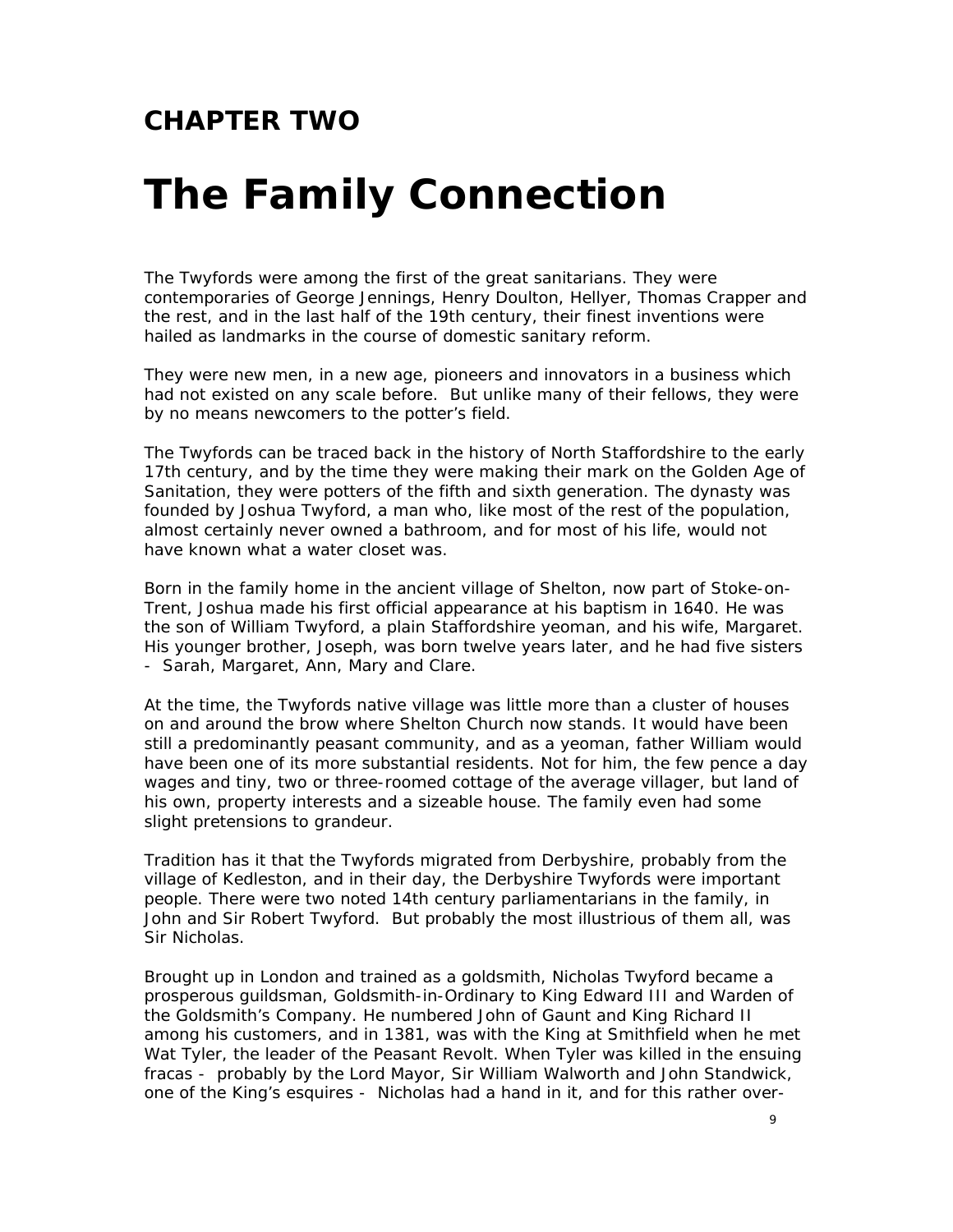enthusiastic display of loyalty to the crown, he was knighted. He went on to become Lord Mayor himself in 1388, and when he died, two years later, left estates in Tottenham and Middlesex to his wife Margery, and after her death to his kinsman John.

In 1413, a William Twyford, possibly a relative, was valet to the Earl of Arundel, and up to Henry VIII's time, Twyfords owned the manor of Kirk Langley, until the heiress of one Thomas Twyford, who died in 1522, married Henry Pole of Chesterfield.

It was from such stock as this that the Twyford potters like to think they came.

Why or when Joshua took up the world's second oldest profession is unknown, as is all of his early life. But certainly, the first Twyford potter was born into troubled times.

In the year of his birth, Charles I's disastrous Long Parliament was called into being, and within two years, England made the long leap into bloody civil war at the battle of Edgehill.

Joshua would have been only eight or nine years old when Charles was executed at the Banqueting House, Whitehall, on January 30th 1649, and the boy grew up in the dour reign of England's only dictator, Oliver Cromwell.

All through the Commonwealth and the years of Charles II's restoration, we hear nothing of him. Then when he reappears in the records, in 1675, he is 35 years old and already a potter. In the July of that year, according to a small court held at Penkhull, William Twyford, Marmaduke Browne and Thomas Brerehurst surrendered their right over the Whitehouse, Gilbert's tenement, and Spooner's tenement, all in Shelton, to the use of Joshua Twyford.

'Because it was one of the best properties in Shelton', possession of the Whitehouse entailed certain responsibilities, and these Joshua duly took up. He served in the office of Churchwarden at Stoke Parish Church, and became Reeve of the Manor of Newcastle-under-Lyme.In 1687, when already in middle age, he married Sarah Lowe of Trentham, and they had two sons - William baptised in 1689 and John in 1690 - both of whom we know became potters.

During his lifetime, dramatic improvements took place in the quality of Staffordshire pottery, and there is a curious story, of doubtful origin though often repeated, of the strange part he played in them. At that time, Joshua would have been one of a number of local potters using native clays of the area to make earthenware. For the most part, their workshops were small, often attached to or part of the family home, and by the standards of even a few years later, their wares were heavy and crude. Pioneering work, however, was being done elsewhere, notably by John Dwight of Fulham and the Elers brothers, late of Amsterdam.

Dwight, one of the great architects of English pottery, developed a method for making fine translucent earthenware and plumbed what Dr Plot, the 17th century antiquary called 'the mystery of the stone or Cologne wares'. In 1671, he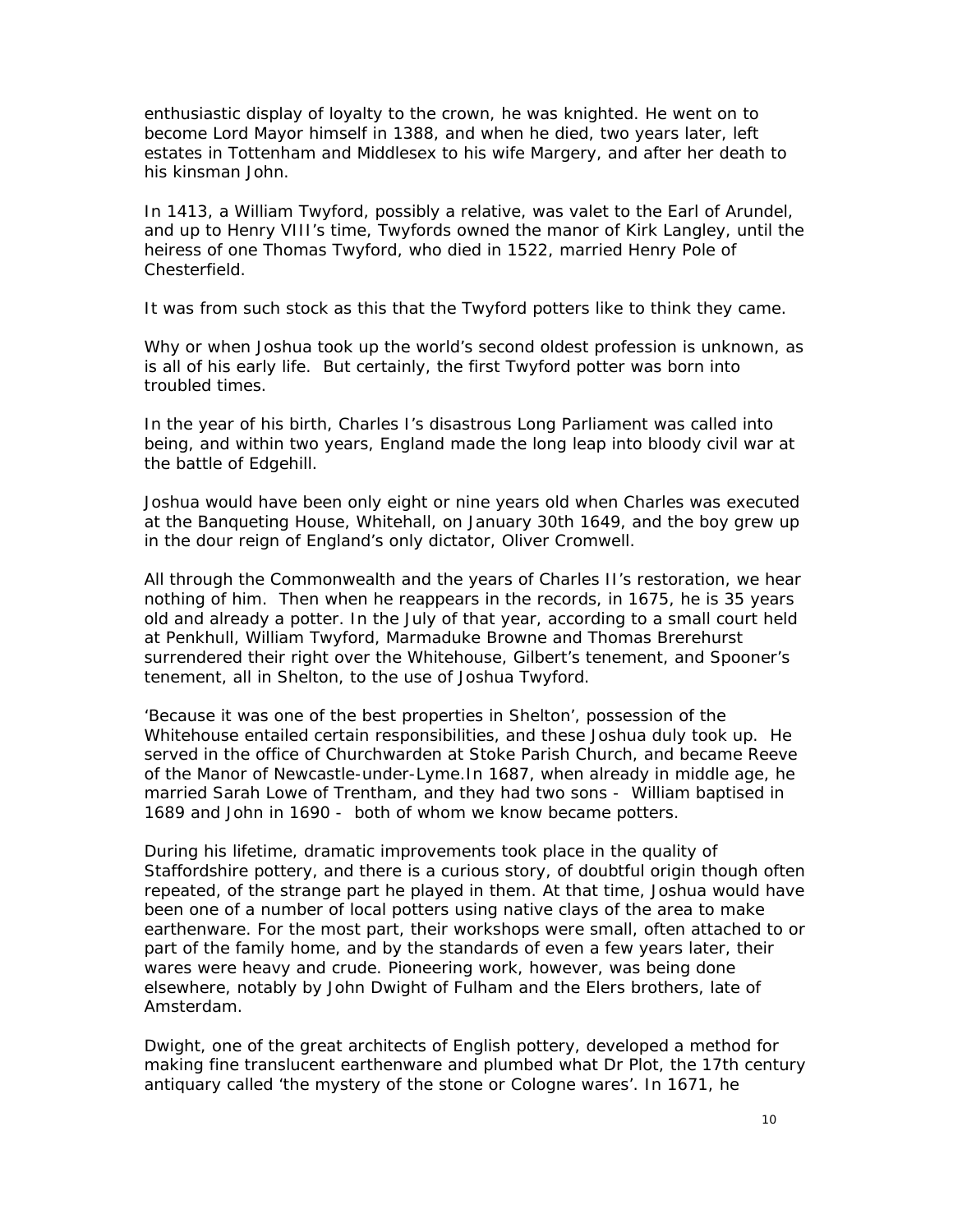patented these methods, along with the process for salt glazing stoneware - a patent he extended in 1684 and was forever vainly defending against the depredations of other potters.

'Borrowing' techniques was, as always, a common practice. Among those who borrowed from Dwight were the Elers, and among those who likely borrowed from the Elers was Joshua Twyford. The Elers, John Philip and David, were the sons of Martin Elers, Burgomaster of Amsterdam. They had come to England in the wake of the 'Glorious Revolution' which swept William of Orange and Mary to the throne in 1689, and in the early 1690's, ventured north of London to establish a pottery at Bradwell, near Stoke, apparently attracted by the fine red clay of the district. The brothers were silversmiths as well as potters, and the blend of skills was apparent in their work. With the new techniques of purifying clay they were said to have introduced, they produced red-ware of exceptional quality. The pieces were extremely fine - almost like silverware made ceramic and in dramatic contrast with the cruder work of the local potters.

Needless to say, these developments aroused considerable interest among the local men, and a legend grew up around the lengths to which it was claimed the Elers would go to protect their manufacturing secrets. Their factory at Bradwell was in a very secluded spot and they stored their wares about a mile away at Dimsdale Hall, where they lived alone. To avoid the iniquities of industrial espionage, they were said to have chosen their servants and workpeople from the most dull-witted individuals they could find - the theory being that they would be neither interested nor intelligent enough to fathom the mysteries of manufacture. 'They looked for hands, not heads' wrote Twyfords historian Joseph Hatton. Tradition has it that a congenital idiot was employed to turn the potter's wheel, and employees were said to have been locked in their workshops, so they might not witness the whole of the process.

Communications between different parts of the factory were believed to have been by voice-pipe only, and as if this were not strict security enough, the workpeople were subjected to close examination before leaving the premises at the end of each day's work.

In the end, even these improbable precautions were not enough, for so the legend goes, Joshua Twyford determined to penetrate the Elers secrets, and in order to do so, adopted an equally improbable stratagem.

Shrewdly, he applied for employment at the Elers factory, while pretending to be a half-wit. Being thus admirably well qualified, he was taken on at once, and managed to sustain an apparent indifference to the operations going on around him. By persevering in his adopted idiocy, he succeeded in his aim.

He was considered safe to employ in every department, and thanks to his expected slowness, was given the time and opportunity to master all aspects of the Elers' art.

At home in the evenings, he made detailed records of all the processes involved, and after two years of subterfuge, returned to work on his own account - with a much improved knowledge of the latest techniques in pottery manufacture!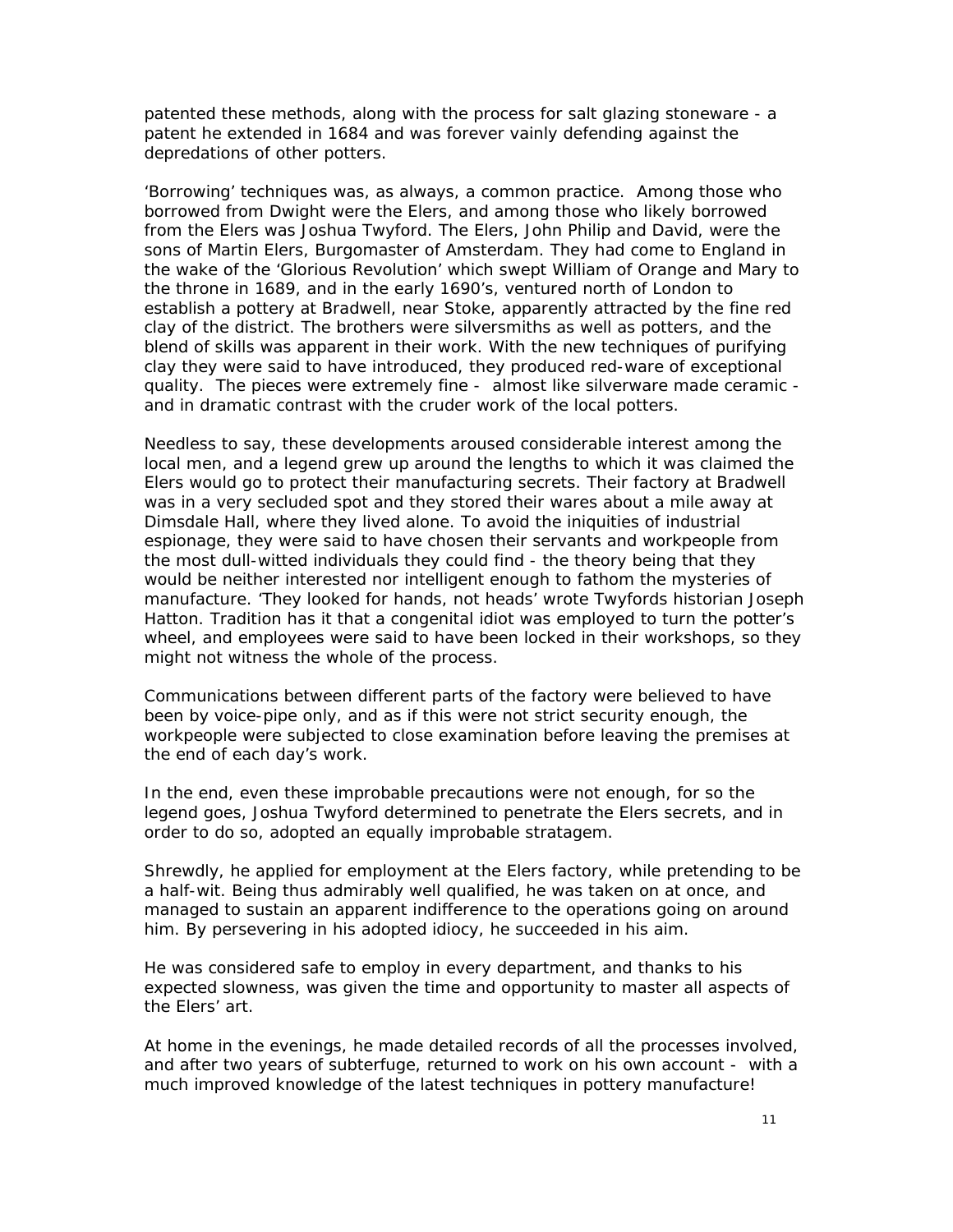How men like the Elers were so easily duped; why a man at least in his fifties, who was already a potter, could find no easier method of discovering his competitors' secrets, and what happened to his own business in the meantime, are not things the chronicler of the story cares to explain.

Virtually the same tale is told of the Shelton potter, John Astbury, who was considerably younger than Joshua, and presumably followed him into the Elers employ - and in both cases, the end is the same.

The Elers were mortified to discover that their secrets had been stolen, and immediately decamped to London 'believing in the desirability of being near the principal market for their wares - and in fact, they did move south again, before the century was out.

(The expression 'don't ask me, my name is Twyford' - first recorded in 1694 and current until the 1830's - may well have derived from the part Joshua played in the story. It means 'I know nothing about it'!).

Unwittingly instructed by the Elers or not, Joshua Twyford established a pottery manufactory of his own at Snowhill, Stoke-on-Trent, and came to own a number of workman's cottages nearby, in the now demolished Twyfords Square.

It is not known for certain what kind of work he produced there, but the likelihood is that in common with his contemporaries, he would have made predominantly red slip-ware, decorated with red or white clays and lead glaze.

Along with Astbury, he is also credited with being among the first to use the whiter-firing Dorset and Devon ball clays - initially as an engobe or coating, and later was part of the earthenware body itself - although these clays were not brought into Staffordshire in any quantity until the1720's, by which time Joshua was a very old man.

The only 'known' piece of his pottery - a tea-pot or chocolate pot bearing the inscription 'Sarah Twyford 1686' - has long since been discredited as a late 19th century or early 20th century fake, though it fooled a lot of people for a long time, and is now kept in the Stoke-on-Trent Museum as a curiosity.

The founder of the Twyford pottery, to quote the ever colourful Hatton, 'proceeded in the even tenor of his ways' until his death in 1729, at the advanced age of 89 years.

Sadly, in the last days of his life, he was to witness the death of his elder son, William, and the two were buried within weeks of each other: William on August 1st; Joshua on September 8th.

Behind them, they left what, by then, must have been a flourishing family business, and in William's will, the picture painted is less that of the cottage potter, than one of a prosperous tradesman, with landholdings and properties.

These he left in their entirety to his wife Ellen, along with all his worldly goods,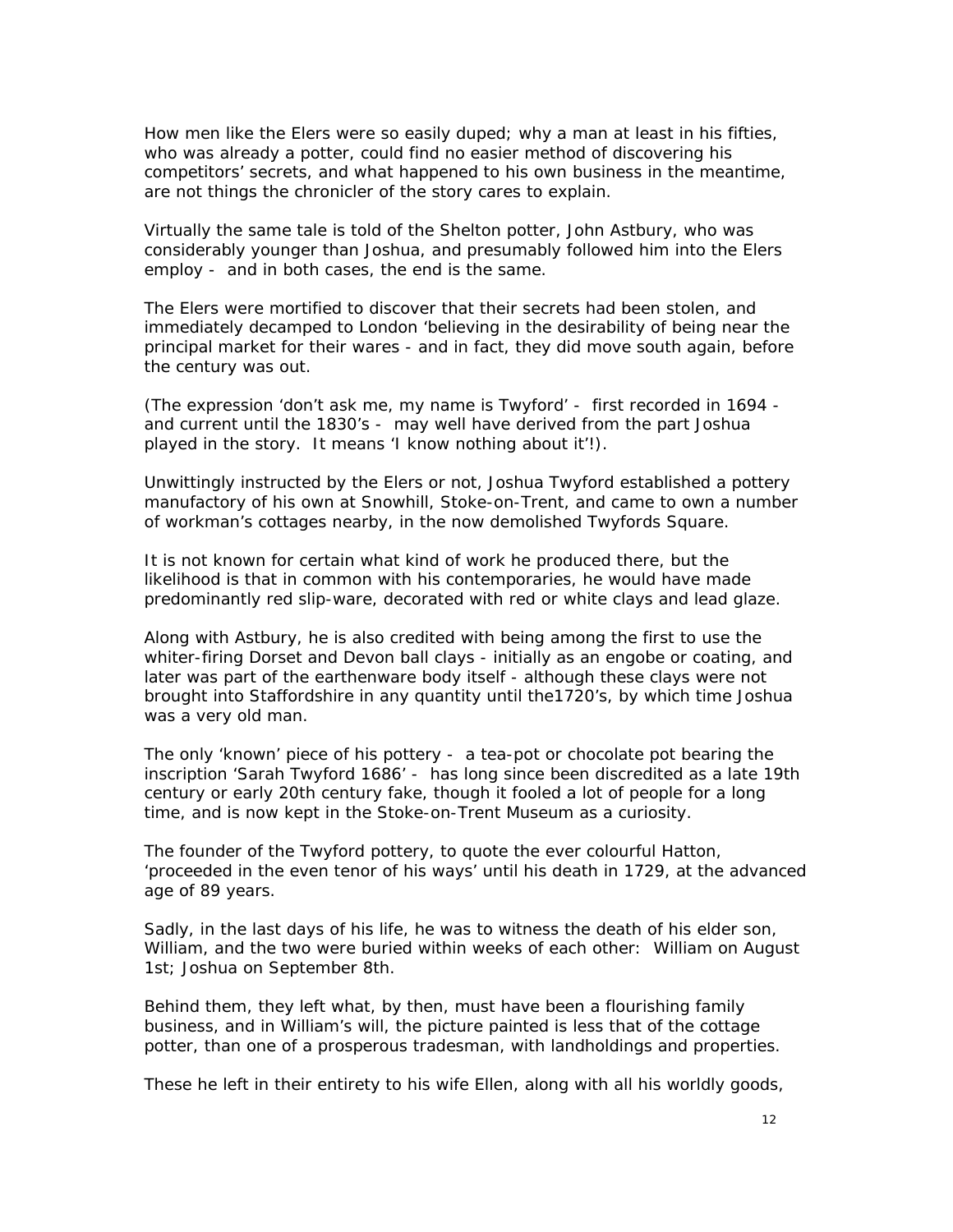and his profits from the pottery - although if she were rash enough to remarry, she would be left with a mere ten shillings a year. On her death or remarriage, the bulk of the estate would pass to their son William, or if he were still a minor, to the boy's uncle John Twyford - Joshua's younger son.

To his daughter, also called Ellen, William left the princely sum of £300 - the equivalent of one or even two year's income for the more successful of the local potters - while 'for good and faithful service' to his family, he bequeathed Daniel Botham four pounds or a cow.

Young William was less than a year old when his father died, but it seems reasonable to assume that his uncle, John Twyford, continued the Shelton pottery and that William joined him when of an age to do so.

(Joshua's business was apparently still in operation in 1739/40 and on February 26th 1756, a John Twyford 'potter of Shelton' was buried in Stoke parish churchyard).

At all events, William survived his infancy and did indeed grow up to be a potter. He married Alice, who is thought to have been a daughter of John Chatterley of Hanley, and when he died aged 69 in 1797, he left two sons, Christopher and John, to carry on the business.

Whether they did so or not, is not known with any certainty, but as Christopher's son William, born in 1800, was also a potter, it would seem to be the case. William Twyford is thought to have made general domestic pottery, and there is every likelihood that it was he who was responsible for the first Twyford sanitaryware.

Certainly, it was his sons, Christopher and Thomas, who became the family's first sanitaryware specialists.

Christopher was born in 1825; Thomas just a year later (they looked liked twins) - but throughout their lives, it was the younger brother who dominated their relationship and the family business.

Though with his dark hair, beard and ample girth, Christopher was physically a powerful and robust looking man, he remains a somewhat shadowy figure. He was apparently in partnership with his brother for most of their working lives and in 1858-59, they were both credited with paying rates on their pottery.

In the following year, however, for reasons we know nothing of, Christopher branches out on his own and until his death at 44 in 1869, he lived in Well Street, Hanley, and made sanitaryware independently of Thomas, at his works in New Street.

But though both brothers became prosperous men, it was Thomas who won the greater reputation - and, indeed whose achievement seems to have been larger. Thomas Twyford came to be acknowledged as one of the earliest of the outstanding sanitary pioneers of the 19th century. It was he who first wrote the name of Twyford large in the history of sanitation, and with him, the story of Twyfords as a manufacturer of sanitaryware really begins.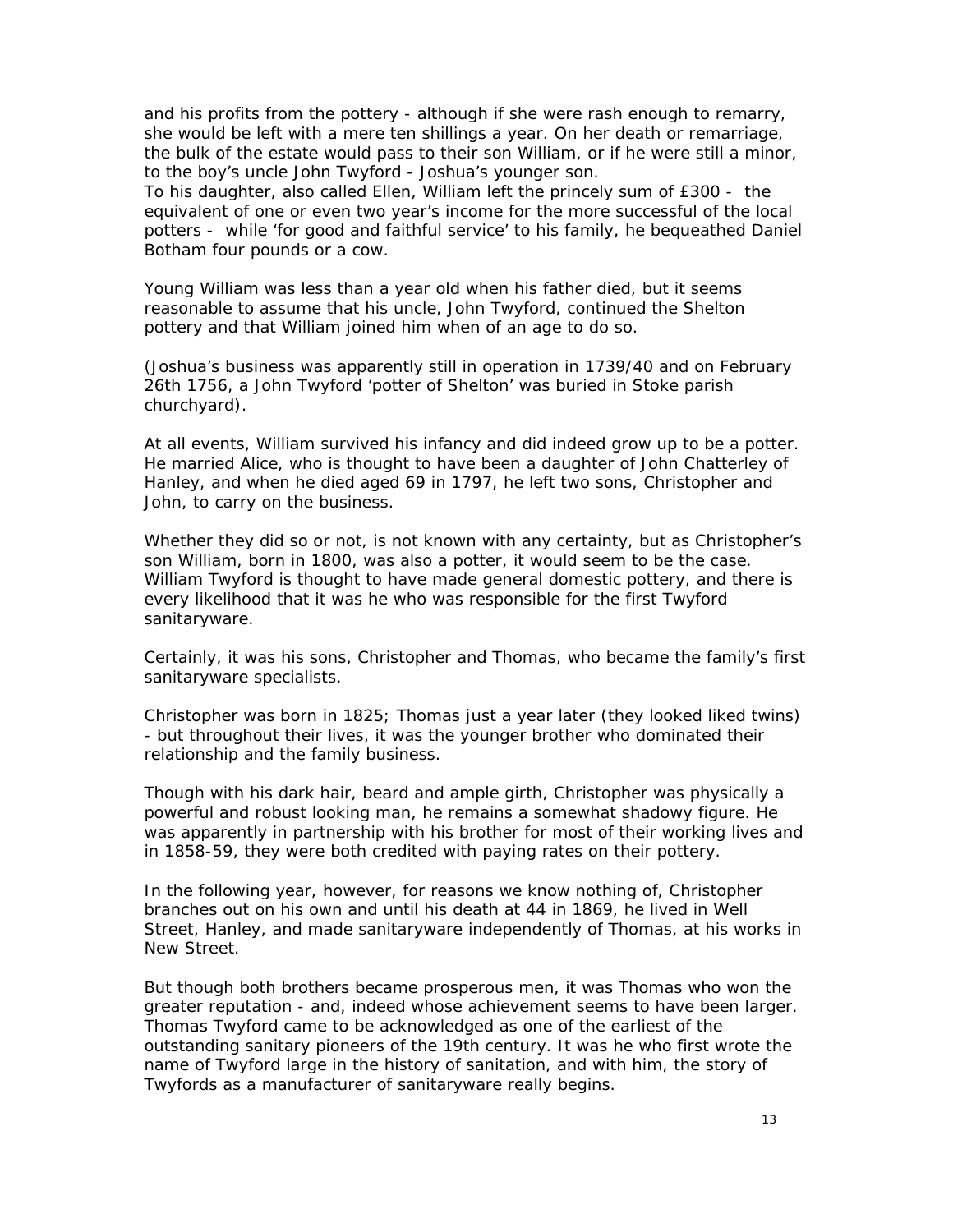#### **CHAPTER THREE**

## *Into The Closet*

Thomas Twyford opened his new sanitaryware manufactory in the aptly named Bath Street Works, in Hanley, Stoke-on-Trent, Staffordshire in 1849. Though still in his early twenties he had already been in business at the nearby Eastwood Works, in Lichfield Street, where he had been making and selling pottery for some time. The date was propitious.

The flood-tide of sanitary reform which swept Victorian England was just beginning to run. In the previous three quarters of a century, after a gap of some hundreds of years, the first significant innovations in sanitaryware had at last been made, and slowly but surely, the use of the water closet was spreading.

Consciousness of the need for better drains and sewers had started to permeate the minds of the civic authorities, and finally, the Government decided to add to the flow of innovation with some revolutionary and much needed legislation.

Efficient sanitation calls for a number of different elements.

At one end, it requires a comparatively wholesome piped water supply, at reasonable pressure. At the other, a network of enclosed sewers to take the waste away, and between them, an efficient water closet, which flushes and is, at least to some extent, self-cleaning.

The fact that since ancient times, these three things had never occurred together on any scale perhaps explains why sanitation made such halting progress.

There never appears to have been any lack of invention as far as sanitary appliances are concerned - even if many were bizarre and most were unsavoury. But there was little incentive to resolve the difficulties of creating a trouble-free water closet, if the other elements of supply and drainage were not readily available to do it justice.

The technology of the water closet as we know it, was understood for generations before it was finally put to use.

In the profoundly filthy 15th century - in 1449 - Thomas Brightfield, a parishioner of St. Martin's, had constructed a stone privy with a lead cistern and pipes - the basic equipment for a flushing closet, some 300 years before its time. Yet while this may have been the first modern convenience, it came to nothing.

Leonardo da Vinci also invented one, of course, though as far as we know it was never built, and the first well documented flushing water closet was an English invention, made public, complete with working drawings, in 1596. This was the brain-child of Sir John Harington, godson of Queen Elizabeth I and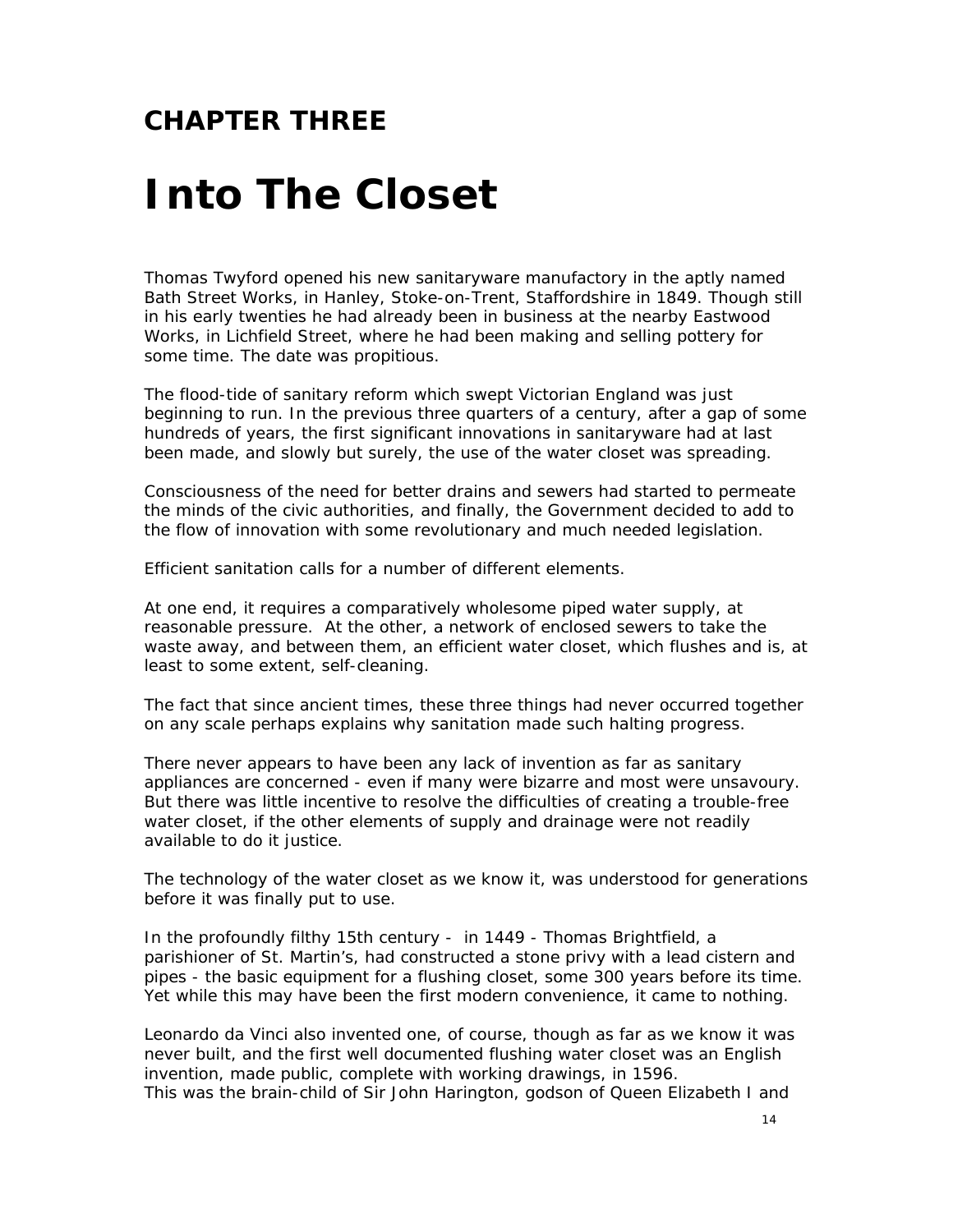High Sheriff of Somerset, described at length in his lavatorial satire ' A New Discourse of a Stale Subject, called the Metamorphosis of Ajax'. (Jakes being another of the many names for the privy).

Harington's closet was fed by an overhead cistern; it had a seat, a pan or stool pot, a flush-pipe and a valve or 'stopple', which meant that it could retain water in the 'sluice' in between flushes, to form a water-seal and prevent any foulness coming up from 'the vault'

A prototype was installed in his manor house at Kelston, near Bath, and another for the Queen in Richmond Palace, where a copy of 'Ajax' was chained to the wall hard by it. If water was scarce, advised the author, flushing 'once a day is enough ...... though twenty persons should use it ......'.

For a whole century or more, the 'Ajax' lavatory languished unknown and unappreciated by the great unwashed - just another isolated milestone along the rocky road of sanitation.

Then, among the various closets which began to emerge in the course of the 18th century, the type re-appeared. In 1775, Alexander Cummings, a Bond Street watchmaker, took out the first ever w.c. patent, on his 'valve closet'. This splendid device had the water-seal provided by an 'S' trap - 'having the stinktrap so constructed that its contents shall or may be emptied every time the closet is used' - an extremely important innovation.

Two years later, Samuel Prosser patented a closet with a primitive ballcock to control the flow of water into the pan, suggesting that his closet would be promoted by the good offices of 'different noblemen and gentlemen in the three kingdoms' who had evidently used it 'with satisfaction'.

The year after that, in 1778, Joseph Bramah, a cabinet maker, topped them both, improving the valve mechanism, and stealing Cummings' thunder with the first branded closet ever to be a significant commercial success. By 1797 he claimed to have sold 6,000 of the beasts, and the very word 'Bramah' came to be used as a general expression of excellence.

Bramah's excellence, however, was a relative virtue; the closets were often leaky and smelly, and they came expensive. So for those less flush with riches, there were cheaper, still less fragrant alternatives - the pan, the plug or plunger, and the long or short hopper.

The pan was, in fact, an earthenware basin set above a metal dish, which tipped its contents into a large iron container and according to Hellyer, was 'about the most insanitary closet in use'.

The plug (the type that Prosser favoured) was just that - a basin in which water and waste were retained by a plug pushed down behind the outlet. (The plug part looked rather like the ordinary sink plungers you can buy today). To flush it, you just pulled the plunger and unplugged the basin, both of which usually got fouled in the process. The hopper was only marginally better, consisting of a cone-shaped basin above a simple trap, activated by a spiral of water too feeble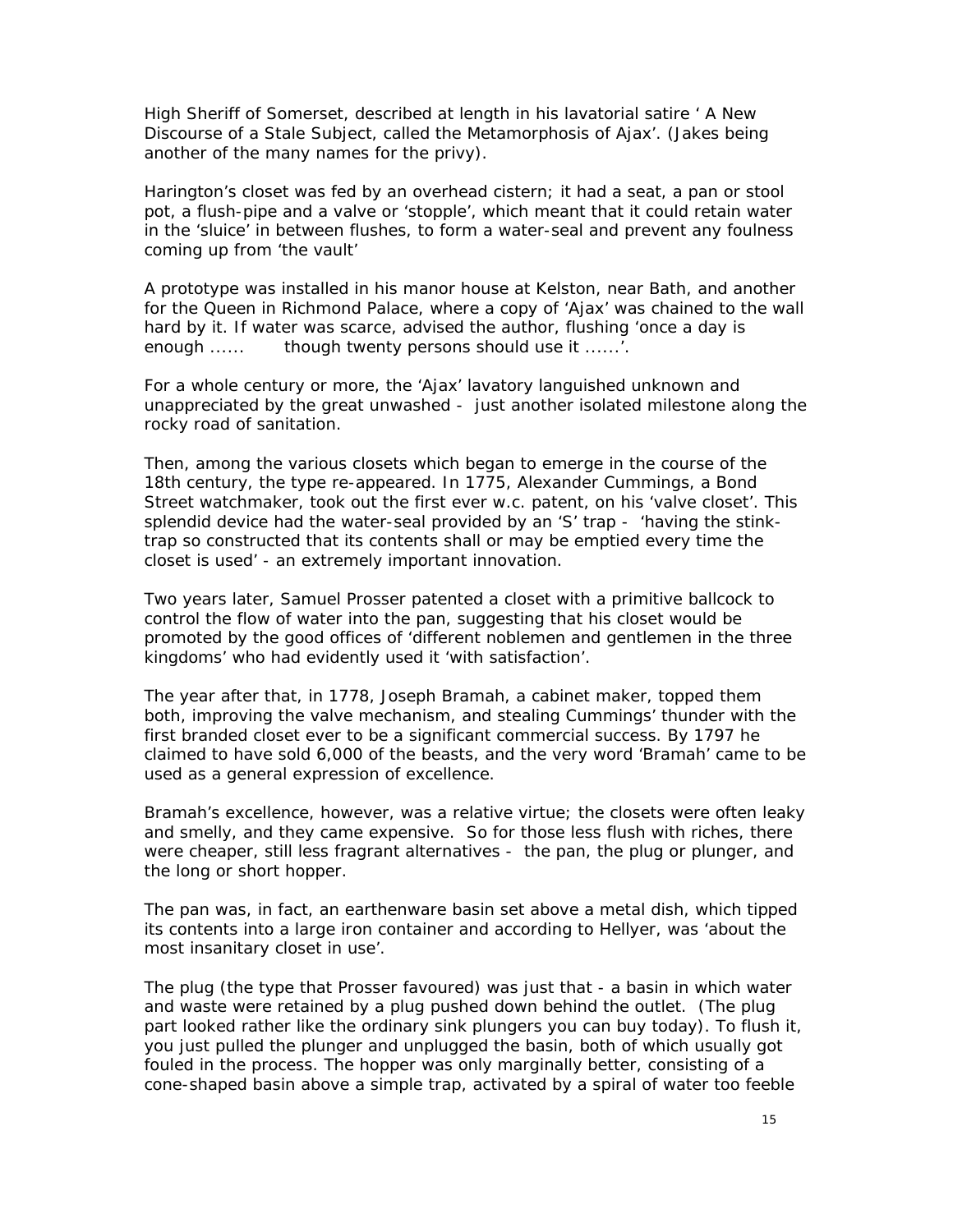to flush it properly, as a consequence of which, it was constantly dirty and often completely blocked.

H. A. J. Lamb in his 'Sanitation. A Historical Survey' employs admirable restraint in describing such contraptions as 'highly objectionable'. But in their defence, it has to be said that they were far more efficient - even hygienic - than anything that had gone before. The gentry customarily chose the pan, while servants were provided with hoppers - as if, writes Roy Palmer 'the excretory of the upper and lower classes differed'.

By the time of Waterloo, these devices were if not commonplace, at least familiar. They were important if only because they made lavatory hygiene feasible in everyman's home, and during succeeding decades, they gradually gained acceptance.

It was on the strength of making pottery for closets like these - including Bramahs - that Thomas Twyford founded his business, at the very time when events in the wider field of sanitation were about to make their use more widespread than ever before.

The pressure for improved sanitation was growing. Since 1832, cholera had been paying periodic visits to London, borne on the City's foetid water and rampaging through its overcrowded and unhealthy dwellings with devastating effect. In 1848-49, it was particularly virulent and spread across the entire country, killing 14,000 in the capital, and leaving more than 55,000 dead, nationwide. 'Society' as Wright puts it 'was at last scared into action'.

The conditions which fostered the disease were not hard to find. In 1842, in 'The General Report on the Sanitary Conditions of the Labouring Classes of Great Britain', the great Benthamite reformer Edwin Chadwick had described in all its sordid glory, the dismal state of sanitation in the world's leading industrial nation.

A commission of enquiry was established, and its conclusions led, in 1848, to the passing of the first Public Health Act, which among its provisions, encouraged the incorporation of fixed sanitary arrangements in all new houses. It was followed, in 1849, by the Nuisances Removal Act, which gave local authorities stronger powers to enforce better public hygiene. Legislation such as this helped pave the way for the manufacture of sanitaryware on a much larger scale, and whether by coincidence or design, Twyford was poised to seize the opportunity. He was in production, in earnest, before the year was out.

On the 23rd September, in that same year, 1849, his wife Sarah, gave birth to their first child - a son called Thomas William, who was to join the business and play an instrumental role in shaping the course of sanitary history.

For the moment, however, Thomas Twyford, the elder stood among the first rank of Bramah's successors. He was not a great theorist, as were some of his more notable contemporaries, but an innovative practical potter - and it was in this guise that he made his major contribution.

At first, the wares he made were of a very simple nature. His stock-in-trade was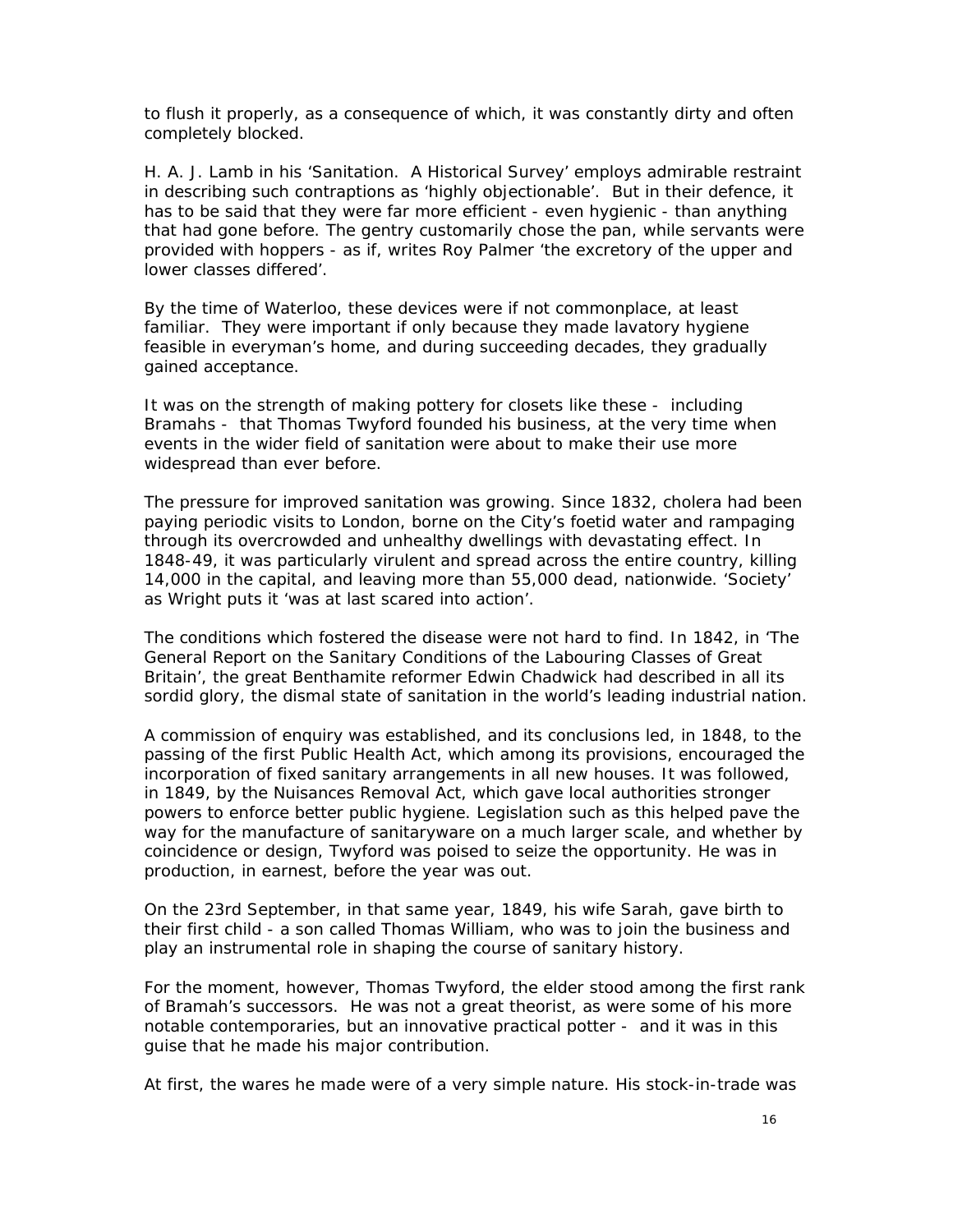the closet, for which he made various different basins. He also made washhand basins, either free-standing or built into elaborate washstands, as well as the characteristic violin-shaped bidets of the period, which were set into cabinets or four-legged stools.

His only non-sanitarywares were now wine and spirit barrels and beer engine handles, made for the licensed trade and the neighbouring Trent brewsters.

Within a very short time, Twyford was making sufficient ware to make him the largest producer in the locality, and one of only a handful of volume producers anywhere in the kingdom. As his expertise grew, he became increasingly involved with fellow pioneers who numbered among his customers.

He worked closely with George Jennings, one of the greatest of the bathroom frontiersmen, and made pottery for his and other makers' closets, improving the state of the art and developing new techniques as he went along.

These were yet early days, but what had been until then only a trickle of innovation was becoming a steady stream.

In 1845, Henry Doulton, cheered on by Chadwick, had opened a special factory in Lambeth to manufacture the new-fangled glazed stoneware pipes, which made sound drains a practical proposition.

At the same time, Edward Chrimes and others made significant strides in the development of the floating valve, to regulate the amount of water used per flush.

By 1850, the Metropolitan Board of Commissioners for Sewers had all but rid London of the worst of its reeking cess-pits, and just nine years later, Sir Joseph Bazalgette, Chief Engineer to the Metropolitan Board of Works, oversaw the start of an entirely new sewage network to replace the noisome vaults that went before.

Twyford, in the meantime, had been beavering away, building an increasingly substantial business. He was manufacturing in quantities previously unheard of, which nevertheless, were rapidly soaked up by a burgeoning market especially now that hot and cold running water was becoming a regular feature in most middle class households.

Throughout the 1860's, he was busy forging links in the newly expanding export trade, and as the new decade dawned, he could contemplate a product range which was selling well throughout Great Britain, France, Spain, Russia and even Australia.

The difficulties in handling and transportation that this new business involved were considerable. The Trent Mersey Canal had provided a link with the Port of Liverpool for more than 90 years, but the railway had not arrived in North Staffordshire until 1848, and thereafter had progressed only slowly, the first station not opening in Hanley until 1873.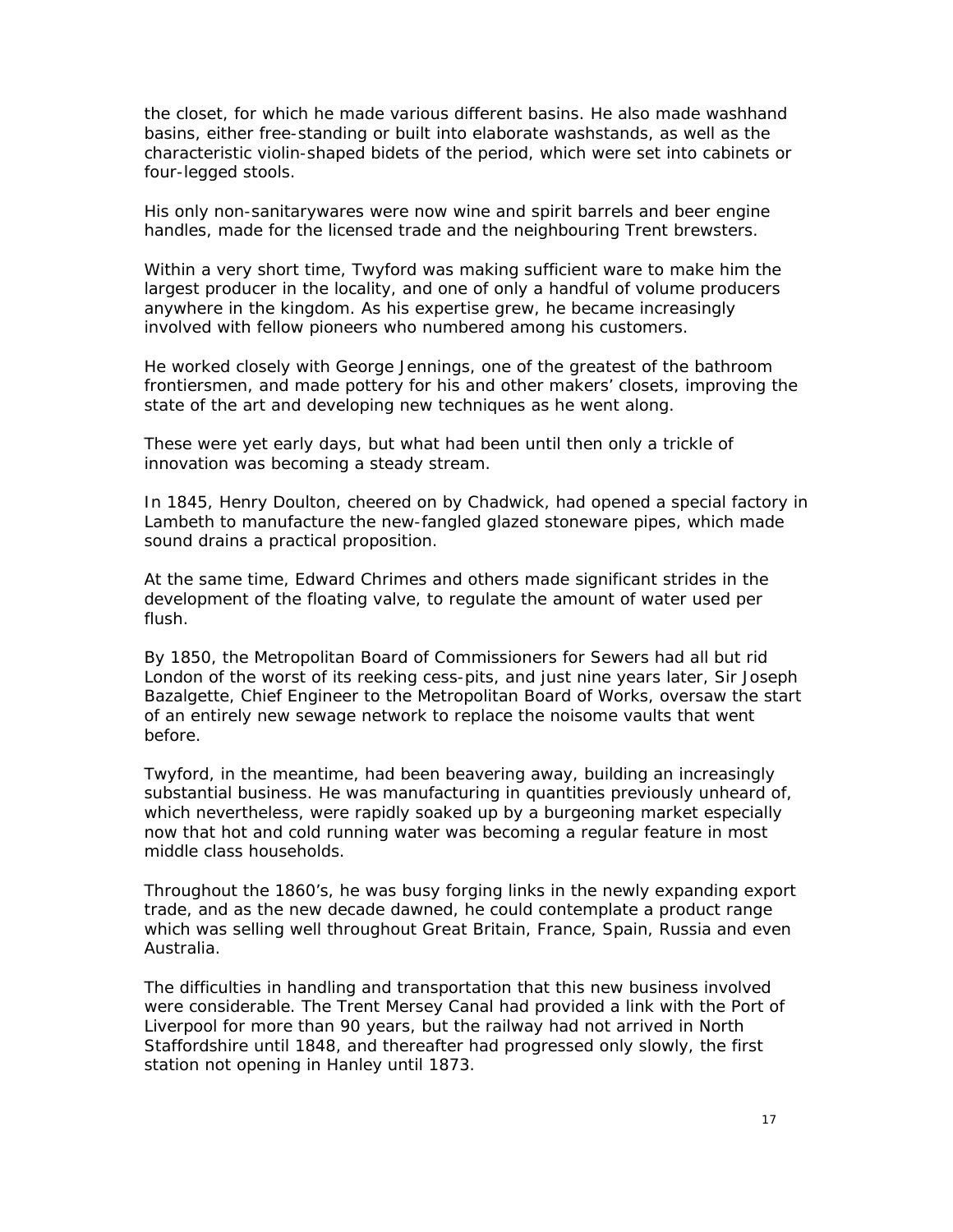Ocean crossings were, of course, very lengthy, and onward transportation, particularly in places like Australia, could still depend on the horse and cart. Nevertheless, English sanitary pottery also made its way to the United States, and at the time, Twyford was one of only four companies successfully engaged in this trade with an agent - a Mr. E. Aspinall - based in William Street, New York.

From this source, came a rather curious tribute to Thomas Twyford and his Staffordshire colleagues.

In 1847 a local pottery decorator, Thomas Maddock, had emigrated to America, and in the 1870's, opened a sanitary earthenware manufactory in Trenton, New Jersey. But such was the reputation of English pottery, that his genuine all-American products could not compete. The only way he could get plumbers and merchants to accept his wares was by stamping them with the imprint of the lion and unicorn fighting for the British Crown, and adding the legend: 'Best Stafford Earthenware made for the American Market'.

Sadly, in 1872, at the height of his success, Thomas Twyford fell ill and died. He was just 46 years old. The business fell briefly into the hands of Trustees, and was taken over by his eldest son, Thomas William.

His other three sons were entered at Newcastle High School, later to pursue careers of their own, and in the same year, Thomas William married Susannah, daughter of Mr. Edward Whittingham.

Along with his fellows among those early sanitarians, Twyford left a lasting legacy. He had by means of volume production, democratised the water closet, and helped widen its use as part of the general movement towards sanitary reform. When he had started in business, the water closet was the preserve of the privileged, relatively hygienic few. By the time of his death, comparatively healthy sanitation was becoming a real possibility for most of the population, and a reasonable water closet was now available to almost anyone who could raise the few shillings it cost to buy one.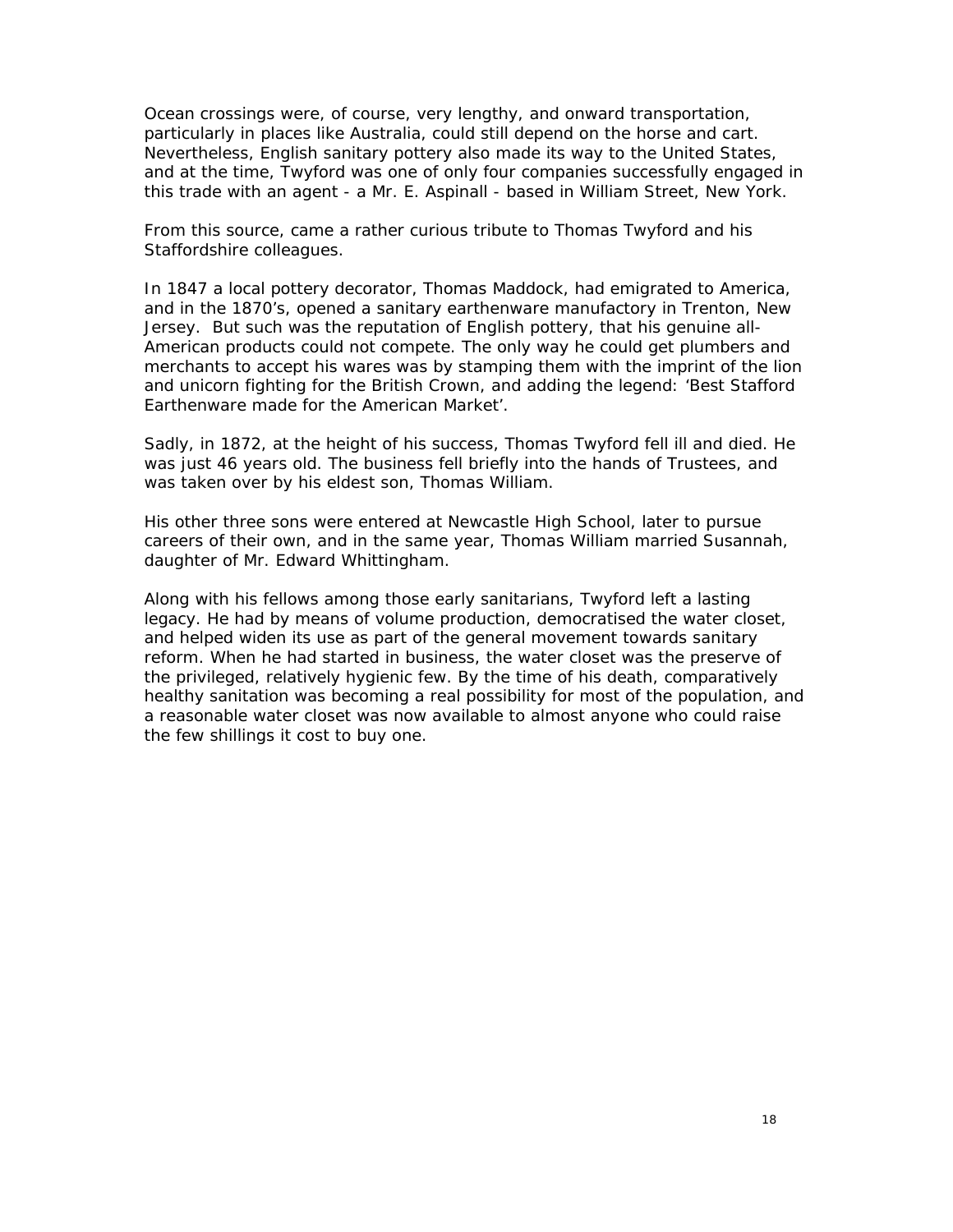### **CHAPTER FOUR**

# *Going National*

'1870' claimed Lawrence Wright, with justice, 'was the annus mirabilis of the water closet'.

From then on, for some 30 years, there was a storm of invention, unprecedented and unrepeated since.

Hellyer had set the ball rolling that year with his 'Optimus', a valve closet, which at long last improved on the Bramah. This had the important addition of a flushing rim, which he had difficulty getting potters to make - a problem apparently resolved by the Twyfords, since they began making 'Optimus' bowls.

Both father and son, however, were growing disenchanted with a system where financially at least, the potter played second fiddle. While the brass and iron founder was making 20 and in some cases, up to 50 shillings for an appliance, the potter for making the bowl and trap often only received a mere 2 shillings. The Twyfords had determined to do something about it, when Thomas' death intervened.

As Thomas William came to take up the reins, he was just 23 years old, exactly the age his father had been when he first opened Bath Street.

The business he took over was no longer a small family concern, but a sizeable enterprise, and along with the Works and the Twyfords mark (the Staffordshire Knot with T.T.H. - Thomas Twyford, Hanley - woven into it), Thomas William inherited the not inconsiderable problems which went with them.

The range of products had increased enormously, and the catalogue published in 1874, by Thomas Twyford's Trustees, naturally reflected this. As well as numerous different kinds of closets, sanitary basins and traps (even a portable w.c.) there were also various square and angular sinks, drinking fountains, individual wall urinals, and a magnificent augmented collection of wash-hand basins. These included beautiful fountain basins which were built into the wall and fed by a cascade of water; 'cabinet stands' for fitting into washstands, tip-up basins which emptied into an outer vessel like a second skin and plug basins for plumbing-in; many of which already had integral overflows.

In the developing export trade, a Mr. A. Rieman of the Zeiterstrasse, Leipzig, had been appointed as agent for Austria and Germany.

A London depot had been opened at St. Pancras Station, and by 1875, a second pottery, the 'Abbey Works', at Bucknall, Stoke-on-Trent, was already in production.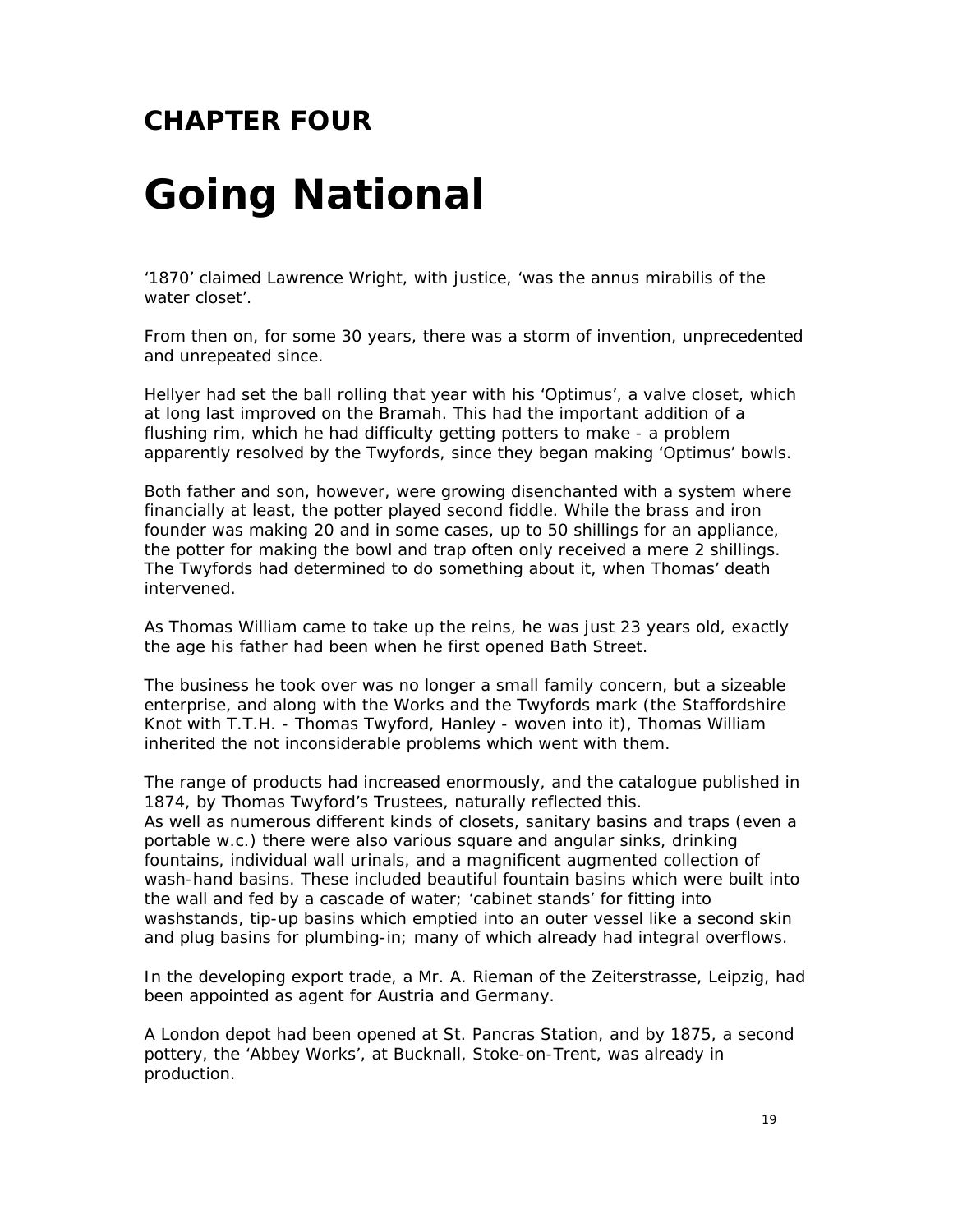More than most people in the business at that time, the young Thomas William realised the immense potential that existed for a new wave of innovation in sanitaryware and the vast market it could open up.

Successive legislative acts in the 1860's, prompted by fresh outbreaks of cholera, had compelled local authorities to appoint sanitary inspectors, and provide reasonable means of refuse disposal, adequate sewers and fresh water supplies. Further impetus for improvements was given in 1871 by a near tragedy, when the Prince of Wales, the future King Edward VII, only narrowly survived an attack of typhoid (his father Prince Albert, having succumbed to the disease 10 years earlier).

Then in 1875, among a welter of reforms, from the Disraeli Government, fresh public health measures made it obligatory for all new houses to have a fixed sanitary appliance of some kind, be it water closet, privy or ash-pit.

But the problem of small returns still remained, and considering the amount of careful, craftsmanlike handwork each appliance demanded, it was a very real one. Amid all his other activities, Thomas William was grappling with this difficulty, when a completely new type of closet came to the public's attention.

This was Daniel Bostel's 'Excelsior', first exhibited in 1875, and the earliest known example of the 'wash-out' closet.

The wash-out was the ancestor of the closets we use today. It did away with the often insanitary Bramah-type 'valve at the bottom of the pan' and instead left a small amount of water after each flush, which was provided by a single gout of water. This meant a much cleaner pan, and coupled with the water in the trap, a much more hygienic seal.

As with practically every new closet, confusion reigns over who actually invented it. Jennings had been aiming in that direction. Hellyer claimed the idea was his, and in the light of subsequent events, Twyford may well have been working on the same lines himself. At any event, this was the technology that Twyford arrived at in achieving his more 'equitable' division of spoils and labour. Basically, what he needed was a closet that would provide more work for the potter and less for the foundryman, and the wash-out lent itself to this idea.

At about the time that Bostel was launching 'Excelsior' - the date is uncertain and may well have been somewhat later - Twyford took the wash-out principle and built it into a new patent closet of his own.

This was a side-outlet, combination wash-out closet and trap, which could be made in either one or two pieces with an 'S or a 'P' trap - and the most important thing from Twyford's point of view, it was all ceramic. Twyford, no doubt delighted at the possibility of redressing the balance between metal and pot, called the new appliance the 'National'.

It was a landmark in sanitary design and almost certainly, the most commercially successful closet of its kind. The 'National' seems to have been part of a planned expansion in the Twyfords range, for when the production model appeared in the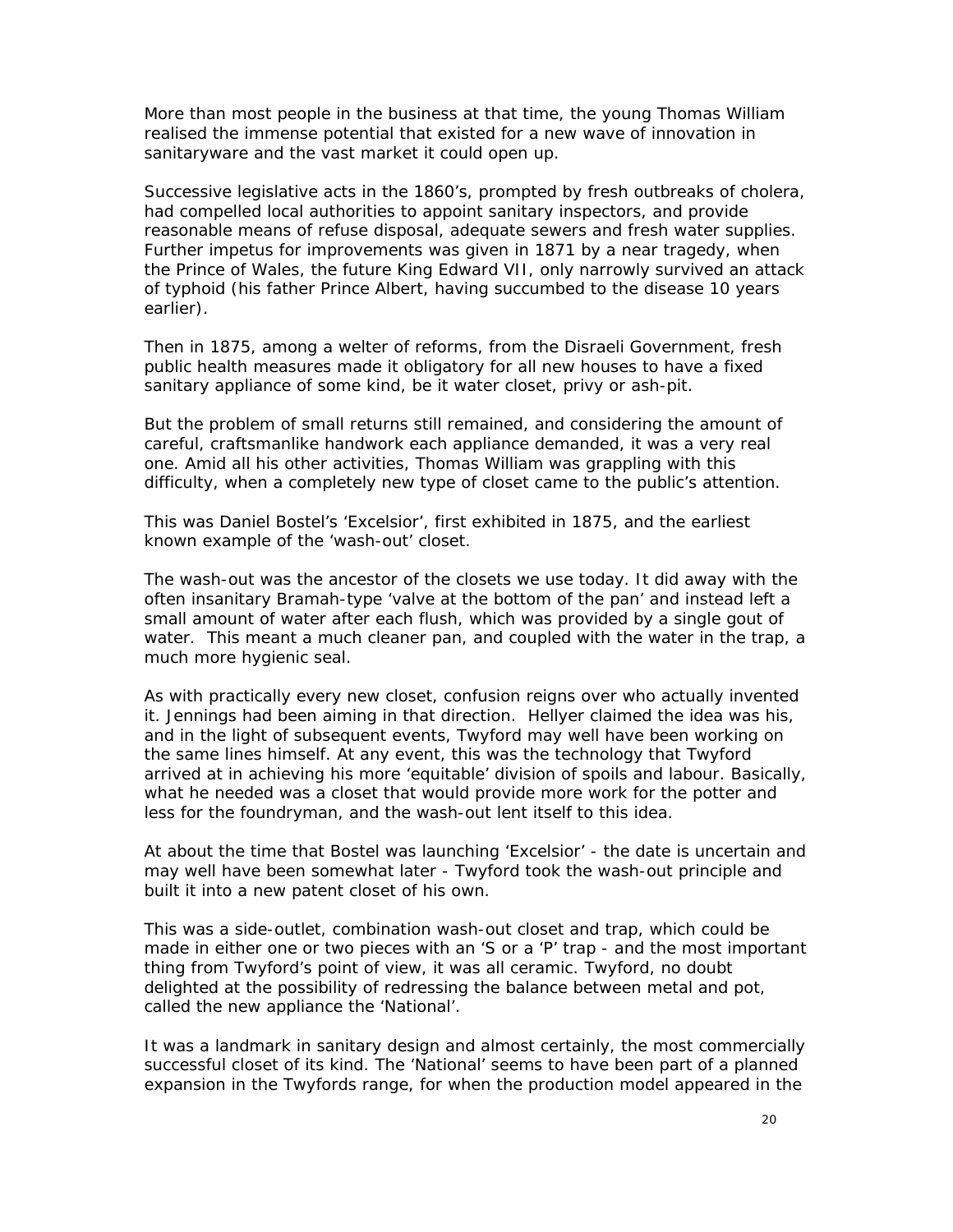catalogue of 1879, it was accompanied by car hopper closets (for railway carriages), valve and pan closets complete with flushing apparatus, a collection of ceramic tiles, and a range of taps for 'lavatory' basins and baths. (The term lavatory for hand basin, was originally used in medieval times, and is here readopted by Twyford for the first time).

At first, the new closet got precisely nowhere, thanks largely to the innate ablutionary conservatism of the Victorian public.

Pioneers like Twyford had greatly improved the old unsavoury valves, pans and hoppers, and in the process, often did their own new models a great disservice.

(If the old-style closets were still less than ideal, they were at least familiar).

So in the first year of manufacturing his brave new invention, Thomas William sold only 50, and in the second year a meagre 200.

Nevertheless, it was then in 1881, that 'this closet was awarded the highest honours at the International Medical and Sanitary Exhibition, South Kensington, London and also at the Sanitary Exhibition, Brighton.'

Two years later, Twyford introduced a new and improved version, with the supply placed opposite the outlet at the side of the bowl. (The outlet being placed 'in such a manner that the great and offensive objection of looking into the soil pipe is now avoided').

The new closet, which like its predecessor retained  $1^{1}/_{2}$ " of water in the basin 'to receive the soil', also benefited from the 'new registered fan'. This improved the flush, and meant that with less than two gallons of water, the National was guaranteed to sweep all before it and thoroughly cleanse the pan - in those days an impressive feat.

It was rigorously tested, approved and 'generally fitted' in Her Majesty's dockyards, barracks and military hospitals, and as if this were the ultimate hurdle, its sales soon went rocketing to 10,000 closets a year - and rising. By 1888, Twyford could claim that 100,000 Nationals were in daily use and the plaudits began to roll in.

The National was popular with the building trade, and as a contemporary advertisement modestly reveals was 'recommended by leading architects and sanitary engineers, and pronounced by practical plumbers to be the simplest, cheapest and most effective closet they have ever fixed'. Actually, it cost a guinea for the least costly white two-piece, while the most expensive decorated one-piece was a healthy £2.

It was also well received by the medical profession and commented on by Dr. Robert Park of Glasgow in a letter to the 'Lancet' under the heading 'Sanitation at the Sea Coast'. 'Of wash-out closet basins, there are now several in vogue, but the best I have seen are those called National and Alliance, and a cheaper sort on the same principle called the Crown, which are exhibited at the Sanitary Exhibition here. They are being very generally adopted in Glasgow, Edinburgh, Dundee and other large towns and, in my opinion, are the very closets required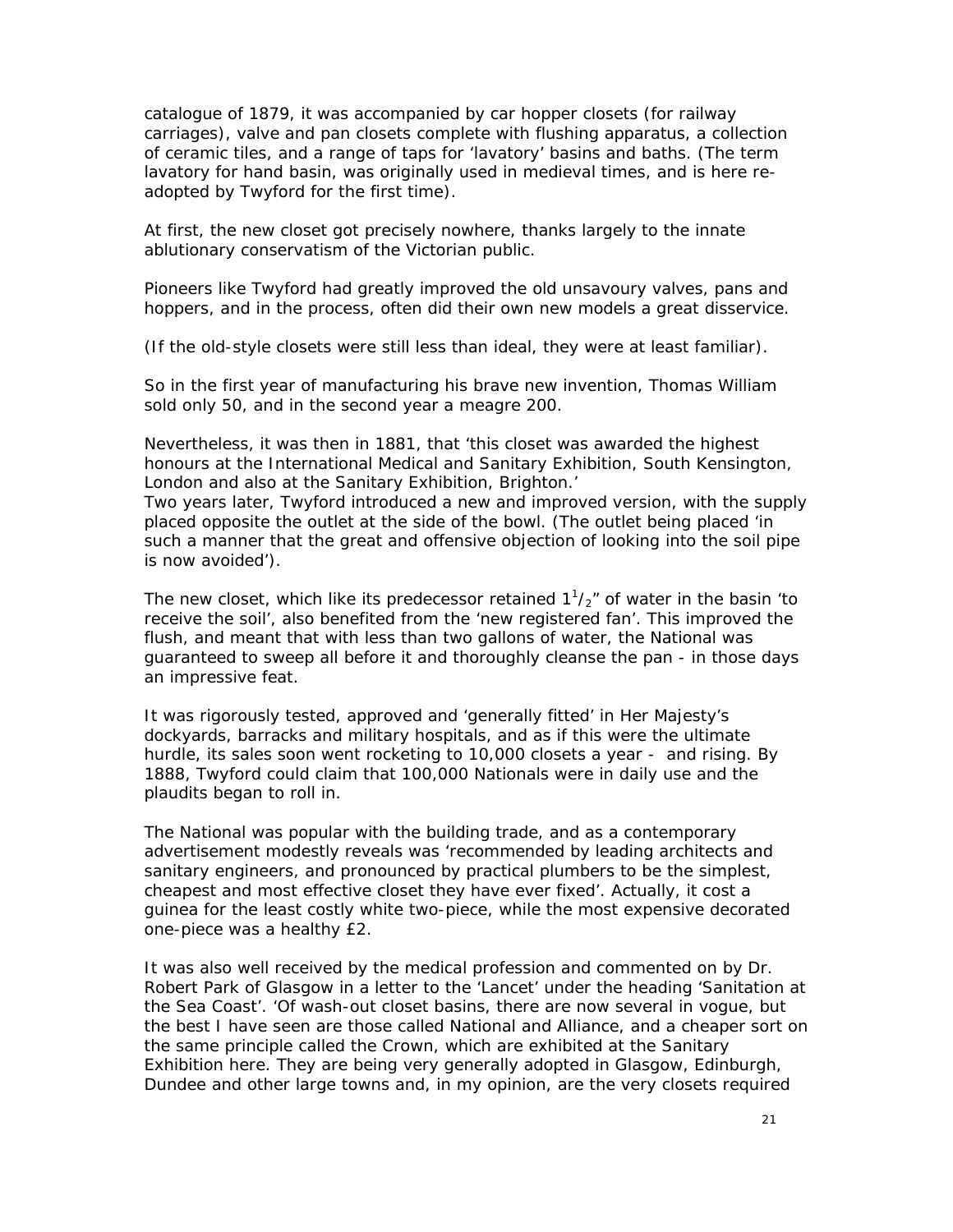for coast and country residences'. They were all made by Twyfords.

The 'Alliance', which first appeared at the International Health Exhibition in South Kensington in 1884, was very similar to the National, except that it had a front outlet. It too had the registered fan, and a patent, after-flush chamber 'to ensure that the water seal was adequate and a full quantity of water left in the basin after it had been flushed'.

The 'Crown' circa. l882, was as good as the Doctor suggested, an economy model, made in two-pieces, fireclay, with the cheapest version in cane with a white glazed bowl, at a very reasonable 12 shillings. 'The flushing arrangements' intoned an advertisement 'are perfect' and the model was particularly recommended 'for use in factories, public works, barracks, etc., where a large number of workers are employed and a good strong basin is necessary'.

The 'National' was undoubtedly a great leap forward. In one fell swoop, it established Thomas William's reputation; took the potter out of the backroom and put him in the vanguard of sanitary reform as well as ensuring Twyfords place as a major force in the market. It also made the w.c. a much pleasanter, healthier, and more fragrant place for thousands upon thousands of people.

Of course, none of these things happened overnight. Old types of closet continued to exist side by side with the new (literally in most catalogues) - the Reverend Moule's Earth Closet being a particularly fine example.

Invented in 1860, this bizarre device flushed into a collecting bucket by means of a downrush of earth, ashes or charcoal. Twyford made an oval-bowled variant himself, and these and numerous others were still in use well into the 20th century.

In the Twyfords catalogue of 1883, the 'National' was accompanied not only by earth closets, but by the trapless variety, an improved though still rather grubby plunger, which Twyford helped Jennings develop.

Even Duckett's automatic slop closets continued to be popular, though they flushed with waste water from the sink via a pivoting 'tipper' and could easily splash the occupant. So too were the same firm's famous 'troughs', which sported a row of seating to accommodate up to eight people. (It was a favourite trick in certain London clubs and elsewhere, to sit 'upstream', drop in a lighted newspaper and await results!).

Inventions were now coming thick and fast; acceptance took a little more time.

The catalogue of 1883 was full of new patterns, colours and decorative motifs in such abundance as for sheer extravagance, beggars the modern bathroom. Splendid porcelain enamelled baths vied with superbly decorated tip-up basins, which pivoted for emptying.

There were ship's lavatory basins with the new 'Atlantic Rim', forerunner of today's anti-splash rim, as well as a new range of sinks and slop sinks, some with fluted fronts, others especially designed for the butler's pantry.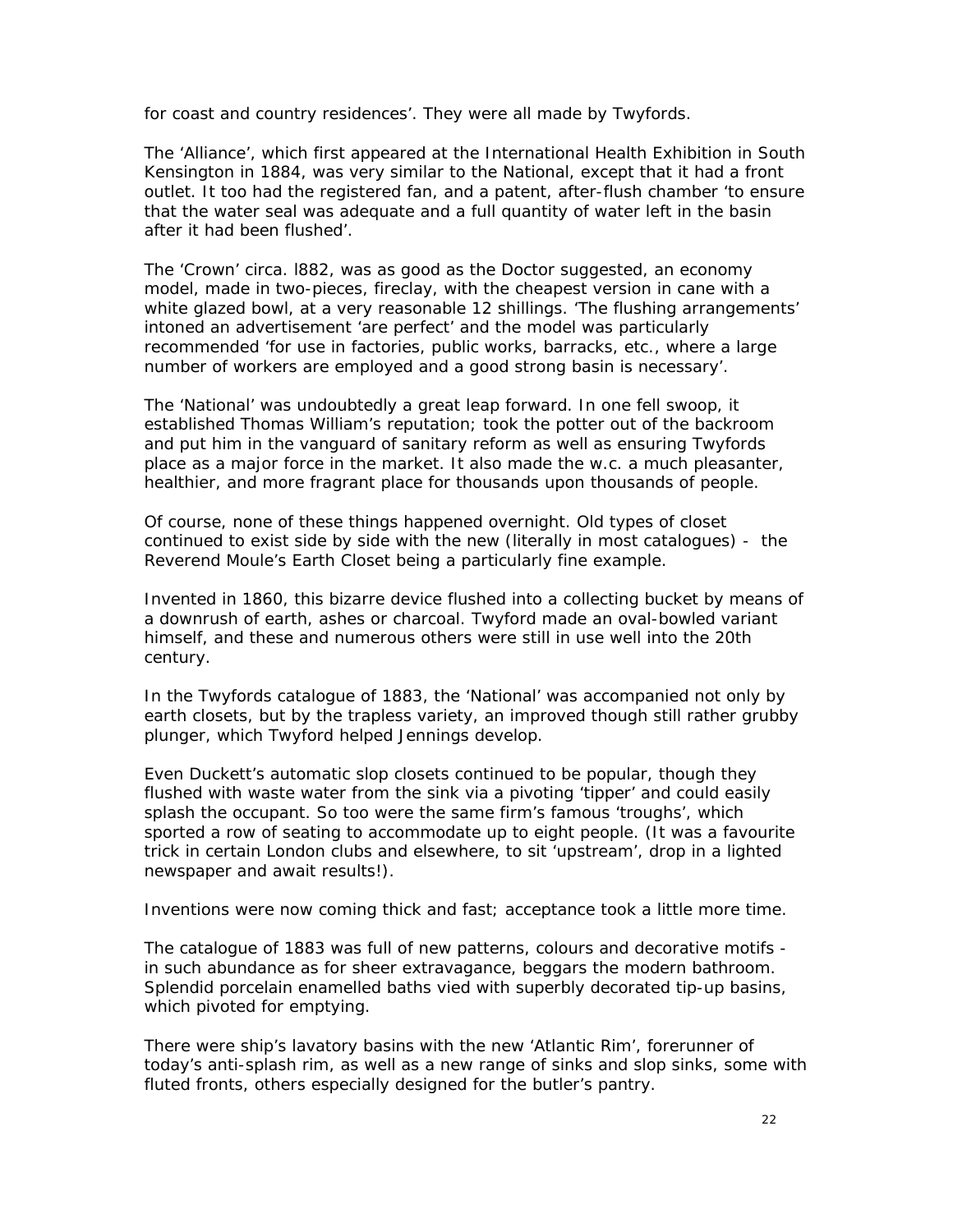Earthenware accessories such as mirror frames, soap, sponge and brush trays also made their appearance, along with new styles in commodes, bidets, chamber pots and ewers, which seemed to go on forever.

Pottery cisterns had not yet made their entrance, but for the first time, a high level cistern was shown in porcelain enamelled cast-iron, with fancy 'ears' for screwing to the wall.

Washbasins still had no built-in provision for taps (though by this time, some of the sinks had), but instead, their water supply was controlled by a valve on the main, directed through a hole in the back of the basin. The overflow was connected by a lead pipe to the waste, and both overflow and inlet were covered in this year's models by a pottery 'gargoyle', in the shape of a shell or a lion's head.

In this year, the American agent had moved to a smart new showroom in New York's Pearl Street; the German agent had extended his franchise to include Switzerland and Holland, and had moved to Berlin, while a new agency had been established by Mr W.R.F.Hebbard, in Melbourne, Australia - all three being credited on the catalogue's title page.

No sooner had this flush of innovation abated, however, than Twyford plunged in at the deep end again.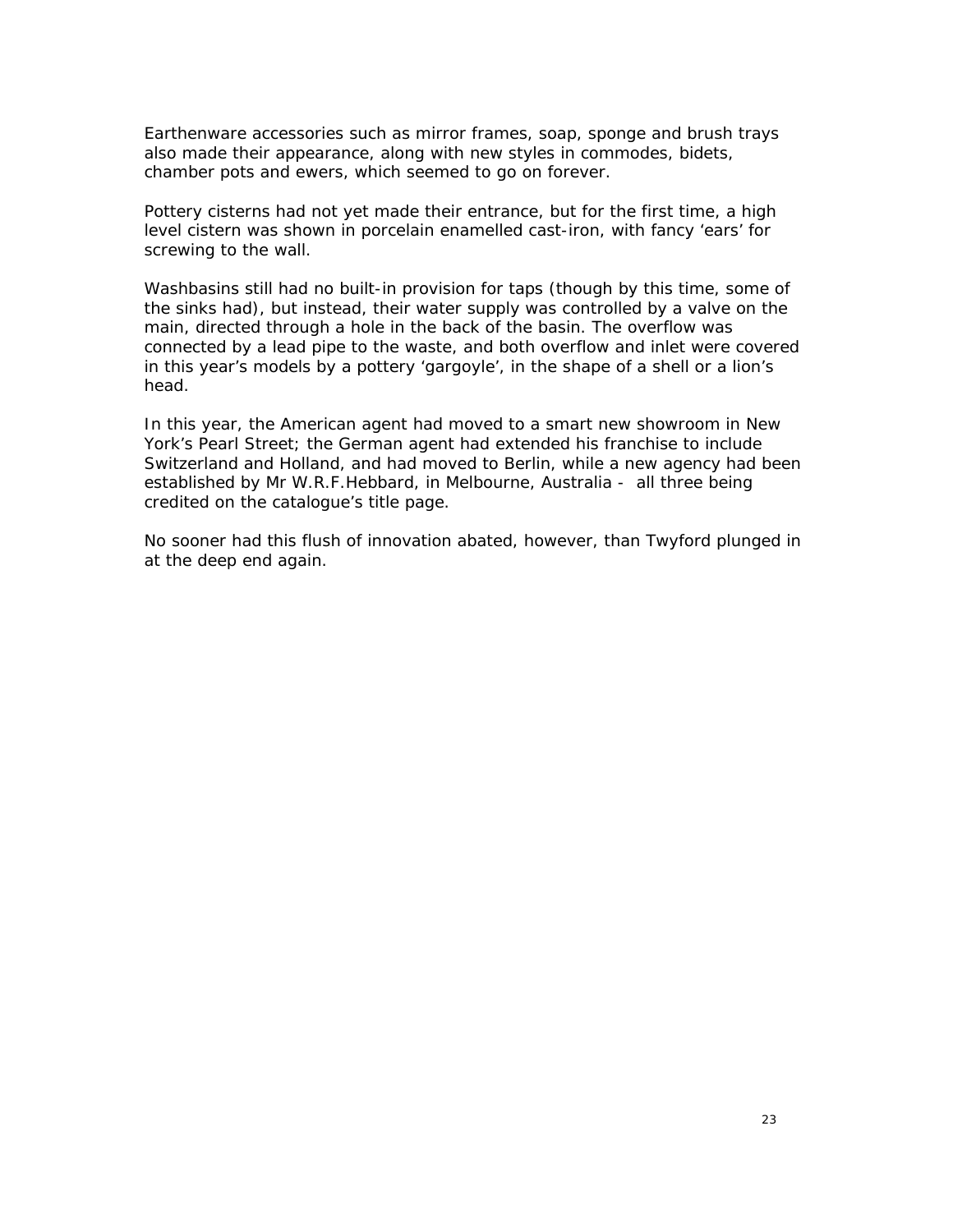#### **CHAPTER FIVE**

# *The Beginning of Open Plumbing*

In 1884, within months of launching the improved 'National', Thomas William received an intriguing enquiry through his agent in Paris.

It came from a French architect, known to have 'advanced' views on sanitary engineering, who wanted to know if Twyford could supply him with a closet basin which could be fixed open and exposed. That is, without the wooden surround which had previously been de rigeur for all WCs.

This was by no means as easy as it sounds. It was difficult enough to make closets in one-piece without the added headache of producing a highly finished, self-supporting integral stand - which is what the request amounted to. Together with the bowl and trap, this would make a very large piece of pottery indeed. With splendid self-assurance, though in fact he had no such closet, Twyford replied in the affirmative - presumably trusting to a little science, and a lot of pioneering spirit to see him through.

He worked out, very carefully, how he would do it, and set his draughtsmen to work to visualise his design, and prepare the working drawings. The result was a closet, which in theory at least, was just what the architect ordered. As if to bear that out, the Frenchman, who declared himself profoundly impressed, ordered some 700 closets for the large blocks of residential apartments he was building in Paris.

It was at this point that Twyford's troubles really began. The 'Unitas' was something quite new and revolutionary in WCs. It was one of the very first allceramic, one-piece pedestal wash-out closets. 'Pedestal' being the word to notice, since it was actually free-standing. As the French architect had requested, the entire appliance was fully exposed. No filth, nor anything causing offensive smells' could accumulate or escape detection, so there was no longer any need for the gruesome 'save-all tray' - and since all the joints and connections could be seen, any leaks could easily be spotted and repaired.

The 'Unitas' was startling in other ways, too, not least for its remarkable seat. This was carved from solid wood in mahogany, walnut or oak, and the clever part, of course, was that it was hinged - so it could be raised when gentlemen were using the closet as a urinal, or ladies employing it as a slop sink. It also gave freer access for cleaning and avoided 'the wetting so objectionable in permanent wooden seats' - which were the rule before. Behind the seat, incidentally, sat a beautiful, curving porcelain paper box, that was a work of art in itself.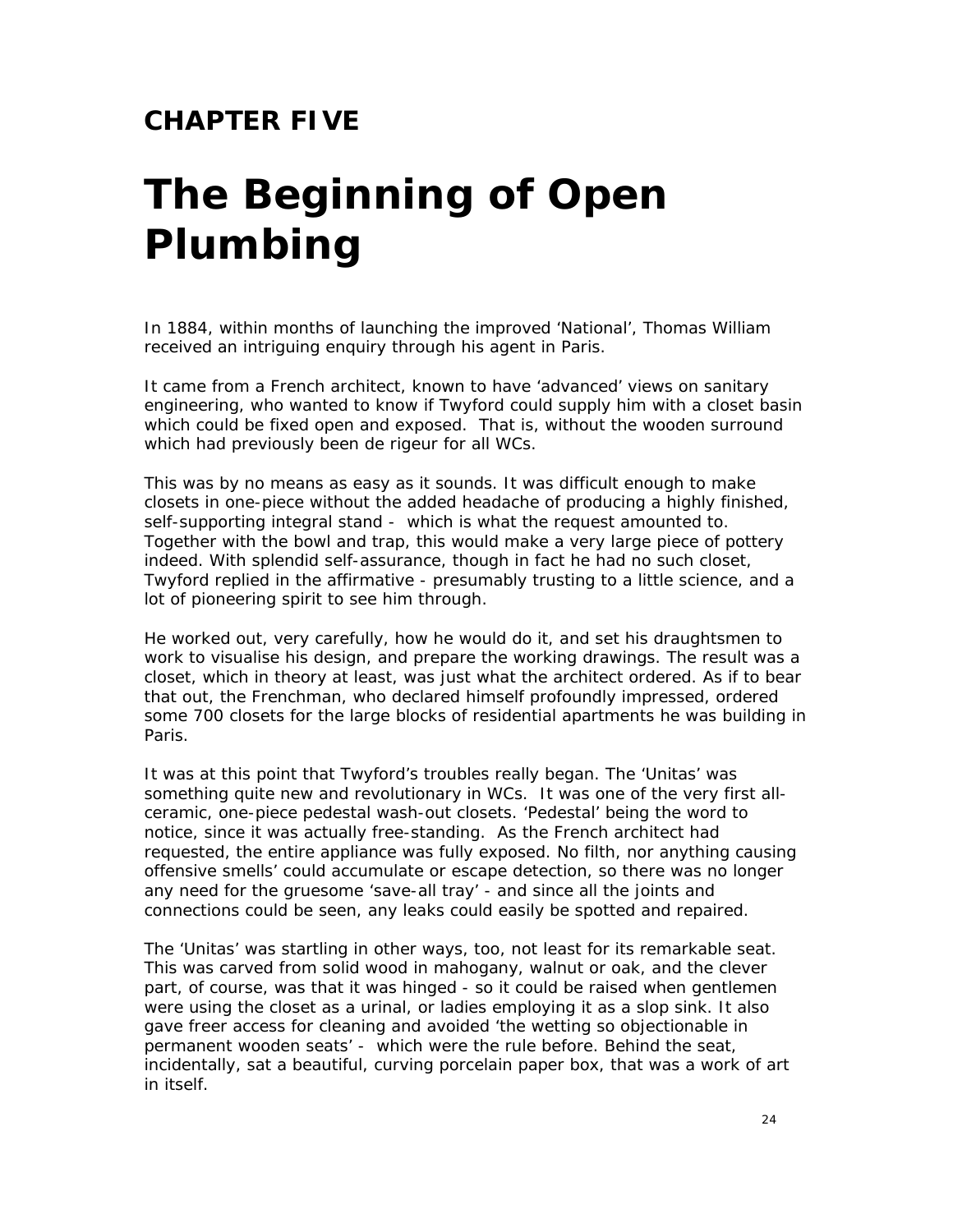In combination with Twyford's patent syphon cistern, with its economical 2-gallon flush, chain-pull-and-handle, the 'Unitas' proved to everyone's relief, to be an extremely effective closet. It had a front outlet, and from the plumber's point of view, it was a delight to fix, since it was fitted with yet another Twyfords patent, the 'India Rubber Connection'.

A minor star of the Dublin Sanitary Exhibition of 1884, this amounted to a small revolution in plumbing, as it connected basin to service pipe and ventilation socket to air pipe, without the need for crude, unhygienic wrappings, which up to then had been the order of the day.

The problems that occurred with the 'Unitas' did not arise from there being anything wrong with the concept, or for that matter the plumbing. The problems lay with the pottery - in the nightmarish difficulties involved in being able to make it at all.

Not unnaturally, Twyfords workmen had never set eyes on a pedestal closet before, and they were dubious of manipulating the large and complex pieces of clay that would undoubtedly be called for. Being paid piece-work, they required, according to Harron, 'such a price as would cover all risks, real and imagined' and even then, it was only with difficulty that one of their number was prevailed upon to attempt the task. The intrepid potter (unfortunately his name has not come down to us) made numerous attempts at producing the piece, and with Twyford's help, was ultimately successful.

It remained, however, a job for only the most skilled and experienced men; they were very well paid, and became something of an elite, soon earning double their previous wage.

Twyford was able to meet the French contract, and early the following year, the 'Unitas' was officially released to the trade. 'The ability of Twyfords to produce large items of sanitaryware in one piece' wrote Palmer 'was to revolutionise the industry'. But not quite yet.

Like the 'National', the 'Unitas' received a great deal of praise, but initially little in the way of sales. 'The Building News' of March 27th 1885 opined that the 'Unitas' united 'in a high degree, cleanliness, utility and simplicity' - a description later used in Twyfords advertisements - and at the Health Exhibition of 1886, it excited a great deal of favourable comment. Still nobody was queueing up to buy it.

Only two things, so the story goes, saved it from oblivion at the hands of 'the conservatism of old prejudice and false ideas of propriety'. One was the enthusiasm it evoked among the members of the medical profession, and the wide coverage they gave it in medical and associated journals.

The other was Queen Victoria. Until a clutch of Hellyer's 'Optimi' were installed at Buckingham Palace, she had suffered terribly from foul closets - one of which had actually emptied from a pipe outside her dressing room window. With this as a background, she had come to share the family's keen interest in the subject. (Prince Albert had been fascinated by it, and Prince Edward once declared that if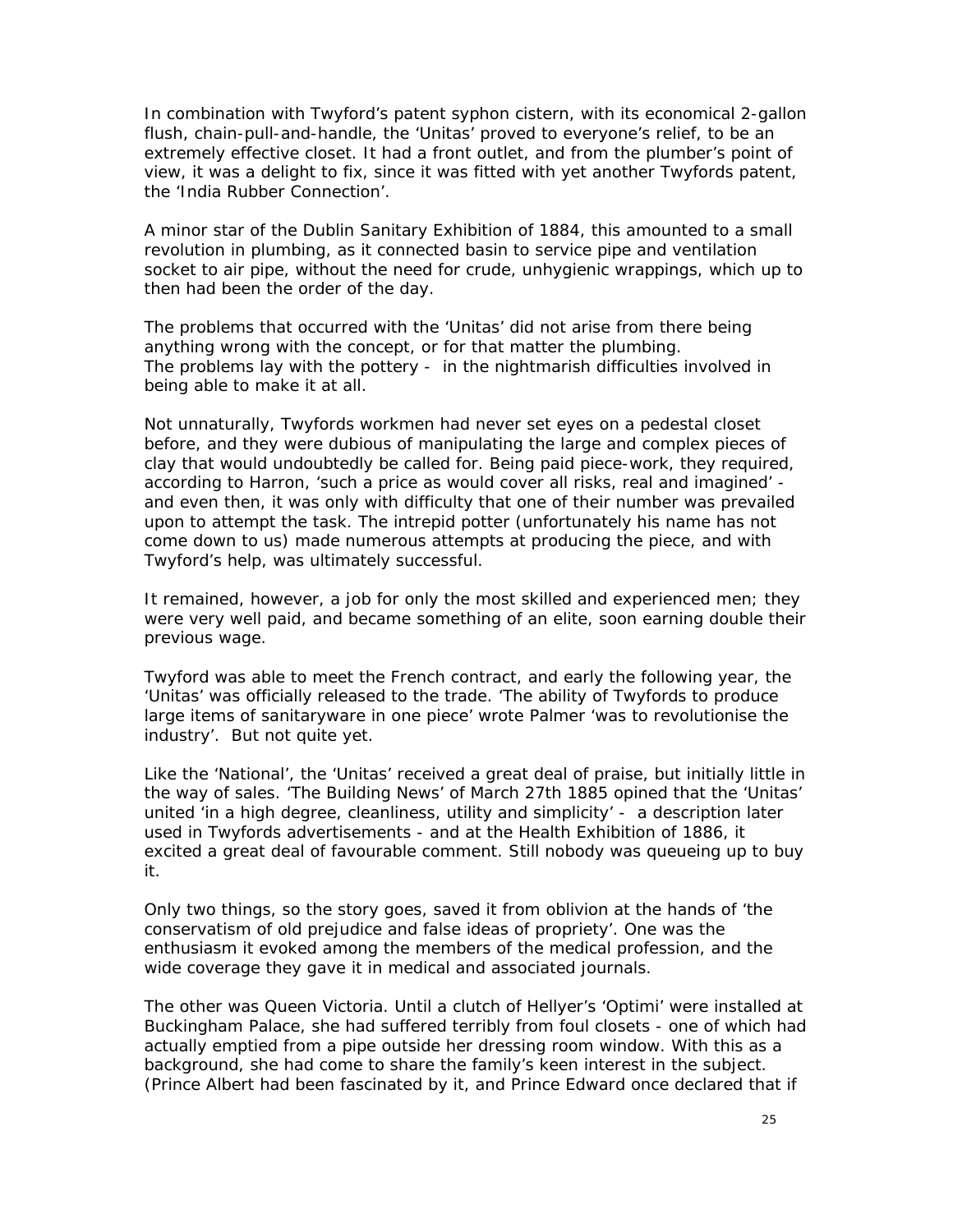he had not been a prince, he would have liked nothing better than to have been a plumber).

So she was delighted, when on a visit to Doncaster, she came across a 'Unitas' in the Angel Hotel - said to be the best WC. in town - and gave it, as it were, the royal blessing. Soon in patriotic fervour, the ladies of Doncaster were lining up to use the Angel's closet and, according to legend, the 'Unitas' never looked back.

Gradually - whatever the real reasons behind it - the 'Unitas' did catch on, and became a great best seller.

It would be nice to think that science prevailed over sentiment. But probably one of the major deciding factors was that it was a beautiful thing in itself, almost majestic in its elegant, rather self-important styling. 'Its appearance' wrote Twyfords' advertising writers, with unusual restraint, 'is both artistic and pleasing'.

Originally, it was made in three versions - in plain fireclay for building works, in plain or patterned pottery, and with raised ornamentation in white or ivory. The last-named were the most splendid of all. The 'Unitas' in 'Raised Oak' had a blueand-white floral bowl, while on the outside of the pedestal, an oak tree, with a full head of leaves and acorns, grew in relief. It was, in the words of Lucinda Lambton, 'the Queen of Water Closets'.

Within a very few years, Twyford was able to claim that the 'Unitas' had outsold all comparable closets. More than any other basin, it had helped make the exposed pedestal closet acceptable and on this basic concept, all subsequent WCs. have been based.

Archibald H. Haddock in 'Polished Earth' neatly sums up the achievement: 'The one improvement for which Thomas William Twyford deserves special credit was his design for the pedestal wash-out closet, the first practical all-earthenware water closet, and the first one which could be called a sanitary fixture... it was this closet that was the real beginning.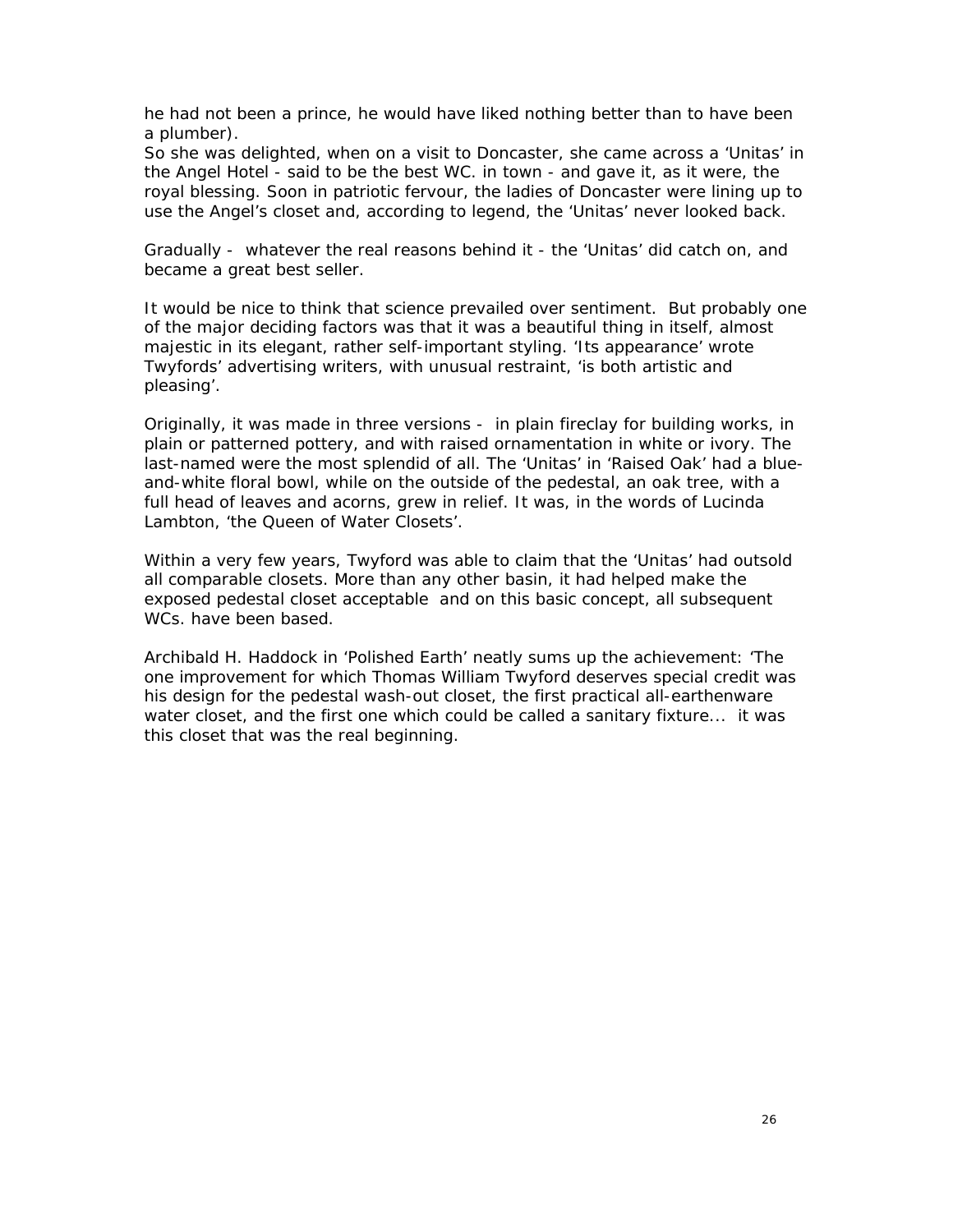#### **CHAPTER SIX**

# *Cliffe Vale And The Fireclay Madness*

It was 1886, Thomas William Twyford was 37 years old, and found himself with a problem that at some stage, all growing companies share. For the past five years, he had been rather too successful. Sales, helped along by the increasing popularity of the 'National', had more than doubled. The two potteries at Hanley and Bucknall were stretched to capacity, and it was clear that neither of them would be able to cope for very much longer. There was no room to extend the existing buildings, and no extra land available. So it was fast becoming imperative that a new site be found.

For the next two or three years, Twyford would spend much of his time doing little else but build. In the days of Sir Nicholas Twyford, Cliffe Vale had been part of a vast royal hunting forest called 'King's Park', skirted by Witton Wood. Over the centuries, the forest had all but disappeared, and the wood dwindled to a last few trees, which stood at Etruria on the hill leading up to Wolstanton.

Locally, these remnants were known as Etruria Woods, and it was close by them that Thomas William found what he considered to be the perfect site for a pottery. It consisted of some four and a quarter acres of usable land, and most important of all, it was supremely accessible - being bounded by the main road from Newcastle to Hanley, the Bridgewater Canal, and the North Staffordshire Railway Line. Twyford bought it from the railway company for just £4,000, and he could contemplate his purchase in the knowledge that it lay just a few hundred yards from the site of Joshua Twyford's original factory at Shelton.

Twyford had been around potteries all his life, and he had long wanted to build one. He knew from practical experience precisely what was needed, and in planning his factory, he worked out every building, its layout and contents himself.

But as well as strictly commercial considerations,' he had another aim in view. He was a kindly man, despite a rather frightening aspect and a gruff manner, and in the paternalistic way characteristic of many of the best Victorian industrialists, he was keenly concerned about his workers' wellbeing. For years, he'd seen potters struck down by a terrible industrial disease - known as potter's asthma or 'the potter's rot' - pneumoconiosis. Its major cause was the inhalation of fine, sharp particles of silica dust from the calcined flint that was used as a whitening agent in the earthenware body, and in older potteries, it was exacerbated by cramped, unhealthy conditions, and made worse by ill-planned working practices.

As a young man, Thomas William had resolved that if he was ever able to build a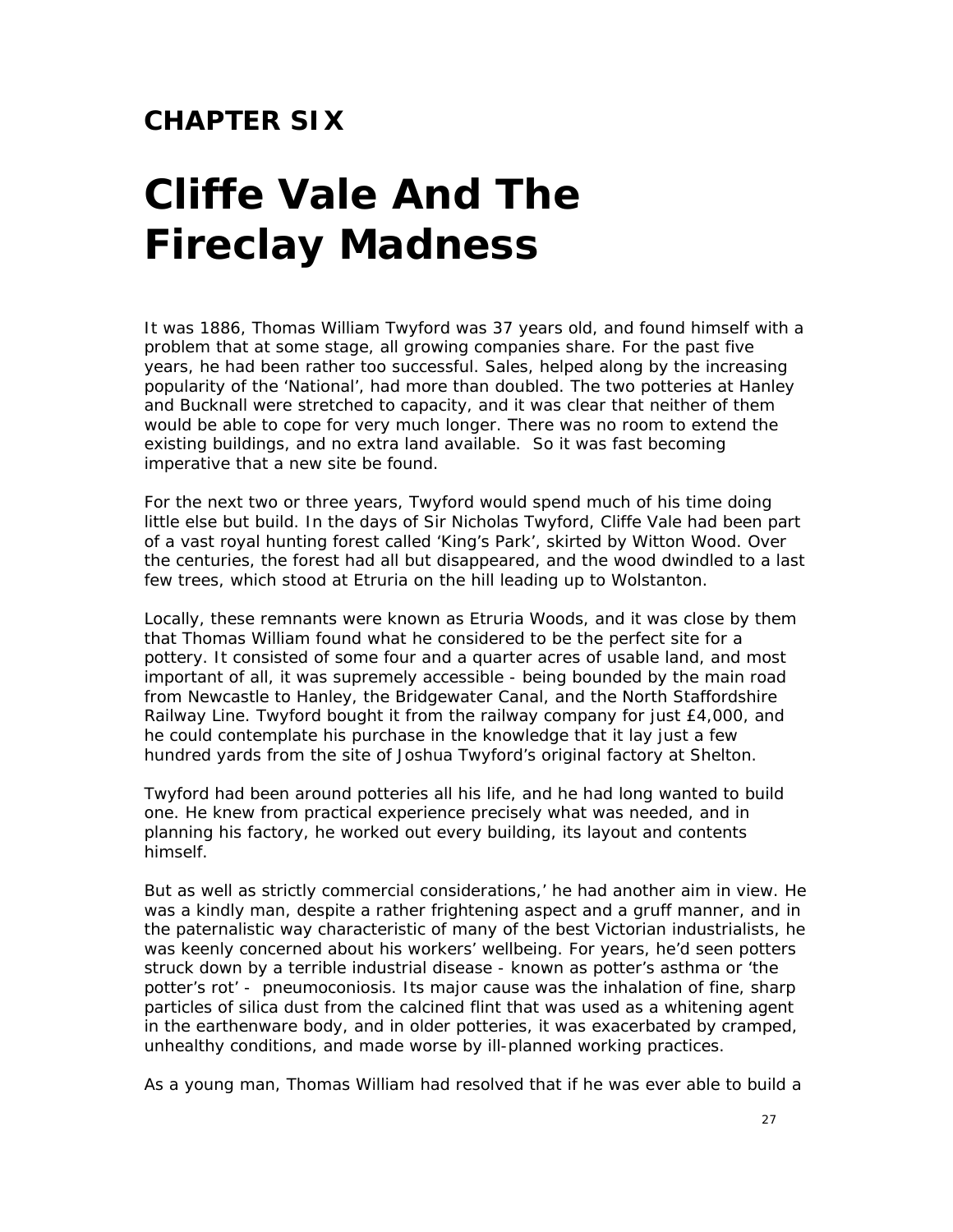new factory, he would do everything he could to reduce the toll taken by this crippling affliction - and now, at last he had the chance. His declared aim was to make the potters' workshops as healthy as their own homes, and to have any hope of achieving this he knew he would have to start by constructing a very different kind of building. It would have to be spacious, airy, well-insulated, and above all, well-ventilated.

The floors would be made of concrete to prevent the heat from stoves on the lower floors reaching men at work above. It would thus become feasible to keep the workshops relatively cool and at a more or less even temperature. Each man would have a window of his own; each window being designed so that it would let in fresh air, without admitting draughts.

Finally, all stoves would be steam-heated, and each stove fitted with its own ventilation shaft to draw away foul air and excess moisture.

With the help of the architects, Scrivener's, and the building contractor, Barlow, all this was done, the work starting in 1887. In total, it was to cost some £50,000 (at that time equal to the combined annual turnover of Bath Street and Bucknall). But when it was finished, it was as healthy a place to work in as the condition of the pottery industry and contemporary building techniques would allow.

There still remained the problem of working practices. In the old potteries, it was the custom before starting work for each man to clean that particular part of the shop where he was to spend his working day. The consequence was that if one man came in and did his cleaning earlier than another, the second man would stir up the dust all over again.

Imagine this repeated with routine job-to-job cleaning throughout the day, and you can easily picture the dusty pall that hung almost permanently in the air the men breathed.

Twyford tried his best to at least reduce the risk of 'rot' by attempting to keep the atmosphere purer. He insisted that the workshops be kept scrupulously clean, and employed a special team of labourers to come in every night after the potters had gone home to do the main job of cleaning and sweeping.

These men were made to wear respirators for their own protection, as a condition of employment, and all the windows and ventilators were opened each night, to help clear the dust for the next day's work.

Neither the building at Cliffe Vale, nor the system was ideal (pneumoconiosis was to be a persistent problem for at least another two generations), but for the time, it was remarkable enough to create a great deal of interest.

The factory inspectors gave it their approval, and held up the Works in general, and the systems of ventilation and sanitation in particular, as models of their kind. Government representatives, and even the Under-Secretary of State visited Cliffe Vale to see how its example could be applied elsewhere 'to the benefit of workmen generally', and this doubtless had its effect on legislation that was then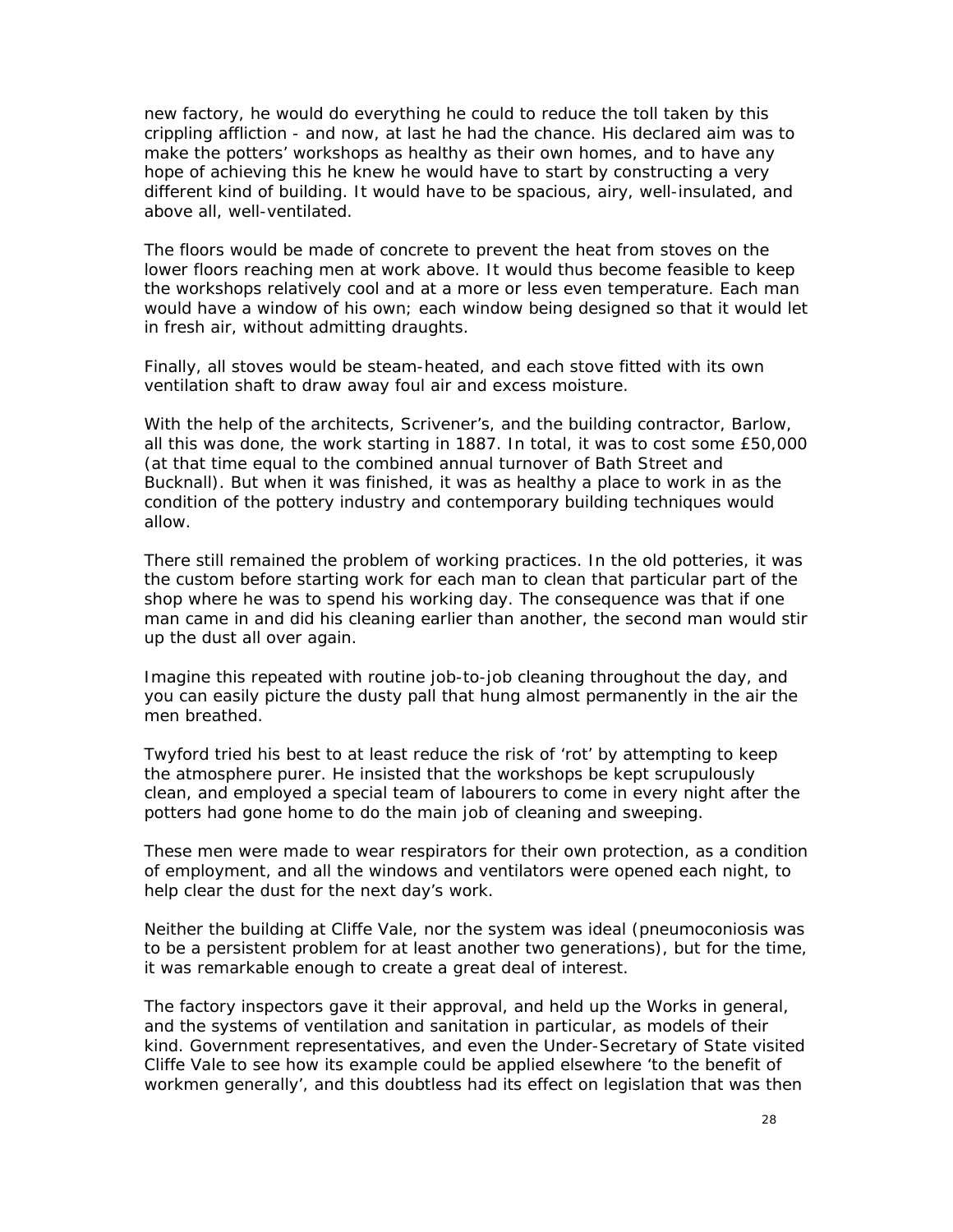under discussion.

Certainly in the Factory and Workshops Bill of 1891, there were special notes on the conduct of dusty processes in dangerous trades - and these included the manufacture of pottery.

At Cliffe Vale, the potters' shops were over 110 feet long, 35 feet wide and nine feet high. In all, each man was allotted a space of 1700 cubic feet - a full four times more than he had been allowed under the old system.

As well as special pottery machinery, supplied by William Boulton of Burslem, there were initially six 'biscuit' and five 'glost' ovens, all at this date of the traditional 'bottle' type, built by three separate oven builders - Cartlidge, Dunn and Fenton.

The biscuit ovens were used for the first firing - to convert the clay pieces to pottery, or 'biscuit-ware'.

Each piece was then dipped in a tub of liquid glaze, and put into the glost oven for a second firing, which hardened the glaze and gave it a rich, glossy surface, that was virtually a coating of toughened glass.

The ovens were fired by coal, of which there was a plentiful supply in North Staffordshire, and the new Works could hardly have been better placed for the delivery of raw materials.

China clay and stone were shipped up from Cornwall in 1,000 ton loads, and picked up by canal boat at Runcorn, where it was stored in custom built sheds. Each boat carried 23 tons direct to Cliffe Vale, and discharged its cargo into bays built on the canal bank, adjacent to the clay preparation plant.

Other materials, such as flint and coal came by rail, straight to the nearby Cockshutt siding; the trucks were then shunted onto Twyford's own works line, which had been specially built for the purpose, and unloaded at or near the places where they were used.

Though there was still much work to be done, Cliffe Vale was in production within little more than a year of its foundation stone being laid. It quickly became home to another flood of new products, some interesting and significant new basins, and another extremely important new closet - all of which, as we will shortly discover, were included in the catalogue of 1889.

By by then, Thomas William Twyford was preoccupied with quite another subject - that of fireclay. For quite some while (certainly ever since his father's time), Twyford's potteries had been supplying articles in fireclay for situations where extremely robust appliances were needed. This had extended to quite large and complicated items, such as the fireclay version of the 'Unitas'.

Though it was not something that Staffordshire sanitary potters had ever seriously dealt with before (fireclay pieces shown in catalogues were usually bought in from elsewhere), Thomas William saw in it a useful material for extending the scope of his business particularly on the institutional and contract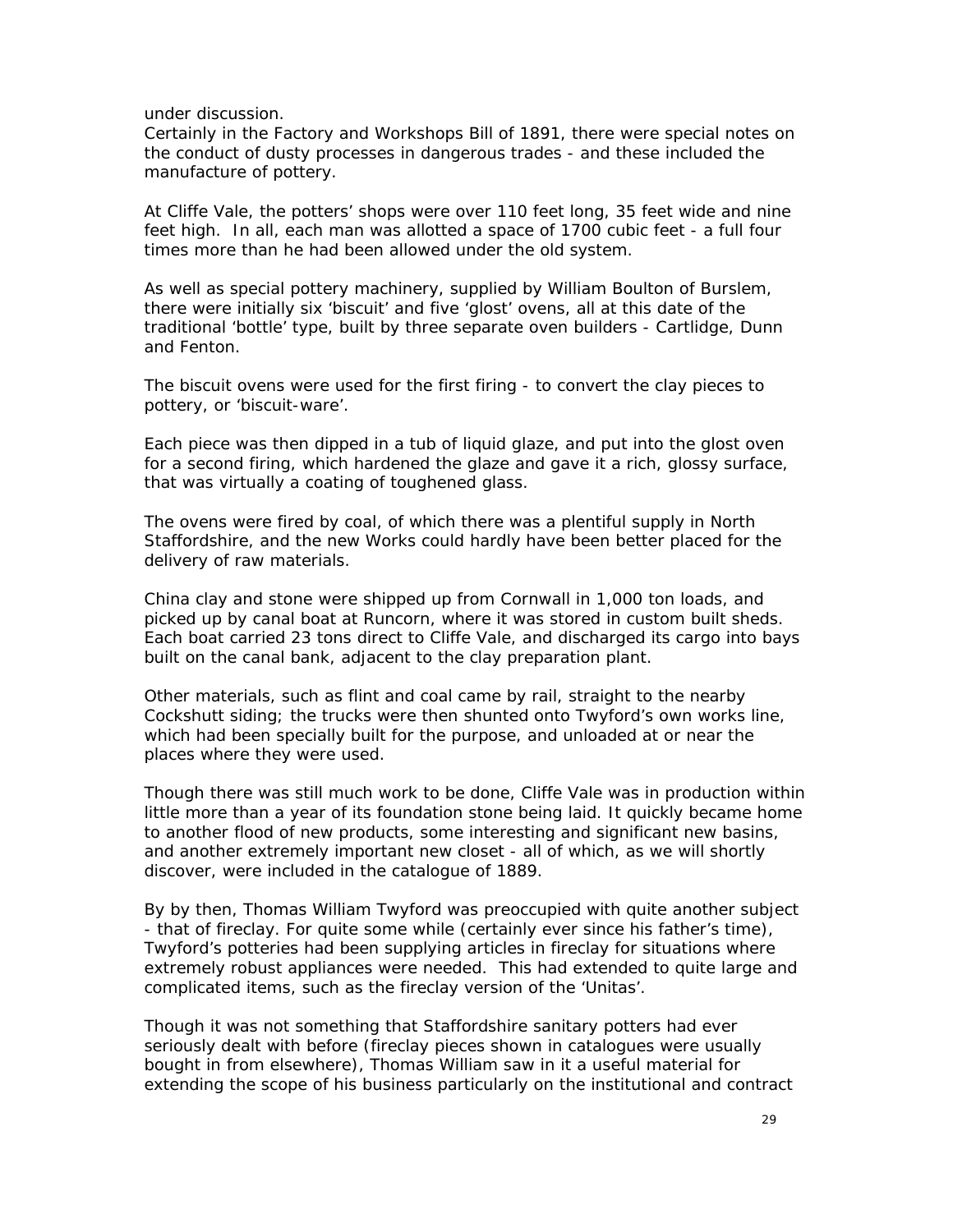side.

Fireclay was coarser than earthenware, but also much stronger and more resilient - which made it ideal, not only for certain types of closet, but for baths, sinks and urinals, and especially for big industrial vessels.

With the large new premises at Cliffe Vale newly in production, it seemed to Twyford an ideal time to test his fireclay theory. He would try to make some very large pieces, and see what happened.

Enamelled or glazed fireclay, which was what he would need for the articles he had in mind, was not the simplest of things to produce. For unpractised hands, it could be difficult to work, and it took a very long time to dry (a big piece could take four or five weeks before it was ready for a very slow firing). To make matters worse, because it was not material used on any scale in the Potteries (though there was plenty of it in the ground), there was nobody available to work it.

For the most part, fireclay was made in Scotland, Yorkshire and Worcestershire, where in 1850, Rufford of Stourbridge had won the Society of Arts prize, sponsored by the Prince Consort, for making the first modern, one-piece fireclay bath. So if he were to find skilled and experienced labour, it was to one of these places that Twyford must go.

In the end, his search took him to Scotland, and there he recruited a team of the most experienced fireclay potters he could find, and brought them down to Hanley. With their wives and families settled in cottages nearby, the men were installed in a part of the Cliffe Vale Works known long after as 'the Scotch End', and set to work.

The material Twyford wanted the potters to work, presented, in theory at least, no real problem. Though of local origin, it was not significantly different from the clays they had used at home for making porringers, bread dishes, milk pans, and various other domestic and culinary items.

What was going to be difficult (and troubled the newcomers, who thought that Twyford ought to have known better), was the sheer size of the pieces he wanted them to make.

Here was this crack-pot Englishman talking about pieces as large or larger than anything he had ever made in earthenware, or they in fireclay - multiple sinks, cisterns, and huge tanks of a size and weight hitherto unheard of. According to Hatton, this 'staggered his new hands' and was 'the despair of his old ones'. But Twyford was not a man easily dissuaded, and determined to go ahead.

In the event, the materials they were to use turned out to be almost as much of a problem as the size of the vessels. In the first place, the right clay was not easy to find. Many were tested. Some contained too much alkali and were unable to withstand the fire. Others had too great a percentage of silica, which meant they would not take the enamel. Some simply had too many impurities, while yet others were shot through with iron oxide which caused discolouration.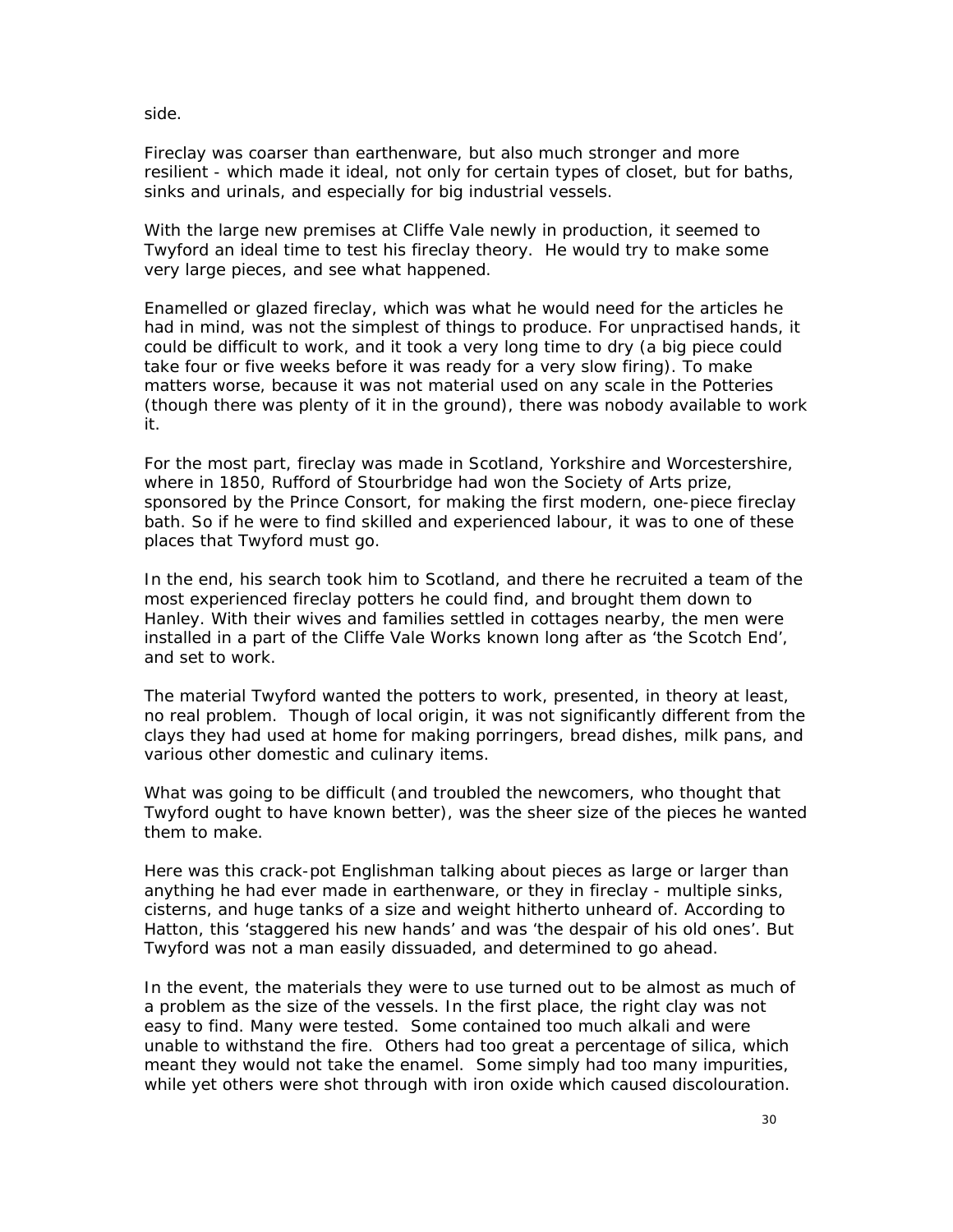As well as the clay, the enamel proved difficult, too, and took a great deal of 'fruitless experiment' before a suitable solution was arrived at.

The question of firing the large pieces was less tractable. They could be fired all right but it was a case of hit and miss, and some time elapsed before they were able to achieve an economic success rate.

The enterprise cost Twyford a great deal of time, heartache and money, but with the stout optimism of his kind, he never appears to have doubted its ultimate success for a minute.

Hatton wove an engaging tale to illustrate the point, where the Scottish foreman of the new department arrived in Thomas William's office, wearing his Sunday best. The man declared himself unable to continue taking his employer's money under what he considered to be false pretences. Neither, in his opinion, did he think Twyford should go on with the venture. The upshot being that he and his colleagues were going home to Scotland, forthwith. Twyford told him 'it will be time enough for you to think of giving up, when you are told to put your jacket on' - and with that, 'this honest soul' as Hatton called him, returned to his work.

Whether there was ever a proposed exodus or not, as one difficulty after another cropped up, there were many who thought Twyford was mad. Yet in the end he succeeded, and was able to turn local clays into sanitaryware of enormous size and strength, whose colour and smoothness, it was said, approached that of porcelain.

At the close of 1890, Twyfords were manufacturing porcelain enamelled fireclay goods in earnest - the first time this had ever been done on any scale in Staffordshire.

A 'Cliffe Vale Fireclay' catalogue was published, with an initial range that included large sinks and washtubs; slab and semi-circular urinals, long latrines and Twyford's own version of the dreaded trough closet - all flushed by a new automatic cistern, which had been introduced the year before.

It was, nevertheless, to take another five or six years of 'unremitting toil' to get it absolutely right, and even then, with the variability of the materials, the size of the goods, and what was effectively a new process, there was still no guarantee that what went into the kiln would come out good.

Despite the problems it caused Twyford, the preparation of fireclay was less elaborate than that of earthenware, among other things, there being fewer constituents in the body.

The 'pulverised' clay was pressed in the mould (casting came later), and was finished by hand, by the potter. A coating or 'slip' of enamel was added (this was similar in content to a diluted form of the white earthenware body), and the piece allowed to dry. Glaze was applied to ware 'green' (unfired). Then the pieces were carefully stacked in a 'muffle' kiln, where they were protected from the direct action of the fire. Fireclay was given just one long, gradual firing - as opposed to earthenware's two - with the heat building in intensity over what could often be a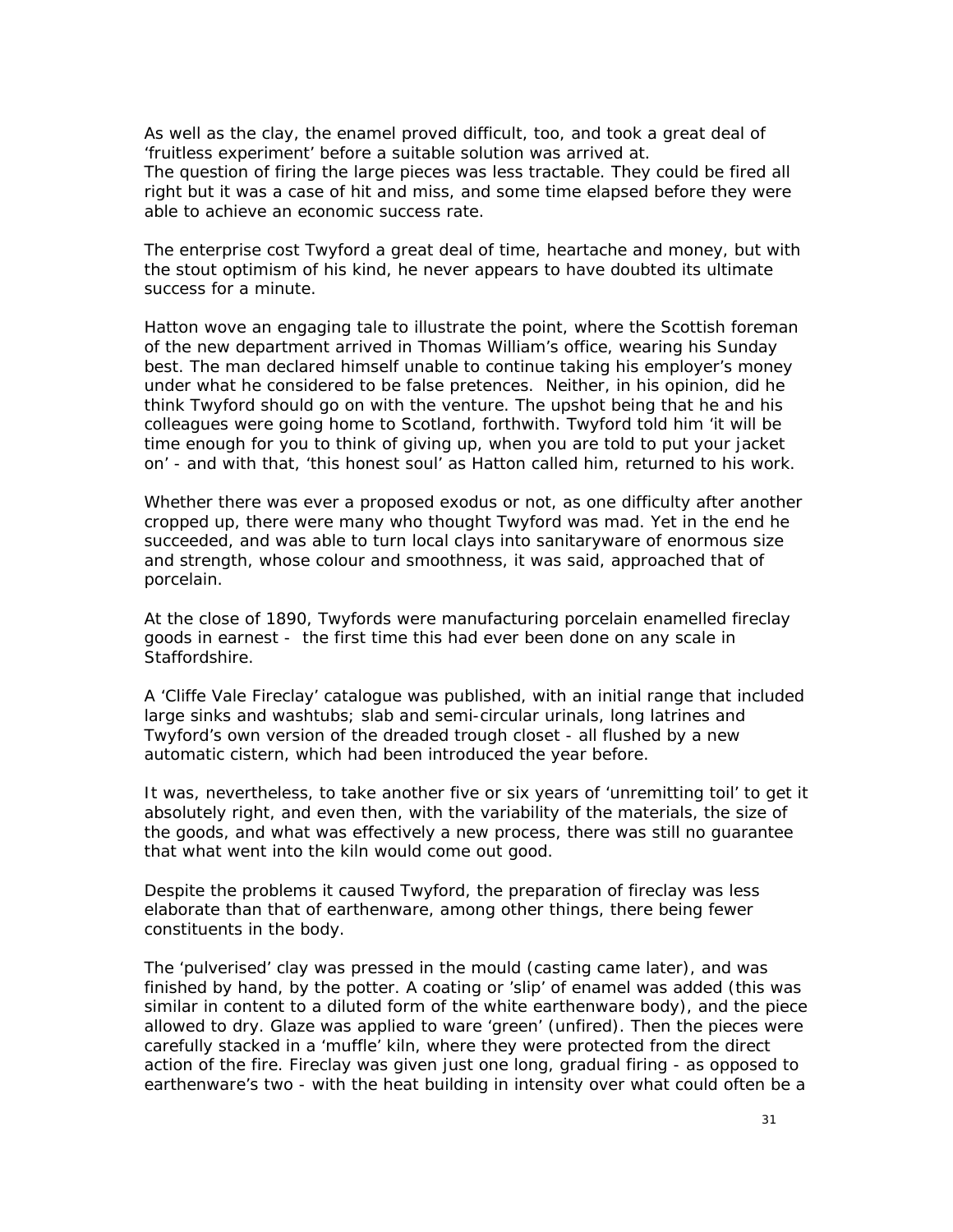fortnight or more.

So as you can imagine, a bad failure could be a minor disaster; weeks of work could go up in smoke, along with a substantial amount of money. By 1894, however, things were beginning to run a little more smoothly, and in the new catalogue for that year, Twyford was able to launch a greatly increased range of fireclay goods.

As well as the usual WCs., washtubs, slop-hoppers and sinks, far more exotic items were featured, such as tobacco preserving tubs, pasting slabs and pickling troughs.

There were separate bedpan and urinal bottle sinks, and no less than eight different kinds of fireclay bath - one of which filled through a special 'roll-rim'. This acted as a hot-water collar and helped keep the whole bath at an 'equable' temperature.

Indirectly, even the royal family was to benefit, for a range of the latest 36" washtubs was supplied to the Queen's laundry in Richmond, for the' private linen' department.

But perhaps most astonishing of all these beautifully crafted pieces, were the urinals, which were growing more splendid with each passing year. One in particular, was a minor masterpiece. Called the 'Island' urinal, it comprised a unit of six stalls arranged in a full circle - in the middle of which was a glass-sided automatic cistern, that you could stand and watch as it emptied and filled.

Thereafter, and throughout the 1890's, Twyford was able to fulfill his original aim, as the size of the vessels it was possible to produce grew larger and larger.

Massive 400 gallon storage tanks, some seven feet long, were soon being made on a regular basis, and at the Laundry Exhibition of 1896, one was shown which held a colossal 500 gallons. At the time, it created a sensation, but still larger vessels were to come. In 1898, the 'Stafford' fireclay triple vegetable sink was among the award winners at the Sanitary Institute Exhibition in Birmingham and, in the following year, came another influx of fresh designs.

Lavatories specially made for convicts were added to the range, along with the legendary Cliffe Vale 'Sitz' bath, where the bather could sit on a stool, and wash in comfort, with the help of a douche, 'back-wave' and spray.

There were cryptic 'special appliances for operating rooms', and finally, as it were, a magnificent post-mortem table, which revolved!

During their first ten years in production, Twyfords fireclay products became a commonplace in all kinds of public buildings and institutions, as well as in the home. They were found in schools, barracks, hospitals, asylums, prisons, and even - a sad sign of the times - in the workhouse.

At last, in 1899, the rather sonorous name they had originally been given 'Cliffe Vale Porcelain Enamelled Fireclay' was changed to the now renowned trademark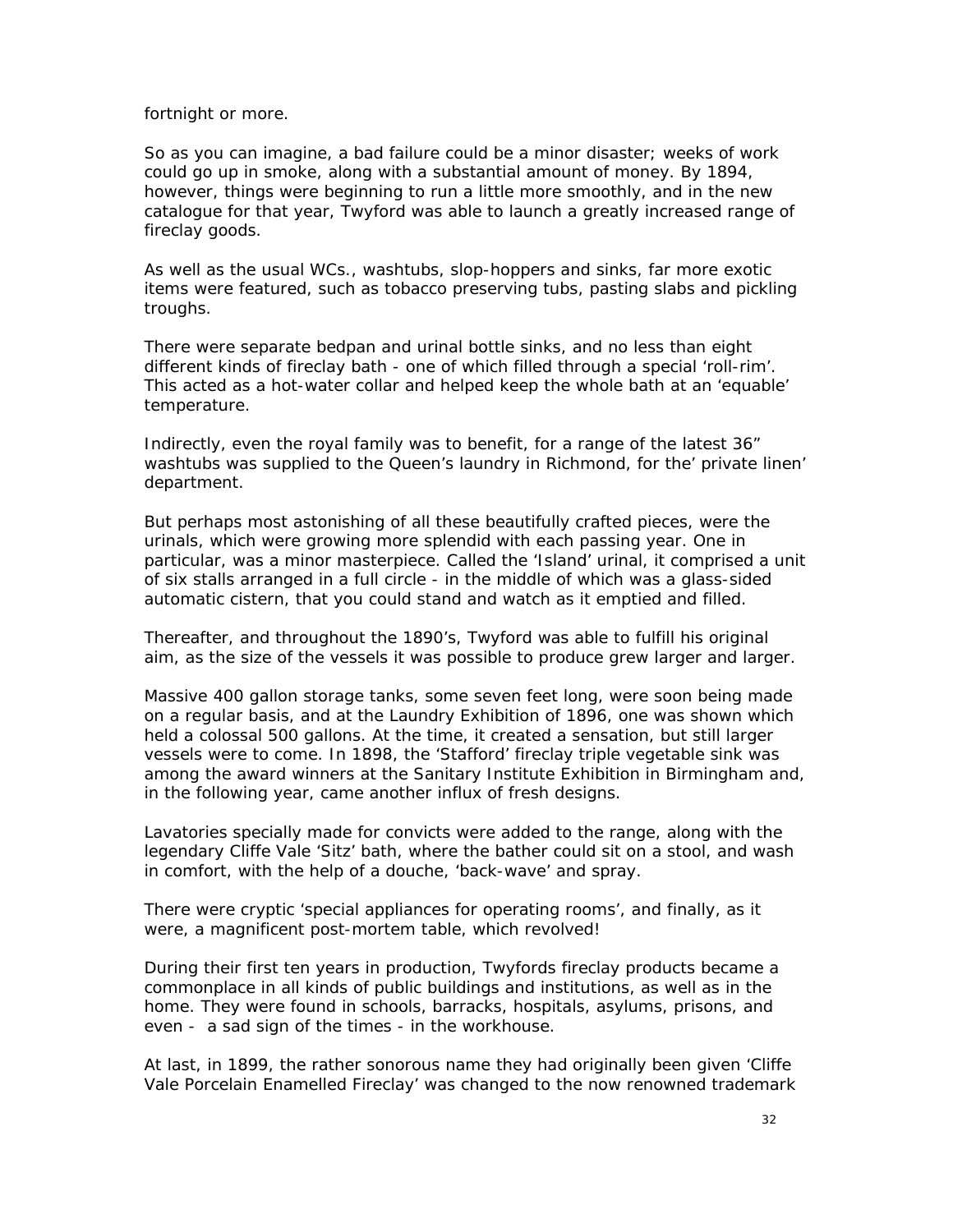'Adamant'. In the light of Thomas William's determination to get the project off the ground, it must have seemed eminently suitable. In the end, his madness had paid off, handsomely.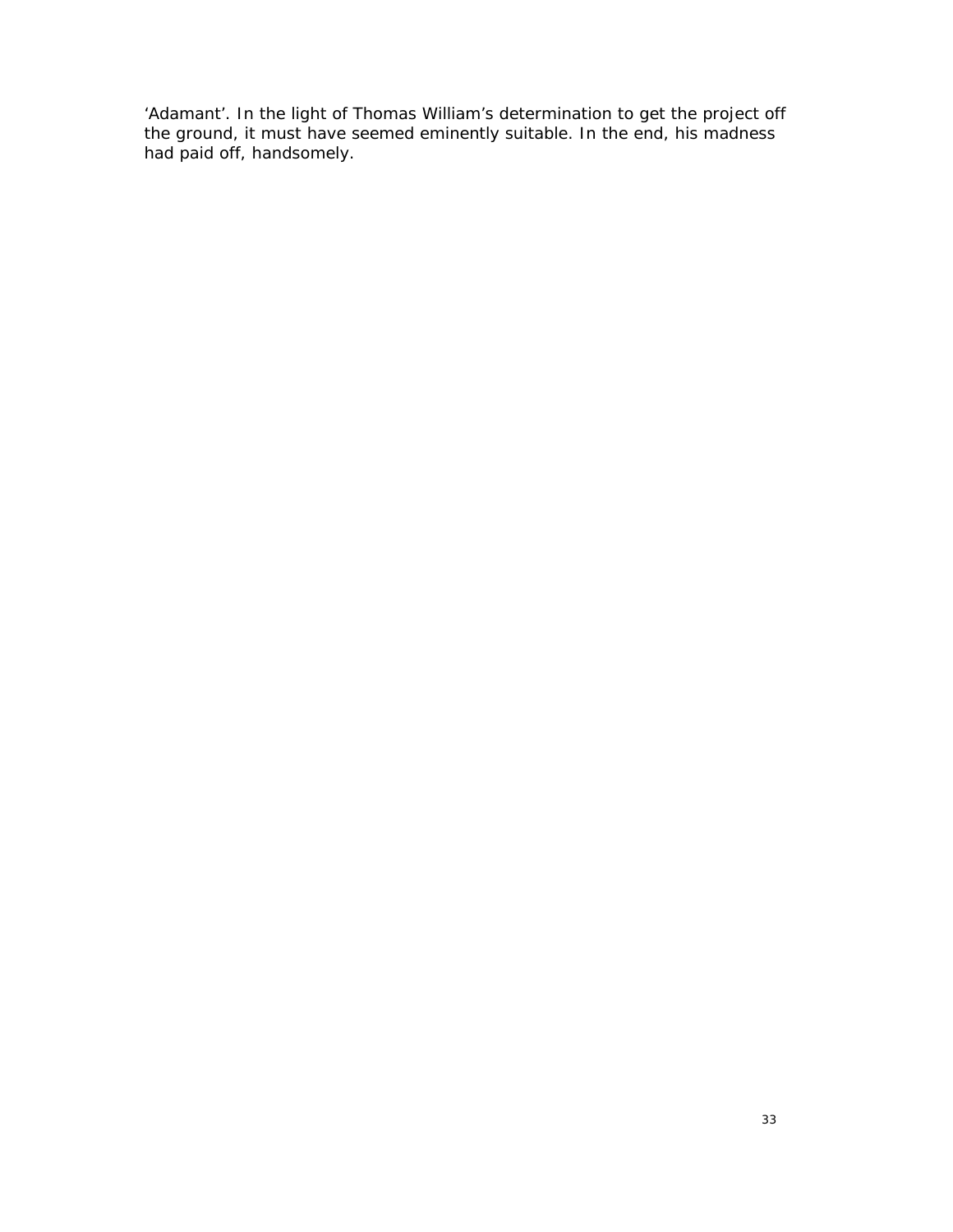### **CHAPTER SEVEN**

## *The Deluge And After*

Somehow, amid the chaos of building Cliffe Vale and establishing the fireclay, Twyford managed to continue the work of new product development. The 1889 catalogue was published as the new Works was coming on stream, with the mortar barely dry.

Yet it was nevertheless a very significant one, and ushered in the final frenetic decade of 'the Golden Age', when all but a few of the sanitary devices we know today were created in one long burst of invention.

Open the pages of this and succeeding catalogues almost at random, and you will nearly always find a new pattern, some important new design or improvement that has come down to us, with only the styling substantially changed.

For Twyford this was the year of the 'Deluge'. Since the early days of the 'National', the wash-out, in one form or another, had become the dominant WC (in some parts of the world, it still is). But in 1884, just as Thomas William had perfected the 'Unitas' a completely new type hove into view, when Humpherson's of Chelsea introduced the 'Beaufort' - as far as we know, the first wash-down WC.

The wash-down is the closet that most of us in the Western world are familiar with. As its name perhaps suggests, it works on 'the Niagara principle' - like a waterfall. The flush falls directly from the cistern and gushes down the sides of the pan to sweep away the soil and clean the bowl by sheer force of water. This was the system which Twyford was to improve and help popularise with the 'Deluge', created while Cliffe Vale was still being built.

Physically, the new closet looked not unlike a slightly more rounded, streamlined version of the 'Unitas' (that is, it was a pedestal closet, with a straight, rather than a cut-away front), but technically it was quite different. Made in one or two pieces, in earthenware or fireclay, the 'Deluge', had the refinement of a special new trap with a 3" equal bore, and this, in combination with a 2" water seal and the patent after flush chamber, made it one of the cleanest flushers you could buy.

For the moment, however, the wash-out was king, and more new closets were added to the range. Notable among these newcomers were the 'Tornado', an economy pedestal wash-out 'suitable for artisan's dwellings'; the 'Undine', a square-topped model with beautiful raised ornamentation, and the 'Thorncliffe' a new departure with a 'box flushing rim', where the water was directed through a series of small holes, the better to clean the sides of the bowl on flushing.

There was also the inscrutable new 'Oriental', a violin-shaped pedestal basin with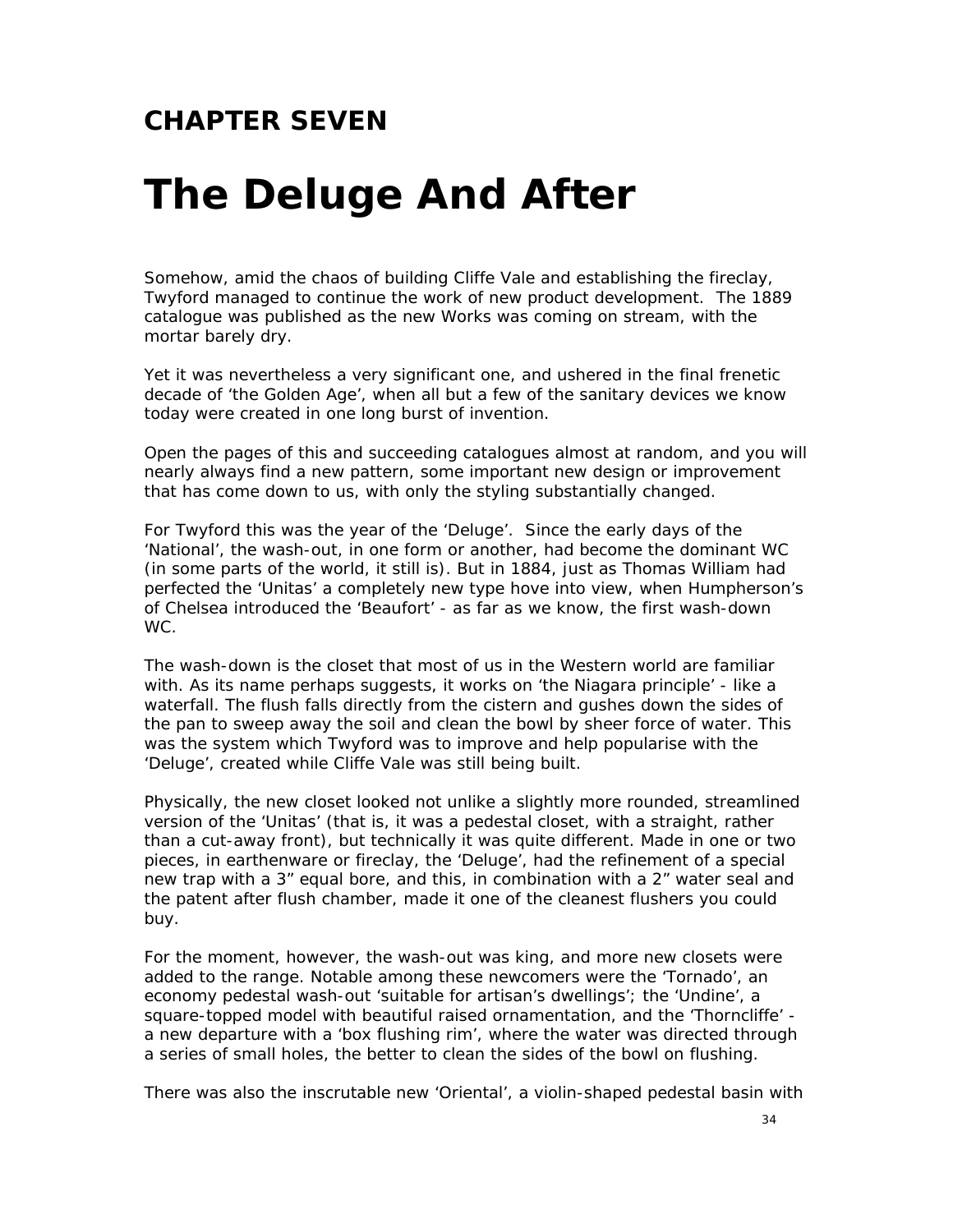a shallow front bowl and a deeper one at the rear - 'for use in Oriental countries in conformity with the religious observance of the natives'.

Curiously, none of these closets had built-in seat fittings. Instead seats were fixed to the wall by elaborate metal brackets, often with the name of the product worked into the design. Some of the cheaper models had no seats at all to speak of, but instead had 'Insertas' - which were simply pads of hardwood fixed to the basin rim.

Practically all of them, however, came with the option of another of Twyford's small revolutions - the pottery cased cistern, in earthenware or fireclay (as opposed to wood or plain metal), which could be decorated to match the closet.

1889 was also the year for significant evolution in the wash-hand basin. With the 'Cardinal', Twyford introduced tapholes for the first time, and with the standing waste and overflow, provided an alternative to the plug and chain. The 'Ideal' went one better, featuring an integral overflow chamber, instead of an outlet requiring a separate connection. This was highly glazed to prevent dirt adhering, and it had an opening lid so you could clean it. With its ornamental front and sides, the 'Ideal' could also be secured by wall brackets, without the usual woodwork or a metal frame - one of the earliest basins where this was the case.

In the late 20th century, in Britain, Europe and North America, we use mainly two types of water closet. One, as we have seen, is the washdown. The other is the syphonic. As long ago as 1870, John Randall Mann had patented the syphonic system, which basically involves a sucking action as well as the downpour of flushing. (Water from the cistern charges the water in the trap, which creates a syphonic motion and whisks the soil away).

Mann's concept had come to nothing and its various successors, all with multiple flushpipes, were too complicated and unreliable to make any headway. But just four years after the 'Deluge', Twyford came up with an answer to the problem, and created the 'Twycliffe', the first really effective single trap syphonic.

Almost simultaneously, Jennings developed 'The Closet of the Century', the first double trap syphonic - and both were launched in 1894.

The 'Twycliffe' was by far the simpler of the two for while the best modern syphonics employ the double trap, Jennings' closet had the disadvantage of a very long trappage, part of which had to be fixed under the floor. Twyford's closet on the other hand, required only an ordinary three-gallon cistern and one flush pipe, so it was much easier to fix. The syphonic action was created by the shape of the trap and the rush of water through the rim and side jets. This was balanced by a seven inch depth of water in the basin and a three and a half inch water seal in the trap, which remained after flushing. The consequence was that no smells could emanate, nor matter accumulate, and at the same time, the flush was quick and remarkably quiet.

In the same year, Twyford launched his 'modern' bidet - a world away from those his father had made, which had remained virtually unchanged since they were first invented in early 18th century France.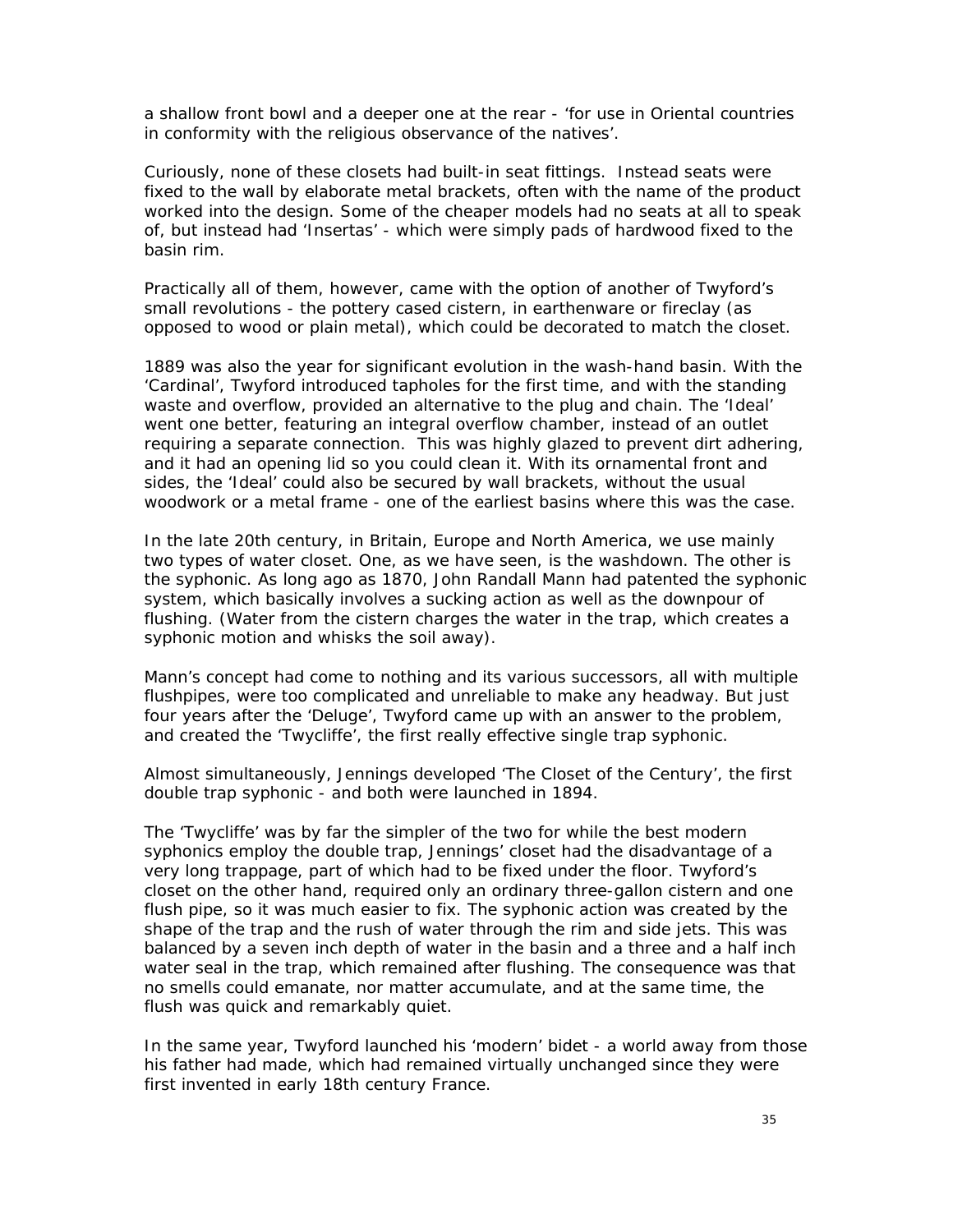This new one was a superbly made, decorated pedestal bidet, still violin-shaped, but much more like a shallow, sloping lavatory bowl. Like the latest washbasins, it had hot and cold taps as a standard fixture, a standing waste and overflow, a mahogany seat, a flushing rim, and most luxurious of all, an early progenitor of the now familiar ascending spray.

Since before the launch of the improved 'National', Twyford had been working in close cooperation with Mr Thomas Crapper of Chelsea, the great pioneer of 'the Valveless Water Waste Preventer' (also known as the 'Valveless Syphon') - the device which ushered in the modern cistern.

With Crapper's help, he had been able to develop patent syphon' cisterns of his own, which he supplied in tandem with closets, en suite. (Each Christmas, he showed his gratitude by sending Crapper, his nephew and his Works Managing Director, a 60 lb chest of tea!).

The Twyfords cisterns, in the common practice of the time, were high level cisterns, now encased in pottery - but standing seven feet above the ground. In 1894 - a busy year - Twyford brought them down to earth a little, with his first 'low level' cistern, sited just over the closet (similar models are still in most manufacturers' ranges). They were called 'Convenient Combinations', and were also available with the cistern encased in mahogany, fixed to the back of the closet, so they looked 'close-coupled'.

In 1899, he took the idea a stage further, and launched the 'Ideal Convenient Combination' - which really was 'close-coupled' with no lengthy flushpipe where for the first time, a pottery cistern is fixed to the back of the closet, and this is of course, still the basic style for the most modern WC suites. (Interestingly, it was accompanied in the catalogue by another seemingly very modern idea, a fireclay washdown called the 'Console', which had the distinction of being Twyfords first wall-hung WC. - a re-invention of a concept originally patented on a valve closet, by James Viney, in 1824).

With an immense range of closets now available, Twyford turned his attention to the question of materials. Hitherto, it had proved difficult to produce sanitaryware with an attractive appearance, which would still be completely nonabsorbent without a glaze. Yet this was clearly a desirable thing to do, in case the ware was damaged, or the glaze in any way faulty. (There was also a problem with the elaborately decorated ware of the period, that the glaze might vary considerably in thickness or not cover every part of the appliance).

After some experiment, Twyford managed to formulate a material which fitted the bill exactly, and in the 1899 catalogue was able to include a limited number of items made from it. It was called 'Vitrina Ware'. It was 'pleasingly artistic', completely impermeable and apparently by no means expensive to produce.

At first, however, it was offered only as an alternative. One of the earliest 'Vitrina Ware' closets was the 1899 'Axis', which was also available in earthenware, fireclay or caneware, and had a special trap that could be fixed at any angle. For the next four or five years, Twyford gradually increased the presence of 'Vitrina Ware' in the range, and then decided to re-launch it - but this time, as a proven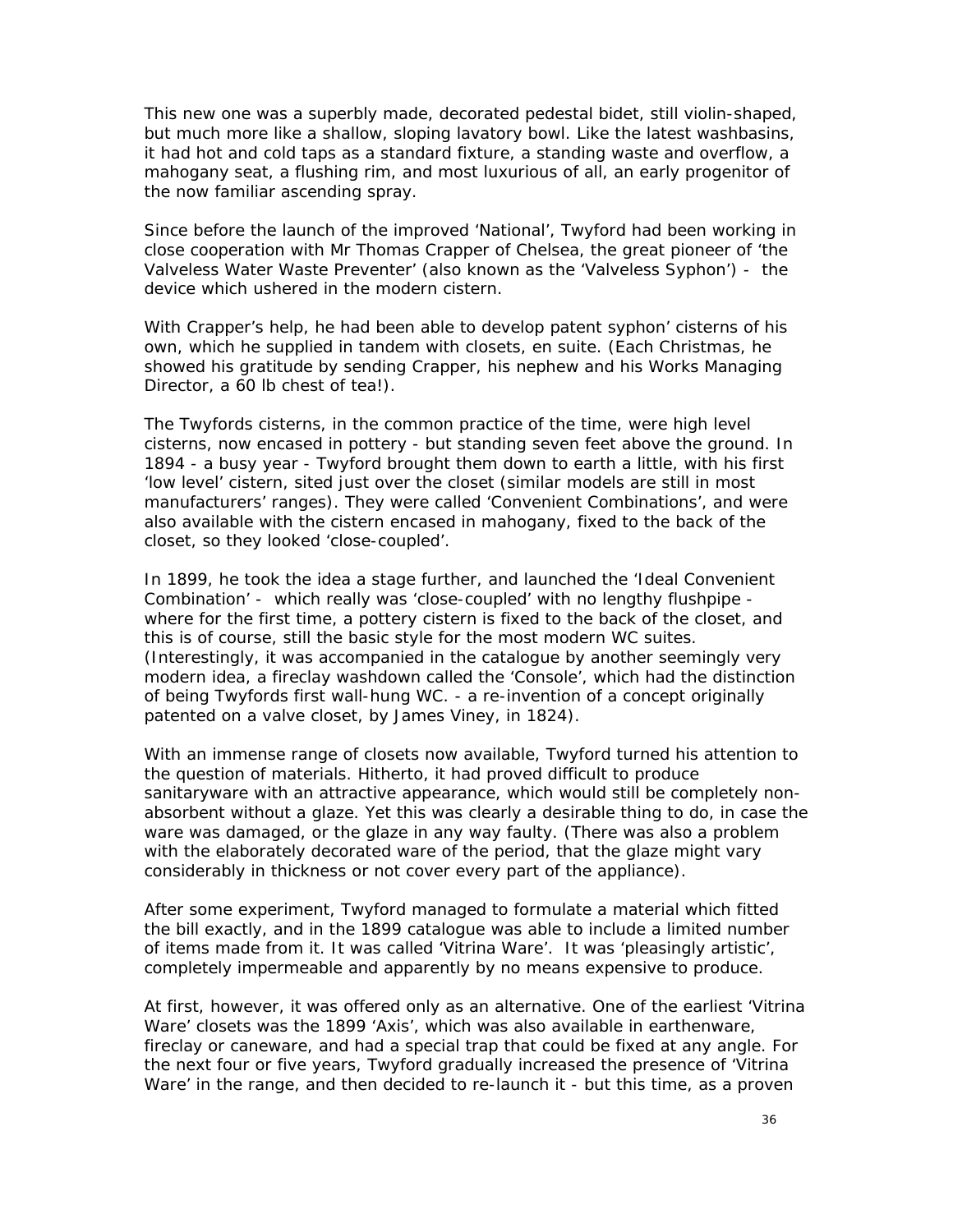#### material.

In the interval, he had developed a heavy duty version - called 'Vitrina Ironstone' - and in 1904, sample glazed and unglazed closets were sent to London for independent testing.

The unglazed models were shown to have remained impervious, after seven days in water. The glazed models remained uncracked and uncrazed, after lengthy immersion in alkali and acid.

From January 1905 onwards, closets previously made in earthenware would now be produced in 'Vitrina Ware', while those formerly in fireclay would be made in 'Vitrina Ironstone'.

By now all the basic types of water closet to be invented had been invented. In just 30 years, the world had moved on from the valve to the syphon. There were, of course, many improvements, many refinements still to come. The bathroom would yet change beyond all recognition, and so would the techniques of producing the appliances to equip it.

But the closets the better-off were using in the early 1900's were fundamentally the same as we all use today - and one closet in particular graphically demonstrates that fact. In 1905, Twyfords luanched a new syphonic 'Vitrina Ware' closet called the 'Centaur'. This was basically a development of the 'Twycliffe' and differed from it very little. It, too, was a single trap syphonic, which combined the pan-cleaning flush of the wash-down, with the soil-removing sucking motion of the syphonic. But it was just that much more efficient, and guaranteed to work with any standard two-gallon cistern of reliable make.

Twyfords offered the 'Centaur' to the trade in a wide range of options, starting at the keenly priced 25 shillings for the Plain White, and ascending to much pricier models suitable for 'private establishments of the highest class'.

He also offered them a simple basin to test on one month's free trial. If they were not satisfied, they could return it, at no cost, and he would pay the carriage. 'We do not, however' added the great man portentously, 'expect any such course to be necessary'

He was, of course, quite right, the 'Centaur' proved to be one of the most successful Twyfords closets ever, and its technical excellence was, until just recently, rarely exceeded.

With the catalogue number 3333 and with only the styling changed, it was still being made and sold in large numbers in 1982 - 77 years later.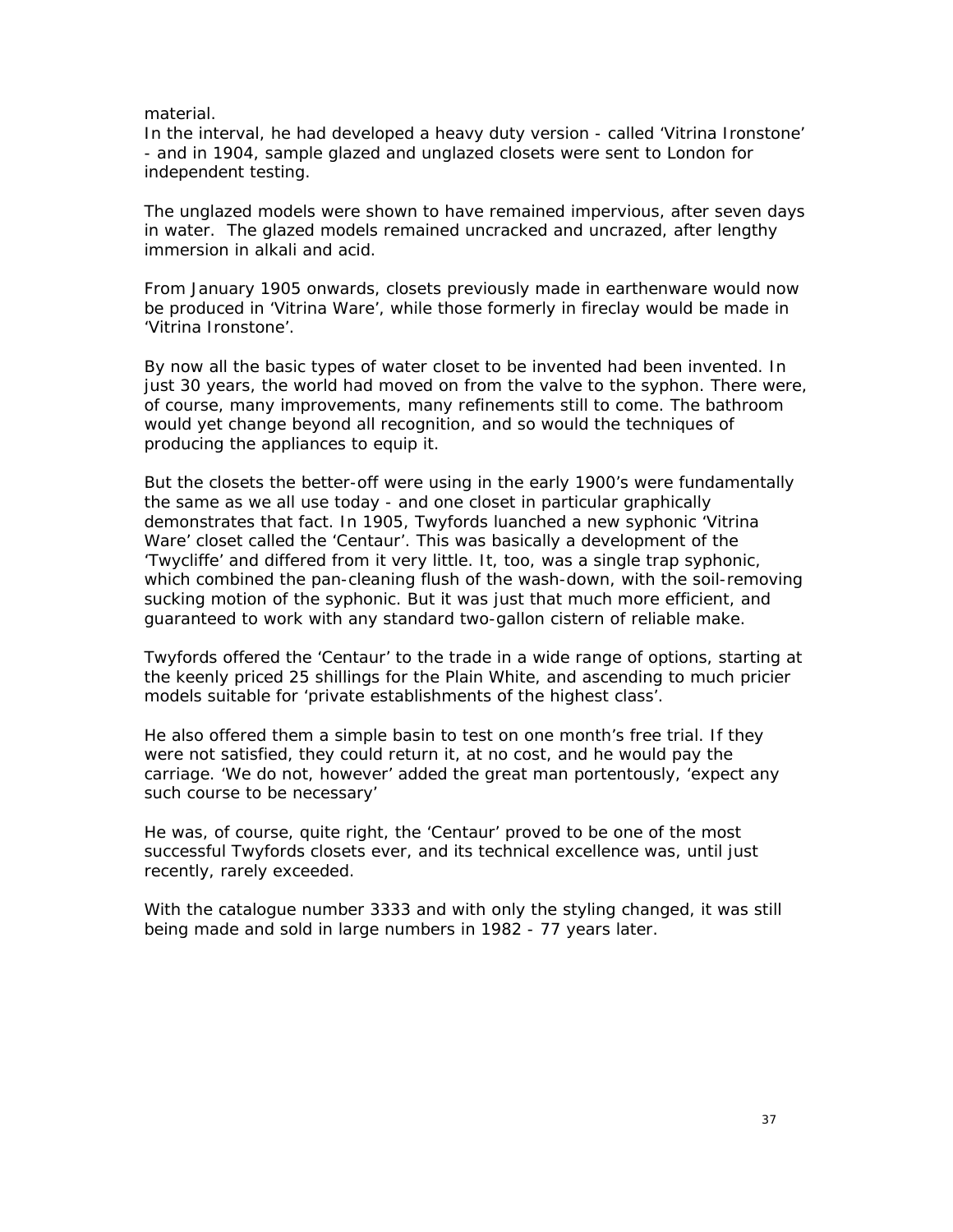### **CHAPTER EIGHT**

### *Twentieth Century Apogee*

Britain came sweeping into the 20th century on the crest of a wave. Three years earlier, Queen Victoria had celebrated her Diamond Jubilee - which a banner in Lillywhite's sporting goods store had called 'Her Most Gracious Majesty's Glorious Innings - 60 Not Out'. She was now in her 81st year, and reigned over an Empire that with 387 million inhabitants, stretched to the farthest corner of the earth, and a country that with skill and resource, had dominated the worlds industry and commerce for approaching two generations.

As Britons everywhere celebrated the dawn of a new era, Thomas William Twyford could contemplate his own enterprise with some satisfaction. Apart from the significant contribution he had already given to sanitary science, he had made a greater success of his father's business than in the early days, either of them would have ever dreamed possible.

His own social standing and personal prosperity had increased accordingly, and in 1898, he had moved from Moor House, Biddulph, to the altogether more splendid Whitmore Hall, in Newcastle-under-Lyme - the ancestral home of the Mainwaring family, 'a spacious and beautiful house, standing amidst delightful timber'. He had become a pillar of local society, a multiple office holder and a major figure in the life of the community, and although he continued to style himself 'T.W.Twyford, Potter', his son, Harold, was now 'H.Twyford, Gentleman'.

Business was booming. For nearly three decades, Thomas William had guided its always steady, and often quite dramatic progress; he had introduced a staggering variety of new and innovative products, and seen his sales both at home and abroad, increase more than five-fold.

All that had happened in the past ten or twelve years since the building of Cliffe Vale had only served to confirm Twyfords' reputation and its place in the industry, and if all concerned approached the beginning of the new century with a strong sense of optimism, it was scarcely surprising.

The firm was now on a different footing. Four years before, Twyford had decided to make his family business a limited liability company, and in the distribution of its shares, was able to recognise the work of its principal employees, who over the years had helped him manage the business and develop the product range. At first there were to be only three directors - Thomas William Twyford himself, his son Harold, and his Commercial Manager, Walter Weir.

But there were to be another six subscribers. These were Weir' s assistant, William Noake; the Company Secretary, George Boreham, three Potters' Managers - Alfred Martin, Thomas Holland and George Couper - and one J. Tait, a commercial traveller from Wolstanton. (George Couper, a big, heavily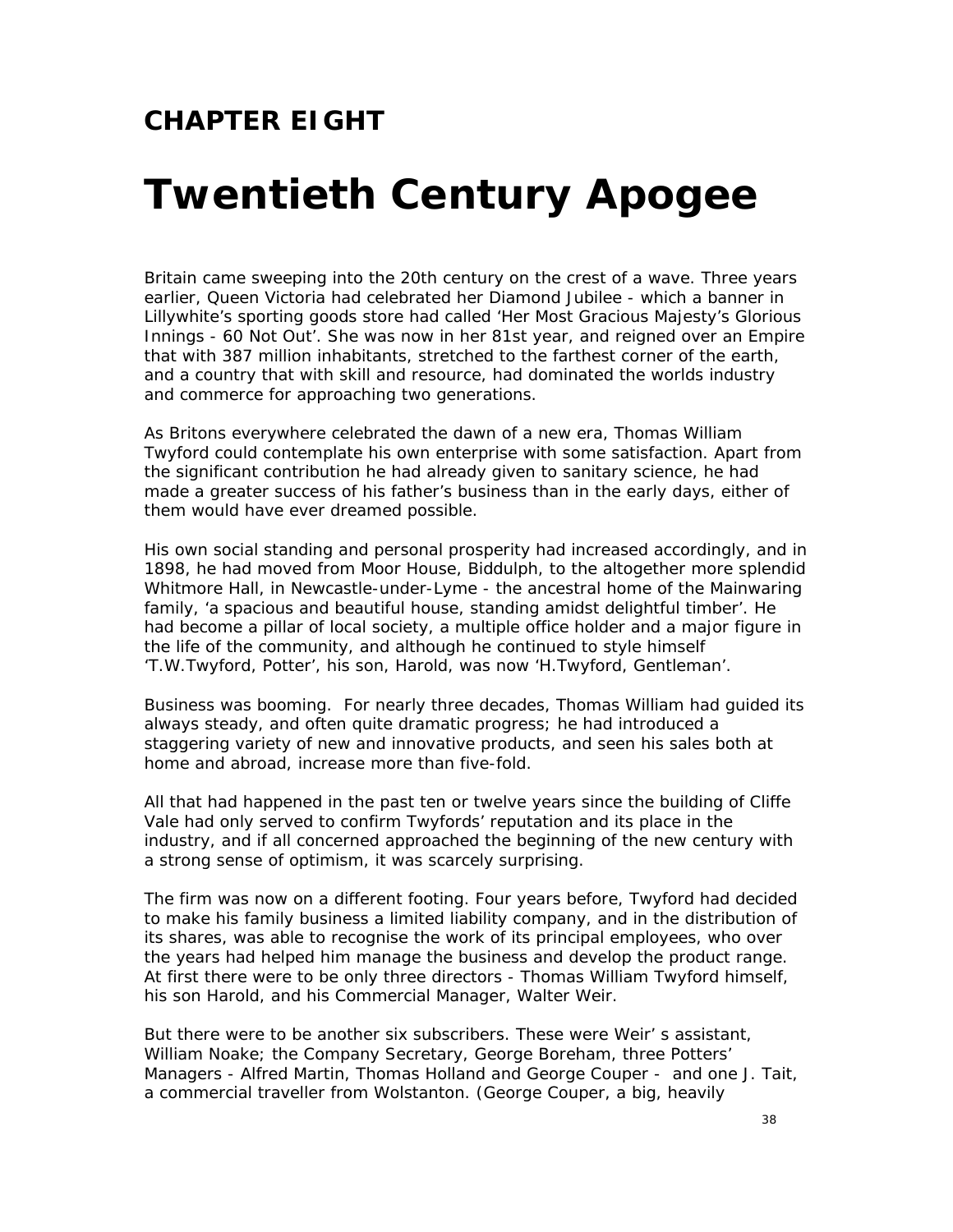moustachioed, brown-bowlered man, who was said to have been quite a character, was one of the potters who had come down from Scotland to help establish the fireclay).

In making his announcement, Twyford had written: 'I trust that the support so generously bestowed upon myself and my late father for the past half-century will now be extended to Twyfords Limited' - and generally speaking, it was.

In 1901, to mark the start of the new age, the 'Twentieth Century Catalogue' was published. It was a wonderfully ornate, heavily bound, immensely colourful document, and it brought together all the advances that had been made in the busy last years of the 19th century. Emblazoned on the title page were now the names of eleven showrooms, from Glasgow to Sydney, Berlin to Cape Town - and for the first time ever, discreetly tucked away in a corner, there was a telephone number: 'National No. 45'.

Inside, the Twyfords unconditional guarantee was reiterated, as it had been every year since its issue in 1893. To whit, if the goods were found to be less than 'of the first quality', they would be replaced completely free of charge. 'We do this' it said 'because we recognise the great annoyance caused by goods not being up to the standard of catalogue representation.

Of all the historic Twyfords catalogues, perhaps more than any other, the 'Twentieth Century Catalogue' marks a great watershed in sanitary design. Here in its much embellished pages, the Victorians' love of display and decoration reaches its apogee in the bathroom. The richness and variety of the appliances shown is in itself remarkable, but together with a wild abundance of surface designs and decorations, the effect is truly staggering. Yet so far from being grotesque or unpleasantly ostentatious, the vast majority of these pieces are superb. Fanciful, certainly, but in their way, quite beautiful - almost as much works of art, as of sanitary science.

In 1901, Twyfords could boast in excess of 30 different trade marks and, by special order, customers could have their name or monogram incorporated in the ware. In closets alone, there were more than 20 different models, in over 100 variations of function, colour and design - not to mention a vast range of individual closet basins and separate cisterns, and 11 different kinds of pull. But this amounted to only about a third of the catalogue's 120 - plus pages. Developments in baths and basins had been nowhere near so dramatic and farreaching as those which had taken place in the closet. But there had been a gradual evolution nonetheless, and in the 'Twentieth Century Catalogue' it was well represented.

Running water, as we have seen, first reached the bedroom in the 1870's, so from then on, the basin could start to become a fixture. This was, however, a slow process and it certainly did not stop either the basin or the washstand from being often outrageously ornate.

In 1901, while the tip-up and particularly fountain basins were still popular, the flat-topped, one-piece modern style had by now come to stay.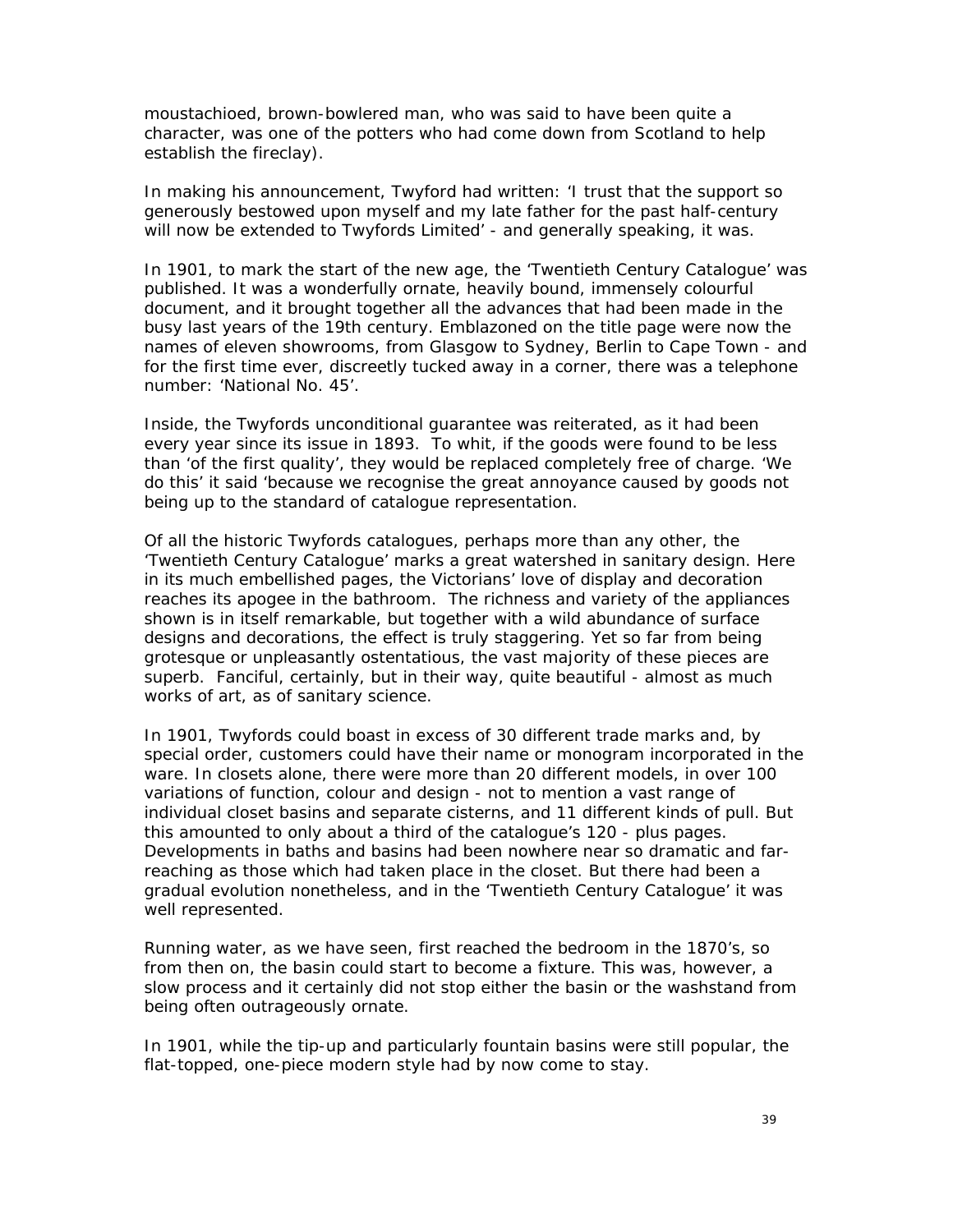The pedestal basin had also recently made its appearance, and all these pieces, usually with upstanding backs and sides, were offered in a bewildering variety of patterns.

Each, be it a wreath of leaves, a floral spray or even a panoramic landscape, would be painstakingly prepared, applied by hand to the biscuit ware, glazed, then fired to a vibrant gloss finish.

But wares such as these were positively restrained when compared to the accompanying cabinet stands. Washstands, mostly in hardwood, slate and marble, had always been elaborate, but with the advent of cast-iron, they reached new heights, and took fresh flights of fancy. The princess of the washstands was undoubtedly the 'Athena', particularly in its quadrangular form, where it had four of everything.

Four basins, each held aloft by a flying cherub; four pairs of taps; four mirrors mounted lantern-style on a central column and four overhanging lamps, each with an acid-etched glass shade.

The story was much the same for baths. Both porcelain enamelled fireclay and enamelled cast-iron were now available (the latter introduced in the 1880's), with a drag-handle, bogey wheels and solid rubber tyres. For a trade price of just £15, you could buy a superb cabinet bath, set in a hardwood surround with a marble splash-back, or for upwards of £35, a magnificent canopy or hooded bath. This comprised an enamelled plunge bath, shower surround, needle sprays, backwave and overhead douche - all controlled by the bather, through a series of nickel plated, solid brass taps.

For those with simpler tastes, there were simpler showers, some with circular curtain rails and others with the option of a special frame like a climbing apparatus which incorporated side-sprays.

Practically all the taps and fittings were now made by Twyfords, and no longer bought in - plant which had been laid down by the directors some time before, having come into production in 1900.

Here, as elsewhere, the range was immense, including not only every conceivable kind of mixer and tap, but handsome accessories to cater for the bather's every need.

So having fitted your bath with a recessed standing waste, with pillar taps and a hidden supply feeding-in through nickel-plated tubes at the back of the tub, you could concentrate on the strategic positioning of your carafe and glass holder, or the combined toothbrush rack and jewel cup'.

Even the more down-to-earth, institutional side of the business - as important then as now - had reached new levels of splendour and variety in its hardworking range of products.

There were dough troughs for bakers, mangers and hay troughs for livestock and sinks for every imaginable purpose, equipped with all manner of washing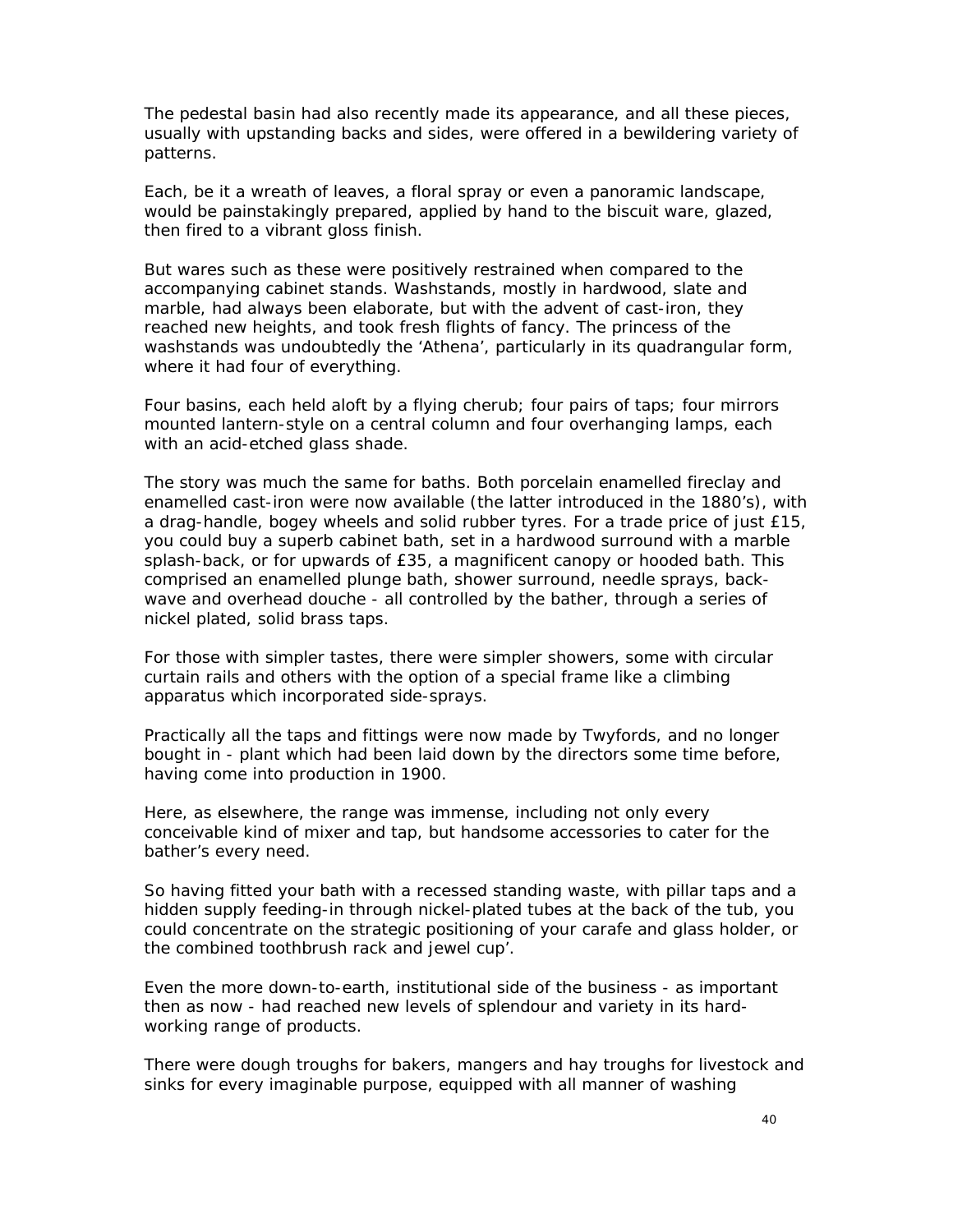apparatus, including jets for cleaning urine bottles and complete flushing cisterns.

But as ever, it was the urinals which stole the show. Available in massive, curving, slabbed ranges, these came in superb marbled colours such as Rouge Royal, St. Ann's Blue, Silver Grey and Sage Green, usually with white backs and always with cisterns to match. Best of all, was the huge, hexagonal 'Adamant' which could accommodate six in comfort, beneath the blind gaze of the little tower, like a cupola, on top. Put this or a similar range inside an exquisite fretworked cast-iron circular screen, like a pagoda or pavilion, perhaps topped off with an elegant lamp post and a louvered glass roof, and you would undoubtedly have the best public way of spending a penny that money could buy.

Sadly, it was all not to last much longer. On the 22nd January 1901, the Victorian Age came to an abrupt end when the Queen-Empress died, going down, as one of her numerous sons-in-law described it, 'like a great three-decker ship sinking'. Her son Edward VII, survived her by only nine years, and by the time of his death in 1910, styles had changed almost beyond recognition. The new generation brought with it a more austere, functional approach to design, and the 1911 catalogue appears in stark contrast to its illustrious predecessor. In these brief few years the elaborate ornamentation of one age had given way to the plainer, more rounded designs of another, embellished only by the more restrained devices of roll-edges and gentle fluting. Closet-styling was now clean and uncluttered; hand-basins were more discreet on simple pedestals, or inset, some with integral tables for toilet requisites.

Practical seat-lugs were fitted to WCs to accommodate the 'modern', though still wooden hinged seat - and gone were the extravagant brackets. The basins all had taps, and even the shells and lion's head gargoyles had finally disappeared. Decoration was still offered for earthenware, but it was now down to lining and gilding (albeit in genuine burnished gold), flower patterns, and one-colour border prints. It was discontinued for fireclay altogether, and soon lack of demand was to extinguish it for earthenware too.

Though it seems a pity to have lost the glories of Victorian sanitaryware, the 'modern' style was, from the functional point of view, unquestionably an improvement. It was less likely to become soiled, and easier to keep clean, and in a more general sense, it reflected a change in attitude.

The bathroom, as such, was now becoming a reality. For the past 40 years or so, depending on wealth and social standing, it had been a vast custom-built room, a converted bedroom or part of one, or a corner in the living quarters. Now, the 'special' room was not only becoming firmly established, but was spreading down the social scale.

Technical developments also came along to reinforce the change in style. The traditional method of making sanitaryware was by pressing prepared clay into moulds made of plaster of Paris (calcined gypsum) - the secret of making these moulds having arrived in the country from France in the mid-l8th century. Sanitaryware could not easily be cast as smaller pieces of pottery could because the casting thickness necessary for larger items could not be achieved with ordinary clay-water slip. However, a revolutionary change was now occurring.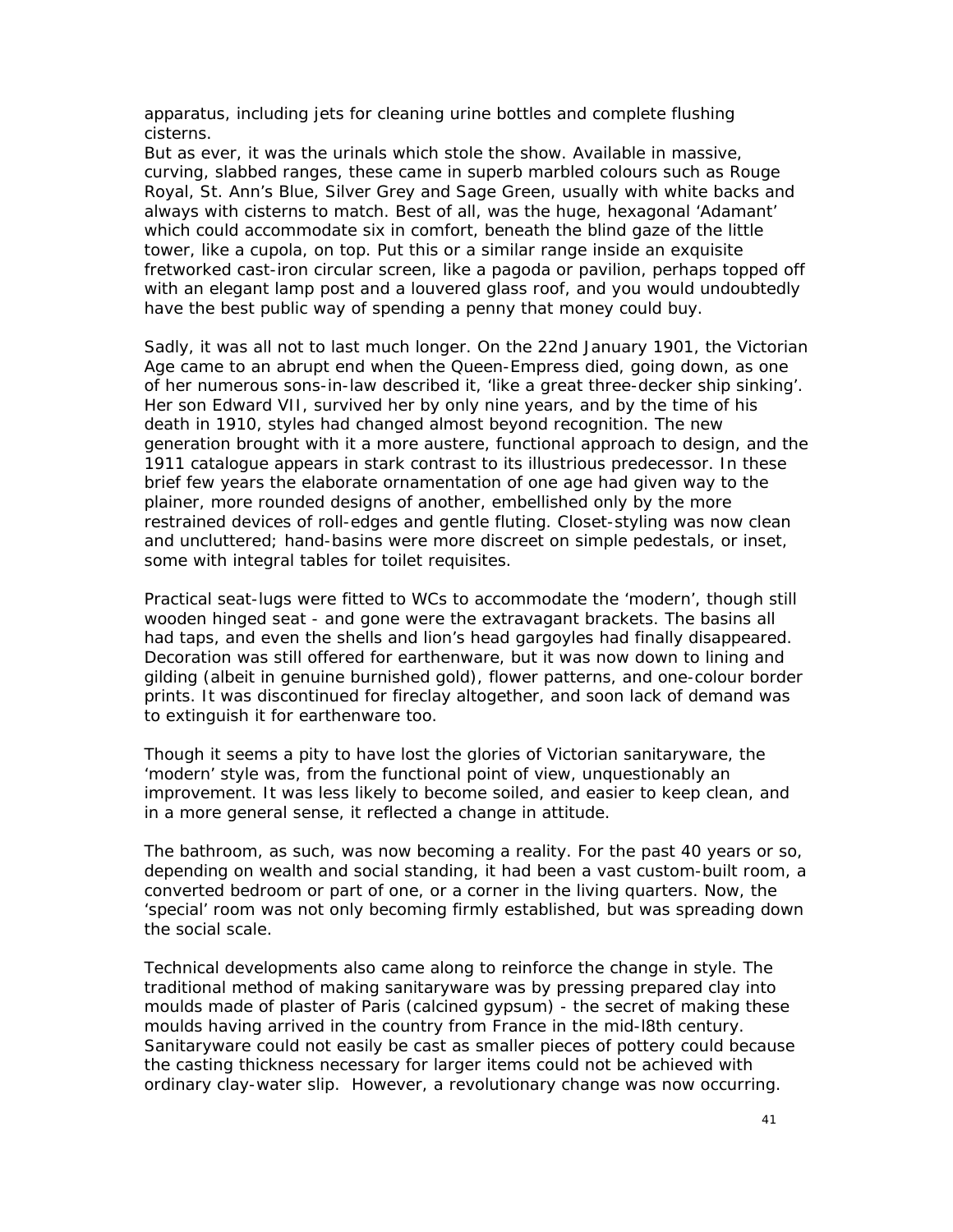It had been discovered that by adding various chemical salts, slip could be made with the fluidity and casting properties required to cast sizeable pieces. This method had been used in Germany in 1905, and arrived in Britain about a year later. The now very liquid slip could be piped to the potter's bench, where it was poured into the mould.

The plaster absorbed most of the water, leaving the shape of the pattern in clay in the mould. After partial drying, it was ready for 'fettling' - the final handworking prior to firing and glazing. This change had a profound effect on both production methods and design. With pressing, a good potter could make maybe six or eight pieces a day; by casting, he could make 15, possibly 20, depending on the patterns he was making. Casting was thus in theory a much less costly process - though many potters opposed it, fearing that they would lose their jobs.

To the designer, on the other hand, it was an undiluted blessing. Appliances could be cast in solid section in one-piece, as opposed to a number of pieces. They could also now be easily cast in hollow box-sections, to assist the design or add strength. The body of a syphonic WC. for instance, could be made solid in one-piece; the box rim cast separately, and the two pieces brought together. (This still happens today, and most modern washbasins have some solid, some hollow sections).

It took time for casting to take over and pressing was not finally phased out until the early 1920's. But it nevertheless contributed towards more straightforward design - many of the old patterns would simply be too complicated and time consuming to make for a potter casting numerous different pieces in a day. Equally, it gave the designers more freedom to explore new avenues, and to that extent made changes inevitable.

As the bathroom became more widespread, it also became smaller. The difference between large and small new houses increasingly becoming the number of bathrooms, and not their size. Cost, fashion and the simple practicalities of plumbing all led towards this same end. As the bathroom got smaller and more economical, it became feasible for more new houses to have one, and so slowly, it grew to be the norm. (This process was still going on in the 1980's with the refurbishing of older houses).

With improved domestic sanitation, people expected better facilities in the public domain - in public buildings and institutions - and so the sanitarian found himself in the happy position of having both sides of his business grow at once.

For Twyfords, this first made itself felt in fireclay. Over a period of 20 years, this material had made considerable advances, pioneered to a great extent by Twyfords. In urinals, especially, it had all but made iron and slate obsolete, having been adopted in conveniences as far afield as Rothesay Pier and the Zoological Gardens in Dusseldorf. But by 1910, it was clear that the call not just for urinals, but for all kinds of fireclay articles, would soon be outpacing the company's capacity to produce it.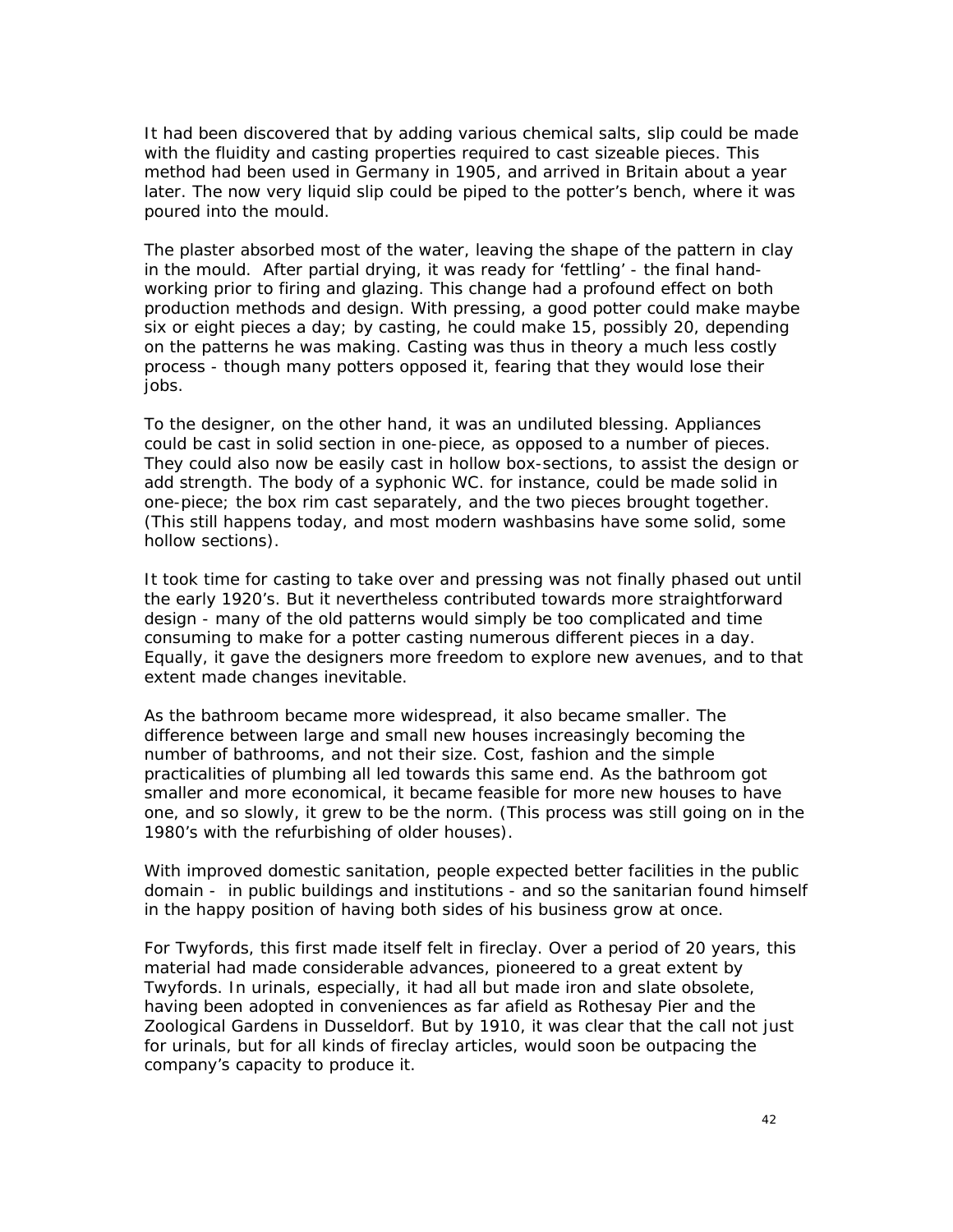This problem (clearly the kind of problem to have) had been exacerbated by two notable developments. It had first appeared on the horizon soon after the launch of the automatic flush cistern for urinals some years before, which had created a sustained upsurge in demand. It had then become pressing in the past year or two, with the general growth in sales, and the launch of 'Snowite' vitreous enamel. (This was a relatively unsung, but important new development - and much purer in colour, smoother and more lustrous than previous enamels, and at the same time, stronger and more resilient. So not surprisingly it had proved extremely saleable).

By the beginning of 1911, things had got to the stage where something had to be done. The fireclay operation had not changed substantially since the original potters had arrived hot-foot from Scotland. It still occupied the 'Scotch End', but while they had had difficulty in making fireclay baths in those days, they now regularly held 1,000 in stock. Twyford decided that the time had come for a completely separate fireclay works, and fortunately, he had a suitable site ready and waiting, one some  $3^{1}/_{2}$  acres of land, directly opposite Cliffe Vale. There the new pottery was built, and it was completed and running before the year was out. For reasons best known to the potters, it was promptly dubbed 'the Klondyke' - though why, nobody seems to know. The great Canadian goldrush had actually occurred some 15 years before! 'The Klondyke' solved the fireclay problem, but by 1912 a similarly pressing one had occurred in the production of earthenware.

Despite newly increased capacity Cliffe Vale was rapidly becoming unable to meet its order commitments. Twyford had been looking for a convenient site for some time, preferably with existing buildings and in the nick of time, he found one. It consisted of 5 acres in Garner Street, Etruria - less than a mile from Cliffe Vale. Some years before this had been the winter quarters for Barnum and Bailey's famous circus, the brain-child of Phineas T. Barnum, the great American impresario. Barnum was the man whose legendary showmanship launched General Tom Thumb, Jumbo the Elephant, and the World's Fattest Lady, and for years afterwards, residents could recall his Wild West Show being rehearsed, when a covered wagon would race into the arena pursued by painted and whooping red Indians!

The upshot being that there were a number of large buildings still standing. These were long, low single storey structures, with large double coach-house doors ideal for conversion. These were speedily made into gleaming new potters' shops and warehouses - and a series of coal-fired biscuit and glost bottle ovens were completed soon after. The first sanitaryware was produced that year, where the animals' stalls had once stood. For a long time, the pottery was never referred to by its employees as anything but 'Barnum's' or 'the B Works', and only much later was the name eventually changed to the more respectable 'Etruria Pottery' or E Works'.

After its first year in production, prospects could not have looked brighter turnover had risen considerably, and by the end of 1913 had reached an all time high. But by then, war clouds were looming, and in a few months time in far-off Sarajevo, the Archduke's assassination would spark the descent into conflagration. It would be a long and tragic time before things were set so fair again.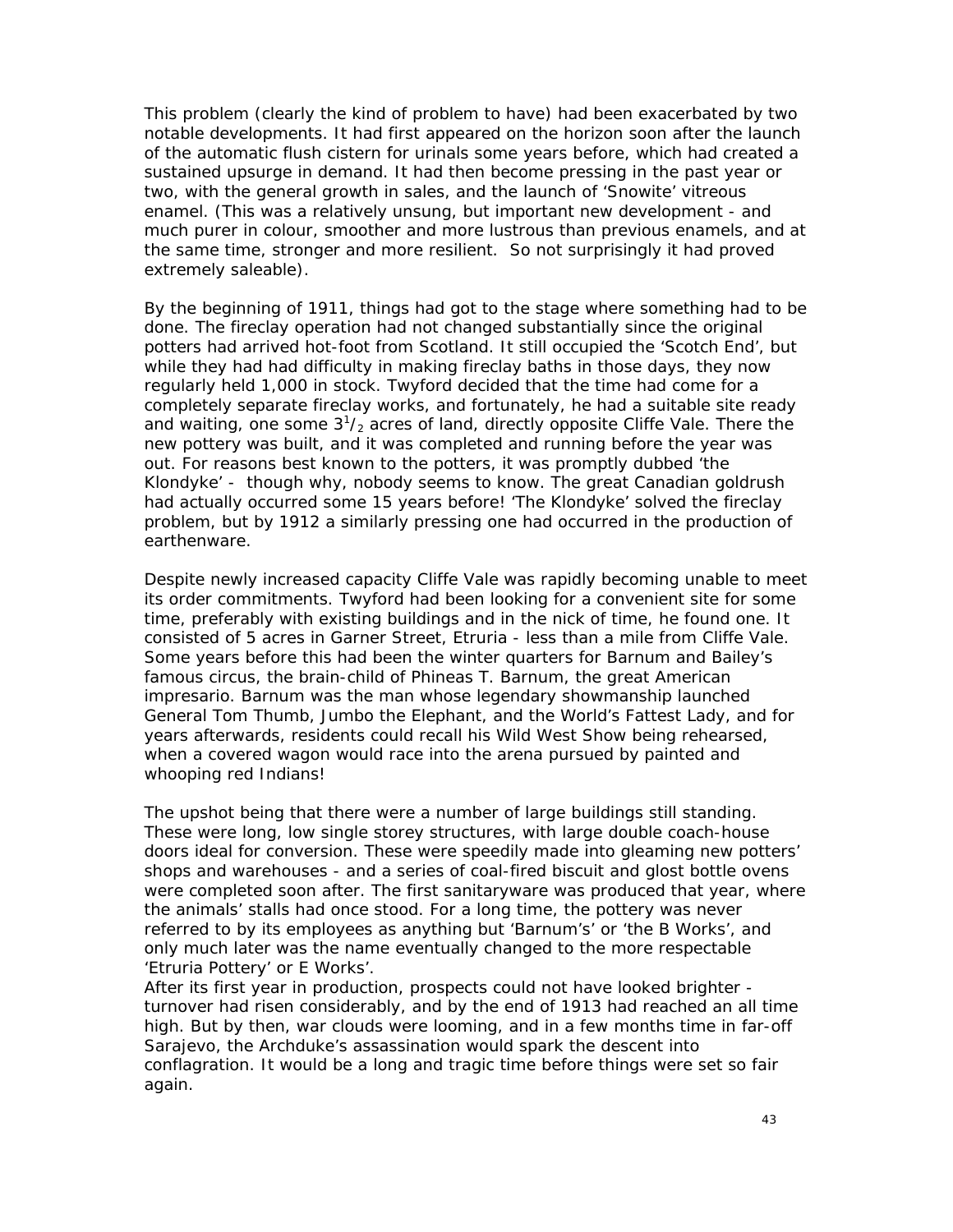### **CHAPTER NINE**

## *An Era Ends*

As the civilised world plunged headlong into prolonged and profoundly uncivilised conflict, an inevitable lull fell over those industries not directly involved in contributing to the war effort or the nation's day-to-day supply.

The potteries were no exception, and as the Staffordshire 'Sentinel' of August 5th announced the declaration of war with its biggest headline ever, Twyfords was among the many companies already drawing in the horns of production. The newly operational Etruria Pottery' was closed down completely and output at Cliffe Vale was severely curtailed.

Many potters and other workmen flocked to follow Lord Kitchener's injunction and joined the armed forces, and in this, they were actively encouraged by T.W.Twyford, who was now Honorary Colonel of the North Staffordshire Battalion, and a leading figure in the recruiting campaign for the Territorial and New armies that were being raised in the early days of the conflict.

In the first years of the war, turnover plummeted. By 1915, it had dropped by more than half, and when the accounts were done for that year, it became apparent that sales were down to a level lower than any since 1892. Fortunately, just as the Company's financial situation was beginning to look a little black, an added source of income came to the rescue, and output started to creep back up again.

In the end, what made all the difference to the struggling factories was war work. Twyfords was given a number of very timely Government contracts and invited to provide sanitary fixtures for Government buildings, barracks, hospitals, convalescent homes and asylums, and to send overseas. The war had taken the sales away; now it was giving some of them back again and it was this work that was to see the company through to the armistice.

In 1917, by which time the figures were starting to look respectable again, the auditors found that very nearly 80% of total sales were for government work.

The Great War also affected Twyfords in a very different way - behind, as it were, the German lines. Thomas William Twyford had always been a keen advocate of fiscal reform. It distressed him that while Britain was a dyed-in-the-wool free trader, other countries were not, so his goods were subject to import duties. This was particularly troublesome in the German market - which had been a valuable one for Twyfords - but where in the early 1900's tariff barriers had suddenly been erected against sanitaryware. Not being one to complain, when he could do something about a problem, Twyford decided to leap-frog the customs by setting up a fireclay works on German soil.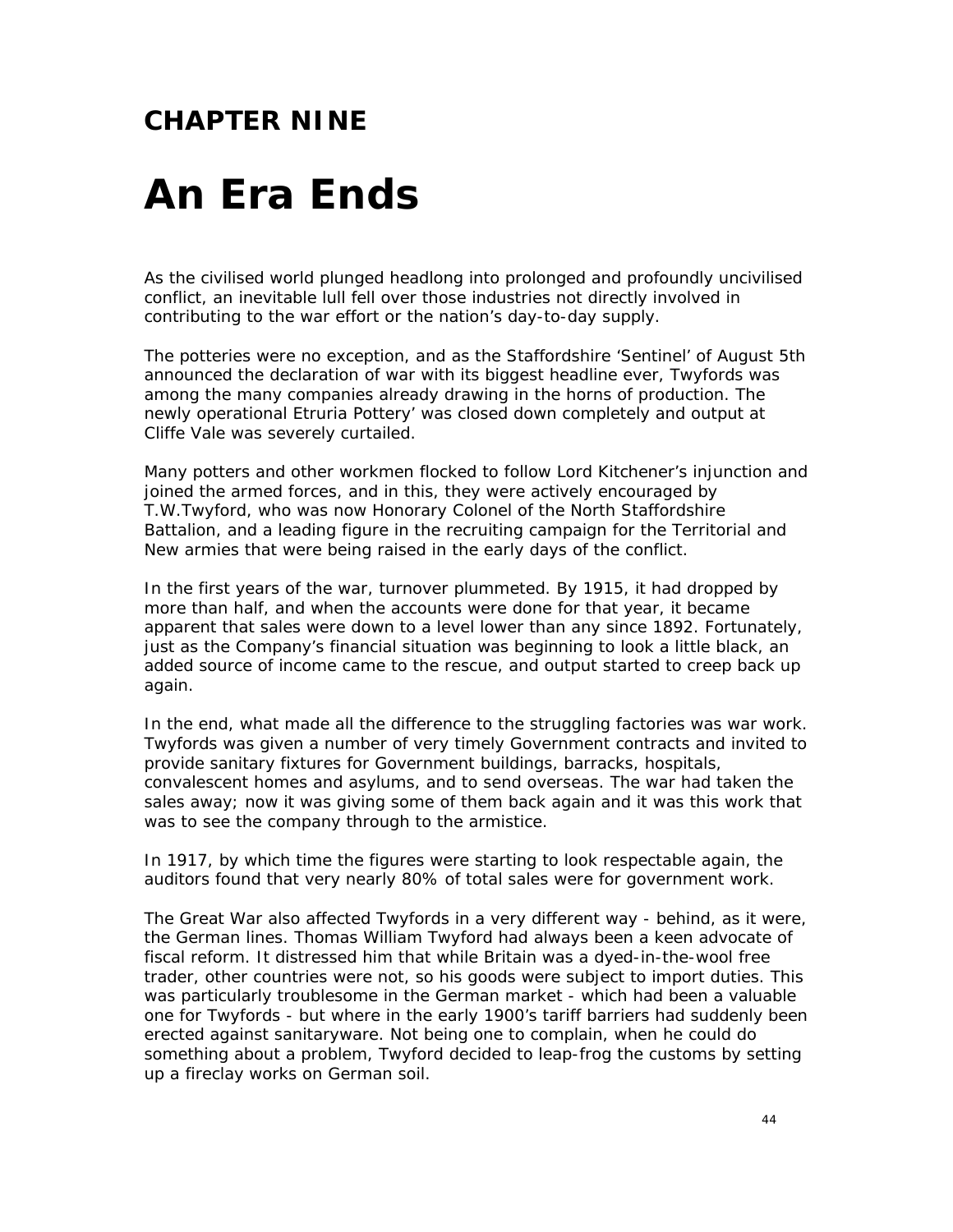Preparations were made throughout 1902, and towards the end of 1903, a factory was duly opened at Ratingen, near Dusseldorf. (At about the same time or more probably, a little later - Alfred Johnson opened a works at Wessel, and Johnson of Staffordshire, one at Florsheim).

On New Year's Day, 1904, the first German catalogue was published. It featured a range very similar and very nearly as wide, as that produced in England, and in the foreword, Twyford grandly assured his potential new customers that in compiling the catalogue, he had considered not only the sanitary requirements of palaces, mansions, and country houses, but also those of rest homes, public conveniences and army barracks!

This catholic approach paid dividends, and for the next 10 years, the Ratingen factory was a marked success, trading not only in Germany, but in most European markets. Production costs proved to be significantly lower in Germany, and Twyford used to say - only partly tongue-in-cheek - that with the absence of British import duties, he could make ware in Ratingen, ship it to England, and sell it for a lower price than he could make it for at Cliffe Vale!

With the outbreak of war, the German Government sequestered 'enemy' property, and since Twyfords factory clearly qualified as such, it was taken over (as were the British-owned potteries in Wesel and Florsheim). The staff had known that this was in the air, and many managed to get back to England before hostilities began. Others unfortunately, did not.

One of Twyford's nephews, who was a manager at the factory, was among those who escaped. On reaching home, he joined the army, but sadly, was killed in action soon after.

Those who were left were taken straight from the factory through the streets of Dusseldorf to a prisoner-of-war camp, where they were kept for the duration. Among those interned was William Couper, another of the Scottish fireclay potters, and brother of George. Mercifully, the wives and children were sent back to England.

There is a story, told by one who ought to know, that the Germans agreed to pay compensation for taking over the Works, and that in 1916, this was sent secretly across the Dutch frontier in the form of a train-wagon load of gold. The story is stoutly denied, however, by another source, although certainly by the conditions of the Treaty of Versailles, the Germans were required to pay compensation for sequestered allied assets (but not necessarily to return them to their original owners).

Such seems to have been the case with Twyfords factory, and there is some evidence that part of a rather poor settlement was made in kind - one of the commodities received in lieu of payment, being plaster of Paris.

In March 1917, the three British Works were brought together on the establishment of the independent Keramag ceramic company, which had its headquarters in Meiningen, and combined British, French and German interests and there for Twyfords the chapter ends.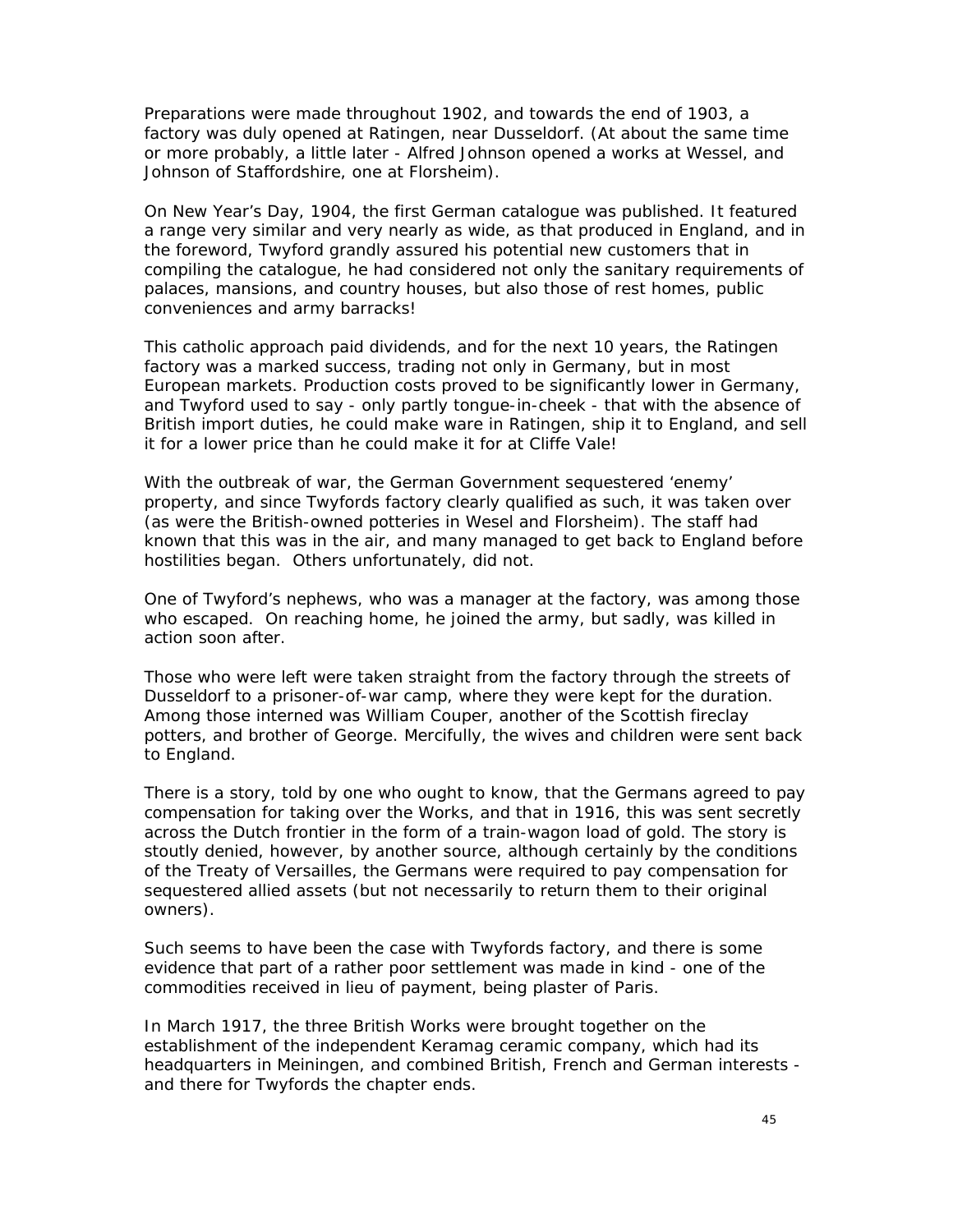At 5 a.m. on November 11th, 1918, the Armistice was signed in Marshal Foch's railway carriage in the Forest of Compiegne, and at 11 o'clock that morning, the war came to an end. Britain's total casualties amounted to more than one third of her armies, and of the many men from Twyfords who had served in the conflict, 52 lost their lives. Their names are recorded on the roll of honour, which was unveiled by Thomas William's daughter, Dora Twyford, in 1923, and which still hangs in the main entrance at Cliffe Vale.

The task of re-establishing the company on a peace-time footing began immediately. The business was re-floated as a public company, with an authorised capital of 350,000 ordinary shares of £1 each. Thomas William Twyford became Chairman and J.T.Webster was appointed Managing Director, the other directors now being Harold Twyford, E.H.Bailey, and Edgar E. Lamb, a Birmingham stockbroker. A.C.Bourner, of Bourner, Bullock & Co., Twyfords accountants, also joined the Board, with George Boreham remaining as Company Secretary.

The major problem was now to try and accommodate the men returning home. The armies were being demobilised more quickly than industry could adjust. (There was then no orderly system of 'demobbing' and no guarantee of a man's pre-war job being available to him when he returned to civil life). Twyford was anxious to re-employ his men, and found work for them as fast as he could.

Fortunately, 1919 was a reasonably good year financially, and turnover was once more back at pre-war levels. But the picture was by no means entirely rosy. In the first years after the war, the demand for sanitaryware greatly exceeded the manufacturers' ability to supply. There were coal shortages and a lack of certain kinds of skilled labour, as a consequence of which, Cliffe Vale was for some time operating at considerably below capacity.

Towards the end of 1919, the situation began to improve a little, but it was not until the summer of 1920 that restrictions on coal supplies were lifted, and only in the second half of the year that output was substantially increased. In October 1920, it was at last possible to re-open Etruria after six long years of closure, with all that meant in terms of renewed jobs and increased output.

But the upturn was not to last. Early the next year, the market, which had seemed so buoyant took a dip. There was a distinct lull in demand, and throughout industry, the post-war recession bit home. Though few realised it at the time, it was the beginning of the end of Britain's Victorian economy, and the end of an era.

That year also marked the end of an era for Twyfords. Since before the war, Thomas William's health had been less than robust, and after the appointment of J.T.Webster as Managing Director, though still much involved in the business, he was able to take a less active role. Occasionally, he went away to London or the coast for a rest and a change of scenery, and in the wake of an illness in 1921, had gone with his wife Susannah and his daughter, Dora, to stay at the Chine Hotel, Boscombe, near Bournemouth.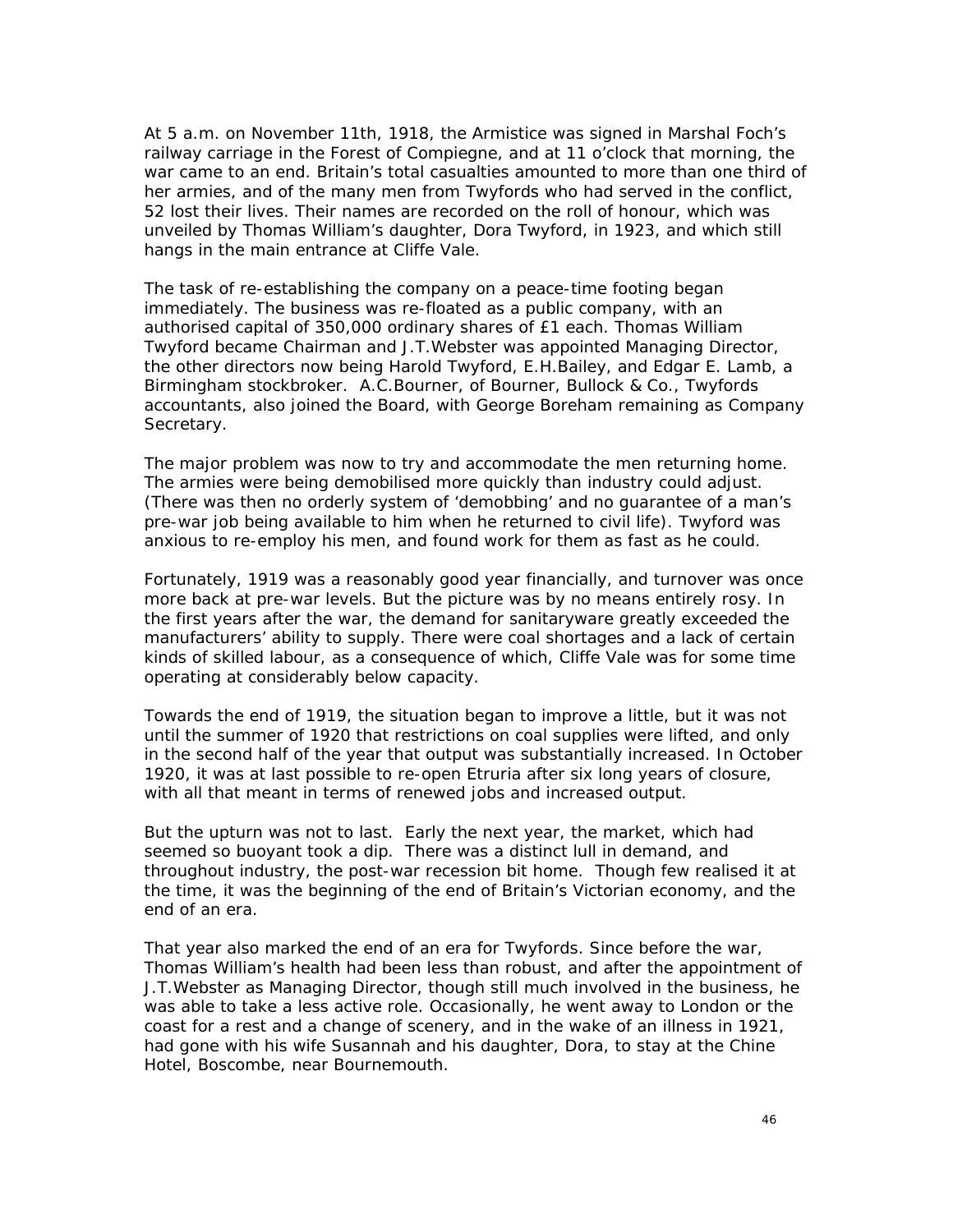There, on the night of Monday, 21st March, quietly, in his sleep, he died. He was 71 years old.

His body was brought back to Staffordshire and was buried the following Saturday, in Whitmore Churchyard - the cortege being led by Mr Beresford, for many years, the butler at Whitmore Hall.

Thomas William Twyford's obituaries fill a substantial tome, for in the words of one of them, he was 'a prominent, picturesque, and forcible figure'. The picture he presents is one of a big man, tall, with an upright military bearing. According to those who knew him, he could be abrupt, peremptory, even harsh - but was also capable of showing great kindness and humour. Dressed in an old coat, he could be seen striding through the Works to check the next batch of 'slip', or altercating with the firemen about the state of the kilns.

He was also, in a way that was peculiarly Victorian, a man of many parts. When the Liberal Party split over the question of Home Rule, Twyford stood with the Unionists. He founded the Unionist newspaper, the 'Staffordshire Post', and was Chairman of the 'Sentinel', with which it later amalgamated.

He became the leader of the North Staffordshire Conservative Party, and in the 1907 elections, stood as its Parliamentary candidate. He also served as a magistrate, was High Sheriff of Staffordshire in 1906, and a Deputy Lieutenant of the County. His interests were legion.

Along with his daughter, Dora, (they were very close and she was for many years, his confidante), he was involved in numerous different charities. He was an enthusiastic supporter of the Red Cross; President of the Newcastle Cripples Guild, of the Soldiers and Sailors Help Society, and the Hanley Infants and Mothers Welfare Centre, for which he found a home in the empty Bath Street Works. One Twyford veteran can remember his small sister being taken to the free clinic there, suffering from rickets.

His activities were not confined, however, to business, politics and good works. He was President of the North Staffordshire Choral Society, and an avid collector of pre-Wedgwood Staffordshire pottery, of which there were examples in virtually every room at the Hall. (The Twyford Collection, one of the finest of its kind, is now held in Stoke City Museum).

While at Whitmore, he enjoyed the life of the country gentlemen. He was President of the Staffordshire Agricultural Society, a heavy horse fancier, organised shoots and field trials, and bred terriers and gundogs. His 'Biddulph' fox terriers were a household name in the dog world, and of his labrador retrievers, both 'Patron' and 'Tag of Whitmore' were field trials champions.

He also enjoyed the company of his many notable friends - among them, Sir Henry Irving; the Harrisons of the Harrison shipping line; Prince Nicholas of Nassau; Dr Kempthorne, Lord Bishop of Lichfield - to whom he jovially referred as 'our little Bishop' - and Grand Duke Michael of Russia, on whose recommendation Twyford was awarded the 'Order of St Ann of Russia' by the Tsar.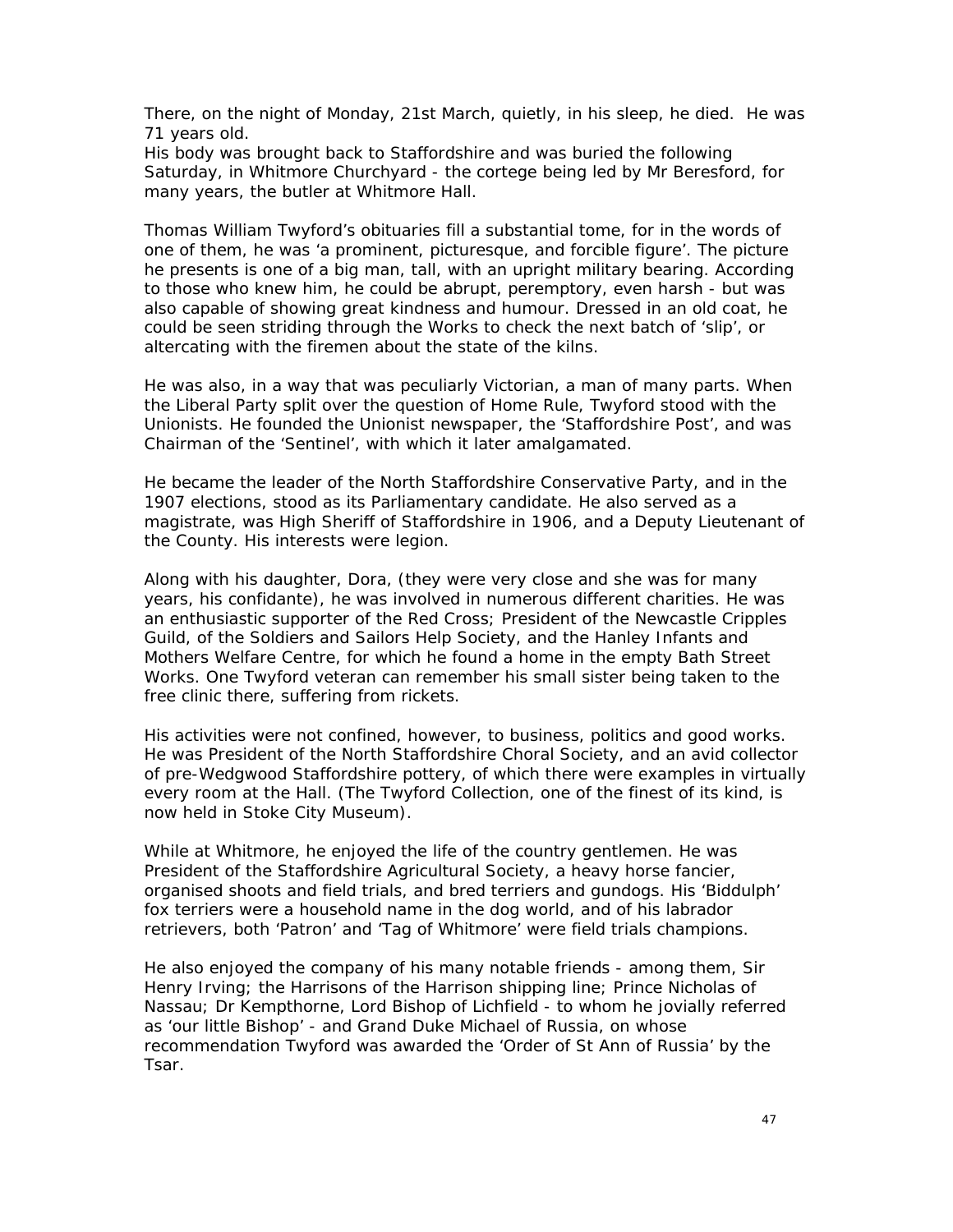But above all, of course, he was a pioneering sanitary potter, and one of immense significance in his field. By the time of his death, Twyfords was probably the biggest company of sanitaryware manufacturers in the world. His appliances were in use not only in Great Britain, but all over Europe, Scandinavia, North and South America, Africa, Australasia, the Middle East, and even China.

His name, as 'The British Clayworker' put it, 'must be familiar to every observant traveller in almost every part of the globe', and in Russia, as Adrian Room points out in his 'Dictionary of Trade Names and Origins', the very word for lavatory bowl is unitaz' from the Twyfords WC.

In the middle years of the 19th century, the steady march of sanitary improvement was reflected in a dramatic decrease in the death rate (particularly in the 1870's and 80's).

'Among the means which conduce to a steady enlargement in our chances of life' reflected the publication 'Health' in July 1885 'the improvement of our household conveniences may be ranked in the first place, and the name of Mr Thomas Twyford of Hanley mentioned as that of an inventor and patentee of sanitary appliances, which are calculated to enable us to carry out sorely needed reforms in our houses, cheaply, satisfactorily, and with the minimum of disturbance to existing arrangements.'

'The improvements he introduced' wrote the 'Times', 'revolutionised the equipment of houses, hotels, and public institutions'.

In a mere 30 years from 1870 to 1900, he and his kind changed forever our view of sanitary hygiene, and everything that has been achieved in this area since has been based largely upon their work.

'Those who remember the old, dirty enamelled iron pan' concluded J.C.Wedgwood in his 'Staffordshire Pottery and its History' 'will recognise the debt sanitary science owes to Thomas Twyford'.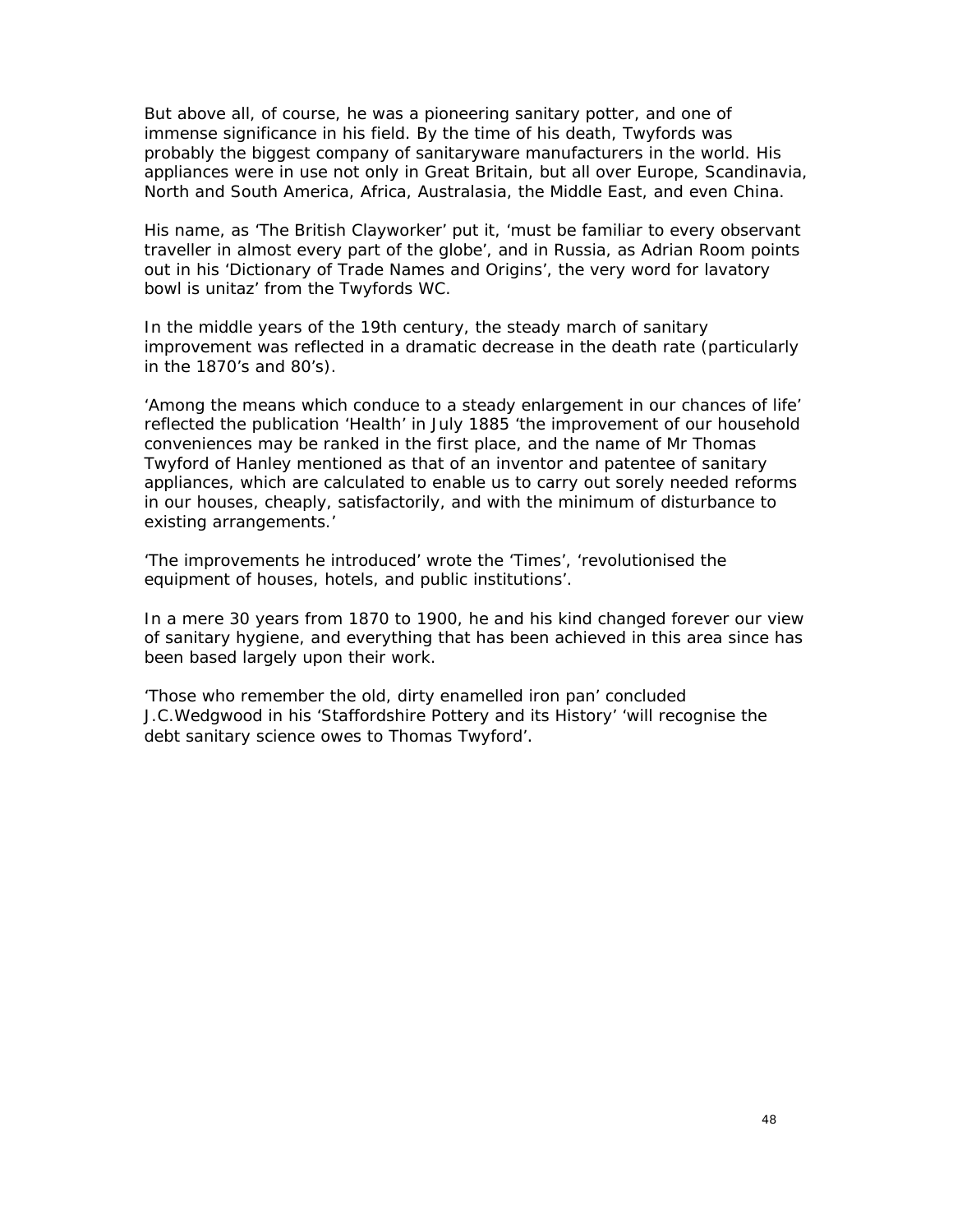### **CHAPTER TEN**

### *lnterregnum*

Though Thomas William Twyford was such a powerful figure in the history of the Company, and though he would be sorely missed, his passing did not, as you might expect, leave a vacuum.

He had long known that his son, Major Harold Twyford, would not follow him into the business, and he had made suitable alternative plans. Harold Twyford had had a hard time of it in the trenches in France, and he had frankly had enough. He had a substantial income, and he had lived the life of the sporting squire. He was not now going to launch into a career in the pottery, with which he had never been involved at a routine, executive level.

He was in Africa, big-game hunting when his father died, and though he remained active as a director of the Company, he took no further part in the dayto-day running of the business. At the end of each Board Meeting, he would always ask if anyone had prepared the flint chippings for his pheasants.

Dora had been far more enthusiastic about the Company than her brother, but as a woman, at the time and in the circumstances, she could no more than be an interested outsider - and having done many good works in her life, she died, prematurely, a few years after her father.

The men Twyford had in mind for the succession were by no means newcomers to the Company. At his death, James Thomas Webster and Ernest Henry Bailey, had already been with Twyfords for a combined total of 35 years. For the next quarter of a century they were to guide the business through the trials and tribulations of the troubled inter-war years and beyond.

J.T.Webster was, in the opinion of all who came across him, a remarkable man. He was born in Bahia (now Salvador) Brazil, in 1874, but barely three weeks later, his father, who had an engineering works there, was killed in an industrial accident, and the boy James was brought up in Scotland by his mother and his father's brother, who later married.

Educated at Robert Gordon's College in Aberdeen, Webster became a partner in an electrical business, and first moved to England as Business Manager of the Simplex Company in Birmingham, which made metal conduit for electrical installations. It was through this family-owned business that he met his wife, who was born in Mussorie, India, in 1878, one of the daughters of General Havelock's chaplain. (Her eldest sister was the first British baby born in Lucknow after the Indian Mutiny in 1857).

After some disagreement, he resigned his job and moved on to a new project, as manager of the Guild of Handicraft, the co-operative of artists and craftsmen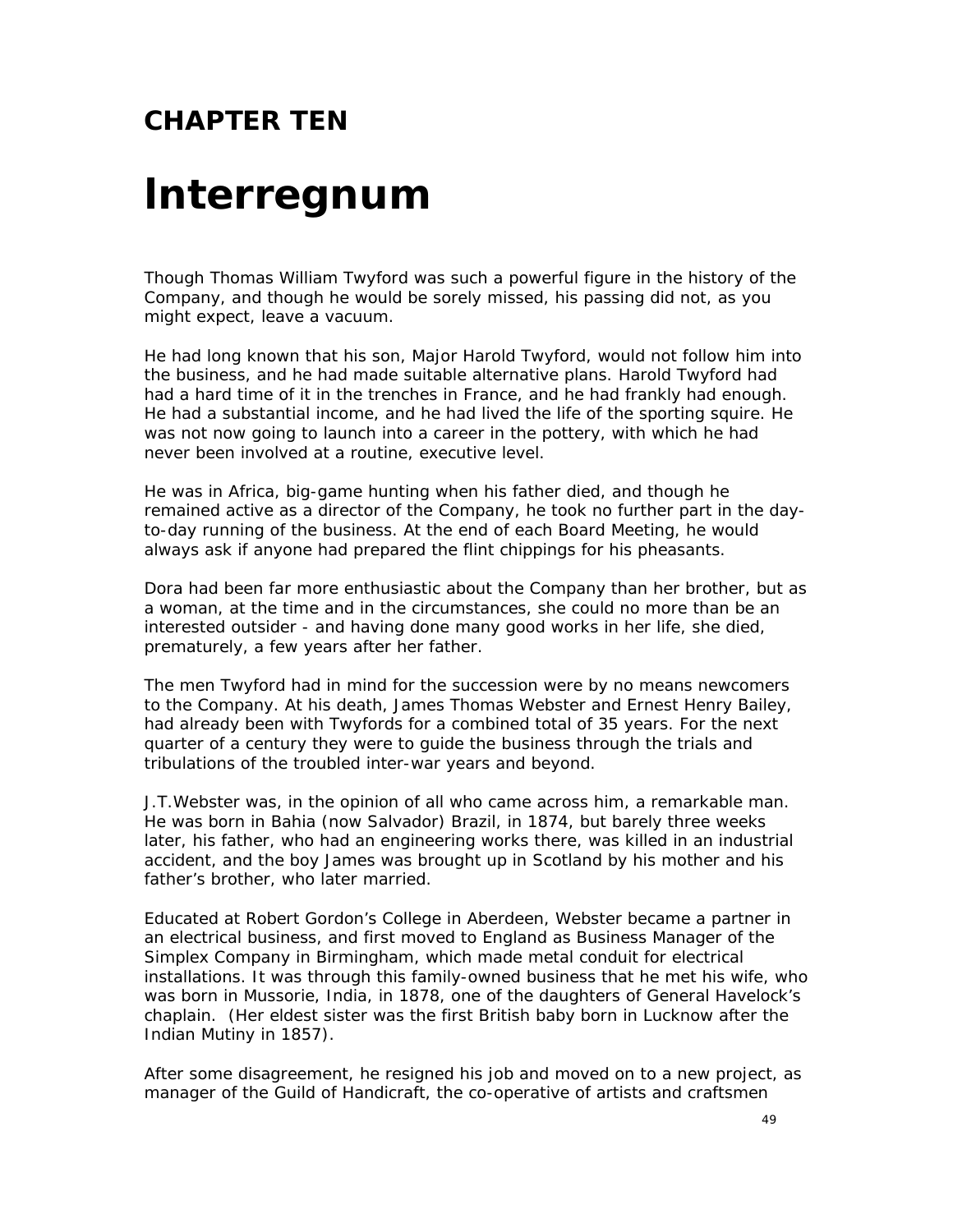founded by C.R.Ashbee in Chipping Camden, Gloucestershire, based on the ideas of William Morris. There, his brief was to attempt to put the Guild on a more profitable footing - but though he was a man who combined business acumen with great aesthetic understanding, after little more than a year, he was beginning to conclude that it was just not possible. It was then that he was invited by T.W.Twyford to join him as his personal assistant, which he did in 1908.

'A motor will be at the station to meet you (I may be in it)', wrote Twyford, arranging an interview. It was one of the very first motor cars in Staffordshire. Subsequently, in 1913, J.T.Webster was made a director and then, as we have seen, Managing Director, from the Company going public in 1919.

E.H.Bailey could not have been more different from J.T.Webster if Twyford had planned it that way, and perhaps he had. Born and bred in the Potteries, Bailey's career took him straight from school to Twyfords, where in 1899, at the age of 14, he got his first job as an office boy and general factotum. Gradually, he acquired a wide knowledge of the administrative side of the business, and via numerous promotions came to hold a variety of jobs in home-sales and management, before finally becoming a director, after 20 years service.

His business and his home (he was married, with one daughter), were almost his sole preoccupations - apart from golf, which at one time, most pottery directors seem to have played - and he amassed a vast knowledge of the industry, playing a major part in the activities of the various trade associations over a period of some 30 years.

Unlike Messrs. Twyford and Webster, he was a small man, universally referred to as 'Little Bailey' - but he was also noted for his wide-ranging abilities, his quick intelligence and acute judgement.

T.W.Twyford had been very provident - and the Company fortunate - in his choice of these two very able men, for the period through which they were to lead Twyfords was one of succeeding slump and recession. The fact that it not only survived, but actually grew and prospered, is a tribute to their considerable talents.

No sooner had J.T.Webster become Chairman - also retaining his title of Managing Director - than he was immediately faced with a serious problem. With the old, coal-fired bottle ovens, it took a huge amount of coal to produce a relatively small amount of ware, and in the Spring of 1921, trouble broke out in the coalfields. There was a prolonged and painful miners' strike and as a direct result, Twyfords pottery production came practically to a standstill for a period of thirteen hungry weeks.

In that blazing hot summer, most of the employees had to be 'laid-off' or put on short-time working - 'even the office staff', as one of them recalled with horror. (There were to be soup-kitchens opened in Hanley that year, and 'a hot-pot fund' was founded). J.T.Webster had no taste for short-time working, and the company loaned the potters money to see them through.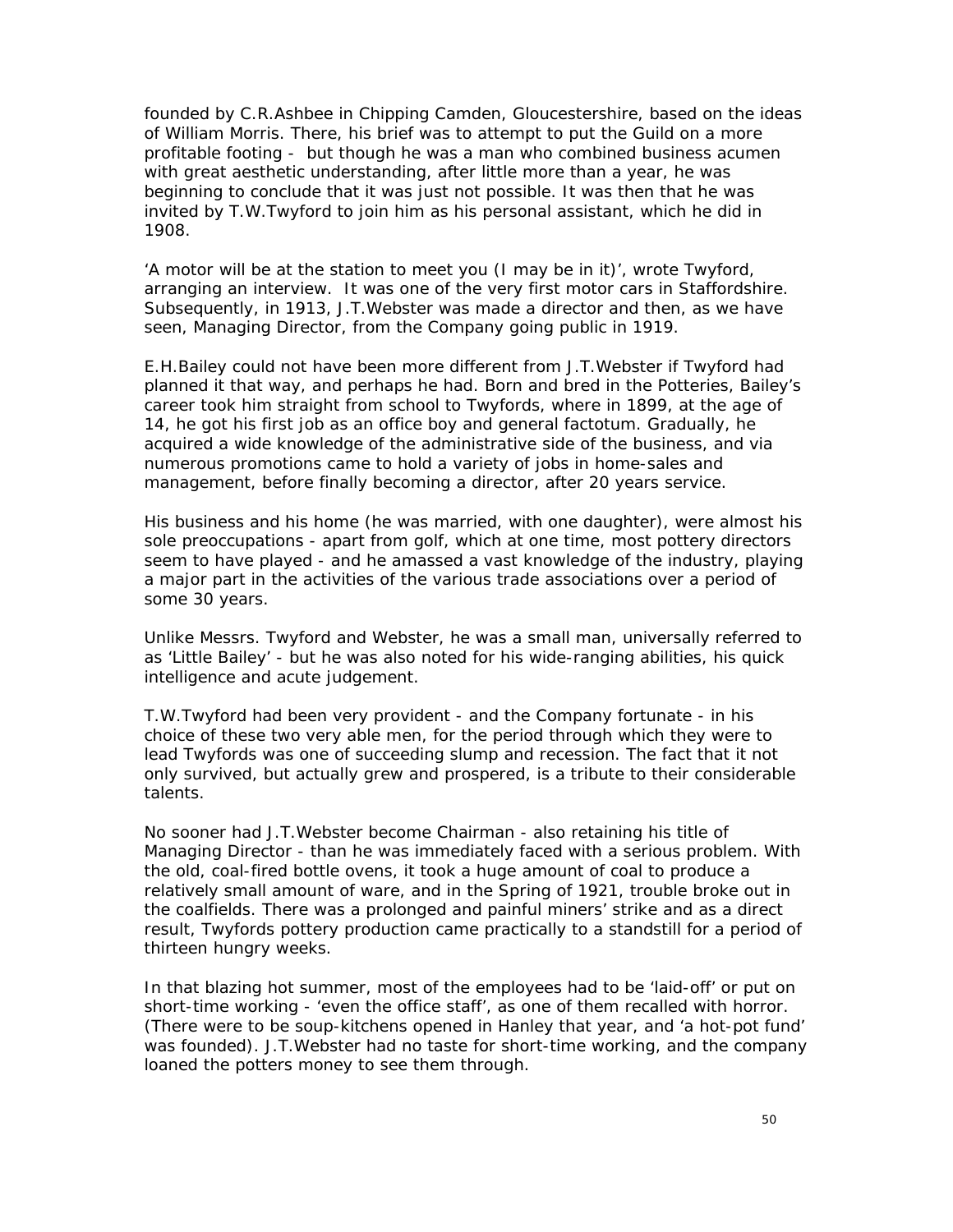It also made use of the time and available labour to improve the plant and take advantage of the hoped-for upswing, when the troubles were over. Cliffe Vale was completely overhauled, and a sizeable investment was devoted to extensions and improvements at Etruria, which made it the most up-to-date, healthy and well laid-out sanitaryware works in the entire country.

But though it was to pay dividends in the end, for the moment, it was to little avail. 1922 saw demand falling and the factories working once more at below capacity.

It also ushered in the beginning of an abiding if intermittent trend, that was to prove characteristic of this extremely competitive era. To stimulate sales, prices were cut dramatically - far more than was warranted by recent reductions in manufacturing costs - and other producers did the same. This price-war was eventually to get out of hand, and E.H.Bailey would be among those instrumental in establishing sensible price guidelines for the industry. Nevertheless, in the early 1920's, price-cutting worked. Trade improved and output increased helped along by a rash of exports prompted by the 1923 pottery operatives strike in the USA.

The small additional 'S' Works was built at Etruria - the 'S' stood for 'specials' and for the next two years, there was full-time working. Profits rallied, accommodating rising fuel and wage costs, without any increase in prices. (In fact, in certain markets, there was continued price-cutting to combat foreign competition).

Then, in 1926, the Company's progress came to a sudden shuddering halt, with the General Strike, and another long agonising stoppage in the coal industry. The miners could hardly be blamed - they were striking not for more pay, but against a reduction in pay for longer hours - but the effect was crushing. The strike lasted nearly seven months, brought misery to the coal-men and disruption and worse to many businesses.

Twyfords weathered it remarkably well, though compelled at one point to use coal bought at exorbitant prices, as an alternative to closing down altogether.

Despite the gloom, however, the company pressed ahead with further extensions and developments in the potteries, which had been started the year before - and when the stoppage was finally over, they began to pay off. Prudent management had put Twyfords in a strong position, with substantial reserves, and using an accumulated backlog of orders as a platform, it was able to launch into a period of brief, but surprising prosperity, when in other companies and areas, the effects of the strike carried over.

Foreign competition on the home front and consequent price-trimming increased (it was now happening between British manufacturers too, and the Board appealed for wiser councils) - but otherwise, things got progressively better financially, up to 1929-30, which for Twyfords, was an all time record year. Unfortunately, by January 1930, it was fast becoming apparent that current good fortune was not to last. The previous October, 13 million shares were traded on the New York Stock Exchange; Wall Street crashed, and in the ensuing panic, the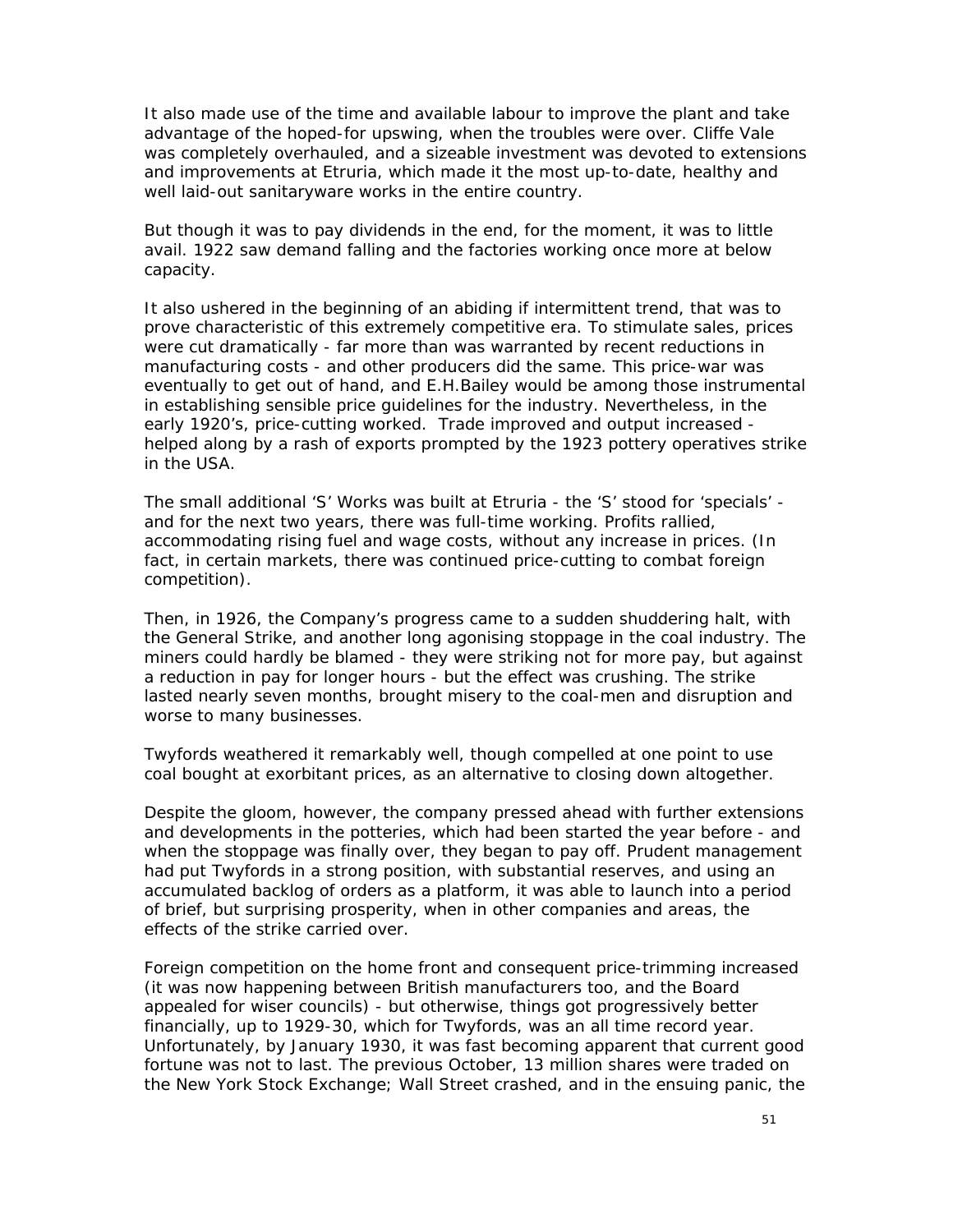economics of the western world were engulfed by the 'Great Depression'. World trade in manufactured goods, which had only just re-attained its 1913 level, plunged again by a third. Twyfords could not escape.

The Company's investments and securities held up well, but profits for 1930-31 almost exactly mirrored world trade, and fell by more than 30%. There was short-time working for the first time in a number of years, and on this occasion, the slump was so widespread that exports, which had helped the Company through earlier crises, could no longer be relied upon.

In a wage dispute in July 1931, it was decided, via a special arbitration panel, that there should be 'a helpful reduction' in wage rates in the potteries of 10% 'to restore prosperity to the industry', and at Twyfords, first the directors, and then the senior management and staff, took a similar percentage cut.

The fall continued throughout 1931-32, but despite 'a serious shrinkage' in foreign trade, the Company still managed reasonable returns, and by 1933 had started to claw back.

Relief came in the form of a much-needed acceleration in the building trade, particularly in new housing schemes, and by 1934-35, the company was again trading at the high levels of 1929.

It was during the Twenties and Thirties that the foundations of Twyfords farseeing welfare policies were laid. Like Twyford, Webster cared a great deal about the welfare of his workforce (he always knew everyone in the Works, and often their families, by name). But unlike his predecessor, he felt it was important to make provision for employees less of a personal matter and more of a corporate concern.

From the building of Cliffe Vale onwards, working conditions had been a primary consideration at Twyfords, it being the Company's belief that healthy and efficient conditions were most likely to be complementary, not contradictory. Thus health had been a major factor in the 1921 redevelopment of Etruria, as it was in all subsequent projects - and this was apparent to all who came to the Works.

The directors felt, however, that it was time the concept of welfare was extended beyond the potteries, to help improve the total working environment, and in some measure, to secure employees' future prospects. In 1923-24, this became a matter of policy. 1924 saw the building of a Works canteen - one of the first in the Potteries - which replaced the cookhouse where old Polly Byrne had fried the men's bacon and eggs.

Provision was made there for dances and concerts, table tennis and badminton, and that year, the first organised works football and cricket teams were formed. (J.T.Webster, along with most of the workforce, was a keen Stoke City supporter; and he had also played cricket at county level for both Aberdeen and Staffordshire).

In strike-torn 1926, it became apparent that these facilities had had a positive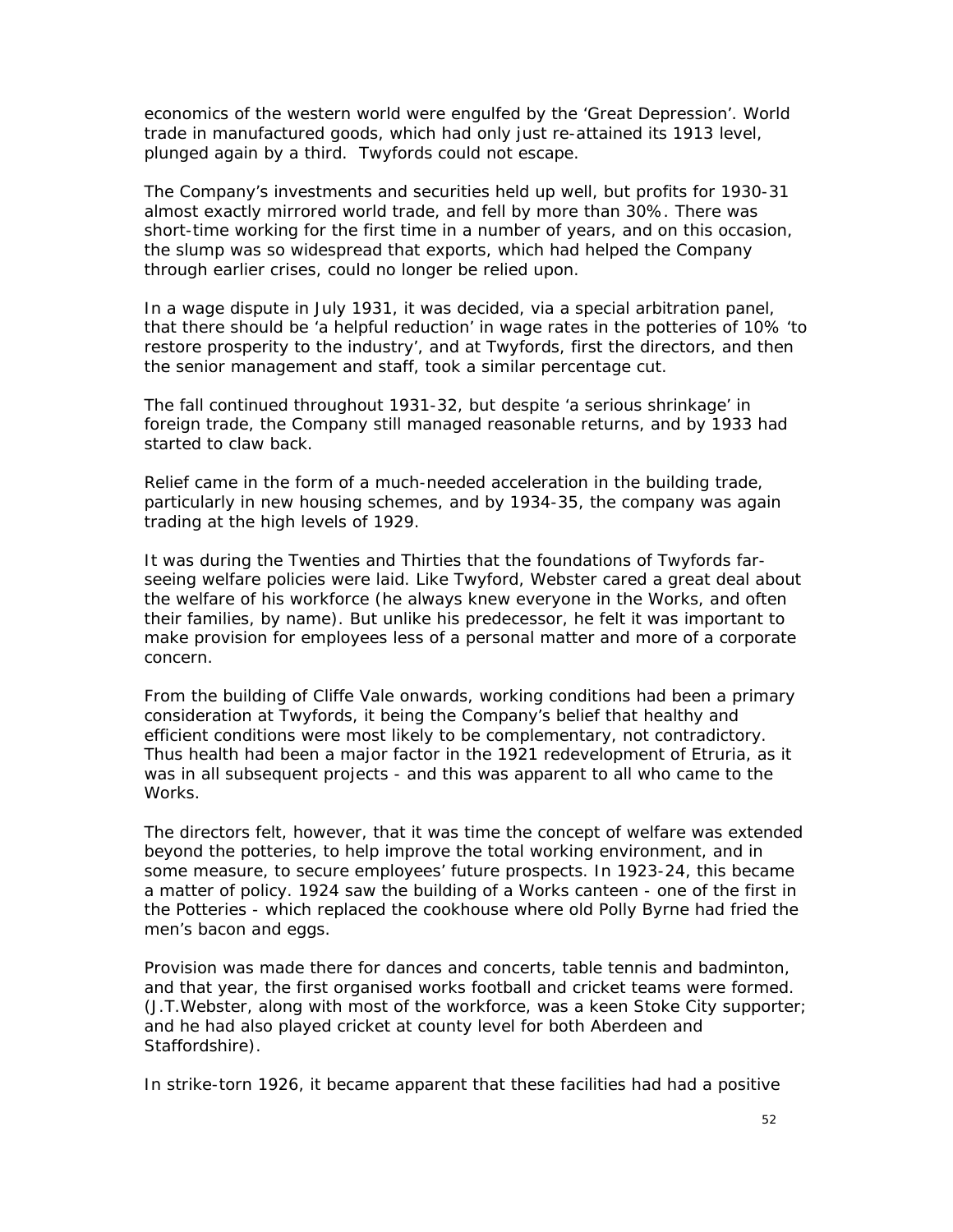effect on the Company's relations with its workforce, and the Board decided that it was time to begin to build up a fund to provide pensions and 'other financial assistance' for employees. Thereafter, substantial sums were regularly invested in the scheme.

Contributions were also made to the North Staffordshire Royal Infirmary, to supplement regular subscriptions paid by staff and workpeople towards medical and surgical help, as and when they should need it. Then in 1937, employees were able to take their first ever paid holidays.

By that time, however, J.T.Webster had already retired from his post as Managing Director, a decision he determined to put into effect in the early part of 1935. He had by than reached the age of 60 and the year before, had resigned his position as President of the British Pottery Manufacturers Federation. He was asked by Twyfords to retain the post of Chairman - which he did - though for family reasons, the Websters moved from their beautiful home at Shallowford House near Seighford, Staffordshire to London (to 44 Lowndes Square, near the Royal Academy and the leading galleries - fine art having been a life-long interest).

E.H.Bailey now became Managing Director, having been deputy M.D. in all but name for some years - whilst J.R.T.Hay, who had replaced George Boreham as Company Secretary and subsequently become a director, was appointed Commercial Manager - the new unofficial number two.

On giving up his day-to-day executive duties, J.T.Webster left the Company a good deal more robust than in the circumstances, it had any right to be. Despite the effects of the worst slump in history, Twyfords had continued to move forward. Its product range was stronger, its profits more substantial, and its workforce with more full-time working, better pay and conditions than most in the Potteries. Twyfords had maintained and extended its position as the leader in its own particular branch of the pottery industry.

'I think' reflected J.T.Webster 'that we cannot but count ourselves among the fortunate ones.'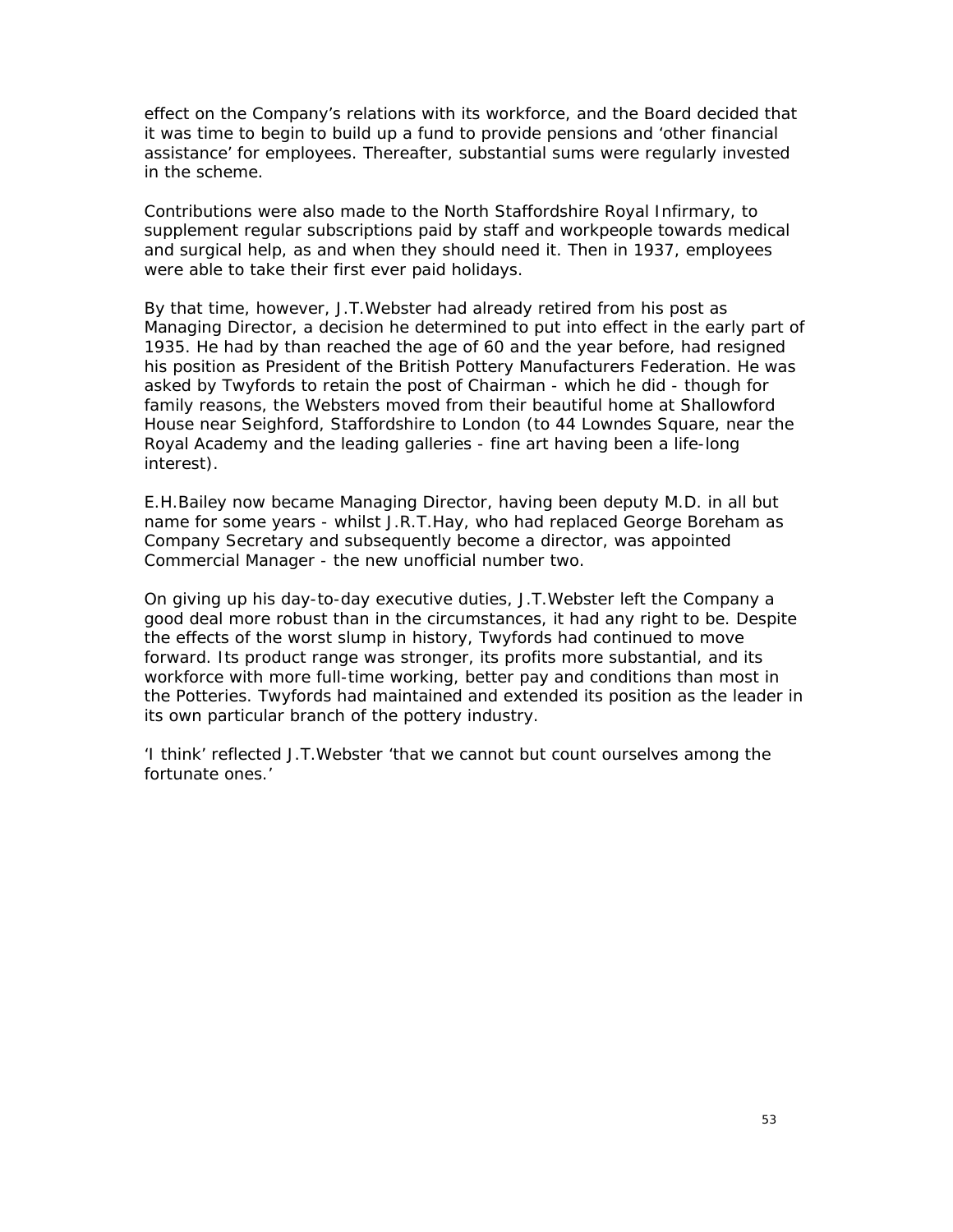#### **CHAPTER ELEVEN**

# *Riding The Storm*

Twyfords' ability to ride the economic storms of the 1920s and 30s can be attributed to a number of factors. To begin with, the Company was already strong and well-provided for when the troubles started, and this position was enhanced by cautious investment.

But relative financial security, improved potteries and plant, do not in themselves sell products. The fact that in all but the very worst years, Twyfords capacity was swallowed up by markets both at home and abroad, was due in large part to the recognised quality of the wares, and the Company's sound, and improving relationship with the trade.

T.W.Twyford had been as strict about quality as he had been about most things, and it undoubtedly helped save the day in the face of price cutting and increasing costs.

In the two years before his death, the range had been strengthened in this respect - first in 1919, with the introduction of 'Duramant' heavyweight earthenware, and secondly, in 1921, with the launch of 'Vitromant' to replace the standard Cliffe Vale earthenware. 'Vitromant' was extremely fine, fired at very high temperatures to a hard, high glaze; 'Duramant' was similar, but much thicker and though far lighter than 'Adamant' fireclay, extremely strong. These materials were to carry Twyfords through to the 1950's.

In the 1920's, styles had changed very little. The plain, white ware, rounded lines and roll-edges which were popular in 1911, still prevailed. But the bathroom itself was growing more sophisticated. There were now paired washbasins, combined washbasins and toilet tables, and an increasingly wide range of luxurious fireclay baths, complete with every imaginable bathroom and boudoir fitting.

At the 1924 British Empire Exhibition at Wembley, behind a Moorish-style gateway iridescent with lustre tiles, fountains and arcaded walls, Twyfords stand showed 'the suite de-luxe', resplendent with 'pottery-clad' accessories, a shower bath, and a toilet table equipped with a winged mirror, cupboard and fitted glass shelves - absolutely, as one reviewer wrote 'the last detail in convenience'.

Come the 1930's, fashions did finally change, and the 'Jazz Age' reached the bathroom. The new style - almost 'Art Deco' - went for sharp, straight edges, triangular facets, moulded lines and 'cut' corners.

Cast-iron made a come-back in the form of elegant curving legs for basins, 'Duramant' make-up tables and even baby baths.

People were beginning to see the smallest and second smallest rooms, as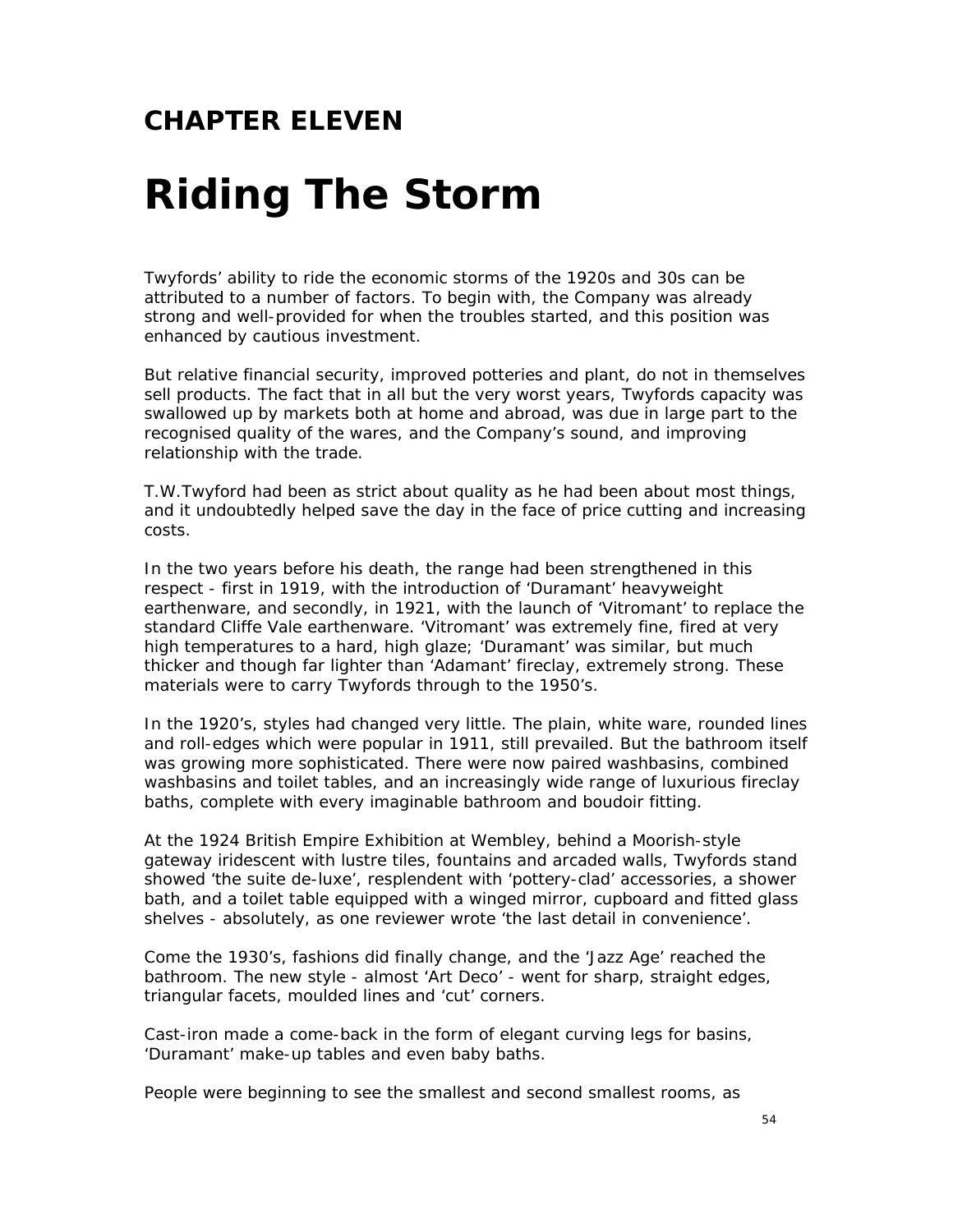important features of the home, no longer mere utilities, and this was reflected in another significant change.

For the first time since the old Victorian decorative designs, colour was made available once more - and in some profusion. Not only solid self-colours (Lavender, Jade Green, Coral, Amber, Old Ivory and Black were just some of them), but colour with white - black basins and white bowls - and white ware, the edges of which were lined with black.

It was also at this time that one of the last great breakthroughs in closets was made - thus far. It began in 1932, with the 'Type 87 Vitromant Silent', one of the very first one-piece double-trap syphonics flushed by a low level cistern. Designed by A. Victor Pimble (Technical Designs Manager and later a Twyfords Director), the '87' had a small-bore air-pipe which connected a chamber between the two traps to the flushbend. When the cistern was flushed, water poured through the bend, and air from the chamber was forced out through the pipe reducing the air pressure between the traps to create a partial vacuum, and set up a powerful syphonic action, which continued until the pressure was equalised, and the cistern empty.

With an anti-foul, box-flushing rim and a large water area, 'Type 87 Silent' was extremely clean, and as its name suggests, unusually quiet. It was shown in the 1935 catalogue, and in the next few years created such a reputation for itself that when Churchill moved into No.10, a number of these suites were installed. For his convenience, however, they had to have one minor modification - they were supplied without seats. Churchill liked neither hinged seats, nor insertas, nor boards, preferring to perch on the plain porcelain!

But the 'Type 87' was only the first stage. Six years later in 1938, Pimble's design team developed the definitive double-trap syphonic - the 'Unitas Silent' or Number 133. The new 'Unitas' needed no flushbend because it was closecoupled, and no air pipe because it brought with it an entirely new method of flush induction. The secret was 'the bullet' or pressure-reducing fitment, which fitted directly between the cistern and the chamber, and split the flush to create 'a wall of water' effect, an outrush of air, and an even more powerful suckingaction.

Reputed to be able to sink three unpunctured ping-pong balls at a flush, this system, the patent for which ran out only in 1960, is still in use in syphonic suites today. With its relative lack of splash, it remains the quietest, most effective and hygienic closet there is.

The method of close-coupling, first used by Twyfords in the 1890's, and here incorporated in a washdown (131), and a single trap syphonic (132), was in itself remarkable. The overall height was now down to a mere 32 inches, so the closet could fit under windows and in cramped spaces. Having no flushbend added to the notable quietness of the syphonic, there being less far for the water to fall, and since the basin and its bolt-on cistern were self-standing, the suite was very easy to fit. There were no cistern supports to screw to the wall, and in the case of new buildings, no risk of pipe fractures through settlement.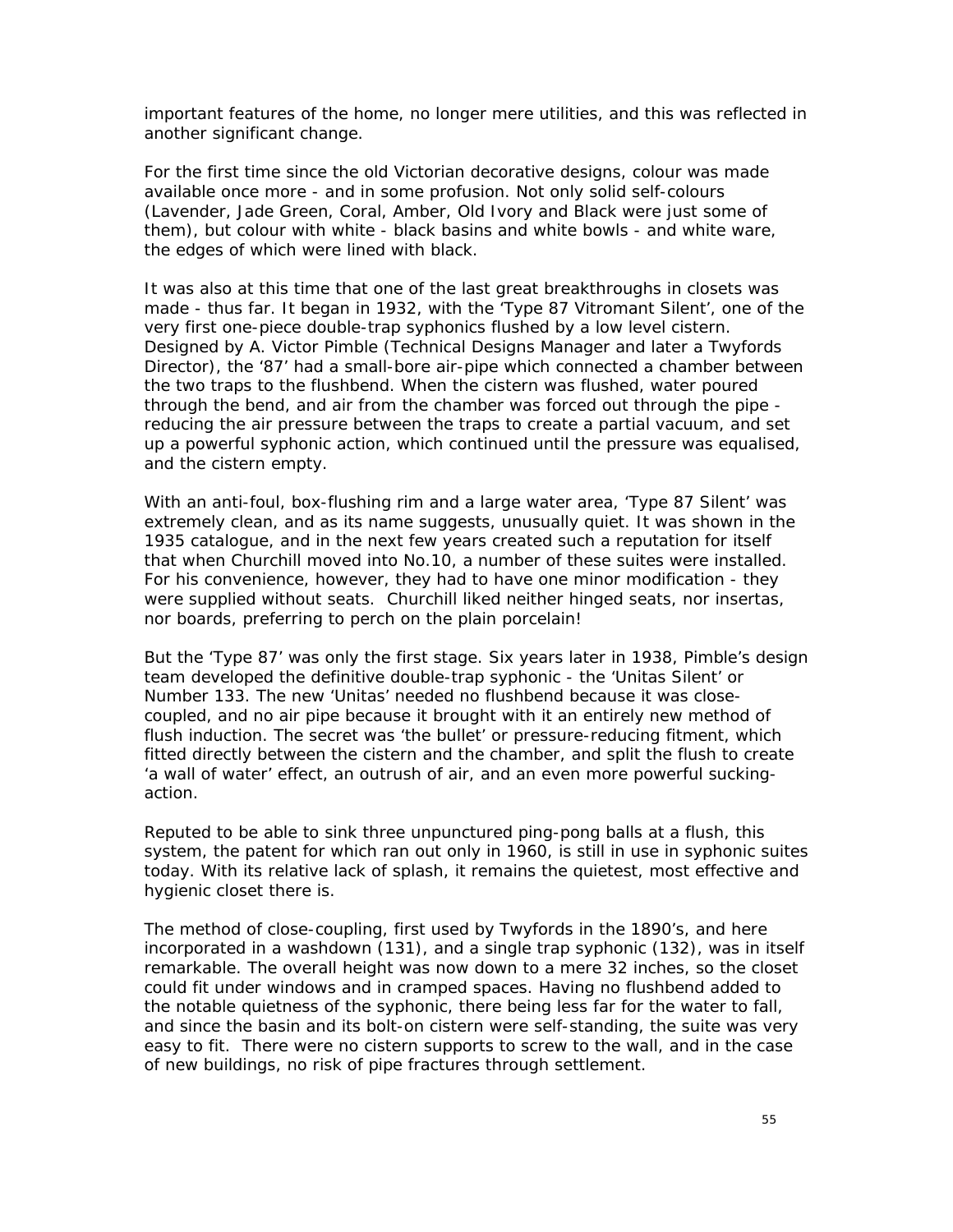For some years it had been Company policy to supply products only through the trade, and from the beginning of the 1920's, as more and more merchants took to displaying sanitaryware products, local Twyfords showrooms, such as Glasgow and Leeds were closed. Sole sale arrangements were common in several areas, and close ties were kept with the merchants to make sure that stocks were always available at strategic points all over the country. These were then serviced by an experienced team of 'travellers'.

The Twyfords man in those days was quite a celebrity; he travelled by train, not by car, and on one famous occasion, Cohn Ecclestone Snr., the representative for Ireland, was met at the station by a gig, and was then taken from account to account by pony and trap.

The London office, necessarily, was retained, moving over the next dozen years from Southampton Row to High Holborn and Kingsway, managed first by Albert Fance and then by Don S.Nalder. Famous for his 'Anthony Eden' hats, Nalder was still hard at work in the 1960's, when he was admitted to the Worshipful Company of Plumbers, and given the Freedom of the City of London for his services to export.

London office traded both locally and internationally serving not only the metropolis, but the many overseas buying houses and export merchants based there, with the help of one of the first GPO teleprinters.

(One Twyfords shelf lavatory sold to a certain South American merchant's, was discovered 18 months after leaving the pottery, installed in a rest house high in the Andes, which could only be reached by pack mule).

At various periods during the years before the Depression, as much as 60% of Twyfords output was sold overseas - and though recovery was slow, it continued to be a very substantial slice of the business. The same basic appliances, which could be seen in Windsor Castle, Buckingham and Kensington Palaces, the Mansion House and the Guildhall, could also be found in British Embassies all over the world; in the magnificent Canadian Bank of Commerce building in Toronto, the Wellington Hospital in New Zealand, a power station in Montevideo, and a number of hotels in Shanghai!

Those countries that were not supplied direct from England, were serviced by a network of sole buying agents, such as the firm of J & G Davis, which represented Twyfords in Brussels for over one hundred years - since Frank Davis met T.W.Twyford on a train traveling from Brussels to London. (Captain Jack Davis MBE died in 1980 in his 99th year. He had been personally associated with Twyfords for more than 80 years, and when visiting England used to stay with T.W.Twyford at Whitmore Hall).

Where there were no independent commission or sole buying agents, there were the Company's own export trade representatives - one of the most well known of whom was Walter Walker, a fluent linguist who was first in Nice, then Paris, and eventually was to travel to South Africa, and all over Canada and South America.

Walter, whose father George Walker was editor of the 'Sentinel', and who had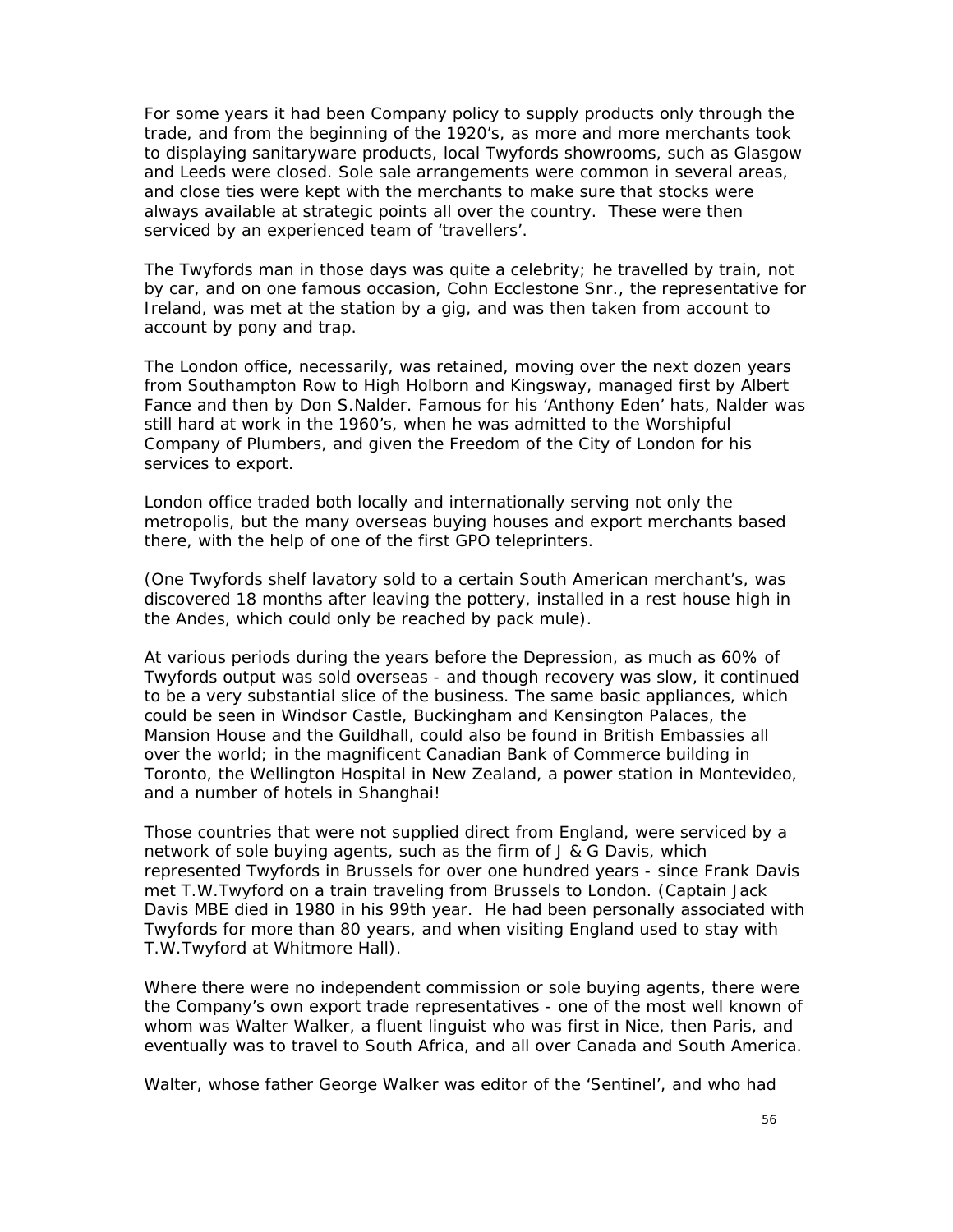worked for Twyfords since leaving school, suffered from a chest complaint, and was convinced that T.W. Twyford had sent him to the Riviera as much for his health, as for business.

Nevertheless, armed with one solitary closet, a feather duster, and a plumber named Louis, he eventually overcame the temptation to come home for lack of business and signed up most of the big hotels on the Nice sea-front.

For the first two or three years of E.H.Bailey's tenure as Managing Director, it looked as if Twyfords could only go from strength to strength. The brass finishing shop was completely up-dated, and in 1936, a large new five-storey warehouse was built, which though no great architectural beauty, replaced an old corrugated iron packing shed, and improved 'facilities for prompt despatch'.

Despite another bout of price-cuts reducing margins, profits rose steadily; a significant increase in wages was negotiated; home sales were stable, even buoyant, and exports, in difficult times, were doing well to hold their own.

But with Hitler moving into the Rhineland, it was becoming abundantly clear, that trouble was brewing in Europe, and a certain anxiousness returned to the markets. The 'war' with imported and cheap goods hotted-up to such an extent that by 1938-39, certain earthenware items were being sold at below cost. Australia imposed a two year ban on imports and New Zealand slapped import regulations on 'foreign' goods which halved Twyfords trade there, at a stroke. Factors such as these caused profits to level off, and then finally to dip steeply, as developments in the political arena fast overshadowed them.

In 1938, German troops marched into Austria, and events took an alarming turn. The following autumn came the crisis in Munich, and in March 1939, Czechoslovakia became a vasal State of the Nazi empire.

National Defence Contributions made new charges on Twyfords revenues from 1938, and in his next Chairman's Statement, J.T. Webster assured shareholders that 'every encouragement' was being given to employees to take up national service, and financial assistance provided for Territorials in camp.

Within months of the war, several thousand pounds were set aside for air-raid shelters and an A.R.P. service. Then on September 3rd 1939, Britain and France declared war on Germany.

The effect on industry was predictably drastic, and very nearly immediate. Raw materials suddenly became extremely difficult to find; special licences were needed for chemicals, timber and all kinds of metal, and 'making do' became the order of the day. Potters remember making earthenware syphons and float-balls because of the intractable problems involved in getting them in any numbers in metal.

As in the First War, profits dived, this time going down by one third, and a third again, before levelling out in 1941-42. It was in the second year of the war, as for most people, that reality struck home in earnest - and for Twyfords it began with some dramatic changes in management.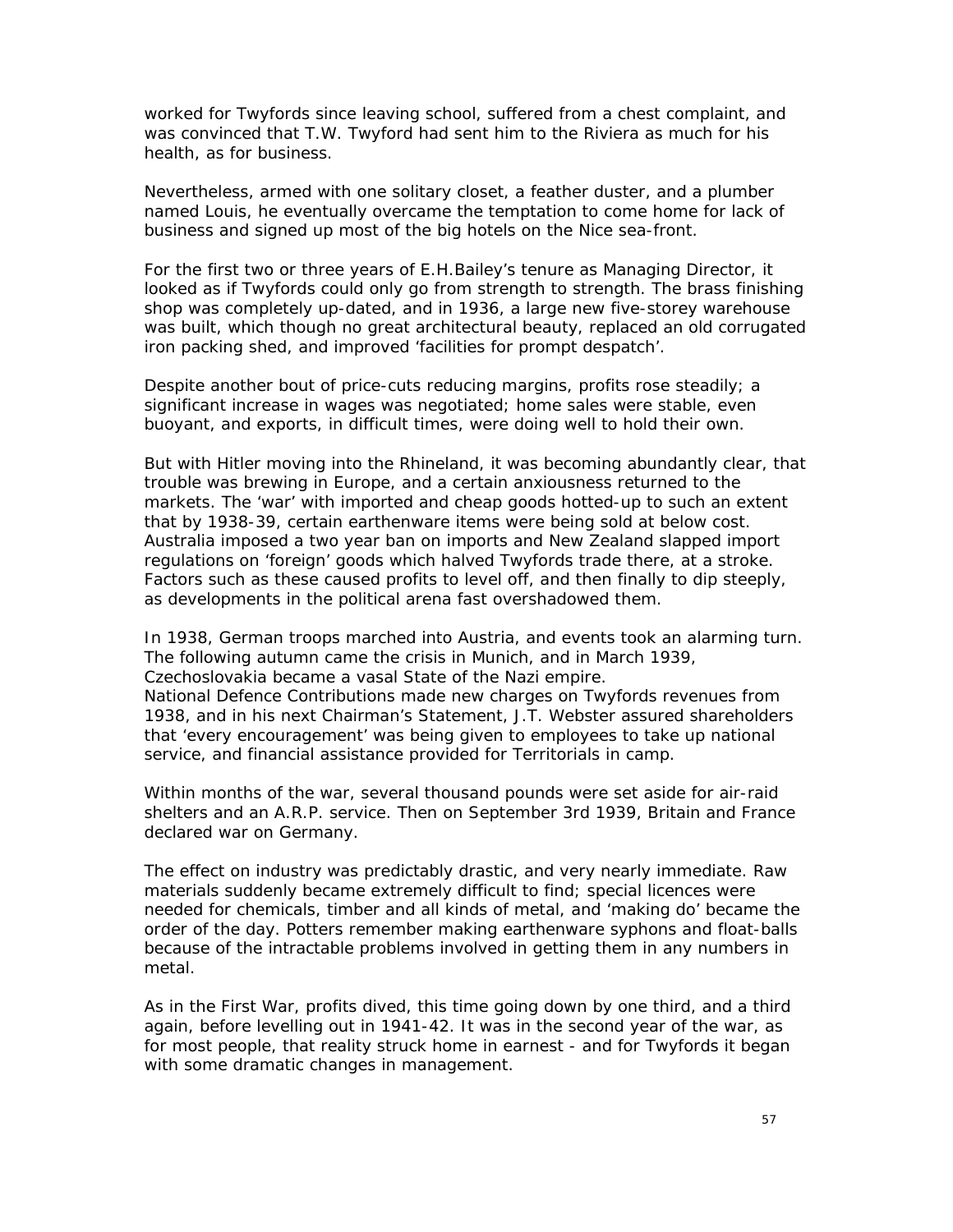W. T. 'Crusty' Cross, Export Sales Manager and holder of the M.C., led the exodus to join the armed forces. In 1941, he was followed by J. R. T. Hay, who re-joined the Royal Artillery, in which he had served in World War I. F. D. Maitland Wright, who had succeeded Hay as Company Secretary also joined up, along with younger men such as Norman Richards and Reg Hancock, who were later to become directors, and a large number of the workforce. In fact, so many people went off to war that other companies in the Potteries wondered if there would be anyone but E. H. Bailey left to run Twyfords!

Sadly, and coincidentally, it was also in 1940, that ill-health finally forced J. T. Webster to give up the Chairmanship, and this now devolved to E. H. Bailey, to add to his duties as Managing Director. To assist him, Len Beardmore remained as Production Manager, while Colin Dewsberry, who had been with the Company for many years, was appointed to the Board.

As if to underline the fact that Britain was indisputably at war, the Etruria gasworks was bombed and set ablaze, incendiaries were also dropped on 'E' Works, and a 500lb bomb, one of a salvo of four was dropped on the 'Klondyke'. No great damage was done to the Works or its personnel, but a number of nearby houses were destroyed, and tragically, many of their occupants with them.

As the routine of wartime settled in, production on the one hand was restricted by Government controls, particularly on fuel and labour; on the other hand, it was boosted by official orders.

There was nevertheless an enormous decline overall. The whole of 'Etruria' and the little 'S-Works' were eventually shut down, leaving only the Fireclay and Cliffe Vale still functioning in a very limited fashion. Literally, hundreds of patterns were withdrawn, and throughout the war, this process continued, with every three patterns being replaced by one.

Some rather strange, specifically war-time projects took over small corners of the Works, such as the manufacture of eye-douching equipment for the emergency services and air-raid shelters, and often, the demand for sanitaryware for barracks, aerodromes, hospitals and bomb-damage replacement exceeded the potteries' now very limited capacity to supply.

As his parting job during 1940, J.R.T.Hay had made sure that all the available warehousing was filled to the gunwhales with plain, white utility ware. When he returned after the war, those same warehouses were empty.

E.H.Bailey's hands were not entirely tied, however. There was a war-time prohibition on expenditure for the maintenance and improvement of property, plant and machinery - but nothing to prevent him from using monies this released to set up a reserve fund for post-war reconstruction, in anticipation of the boom it was thought would surely follow conflict. In this he was enthusiastically supported by Harold Twyford, and in 1941, a five figure sum was set aside for the purpose.

It was Major Harold's last service for the Company, for shortly afterwards, after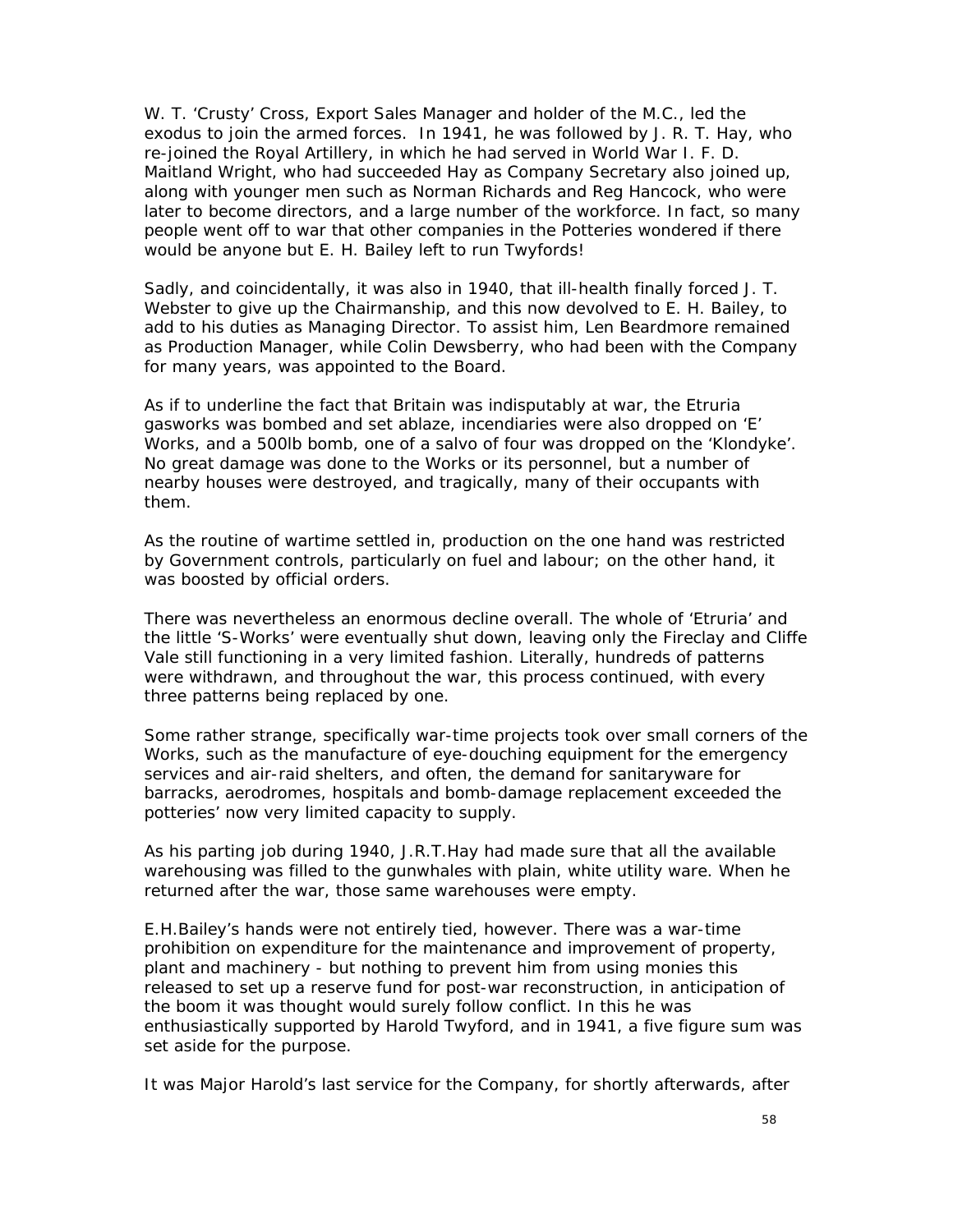more than 45 years service as a director, he died - the last of the line.

The reconstruction fund continued, however. 1942 was a reasonably good year financially, and another considerable sum went into the kitty, as it was to do so for the remaining years of the war. Substantial amounts of money were also drafted for the Pensions and Benevolent Fund, which was now supplemented by employees' voluntary contributions - and from this, financial help was given to the families of all those Twyfords' men serving in the fighting forces.

On May 9th 1945, the German surrender, signed by General Jodl two days earlier, was ratified in Berlin, and four months later, on September 2nd, it was followed by the formal capitulation of the Japanese aboard the U.S. battleship 'Missouri' in Tokyo Bay.

With the gradual return of skilled employees from the services and munitions factories, additional coal supplies, and the growing availability of adequate safe shipping, the Potteries were able to look forward to a fairly rapid resumption of normal working.

The first year after the war was a remarkably good one for Twyfords. Output was far better than anyone had expected. Trade was good, and there was no difficulty in selling all that could be produced. If all went well with labour, raw materials and coal, it was anticipated that production would be back up to prewar levels within months.

It now became very apparent just how valuable E.H.Bailey's reconstruction fund was going to be. The task of modernising the factories was about to begin; the first stage was estimated to last two years, and if called upon to do so, the fund could meet half the total cost.

Just over three months after V J Day, in December 1945, news came to Twyfords that the former Chairman, J.T.Webster, had died. His health had not been good for a decade or more, and after a serious illness in 1940, he had been an invalid for the remaining years of his life. J.T.Webster had played a vital role in securing Twyfords' future. As Chairman of Twyfords, and second President of the Pottery Manufacturers Federation, he had been a great ambassador for both the Company and the Industry.

He was a member of the Prince of Wales Committee, which advised the Prince on industrial matters; served on the newly formed Industrial Design Council, and travelled to South America as part of a British Government trade delegation. (On that occasion, he had sailed on the same ship as the Prince of Wales, who thereafter had asked at every warehouse he visited where all the British and particularly, all the Twyfords goods were - a story which was later confirmed by the Duke of Kent on a later visit he made to the Potteries in 1931).

Personally, J.T.Webster had been a very likeable and articulate man; 'charming' is the word most often used about him - and as the many, more-than-routine tributes paid to him on his retirement as Managing Director testify, he was an extremely popular figure.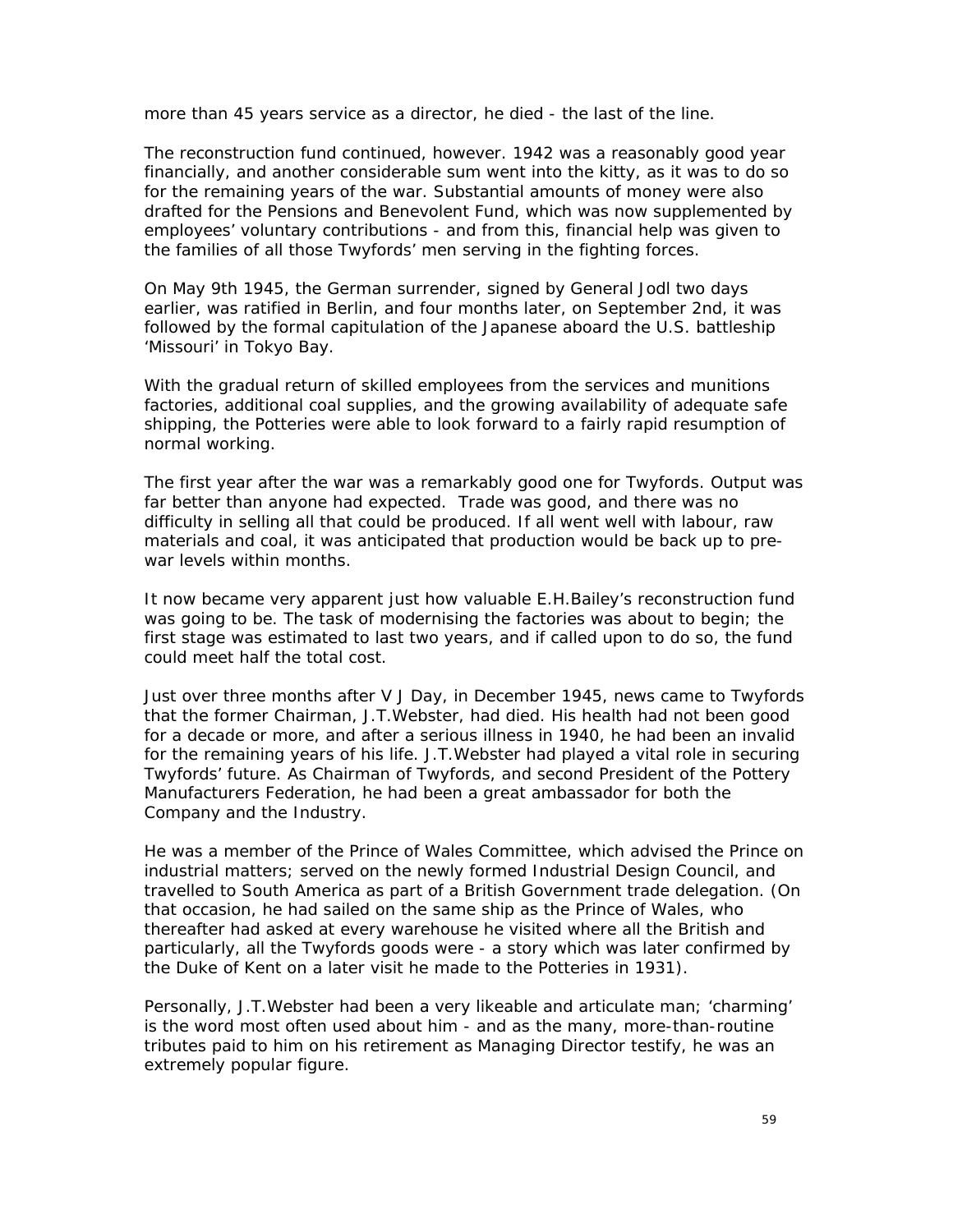In the T.W.Twyford tradition, he played a prominent part in the local community. During the First War, as well as running the pottery, he was a Special Constable. For many years, he was also a Justice of the Peace (though he preferred not to judge others and concentrated on out-of-court duties), and in 1928 was elected Mayor of the Ancient Corporation of Hanley, later becoming an Alderman. After a share bequest from Dora Twyford, he was appointed a director of Staffordshire 'Sentinel' Newspapers, and in a roundabout way, this was the source of much of his worldly wealth. When a large block of 'Sentinel' equity became available, he mortgaged almost everything he owned to raise the money to buy it. Then, in 1928, when Lord Northcliffe bought Sentinel Newspapers on extremely generous terms, Webster suddenly found himself a man of some substance.

As a lover of the arts, he became an enthusiastic collector, and numbered many eminent artists among his friends and acquaintances. These included F.L.Griggs, one of England's leading etchers, from whom he acquired a large number of works which formed the basis of a considerable collection. This eventually comprised around 200 etchings - all of them important and valuable works which, after his death, were given by his family to the Stoke City Art Gallery, as a J.T. Webster Memorial Collection.

Between them J.T.Webster and E.H.Bailey had steered Twyfords through what was arguably the most difficult period in all its long history, and in the middle of the worst trading conditions industry had ever seen, had helped the Company to keep its corporate nerve. Despite fierce competition, they had maintained the integrity of Twyfords' products, and through careful husbandry of its financial resources and steady re-investment in the business, they had paved the way for the Company's development in the postwar world.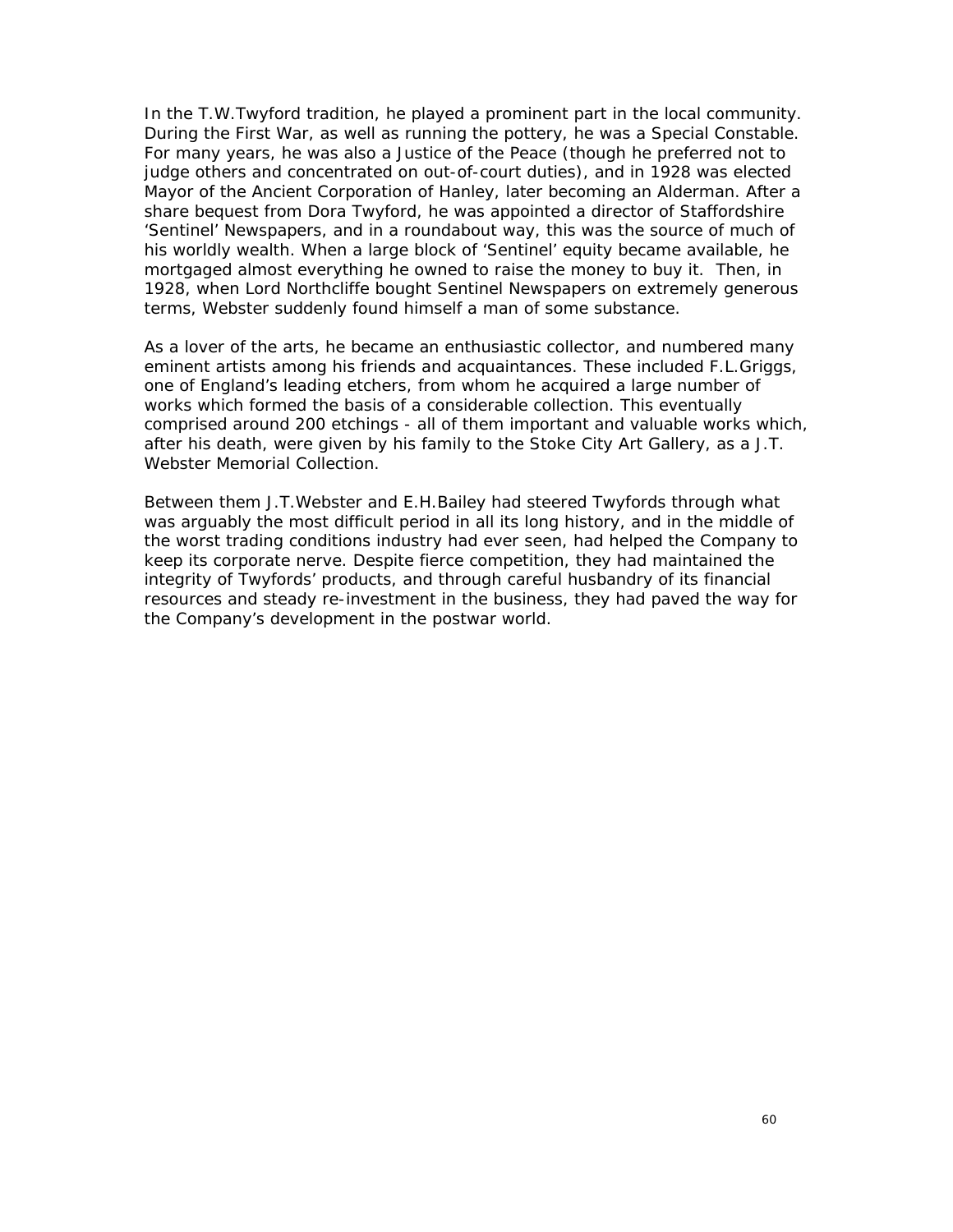#### **CHAPTER TWELVE**

### *The Reconstruction*

When J.R.T.Hay arrived back at Twyfords after several years with the Coast Artillery and the Tank Design Department, he knew that there was a gargantuan task awaiting him. With the Royal Artillery's cooperation, he had been allowed to return to Cliffe Vale periodically throughout the war for Board meetings, and so he had been able to plot Twyfords reconstruction along with the then Chairman, E.H. Bailey.

When the subject first came up again, immediately after the war, Bailey said: 'Well, Jack, I've kept this for you' - and thereafter, J.R.T.Hay was effectively responsible for seeing the entire operation through.

His background in the Company was an interesting one, for though he had never actually met T.W.Twyford, he was in a way, one of his last appointees, and eventually one of the last executors of his estate. His father, George H. Hay, had come to the Potteries from Glasgow to become a partner in the accountancy firm of Bourner, Bullock and Company, and as such had for years, been Twyfords auditor.

As young Jack Hay progressed from being head boy at Newcastle High School to become a Trinity scholar in Natural Sciences, taking a first in mathematics, and honours in economics, Twyford followed his career, hoping eventually to employ him.

When Thomas William died, three months before Hay came down from Cambridge, J.T.Webster took up the scent.

But Jack Hay had his own ideas. Refusing the security of a job in his father's business, and avoiding the question of Twyfords altogether, he went off to India with the East India merchants, Hoare Miller, for whom among other things, he ran the Calcutta Steam Navigation Company, and the agencies for the Harrison and Blue Funnel steamers, as well as shipping jute fabrics all over the world.

Five years later, in 1926, he was back on leave, when Webster asked to see him and offered him the post of Company Secretary, which he decided to accept having first to go back to India and work his notice. He joined Twyfords in 1927, was appointed to the Board in 1932, and spent most of the pre-war years dealing with overseas sales, and radically re-organising staff, production control, and the handling of complaints.

Now, however, before he could get on with the task of reconstruction, there were one or two other things to do - the most important of which was to get production moving again. E.H.Bailey's target of reaching pre-war levels within months was achieved as anticipated, though as it happened, not without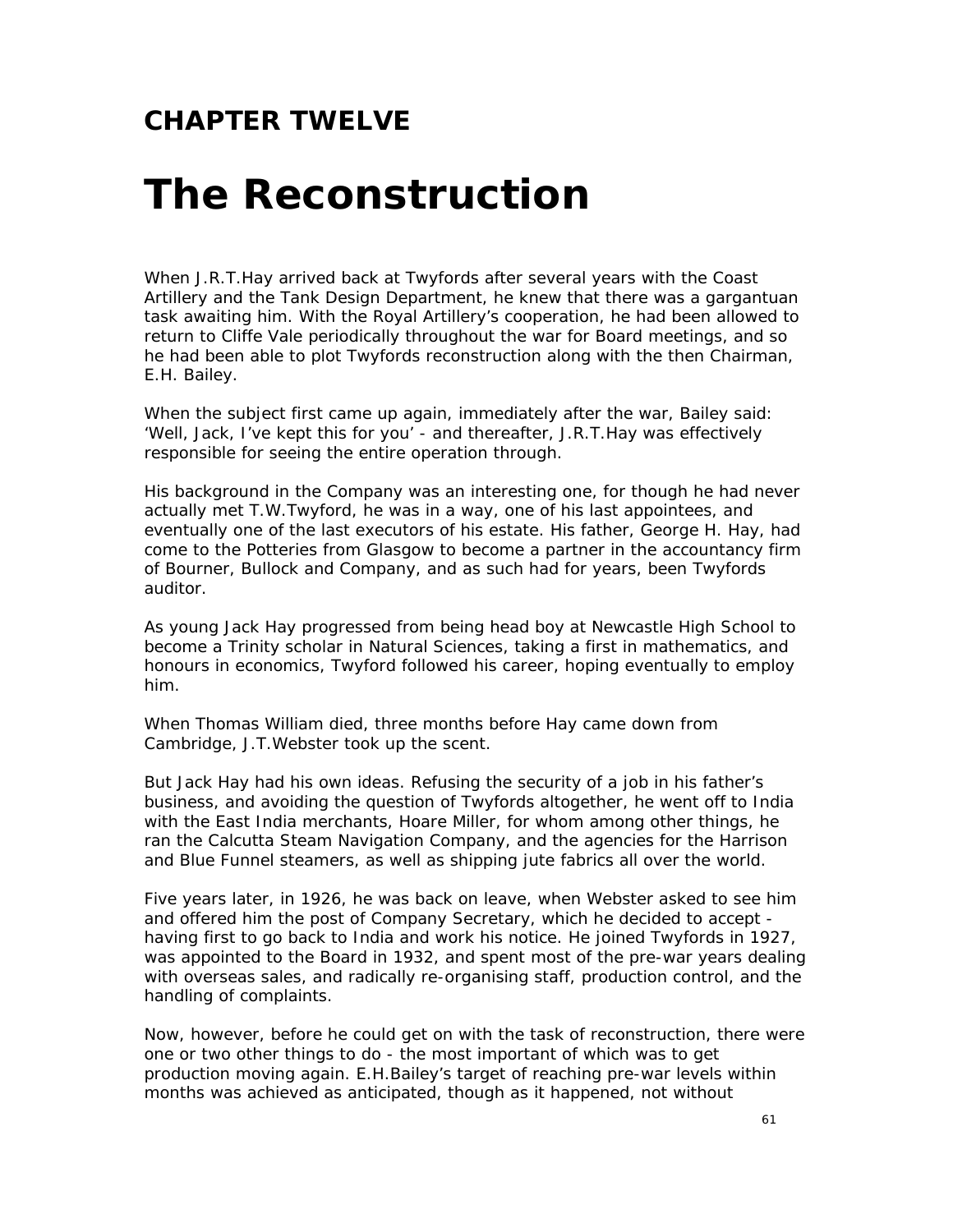difficulty. 1946 was a year which saw problems with both labour and fuel supplies.

In post-war Britain, as elsewhere, people were beginning to learn the meaning of inflation, and as the effect bit home, the men looked to their wage-packets. There were disputes first with the potters, followed by the fireclay workers and fitting shop men, until finally a general agreement was reached in the pottery industry to increase wages.

Then the weather took a turn for the worse, and the country was lashed by one of the severest winters on record - throughout which, there were coal and electricity crises that rumbled on into the following year.

Despite the wage increase, there could be no corresponding increase in prices (at least, not on the home front), since Clement Atlee's Labour Government was enforcing price controls, and would continue to do so for some time. Nevertheless, though further increases in output seemed, for the moment unlikely, the company was performing quite well and the general situation looked relatively stable.

As things had levelled out and the factories settled back into their normal routine again, stage one of the reconstruction got under way at Etruria. So by the time the weather closed in, demolition and preparatory work had been done, and building was already well-advanced. The old, characteristic 'bottle' kilns were coming tumbling down, a nd in their place a four-storey factory was rising. Inside, a new and more efficient layout housed making and processing shops, and on the ground floor, newly built Dressler tunnel kilns were commissioned.

Developed in America, Dressler kilns had already been proved by the tableware industry and Twyfords own UK competitors. So the Company felt it could safely build them, two at a time, to help speed up its post-war recovery. The first of these new kilns was lit in April 1948; the second was ready before Christmas. Both were built to fire biscuit ware (part one of the twice fired process), and both were fuelled not by coal any longer, but by town gas. The total cost, so far, had been in excess of £200,000 - but turnover in the previous year had for the first time exceeded one million pounds, and the benefit from the new plant helped send it soaring to another record high.

Stage two was begun immediately. As the second of the biscuit kilns was being lit, elsewhere on the site, a new wave of demolition swung into action, and the old glost ovens (used for the second stage of firing), were razed to the ground. By the early spring, foundations were being laid for the next part of the new Etruria - another multi storey section to accommodate two new glost kilns, additional process workings, and extra warehousing.

Here, however, there was an unexpected problem. It was found that there would not be enough town gas available to run yet more new tunnel kilns. So the Company would have to provide its own gas-producer plant. This was rapidly arranged, and the plant was installed on the first floor, where it was gravity fed from third-floor storage hoppers, stocked with coke by a skip hoist, an arrangement which had never been tried before, but which worked extremely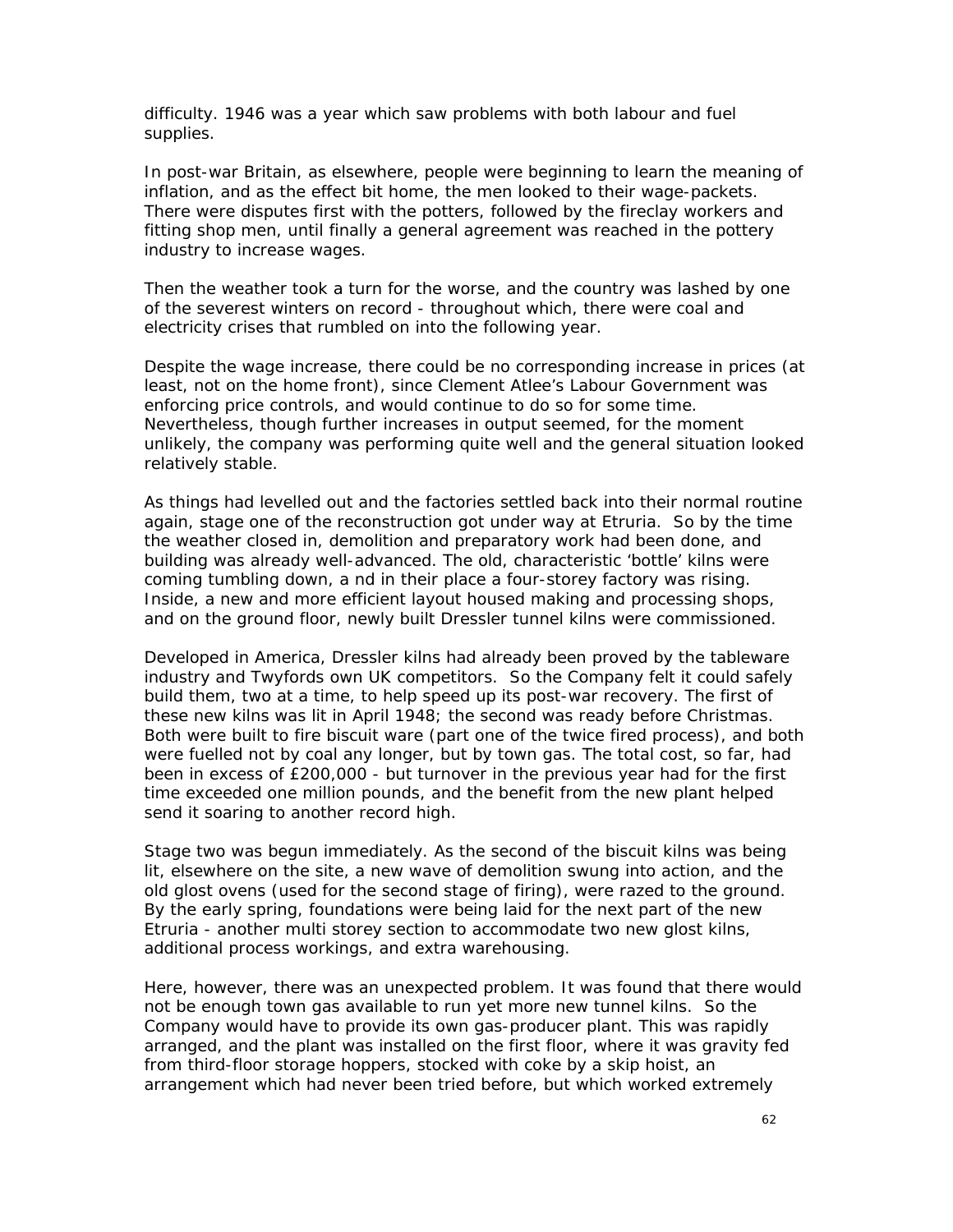well.

In October 1950, the first glost kiln was lit and in March 1951, the second was ready to go. The cost, this time, when everything was finished, was approaching £400,000.

The big difficulty which had to be faced in turning 'Barnum's' into a modern postwar factory - at the time, one of the most up-to-date in the country - was the question of how it could he done, without major losses in production. The twostage process helped in this, of course, and stocks were built-up beforehand, but the main thrust of the solution lay in the strategic timing of demolition and construction. Though large areas of the site obviously had to be cleared for access and re-building, as far as possible the old bottle ovens were kept working right up to the minute the new tunnel kilns were ready for operation.

During reconstruction, sections of the pottery were 'isolated' by means of temporary walls, so that production could go on while the chaos and darkness of building and demolition raged all around it. This resolved, there was one other major problem which always had to be tackled with any sizeable new pottery particularly, as here, in a coal mining district.

To very large, very long and carefully constructed tunnel kilns, even a relatively small amount of subsidence can clearly be disastrous. So each of the four-storey sections housing the kilns were 'floated' on more than 300 reinforced concrete piles, sunk deep beneath them.

The new workshops, which were completed by the end of the year, must have seemed like a different world. The comparative absence of smoke; the conveyor systems which eliminated most of the more arduous lifting and carrying; the modern machinery which made many of the processes so much easier, must have all come as a revelation. The buildings were spacious, well-equipped, with a new canteen, modern cloakrooms and lockers, and extremely well-ventilated heat from the kilns being dispersed by a cross-flow of air through a special false ceiling.

Sixty years on, it was like Cliffe Vale all over again. Twyfords had, in fact, even used the same architects - R. Scrivener and Sons of Hanley. The main contractors were the firm of G. Percy Trentham; F.G.Yorath of Wood, Goldstraw and Yorath, was the consultant architect, and Dr H.W.Webb, the technical consultant. The tunnel kilns were by Gibbons

Brothers of Dudley, licensed by Dressler in America.

When the first phase of the reconstruction he had initiated drew to a successful conclusion, E.H.Bailey had been with the Company just short of 50 years - for 30 of which he had been a director. He now felt it was high time he eased the strain a little, and on completing his half century with Twyfords, relinquished the office of Managing Director, in 1949. Like J.T.Webster before him, he agreed to stay on as Chairman, and J.R.T.Hay now took up his seat in the Chief Executive's chair. (This is possibly what Twyford and certainly what Webster had hoped for).

At the same time, the Board was substantially strengthened. W.T.Cross became Sales Director, A. Victor Pimble was appointed Technical Designs Director, and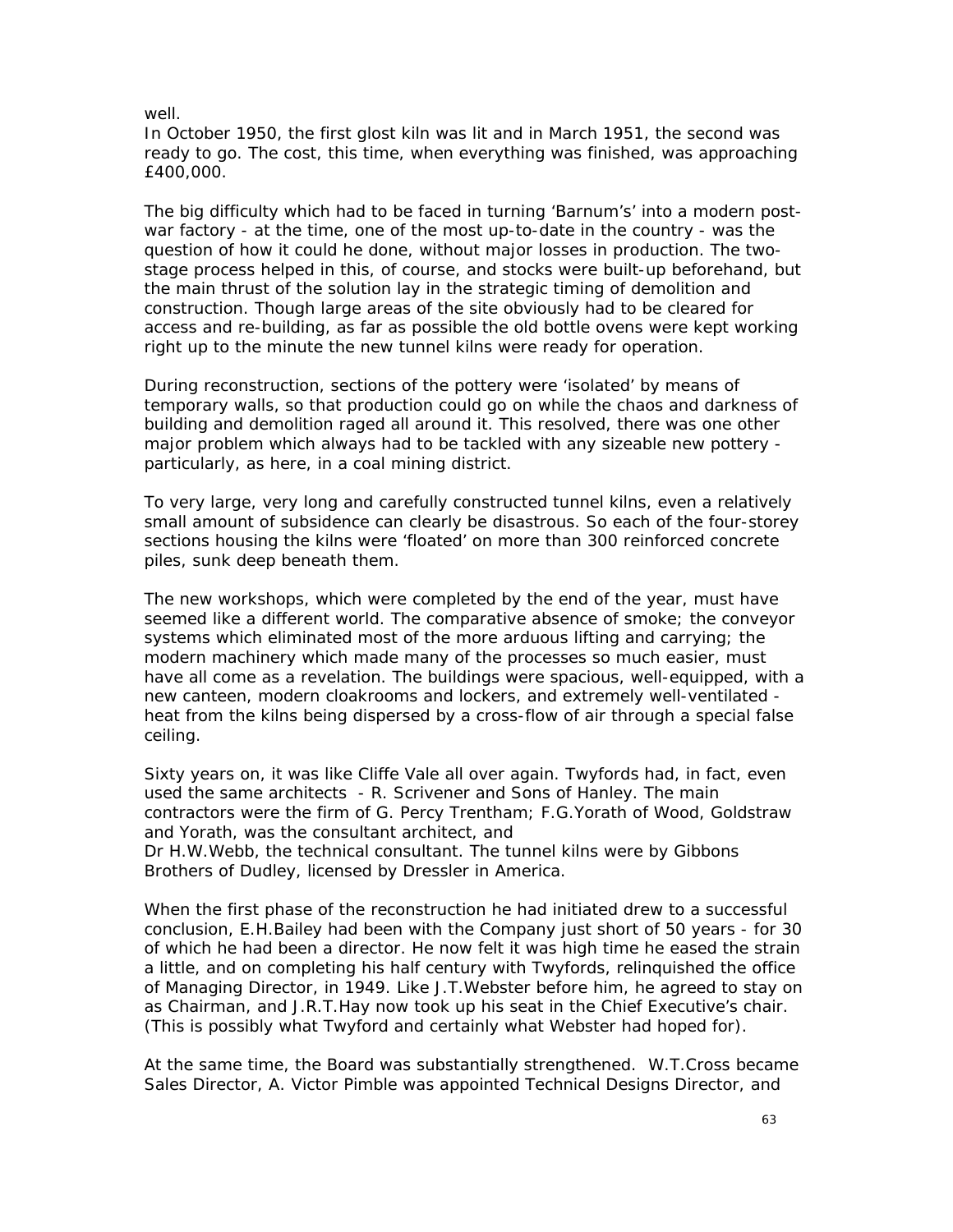after sterling work on the reconstruction, the post of Production Director went to Leonard Beardmore. Little more than a year after making this decision, E.H. Bailey fell ill. After some weeks, he was apparently well on the road to recovery and telephoned J.R.T.Hay, saying that he was thinking of taking a holiday. Two days later, he suffered a sudden relapse and died. Despite his 51 year career, he was only 65 years old.

He had been Chairman of Twyfords for a decade, and served as Managing Director for more than fourteen years. During that time, he had played an influential role in the British Pottery Manufacturers Federation, the British Sanitary Earthenware Manufacturers Association, and the British Sanitary Fireclay Manufacturers Association - though, in fact, he never held an official position in any of the three.

It is significant, however, that in 1946, he was called upon by Sir Stafford Cripps, then President of the Board of Trade, to serve on the Working Party Report on the Pottery Industry, and it was generally acknowledged at the time, that he was one of the guiding lights in the report's compilation.

He was a very private man, and though latterly a J.P., was diffident about public office. But as N. Wentworth-Shields, Director of the Federation and Chairman of the Association, said in a tribute to him, E.H.Bailey was nevertheless one of the Industry's greatest figures.

For Twyfords, perhaps his most outstanding achievement, apart from helping to minimise price wars in the industry, was in preparing for the reconstruction, and the introduction of tunnel kilns. The development of this programme was to continue for some years after his death, and as we shall see, it was part of a movement which wrought a revolutionary change in the lives of both the potters and the Potteries.

More immediately, as soon as the reconstructed 'Etruria' was fully on-stream, it gave the Company a considerable fillip. Prices on the home market had been held steady for four years. Yet despite this, and increases in raw material costs, transport, fuel, power and labour, profits continued to rise to record breaking levels. This apparent contradiction can be partially explained by the buoyant demand for the Company's products which persisted until the end of 1951.

But the major factor in being able to boost output sufficiently to make the most of the rising market - and the ability to do this at a practical price - was undoubtedly the increase in efficiency and the economies of production made possible by the reconstruction. In 1952, there was a sudden downturn. Production had to be curtailed for the first time since the war, and there was briefly, some measure of short-time working.

The home trade had contracted only slightly; the real problem lay overseas. At the time, export once again accounted for more than half the business, and in the course of the year, it was very nearly halved, as a direct result of limitations, and in some cases, total prohibitions, imposed by importing countries anxious to stabilise their balance of payments.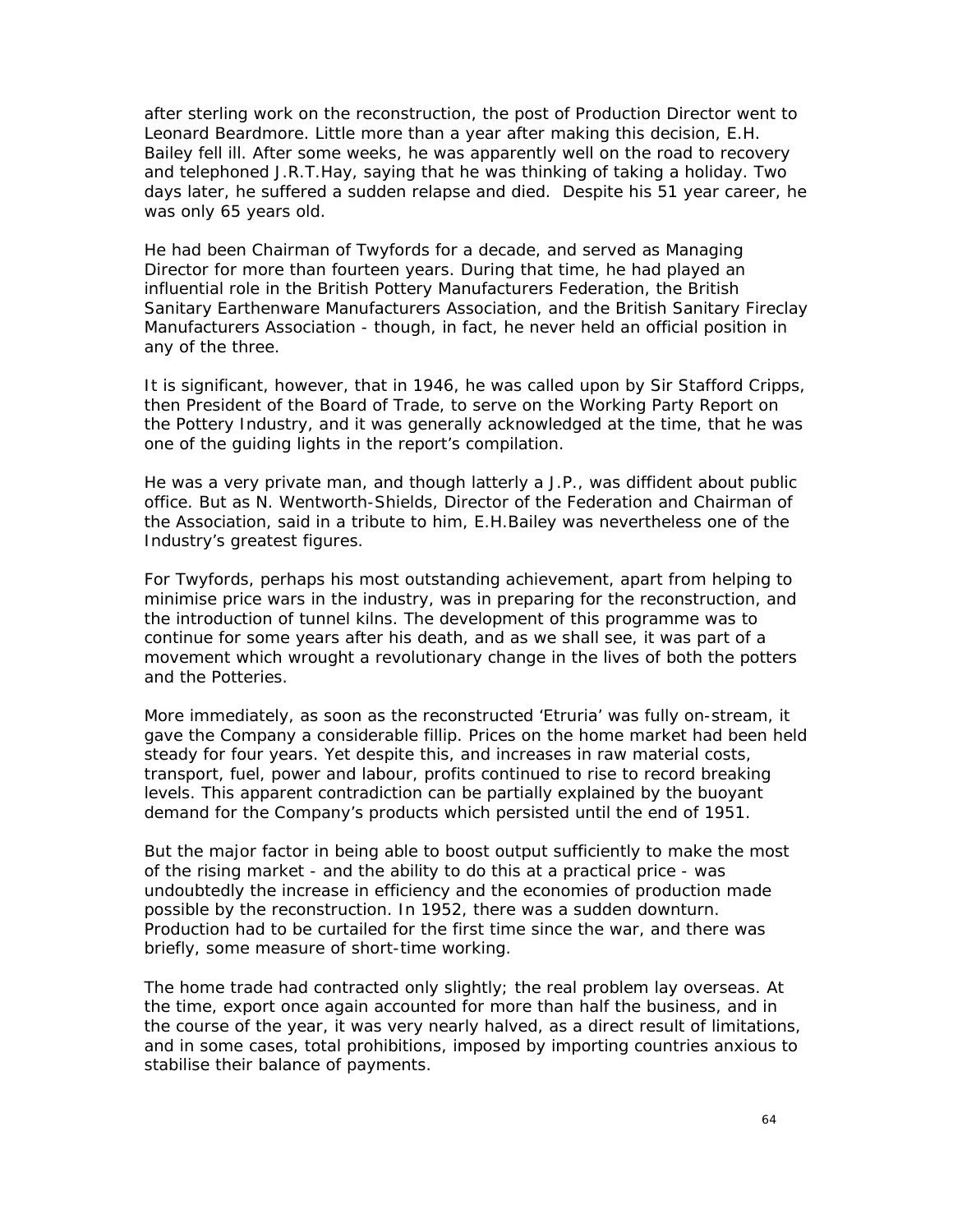Competition for a smaller volume of trade led, with a gloomy sense of deja-vu, to a bout of price cutting, and one or two smaller makers went to the wall.

Twyfords, too, was hard hit. Turnover dropped steeply and profits fell by more than two thirds. Though it was hardly welcome, this passing depression gave the Company a useful breathing space, and time for a little regrouping.

H.B.Hulme left the Company, and his assistant, Norman Richards, was appointed Company Secretary - the first step on the road to higher office.

The brass shop at Cliffe Vale, where the taps and fittings were made, had been re-equipped and re-vitalised, and a significant change was made in cistern assembly. The pottery syphon which had been adopted as a 'make-do' war-time measure was now made standard equipment. (With the fresh availability of metals, it had been discontinued, but it soon became apparent that it was an altogether better device, being totally rigid, and completely impervious to the chemical action of mineral salts in water).

Since the death of E.H.Bailey, J.R.T.Hay had been Chairman as well as Managing Director, and this short hiatus also gave him time to get his house in order. High on his list of priorities was the foundation of a formal, regulated pension scheme - something which at the time, was by no means commonplace. The existing system, devised by J.T.Webster, still meant that pensions were granted to some extent, at the directors' discretion. The Hay scheme, via insurance company investments, operated automatically. A pilot scheme for the staff had been introduced towards the end of 1951; now a similar scheme was put into operation for the workforce as a whole - and was enthusiastically received.

J.R.T.Hay was then President of the British Pottery Manufacturers Federation and it was his scheme that the Federation provided as an example to the Industry as a whole.

By the beginning of 1953, more than a million pounds had been spent since the war on modernising the factories.

Business picked up again, with a heavy demand from merchants in the hometrade, and a gradual, but steady improvement in exports. The time has come for the reconstruction to turn its attention to the fireclay, which now became Len Beardmore' s consuming interest. The first and most important part of the operation was to get a new, modern tunnel kiln built, so the fireclay could go on producing while the old-fashioned intermittent muffle kilns started to come down on both the Cliffe Vale and fireclay sites. (In fireclay, the ovens were not 'bottles' but shaped like loaves of bread).

The new kiln was to be housed in a two-storey building, which was constructed on a reinforced concrete frame, clad with facing bricks. As at Etruria, its foundation contained a mass of huge pre-cast concrete piles to carry the weight of the kiln (in this case, more than 400), and similarly the area over the kiln was insulated with a false ceiling and cavity ventilation. Above it, on the first floor, a new masoning and assembly shop was installed, along with extensive warehousing.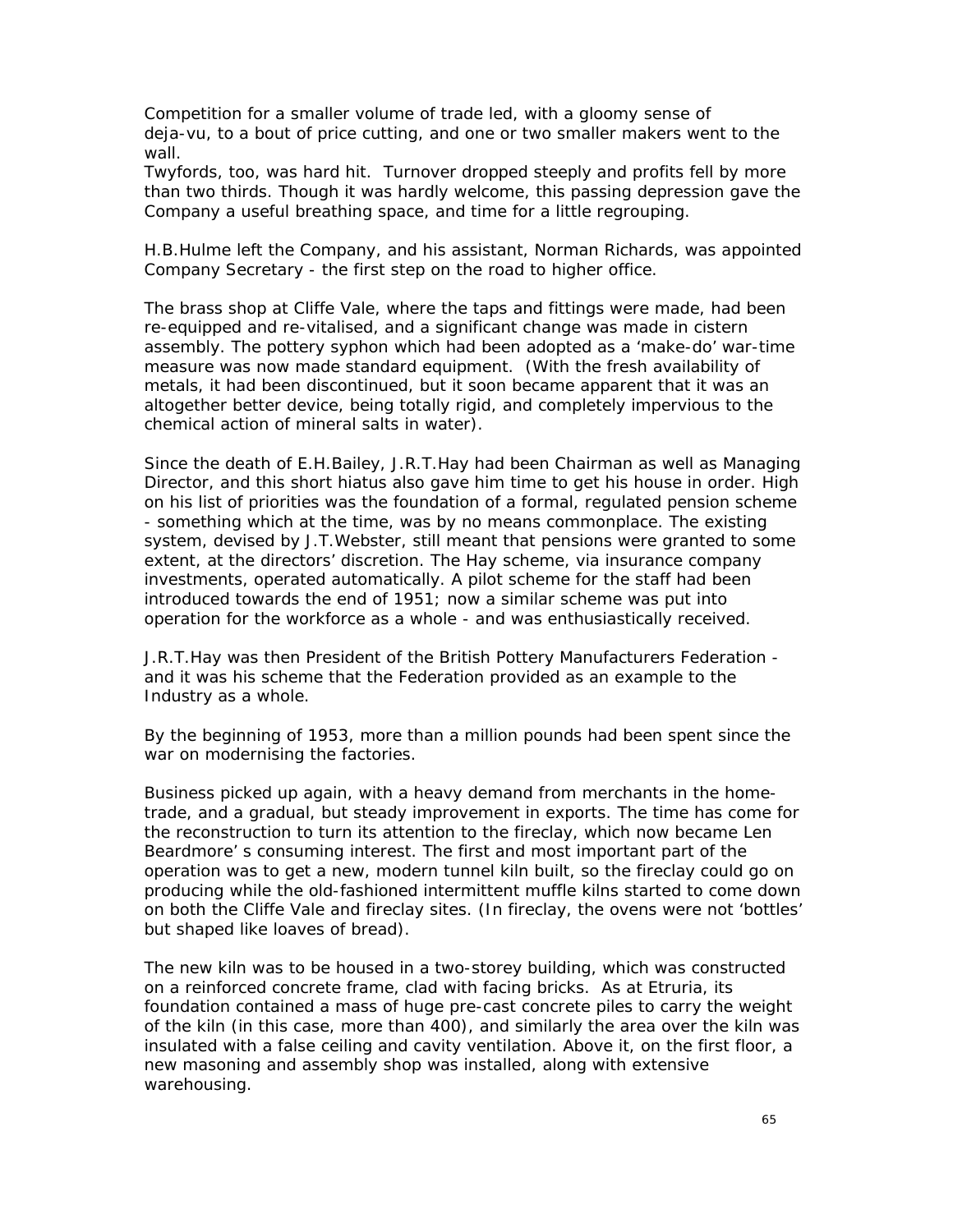The entire job took two years to complete, much of which was devoted to the new Gibbons kiln, which was thought to be among the largest of its kind built to date. It was 416 feet long, fired by town gas, (though up to the last minute, it looked as if another producer plant would have to be built), and incorporating the very latest kiln monitoring and control system. In tunnel kilns, the ware is not piled high as in the old ovens, but goes through stacked on trucks or 'kiln-cars', which run on sunken rails, like a miniature railway.

Where the 'Klondyke' differed from Etruria in this respect, was that here, on the return track, three pits were installed, each with an automatic lift to allow easier loading and unloading of the heavy fireclay pieces, stacked high on the cars. This part of the operation was finished towards the end of 1954, when this vast kiln was ceremonially ignited.

Just as the re-construction of 'E-Works' had been a two- stage process, so it was with the fireclay. The buildings were now extended to accommodate tunnel kiln Number Six. The making shops were enlarged and modernised, and the glazing department totally re-built.

The second kiln was ready and working by the end of June 1956, when the last remaining coal-fired intermittent ovens were finally replaced. (Two years later, the fireclay began using one tunnel kiln only, due to improvements in the clay body and firing techniques).

Two was the introduction of conveyors, mechanical handling and lifting equipment, which revolutionised the simple business of manipulating and moving the ware - in what up to then, had been an extremely heavy, physically exhausting job (and in fireclay casting remains so).

Three was the change to continuous firing tunnel kilns and the consequent reduction in environmental pollution - and if you had to choose just one factor as being the most far-reaching of all, it would undoubtedly have to be this.

In purely commercial and manufacturing terms, the difference was staggering. The approximate average cost of firing a tunnel kiln was 50% below that of firing an intermittent oven. In coal-fired ovens, much depended on the skill of the fireman, the weather conditions, and the quality of particular batches of fuel. In oil or gas-fired tunnel kilns, this is not the case. Tunnel kilns are also vastly more controllable, so that optimum levels of output-for-quality can much more easily be achieved - firing losses are far fewer and output overall is increased on a massive scale.

The working and social effects were more remarkable still. In the days before tunnel kilns, the whole skyline of the Potteries was pierced by the thrusting chimneys and bulbous bodies of hundreds upon hundreds of 'bottle' kilns. To work with them and in them was a hot and potentially dangerous business.

Ware, usually in 'saggars' (fireclay vessels used to protect the ware from the direct action of the flame) were carried on the 'placers' heads, through the outer doorway and in under the dome of the kiln or 'hovel'. Inside stood the cylindrical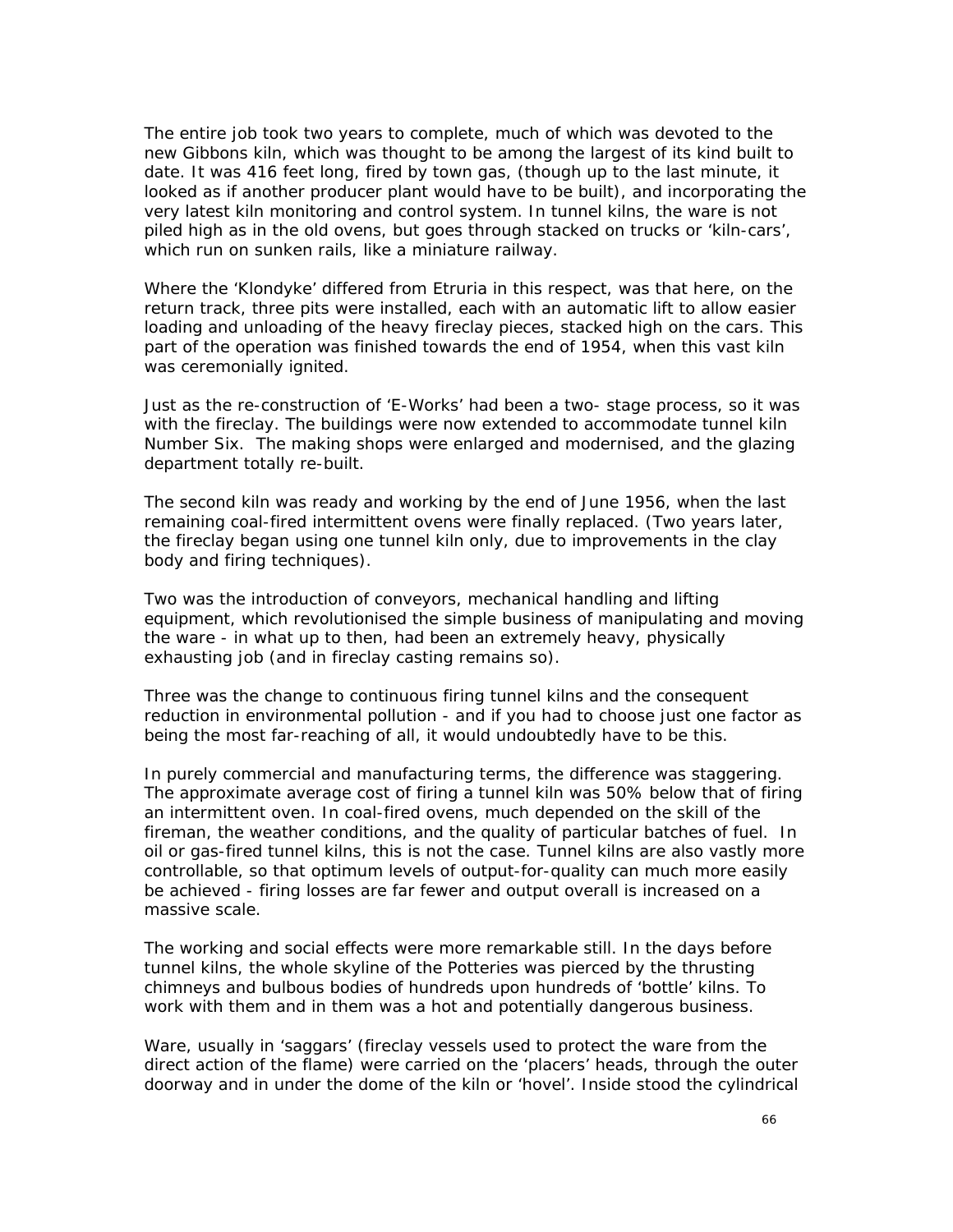oven, with a walk-way and fire-boxes all around it. The ware was carried through the oven opening and the saggars were stacked high or 'placed' in 'bungs'. (These were not unknown to collapse, on occasion, causing injury to the operatives or 'placers'). To reach the top of the bungs, the men climbed wooden ladders called 'horses' and to get to the very top, the big 'oss' was brought in. The opening was then built-up with a mixture of masonry and clay, and the oven fired. At intervals, it was stoked or 'baited' and the temperature gradually increased. The fireman and his team remained with the oven in relays throughout the firing, and the state of the ware was checked by extracting 'Buller's rings' or 'Seger cones' with an iron rod.

When it was finished, the opening was broken open and the oven emptied or 'drawn', as soon - and as hot - as it possibly could be. The men unloaded the kilns amid clouds of smoke and steam, stripped to the belt, often with gunnysacking wrapped around their waists and ankles to soak up water thrown over them by colleagues, in an attempt to cool them down.

To compare this with the same process in tunnel ovens is rather like comparing a field-surgery in the middle of a battle with a modern operating theatre.

If this inferno was unpleasant to work in, it was equally discomforting to live nearby it. When George Bernard Shaw visited the Potteries, he gave up counting the number of chimneys in Stoke when he got to 123. Pails of black smoke hung in the air; trees, hedges and houses were covered with soot-fall. The snow often came down black; housewives had to choose their washdays very carefully and sometimes, when the wind was in the wrong direction, you could not see across the road from Cliffe Vale to the Fireclay.

The disappearance of the smoke following the introduction of tunnel kilns (and particularly after the Clean Air Act of 1956) was nothing less than sensational and by the middle of the 1960's the quality of life in the Potteries had improved beyond recognition. In 1951, of the 16 bottle ovens which had stood at Etruria, only four were left standing.

Of these only one was really suitable in site and condition for preservation. This was later found to have been damaged and badly deteriorated. After the reconstruction had drawn to a close, it had been struck by lightning.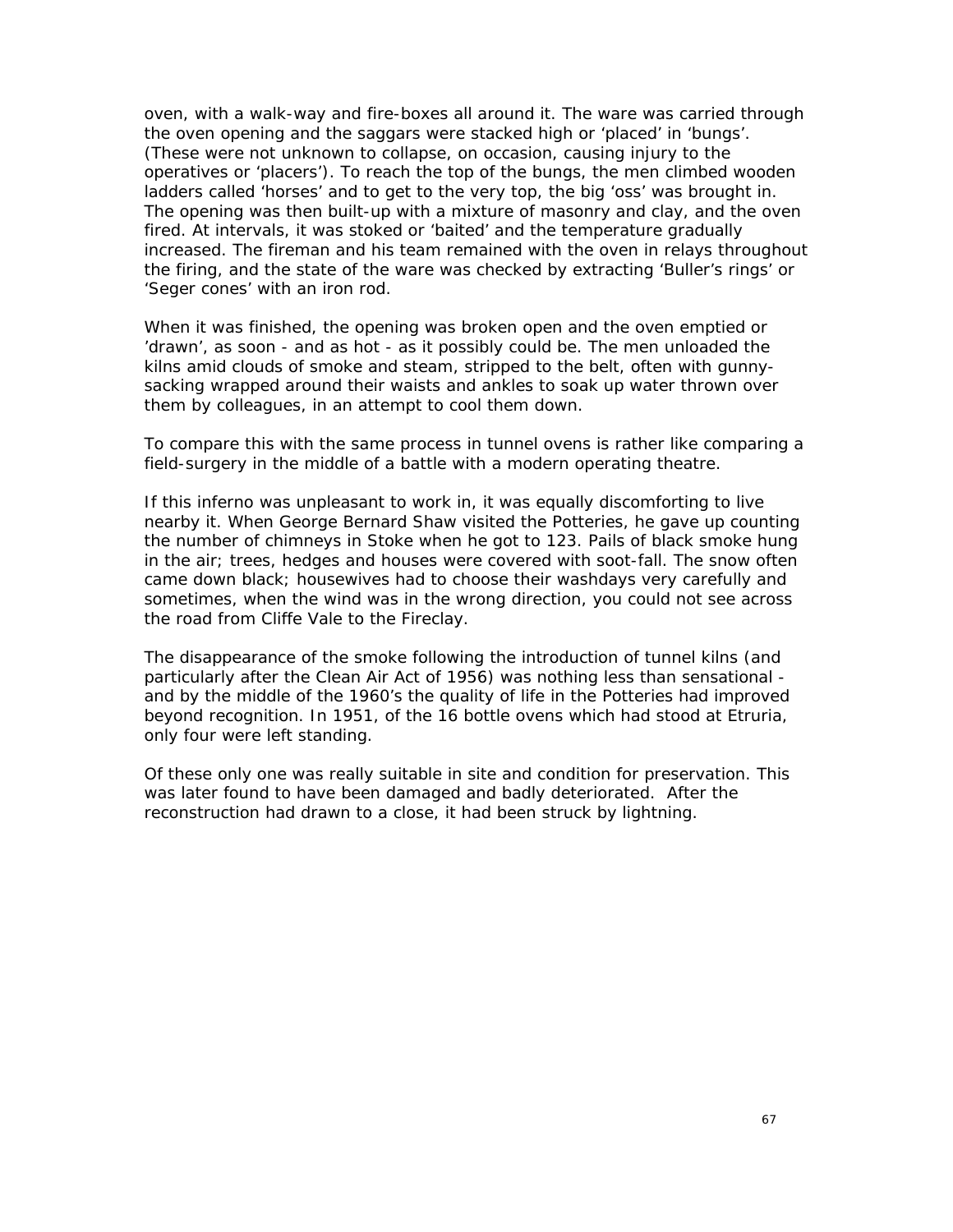### **CHAPTER THIRTEEN**

# *Cheshire Changes*

While the 'Klondyke' was being re-built, the sanitaryware industry itself experienced something of a gold rush. For Twyfords, since the brief slump of 1952, succeeding years brought new records in output, turnover and profit. By the end of 1954, demand was such that all the factories were fully stretched, particularly in earthenware and vitreous china.

The combined efforts of Cliffe Vale and the newly reconstructed Etruria Works were no longer enough. A new pottery would have to be built.

For years, Twyfords had been doggedly filling-in and levelling 2 sites that they owned in Stoke for longer than anyone cared to remember. But now the question of building on one of these finally arose, the local authority announced that they had other plans in mind.

The new pottery would have to go elsewhere.

Estimates of the time it took to find a suitable site vary according to the memories of the participants and the level of frustration they felt, from six to eighteen months. As estate agents' and architects' reports came in, sites nearby were variously classified as 'hopeless' or 'water-logged'.

So the search was extended to the rest of the Potteries and wider afield in Staffordshire. The Stone area was thought to be 'over-developed; areas near Blythe Bridge and adjoining the Trent were 'subject to flooding'. A site at Audley had 'considerable slopes' and might be subject to 'possible subsidence' - and on a site at Newstead, it was 'almost a certainty'. Biddulph was tried, Kidsgrove, Baddeley Green, Adderley Green and Endon - all to no avail.

Finally a sign-post gave Jack Hay a flash of inspiration. He and Len Beardmore had been viewing a site some way to the North of Talke (the last of nine on a map of possibles; provided by Lyndon Marks, the Scrivener's architect who was to be responsible for the new building) - but on closer inspection, they were unhappy with it. They were about to leave, a little disgruntled at not liking any of the sites, when Hay noticed the sign - which said 'Cheshire'.

This was the County where the new factory was destined to be. Despite some scepticism, Marks was briefed to go ahead and find a site there, and well into 1955, he did. After one or two more disappointments, the spot chosen was Brund's Farm in Alsager, with a farmhouse and 52 acres of rather poor sandy soil, half of which was fairly level.

Some eight miles from Cliffe Vale, bounded by the railway line to Crewe and a trunk road from the Midlands to Merseyside, the site seemed ideally placed. (In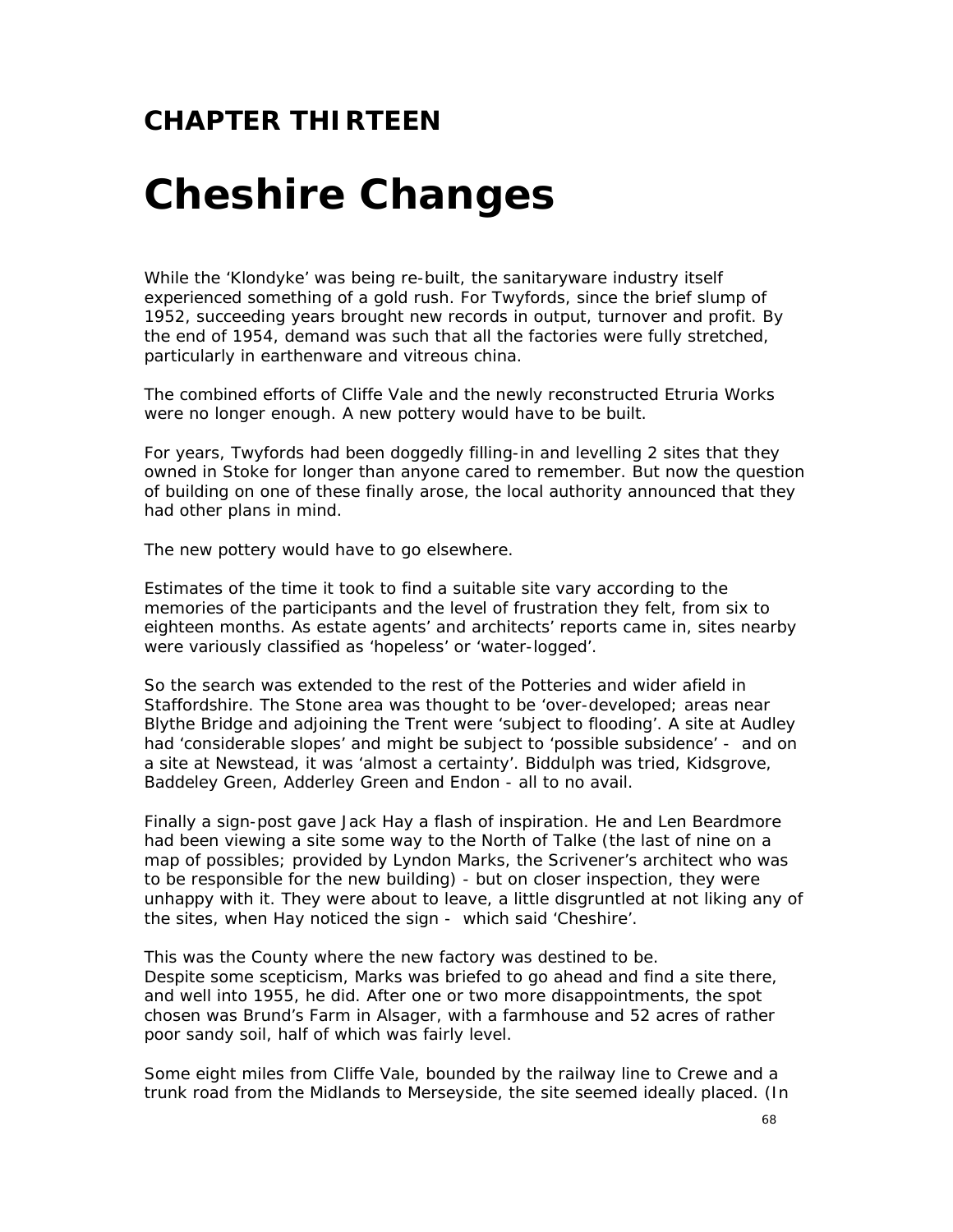another eight years, the M6 would run within three miles of it). Geologically, too, it looked hopeful, being north of the risk of mining subsidence; south of risk of land-slip from salt.

Eleven separate test bores revealed nothing to the contrary. The site was already scheduled for industrial development. So the purchase went ahead.

The town of Alsager was (and still is) an attractive leafy settlement, with a small shopping centre and a number of housing estates, surrounded by open farmland. From the 13th until the late 18th century, the land and manorial rights had rested with the Alsacher family, the last of whom - three sisters - endowed Christ Church and a nearby school.

Prior to the mid 19th century, it remained a small, rural village, based almost entirely on agriculture. Then in the 1850's came the railways and in the next 20 years, dormitory residences built by the 'gentlemen of the Staffordshire Potteries' arose - and many of these handsome Victorian villas still survive. The town expanded undramatically, added light industry, and more housing to accommodate the growing population - and this is how Twyfords found it, when Jack Hay first arrived at Brund's Farm.

The coming of the Company to the town was not universally welcomed. There were some misgivings among the local inhabitants, and some opposition from councillors - and nobody, least of all Twyfords, could blame them. However, when the smokeless technology of the tunnel was explained, and the plans and safeguards expounded upon in numerous meetings and public discussions, most of the expected opposition subsided.

The Council, who welcomed the factory, the planning authority and the Company worked closely together to agree means of avoiding smoke nuisance and problems from other possible pollutants, and it was decided to keep the building to a single storey, so it would not be obtrusive.

An isolated four acres on the south side of the railway was sold to a local builder for housing. A right of way, which had crossed through the centre of the site was given a more peripheral, more direct route, and landscape gardener, Richard Sudell, was called in to plan lawns and plant a small 'forest' of oaks and conifers, which now screen the pottery from the roadway. With the plans decided upon, the building could now go ahead.

Twyfords approach to building had never been leisurely. But now, with not many months to oncoming winter, things moved very rapidly indeed. With Lyndon Marks for Scrivener's, the team was led by Twyfords' Production Director, Len Beardmore; Company Engineer, Gordon Clarke and Development Manager and Technologist, Alec Miller.

The first job was to level the land, cut the roadways and dig the storm water and sewerage systems, and this was all done by August 1956. In the late summer and early autumn, the foundations were cut, and the first shed was erected at extremely high speed, in the face of encroaching bad weather. By November, the building contractors, G. Percy Trentham (the same firm that had worked on the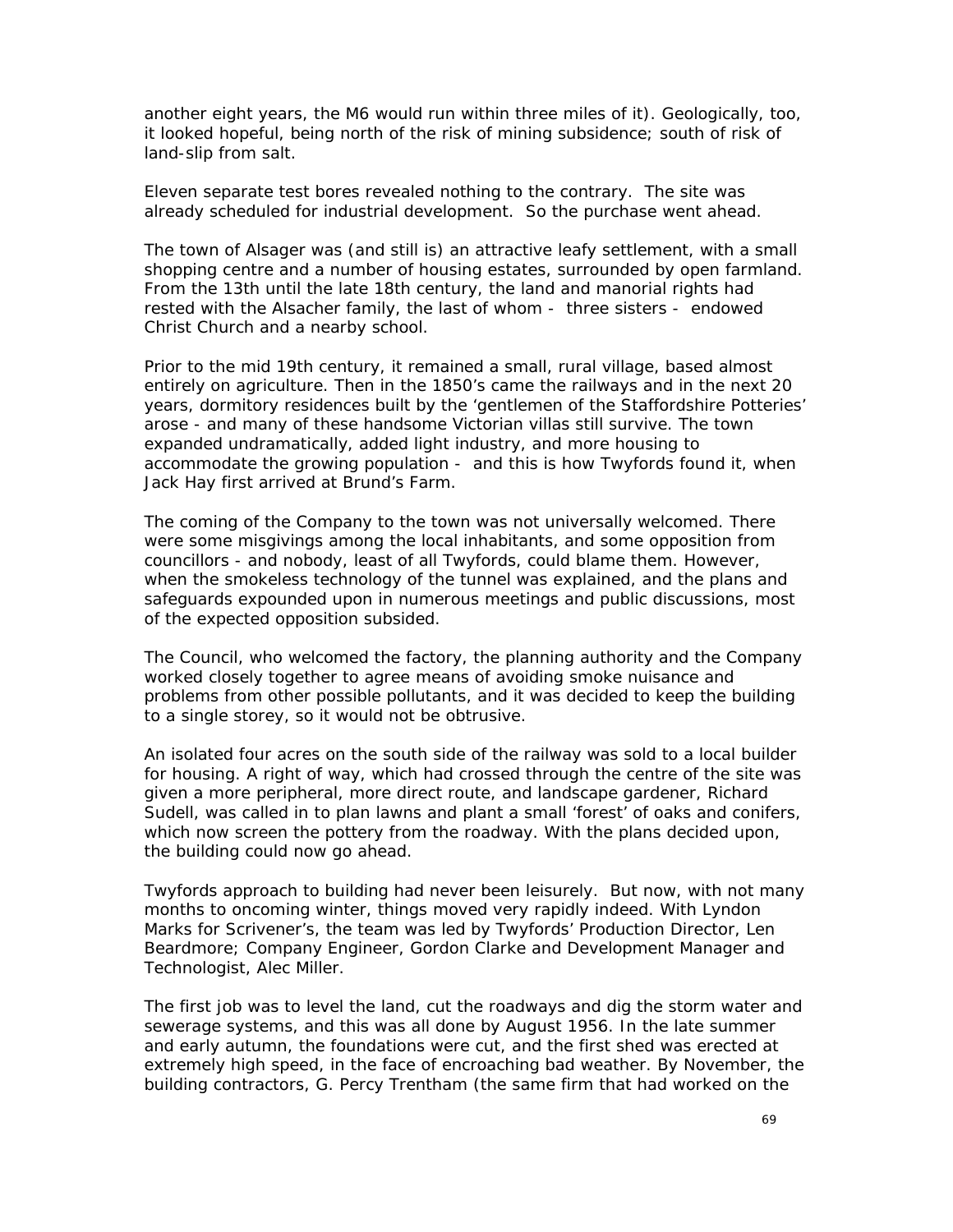reconstruction) were able to set to on the factory proper, beginning with the sliphouse.

The stack for the first kiln, Number Seven, was completed in June 1957, and the first of the buildings and making shops made ready. The sliphouse was operational by February 1958, and in that same month the kiln was lit. The second kiln, Number Eight, was firing just four months later, and at the end of June '58, the factory came into large scale production. In the meantime, the first casters arrived. At the beginning of the year, there were only two of them - the tiny nucleus of the production staff - Sid Clowes and Percy Kelsall. But as the building went on all around them, they were joined by Albert Brunt, and another colleague - until gradually, the full initial complement of over 130 people was built up.

J.R.T.Hay had given the staff three months warning of the new factory's opening, and asked them to consider the possibility of working in rural surroundings in 'far-away' Alsager. At first, it was thought there would be some difficulty in getting enough people to come. But in the end, more people wanted to work at the new factory, than there were jobs to accommodate them.

A change of attitude was also occurring in the town. The buildings were far pleasanter than many had thought they would be, and expressions like 'a factory in a garden' were beginning to appear in the local paper, the 'Alsager Times'. 'It certainly makes a very handsome factory' they wrote in August 1957, 'and far from detracting from the appearance of the district ...... it provides quite a smart new approach from the North Staffordshire end'.

There were also hopes for new employment prospects, and while specifically pottery skills had to be brought in from outside, it was planned to draw more employees (particularly trainees) from the locality, as the factory progressed. Certainly, a great deal of care went into making sure that everything was just as it should be.

One of the major difficulties that Twyfords knew they would have to face early in the project, was the question of drainage and effluent disposal. The Alsager factory was on its way to being probably the largest sanitaryware pottery in Europe, and its sheer size created something of a problem. The area covered by the first phase of building was 184,150 square feet, comprising sliphouse, kilns, making, glazing, boiler house, warehousing and despatch, and with that amount of roofing, even the business of draining-off the rain becomes a very big job.

It has been estimated that the factory, which of course is now much larger, produces approximately half a million gallons of water to be drained-off for every one inch of rain that falls. On average, Alsager gets more than 30 inches of rain a year. Add to that even a 1958 water usage of upwards of 10 million gallons, plus clays and other solvents, plus sewage, and you begin to get some idea of the size of the problem. In solving it, storm water, sewage and effluent were each given separate systems.

Storm water was channeled into the stream which ran through the site; a pumping station was built to handle sewage, and the method of effluent disposal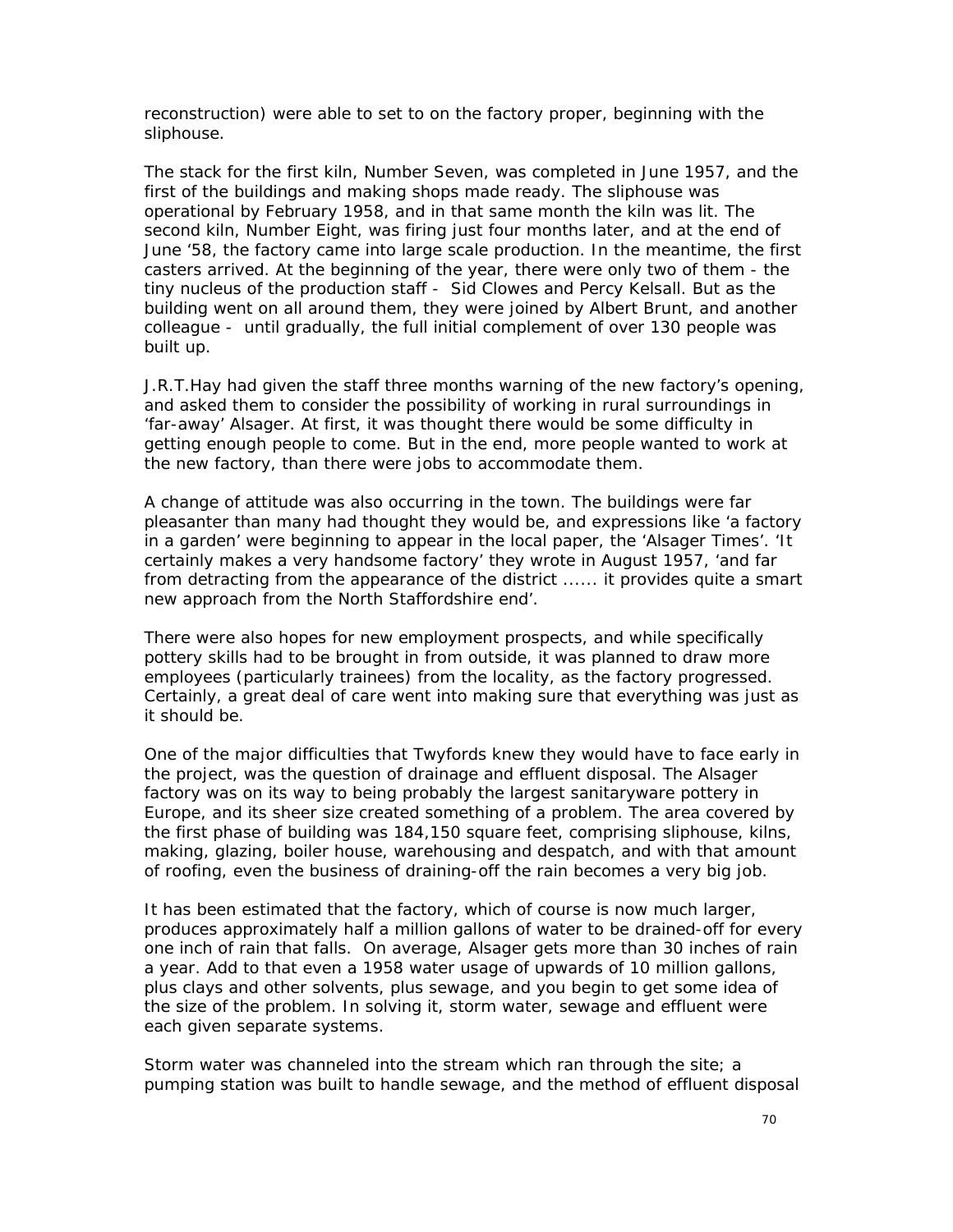was based on work done at the Directorate of Scientific and Industrial Research, which Gordon Clarke had previously used to help clear thousands of gallons of surplus milk for the dairy industry.

It includes a special drainage system, part of which is buried in a culvert 20 feet deep, and a 30 foot tank where liquid and clay sludge is separated by the addition of aluminium sulphate. The liquid is pumped off, and the sludge transferred into tankers and tipped. (In those days, at the rate of 15,000 gallons a week; now at 45,000). This system has since been considerably refined, as the amounts involved have grown larger and regulations stricter, but from the first, it was a model means of effluent disposal.

At the time, the building methods employed were also quite novel, using structural steel, and the then very innovative three-pinned portal frame. This is designed so that the structure takes most of the load, and consequently, the foundations can be made much simpler.

With the change to tunnel kilns still relatively recent (and smokeless regulations still to come), Twyfords were very conscious of the problems of atmospheric pollution. Boiler plant, along with two Gibbons kilns, each in excess of 350 feet in length, meant once again, that this was a difficulty on the grand scale. Fortunately, this time there was a precedent. At Esso's Fawley refinery in Hampshire, they had experienced pollution problems affecting vegetation in the New Forest, and a research team had been sent in to take a look at possible solutions. On the basis of the Esso Team's findings, the stacks at Alsager were designed and built - and since the outset, pollution at the pottery has never been a serious problem.

The kilns were originally going to be gas-fired, but because this subsequently turned out to involve a new gas main coming miles from Kidsgrove at a prohibitive cost, it was decided to use oil instead. (With the development in the early 1960's of a new and more accurate burner system, the cost of oil firing was substantially reduced, and so it continued to be used until the introduction of natural gas in 1971).

Other services were more straightforward. Sidings were built, complete with a mobile jumbo-crane, for handling shipments of clay from Devon and Cornwall, but as bulk carrying began to drift from rail to road, Twyfords moved over to trucks and trailers. (This around 1966/67).

Electricity arrived without a hitch, but tended to be accident prone. It came via overhead cables from Crewe and Mow Cop, and for the first two or three years, supply breakdowns occurred at the rate of about one a week. Thunderstorms would cause the breakers to cut the supply automatically, and on one dark and stormy night, the local sub-station was blown-out completely, when a swan flew into the line! Better switchgear did improve the situation in time, but meanwhile Twyfords installed a steam-driven alternator, in case of emergencies.

The Alsager factory was obviously a massive investment, and it came at a time when technology was changing. So from concept through to commissioning, there had to be an element of flexibility about the whole project. The sliphouse,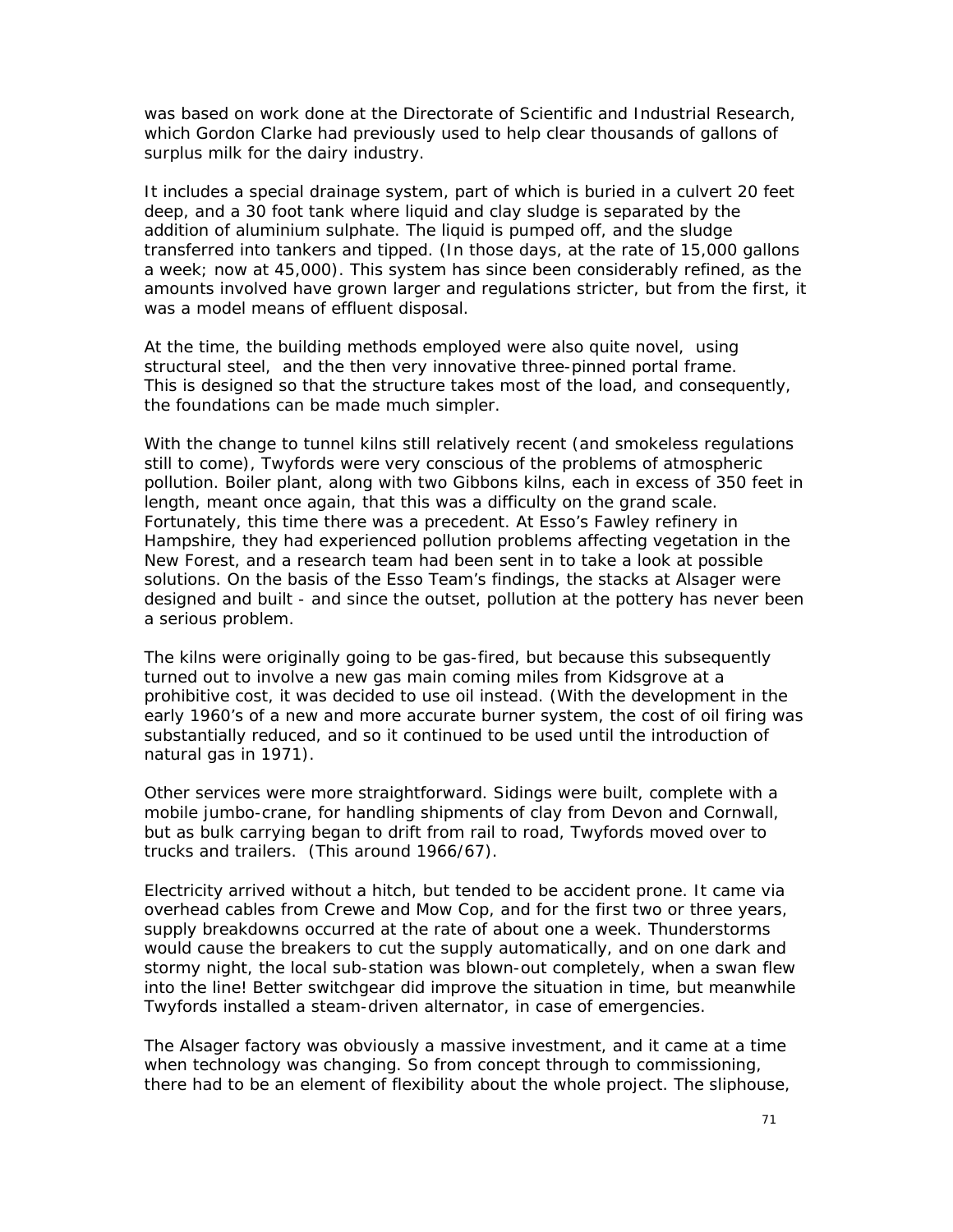for instance, started operating with filter presses and mixing arks for the then conventional method of mixing slip. (Here the ingredients were prepared individually, mixed together and pressed into cakes, then re-mixed prior to making). But it was designed so that it could be readily converted to direct preparation - effectively a one-stage operation, which was in development at Twyfords, at the time of building, and went into full time use around 1961.

Probably the biggest change the factory had to accommodate however, was the change in materials and firing techniques which swept through the industry in the 1950's. In the first half of the decade, vitreous china had begun to replace earthenware as one of the two basic sanitaryware materials (the other, of course, being fireclay).

Vitreous is, if you like, an extension of the concept behind T.W.Twyford's original 'Vitrina Ware' - a ceramic material in which the clay is vitrified in firing so that both body and glaze are non-porous. It also has the added advantage that where earthenware is given to crazing, (a fault caused by the differential expansion of the body and glaze coating), vitreous is free of it.

Twyfords had been making vitreous china as long ago as 1938 under the brand name 'Ceramant' - but such was the quality of its 'Vitromant' earthenware that it had not pursued it with any great vigour.

In 1954-55, Cliffe Vale's bottle ovens were producing about 25% vitreous, 75% earthenware, when the Company decided that the time had come to go vitreous entirely. The balance of output was gradually adjusted, so that production would not be seriously impaired, and the Alsager factory was designed and built on that premise - as a vitreous china pottery, producing 'Ceramant' ware and nothing else.

Alsager was initially constructed, with Number Seven and Number Eight kilns, as a twice-fired pottery - that is, firing first to biscuit and then to glost. But in the second half of the decade, the techniques of once-firing developed at such a rate that it became clear even during building, that the change-over would have to be made.

This was done in 1960. The dried clay pieces were now sprayed with liquid glaze and fired at a temperature of 1200 $\degree$  C - the result being equally glossy, equally hardwearing and resilient ware, for a fraction of the firing time and cost. Not surprisingly, after Alsager, Etruria also became a once-fired pottery, first mainly with earthenware, and then from 1962 onwards, all vitreous.

From start to finish, from struggling farm to producing factory, the Alsager project took a little more than three years to complete.

In some respects, its visible impact was far less dramatic than that of the much lengthier reconstruction - there being no belching chimneys to replace, nor sweating men whose lot could be seen to be made much easier.

But while nothing could equal the impact of the change from bottle to tunnel kilns, in other respects the changes Alsager brought were of great importance.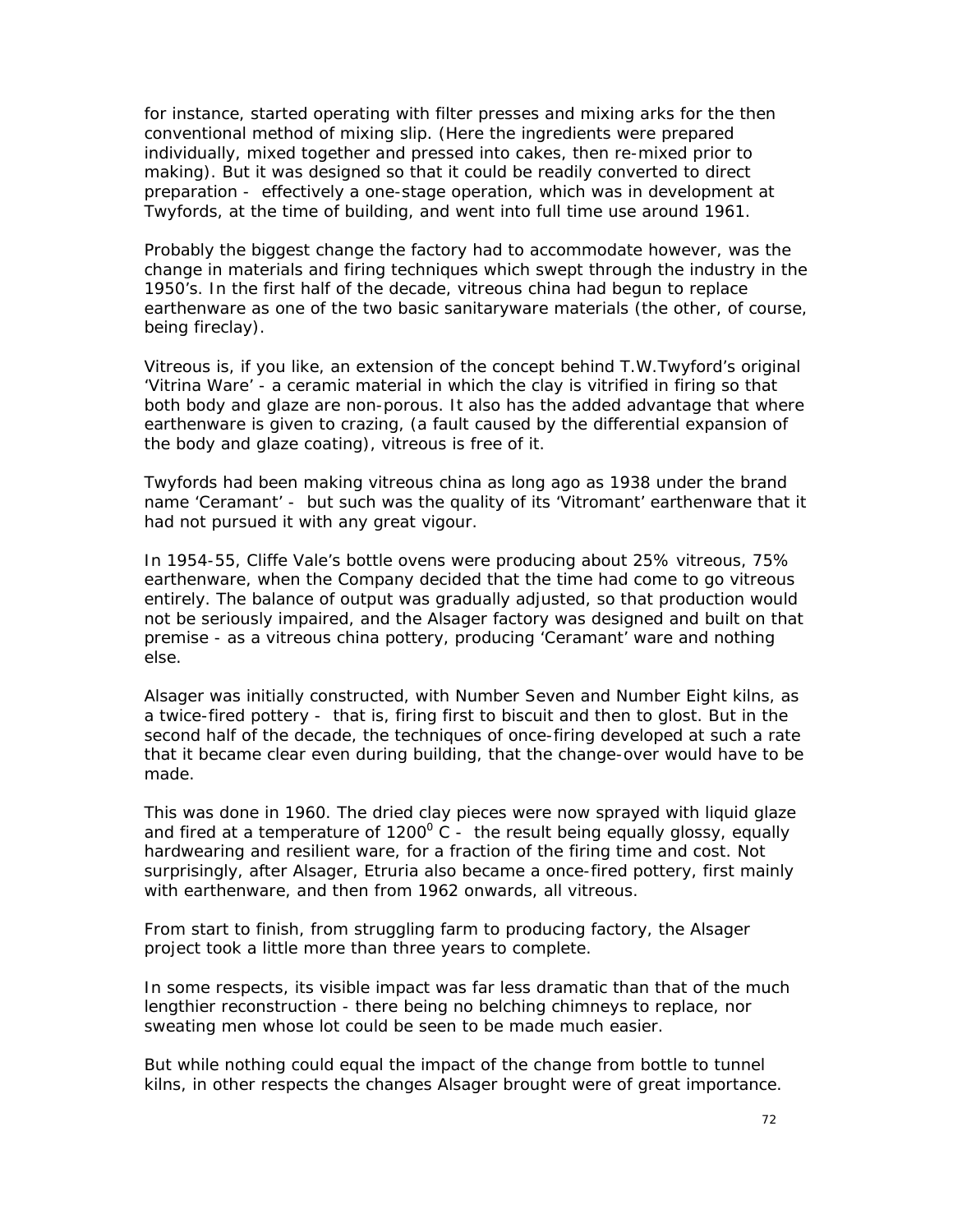The reconstruction had managed to combine a powerful increase in efficiency and productivity, with a drastic improvement in standards of health and safety - and Alsager did the same. The Alsager factory was more open, airy and better ventilated than any that had gone before, and the greater use of mechanisation, conveyors and fork lift trucks again made work much lighter for the operatives. The atmosphere could be more accurately controlled for temperature and humidity - contributory factors in controlling dust levels in the battle against 'potter's rot'.

More efficient extraction systems and cleaner metal work benches, coupled with gently sloping floors for ease of swilling and cleaning, all helped to reduce the level of dust below that considered harmful.

New overalls in 'Terylene' replaced dust-retaining cotton and rubber (this after a British Ceramic Research Association recommendation), and new types of fettling equipment with hoods and blowers, and skirts to collect the dust, reduced the hazards still further.

It was found that as compared with earthenware, both vitreous china and fireclay bodies contained much less 'free silica', which either as quartz in its pure unfired state or as cristobalite' after firing, could clog and scar the lungs of the operatives when dust was present in the atmosphere in a certain particle size range. Also that with increasingly sophisticated analytical equipment, atmospheric dust could be monitored more accurately, to ensure that recommended minimum dust concentrations were not exceeded.

Such developments continued throughout the 1960's and 70's, with striking results. In 1958, across the whole pottery industry, 350 new cases of pneumoconiosis were reported. In 1978, across the whole industry, only 5 new cases occurred - and not one of the five was in sanitaryware.

The increase in efficiency was just as impressive.

With both the reconstruction and Alsager completed (at least for the time being), Twyfords now had three modern, smokeless factories, operating at much reduced costs.

The total of eight continuous tunnel kilns were now capable of producing some 1,250,000 pieces of vitreous china and up to around 70,000 pieces of fireclay a year - vastly in excess of record pre-war production.

In 1959, the last of the old ovens at Cliffe Vale came down.

The old inferno had given way to the almost clinical conditions of Alsager, and the age of the bottle kiln was finally dead.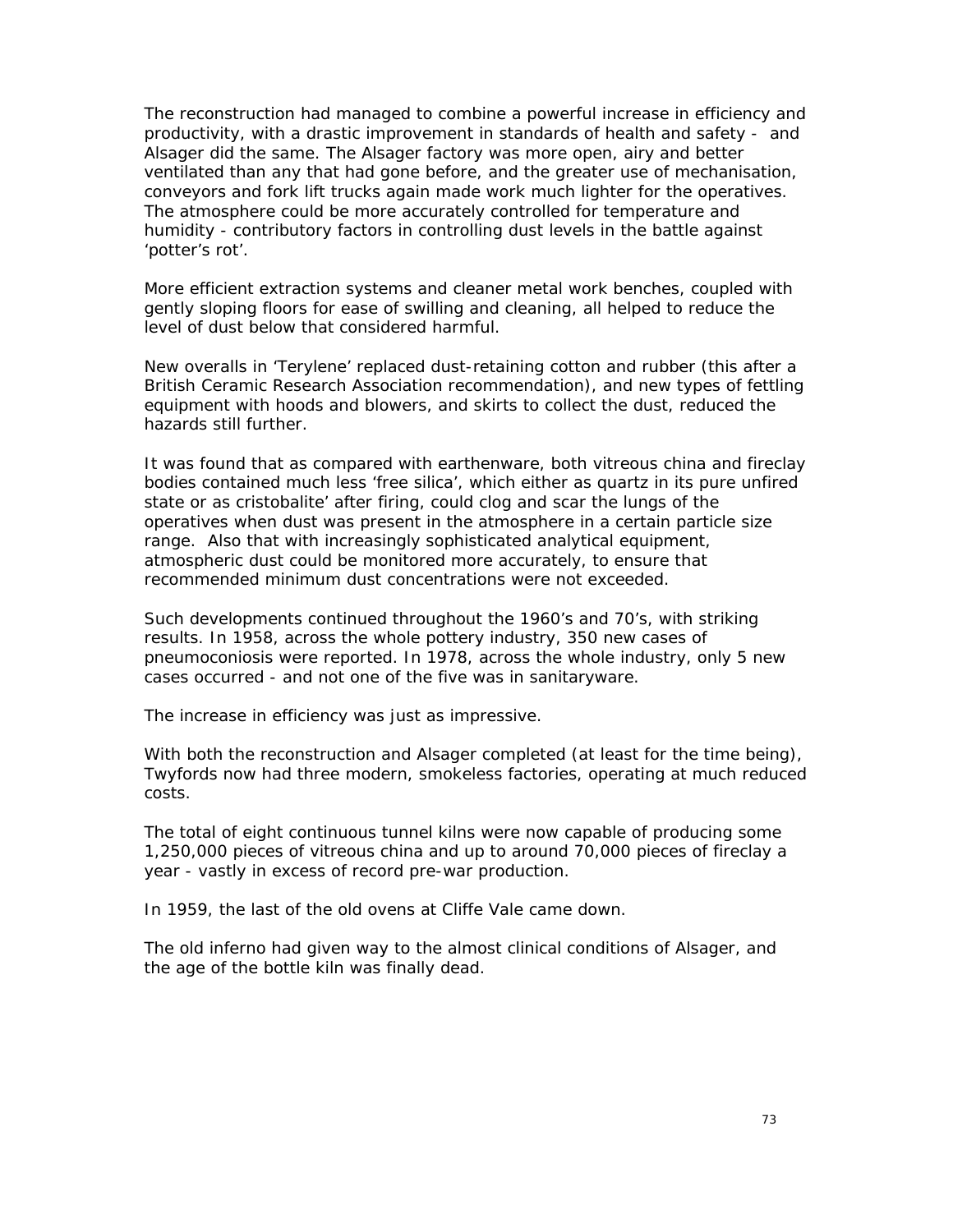### **CHAPTER FOURTEEN**

### *The New Generation*

For the decade and a half from 1945-1960, Twyfords' available time, management and material resources, had been largely taken up with re-building.

That production levels had not only been kept up, but built up during this time, was something of a triumph of planning over probability. The Company had weathered the changes remarkably well. In the late 50's, it had survived credit squeeze, building recession, wage increases and a shorter working week, without serious damage. Profits may have dipped a little, but as Alsager came on stream, Twyfords began to reap the rewards of modernisation. Technical improvements reduced production costs, and this meant better margins on some products, substantial price cuts on others.

As the new decade dawned, there was a sharp recovery in the home trade, new plans for public buildings and grants for home improvements - particularly for the installation of bathrooms and lavatories in older properties. The prospects were becoming distinctly brighter, and Twyfords was able to start the 1960's on a high note, as turnover and profits recovered to set new levels, at somewhere near maximum capacity.

J.R.T.Hay was now himself in his sixties, and though he had no plans for retiring just yet, felt the time had come to look to the Company's succession. Through the deaths in successive years (1957-59) of Colin Dewsberry, Victor Pimble and Len Beardmore, Twyfords had lost the valuable services of three executive directors of long standing and experience. So the most pressing need was to strengthen the team. As a consequence, in 1959, A. J. Miller was made Technical Production Director, and F. L. Puckridge, Sales and Administrative Director. Hay had also sought the advice of the banks and insurance companies in appointing two non-executive directors of wide enough experience to ensure that Twyfords' financial arrangements were fair and reasonable, as compared to other companies of similar size and profitability.

The result of these discussions was the appointment of H. Victor Flather, a Chief General Manager of the National Provincial Bank, and of F. Cowan Douglas, a partner in the leading Glasgow firm of Chartered Accountants, Brown, Fleming and Murray, and a director of ten or more other companies.

But Hay knew he would have to go further than this. The problem of the succession was complicated by the increasing awareness among pottery manufacturers that as they grew larger, the possibility of take-over grew proportionately more likely. J. R. T. Hay had already had talks about a merger with Allied Ironfounders, and about a possible link-up with Doulton's. But these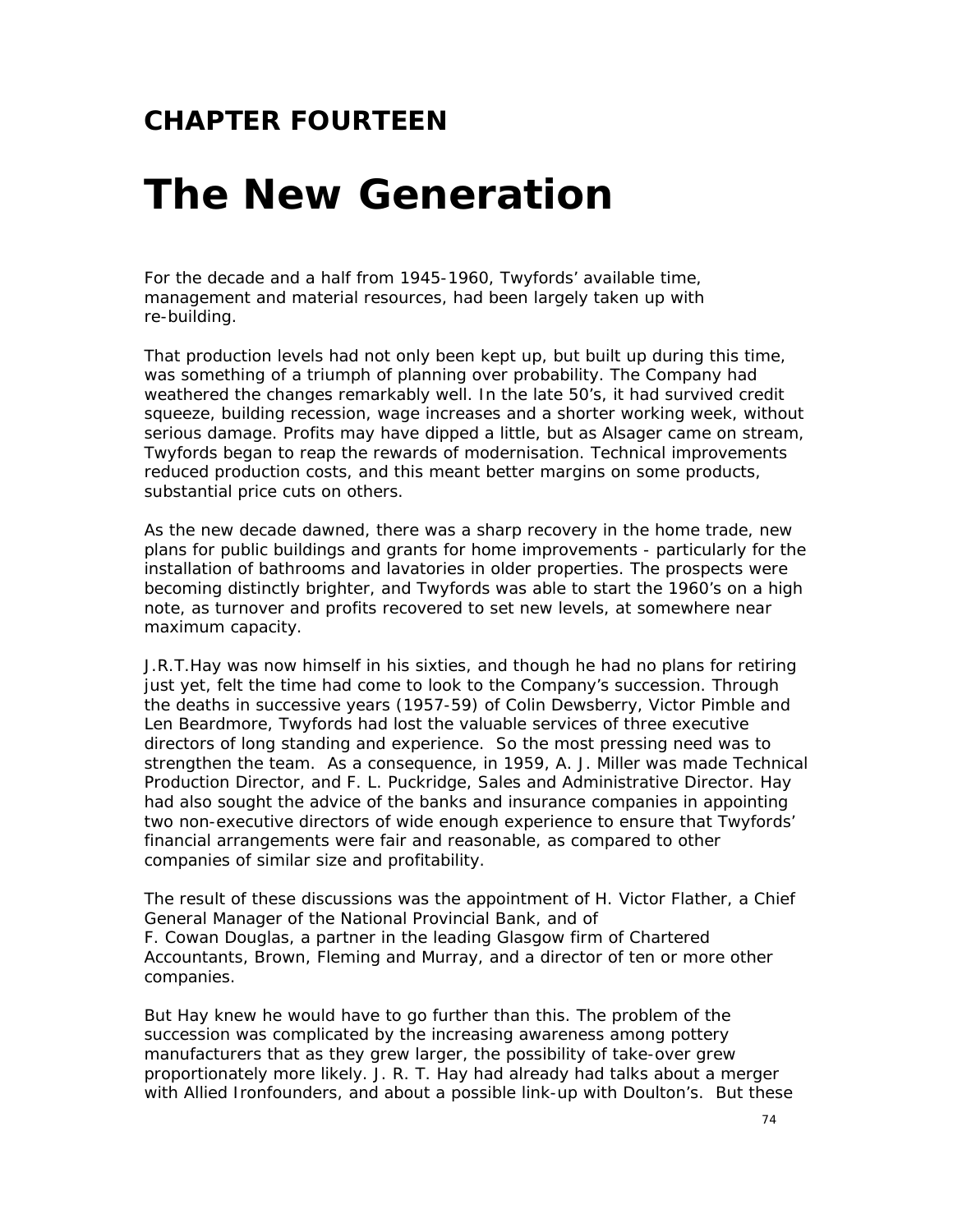had come to nothing.

In 1960, he achieved his first success, when D. T. Barritt, Chairman of Henry Simon Holdings and Deputy Chairman of Simon Engineering, joined the Company in a non-executive capacity. His second, and more far-reaching appointment was made in 1963, when H. F. H. Barclay, who for the past 13 months had been Hay's personal assistant, was also given a seat on the board. At the time, Harry Barclay was just 39 years old.

Educated at Radley and Oriel College, Oxford, he had been commissioned in the Royal Naval Volunteer Reserve and served four years as a pilot in the Fleet Air Arm during the 1939-45 war. On demobilisation, he had started his peacetime career with Metal Agencies of Bristol - a Company of builders merchants later to become known as U.B.M.

He had now, to use his own phrase, become a 'gamekeeper turned poacher', and in 1964, brought to the post of Sales Director a keen understanding of what it felt like to be a customer. In the time-honoured Twyfords' way, he gradually came to be accepted as J. R. T. Hay's lieutenant, and heir apparent. In 1965, he became Assistant Managing Director; in 1966, Joint Managing Director, and in 1967, sole Managing Director, under J. R. T. Hay's continuing chairmanship. The process was almost complete.

In 1965, Norman Richards became the Company's administrative director. In 1966, in the role of non-executive financial adviser, Leopold de Rothschild joined the Board, and finally in 1967, J. K. Warrington, Chairman of the British Ceramic Research Association, ex Managing Director of Doulton's and past president of the British Pottery Manufacturers Federation, became Twyfords full-time Executive Deputy Chairman. Hay's worries for the succession were now over, and he said as much in his Chairman's statement in the Company's report and accounts for 1967/68.

During these years, a spate of production problems which had dogged Twyfords in the early part of the decade was finally overcome. Demand for the Company's products was growing once again. The factories were on full output, and more often than not, were working overtime.

Twice in 1964, Alsager was extended. New bays were built to accommodate the transfer of cistern fitting from Cliffe Vale, and production in this area soon tripled. Later in the year, another 66,000 square feet was added on a swell of generally buoyant trading, and a promise from the Wilson Government of a huge expansion in building, in both public and private sectors. Even when this failed to materialise, and there was a brief spell of over-capacity and short-time working, turnover and profits held steady.

In fact, so far was this the case, that in 1966-67, a further extension of 66,000 square feet was called for, and a new kiln - Number Nine - was installed to handle re-firing of less than perfectly glazed pieces - a process which had previously been carried out at Etruria.

With Alsager's enormous capacity and both factories making entirely vitreous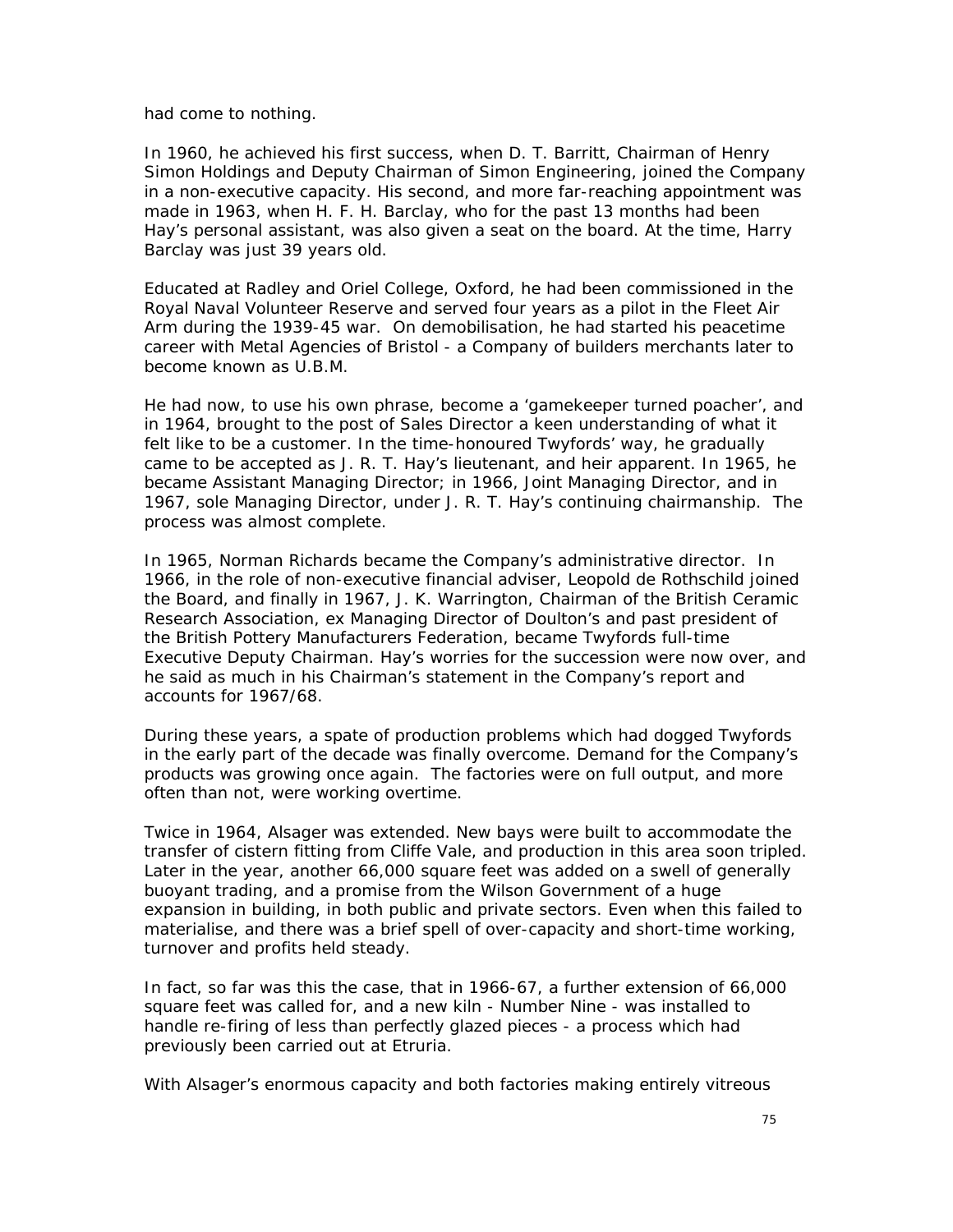ware, it became possible to centralise some of the services common to both. In 1969-70, the sliphouse at Cliffe Vale was closed and all slip preparation transferred to Alsager, where the existing facilities were greatly enlarged. (Etruria was then supplied from the central source by road tanker). Similarly, all despatch and packing for the home market also moved to the new site, where it could be done much more rapidly - vehicles being loaded 12 at a time, under cover, in a vast warehouse, the doors of which were based on those of an aircraft hangar. Finally, calcined flint (the whitening agent and filler for the clay body) was now to be prepared in Alsager's two new gas- fired kilns, while the one at Cliffe Vale - the last 'bottle' shaped kiln of any kind in the Company - was at last put out of action. It is now the subject of a Preservation Order and will be preserved for posterity.

Expansion at Alsager had now become an almost continuous process. Throughout the reconstruction and the first phase of Alsager's building, bathroom design had not really changed significantly. New patterns were introduced almost every year, but the basic style remained the same. Neither had the technology of the closet (as opposed to methods of making it), altered a great deal.

In 1953, Victor Pimble had introduced his 'Vortic' single- trap syphonic at the British Industries Fair, Castle Bromwich, with the novel idea of a spiral shortleg in the trap to build up the water pressure and strengthen the syphonic action. But this, along with other developments, was a refinement not a new departure, and the basic line-up of closets also went unchanged. Angular styling and the cut corner had held sway since the 1930's. With the 1958 catalogue it finally bowed to change.

Vitreous China and the coming of once-fired ware brought with them the promise of fewer problems with crazing, and far more controllable levels of distortion in the kiln. Technological change, as ever, prompted changes in design, and the bathroom took on smoother altogether more rounded lines typified by the bowfronted basin.

It was the same in fireclay, and even the heavy industrial 'Island' washing fountain, which for years, had been splendidly hexagonal, was now made circular.

The old 'No.87' double-trap syphonic was replaced after a successful run of over 20 years, by the 'Nuclere' - which incorporated the 'bullet' pressure-reducing fitment, and what had become almost the traditional bathroom colours - Jade Green, Old Ivory and Primrose - were joined by the 'new' pastel shades, including Shell Pink, Turquoise and Peach.

In a year of change, E. Stanley Ellis, Victor Pimble's successor, took the opportunity to introduce one of the great classics of the contemporary bathroom - the 'Sola' washbasin, designed and equipped with Twyfords patent concealed fixing bracket. He had come up with the idea two years earlier when Guy's Hospital had requested an 'all-bowl' basin, and the production people had said it was impractical to make one in vitreous. Ellis made it practical and the 'Sola' was launched first as a 15-inch basin, and then in 20 and 23-inch models. It was adopted for use in the new schools building programme and became a huge best-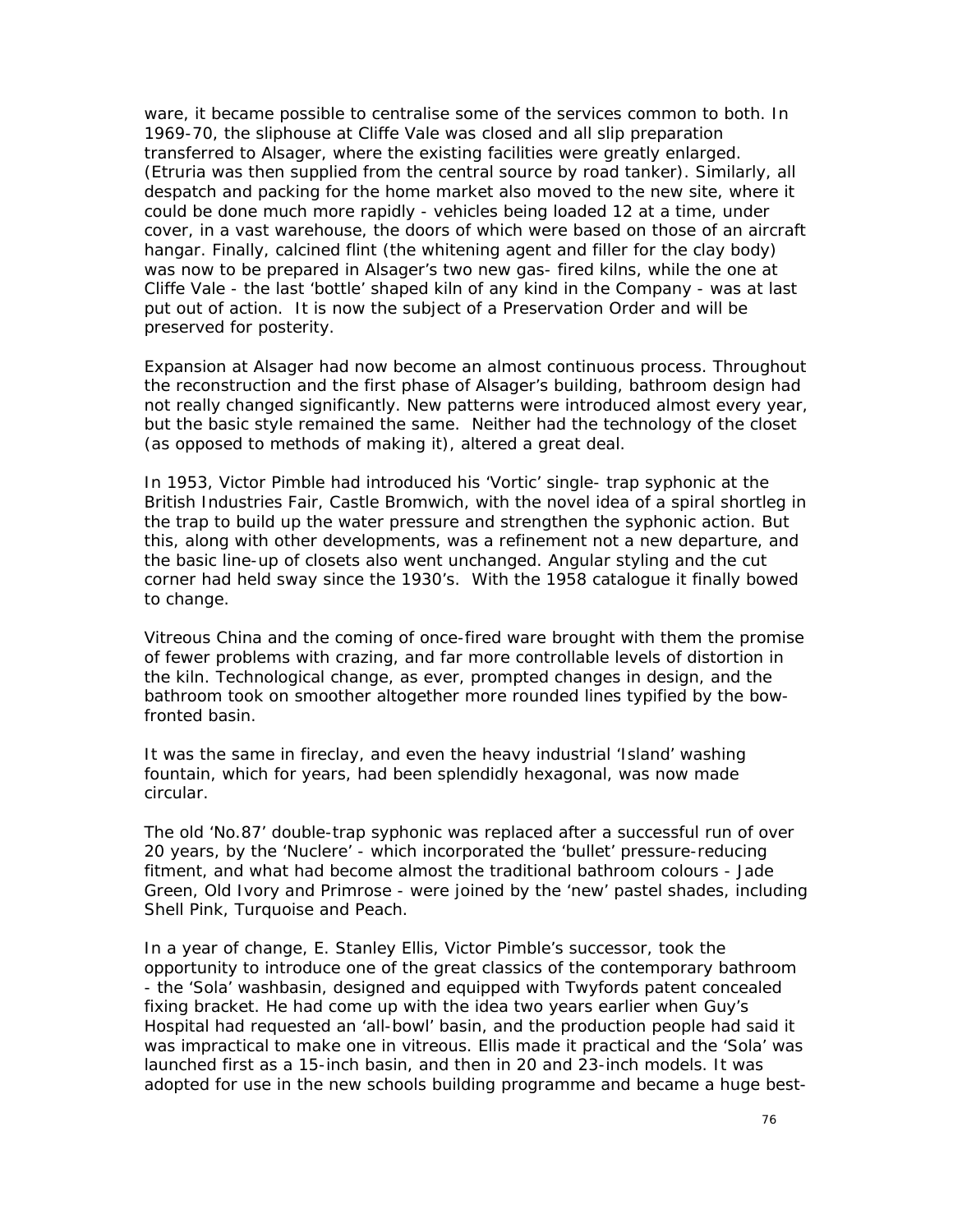#### seller.

By 1963, it had clocked up sales of 100,000, and also became the first sanitary basin to win a Design Council Award. Three years later it was followed by a second. For the Barbican re-development in the City of London, the architects Chamberlin, Powell and Bon, wanted a minimum projection, built-in hand-rinse basin to fit in the lavatories of the 2,000 apartments that were part of the scheme. Together with designer and fellow architect, Michael Hohmann, they created the basic design, which was passed on to Twyfords to perfect. The result was the 'Barbican' basin, which came complete with its own spray mixer, hidden toilet roll holder, and soap dish, and when fitted, projected from the wall by a mere 6 inches. Its eye-catching straight-lines and sharp curves (like a wide, sweeping 'L' shape) were only feasible thanks to the rapid contraction of vitreous on firing - otherwise the 'Barbican', unlike the 'Sola', would really have been impossible to make.

Thus Twyfords achieved 'the double', and having only recently presented an award to Messrs. Ellis and Hay, His Royal Highness, Prince Philip, now found himself presenting another to H.F.H.Barclay.

One of the most significant new departures made by the Company in the 1960's, however, had nothing to do with ceramics, and it came about in, of all the unlikely places, the fireclay fitting shop, where the sparge-pipes were made for urinals. In 1964, the use of chromium-plated copper for this purpose was abandoned in preference for stainless steel - which is less subject to imperfections, lasts longer, and of course, is easier to clean and maintain.

To effect the change, a new machine shop was installed with automatic lathes and the latest polishing and finishing techniques, and this meant there was spare capacity in the plating shop - a fact which was now turned to advantage.

Twyfords decided to launch its own range of luxury taps and bathroom fittings. They were initially designed by David Johnson and Roy Hine, later assisted by Frank Procter, and incorporated a number of patented features. They were produced in solid brass, plated in chrome or 24-carat gold - and christened 'Aztec'. Still in production today, they are solidly good-looking and extremely comfortable to use. Inside each tap is a device called a 'non-rising head' which reduces internal movement, and so helps eliminate sticking, squeaking and wear on the washers. (Combined with a 'flow-straightener' in the nozzle, it also helps reduce splashing). Aztec was launched in the 1968 catalogue, which was important for a number of other reasons too.

The difference in style that had first become apparent in 1958, had developed throughout the 60's, along with the growth of pastel colours. So that by the publication of this new catalogue, rounded shapes and contours totally dominated the range.

This was apparent in every aspect of the bathroom from WCs and bidets, to washbasins and baths. High-level WCs had all but disappeared and were soon to be replaced entirely by low-level and close-coupled closets. These included conventional washdowns, a new 'back-to-wall' model with hidden plumbing, and the 'Brampton ' double-trap syphonic.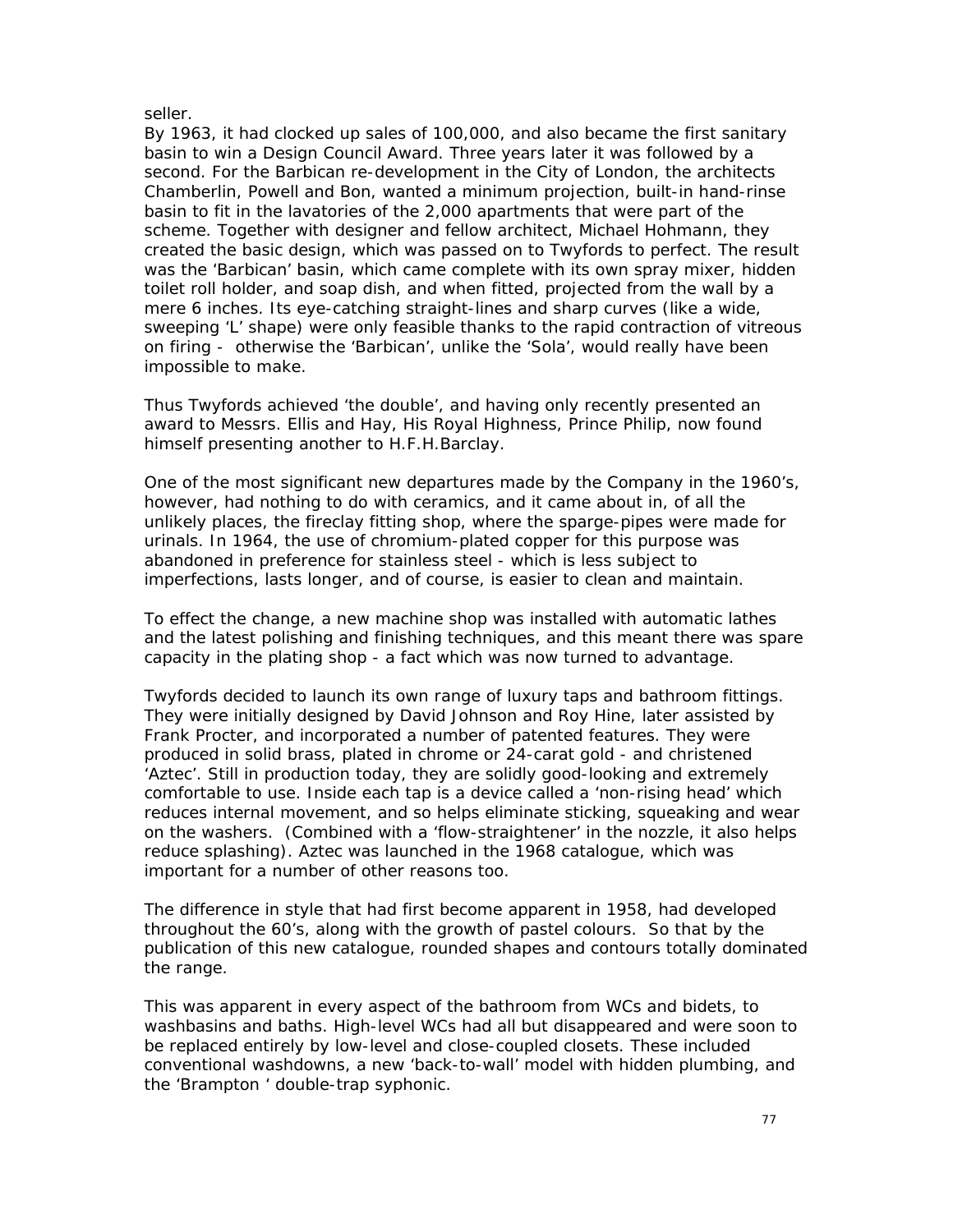The true successor to Pimble's 'Unitas-Silent' with basically the same mechanics, the 'Brampton' is probably the quietest w.c. ever - with a flush powerful enough to snatch toilet paper from your hand. There were also two new bidets - one with flush-plumbing, and both with rimless basins and conventional taps, instead of the ascending spray - and these were accompanied by a plethora of new basins.

Many like the 'Athena', 'Viking' and 'Classic' models were of the new 'large-bowl' design, while inset countertop basins such as the 'Rhapsody' and the 'International' made a welcome comeback.

The 'old' colours were quietly dropped from the range, and in their place along with the standard pastels came new soft shades like 'Pampas'.

The change in design had been a gradual one over ten years or more, but in the '68 catalogue, the shape of the modern bathroom finally emerged.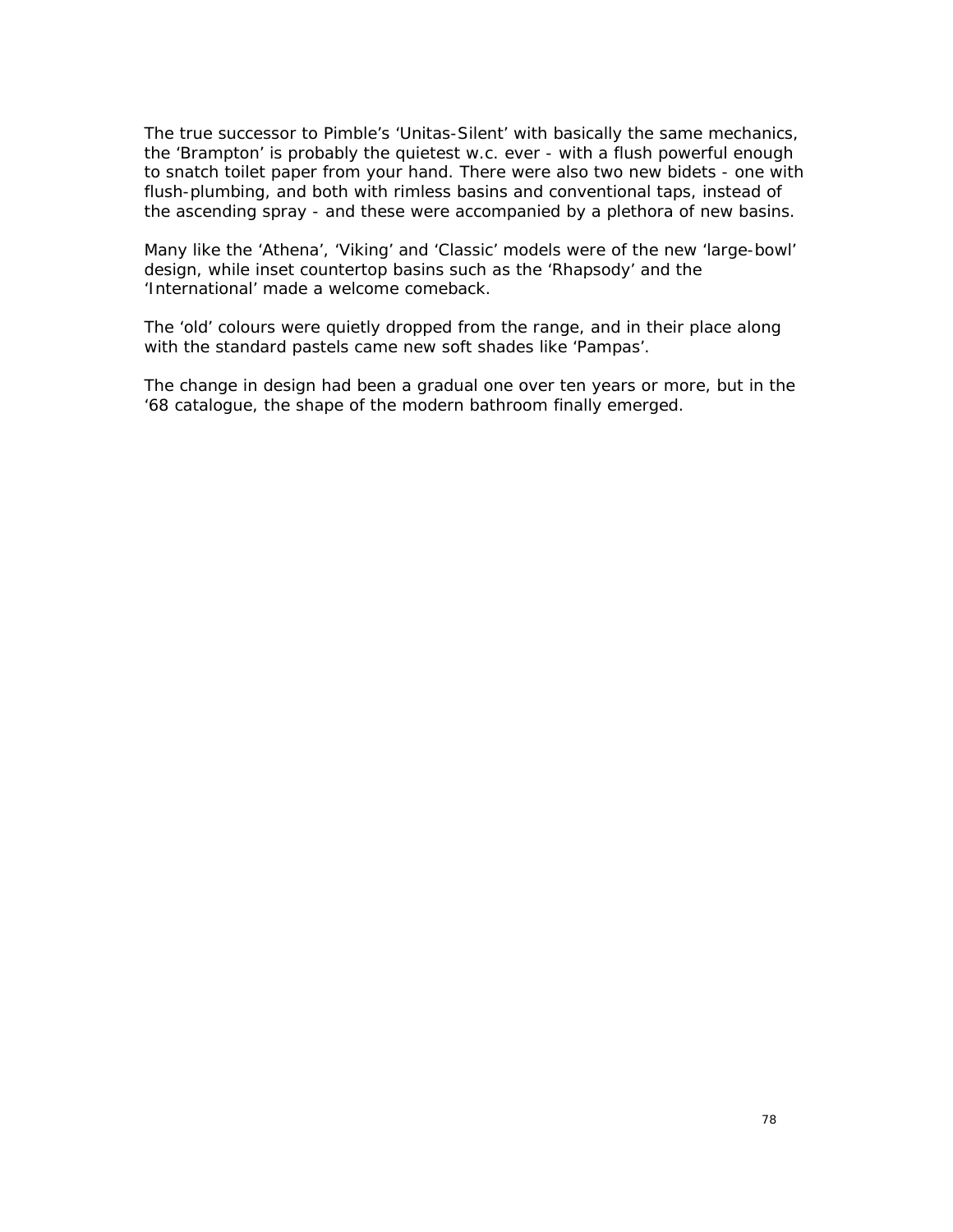### **CHAPTER FIFTEEN**

### *Home Thoughts And Abroad*

Though Twyfords had been an exporting Company since the days when Messrs Aspinall and Rieman first opened agencies in New York and Berlin, it had never made a second attempt to manufacture overseas.

The loss of the Ratingen factory must have come as a severe blow, not just to Twyford himself but also to Webster and Bailey, who were by then in senior management, and it seems to have passed into the corporate subconscious that manufacturing abroad was an even more unpredictable business than export. Circumstances had never given the two men a chance to reconsider. With the slump, followed by the Second War and reconstruction, they had found themselves with other things to think about.

For J.R.T.Hay, it was different. With the home trade buoyant and the Alsager factory on stream, he had the resources, the capacity and the time to reflect on the possibilities of renewing Twyfords acquaintance with foreign manufacture. He also had an added incentive. Exports had always been subject to unforeseeable fluctuations, but in the post-war world, this was becoming more than ever the case. The war, with its interruption of supplies, had forced many overseas countries to develop their own manufacturing resources.

The other four continents had not stood still while Europe was fighting. The break-up of empire, rapid growth in population, and in certain markets, a dramatic increase in living standards had all contributed to change the face of overseas trade beyond recognition.

In some countries, vast untapped markets were opening up and there were gaps to be filled. In others, protection was forcing out goods of foreign manufacture, and home industry was expanding. In was clear that in certain areas, an overseas manufacturing presence would have to be established, or a considerable amount of trade would be lost.

The prospect was nevertheless an attractive one. For Twyfords, it offered security and expansion in existing export markets, as well as reduced costs in freight and carriage. For the host country, it would mean fewer imports and a saving on foreign exchange. Many markets were considered as manufacturing bases, but inevitably, in some there were problems.

In North America, margins were low and distribution controlled by domestic manufacturers. In South America, there were difficulties with exchange controls. West Africa looked promising, but it would perhaps be wiser to investigate further in a few years time - and so on, as Italy, Greece, Spain and numerous other nations were ticked off the list.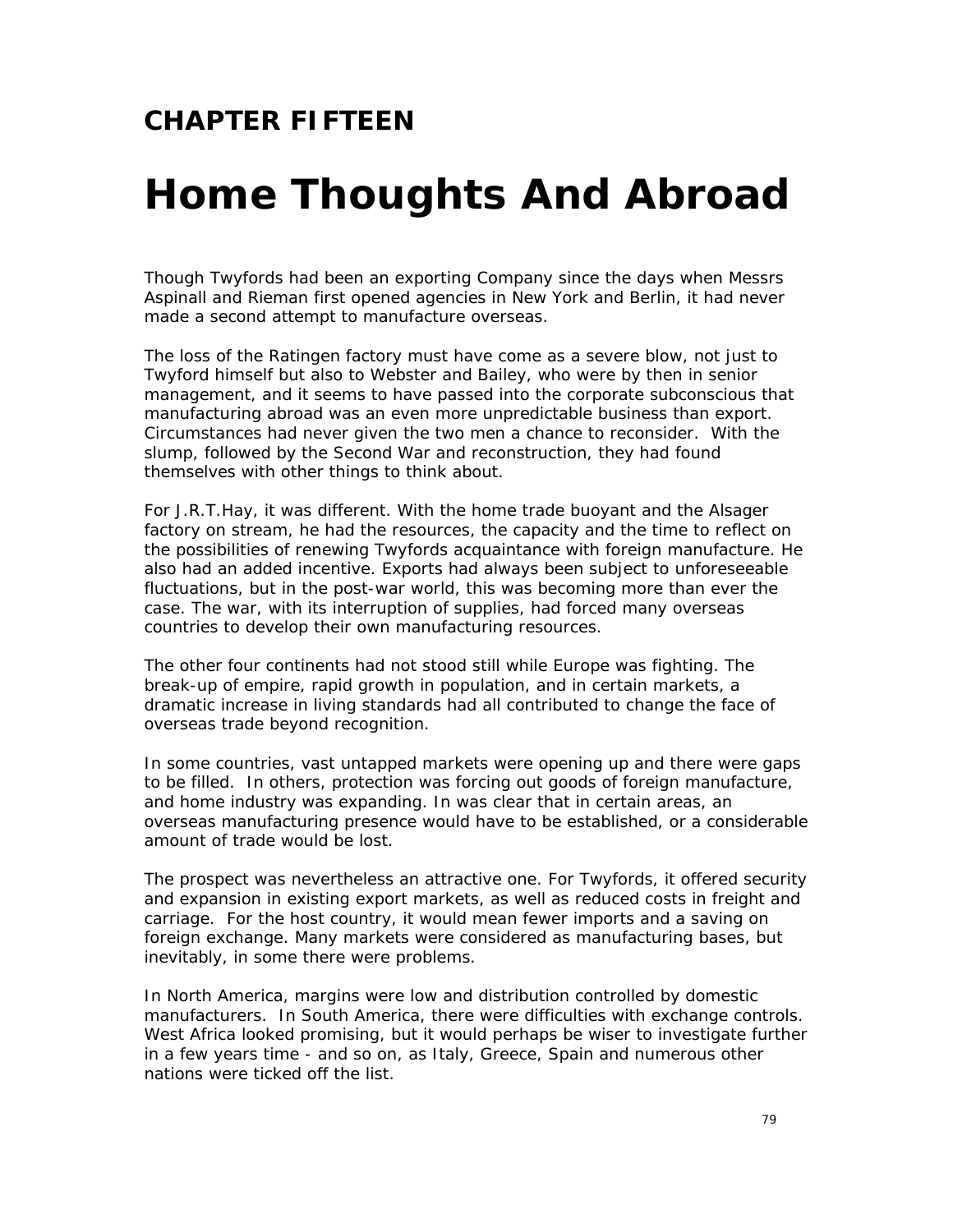Of all the countries that were looked at, four stood out as being the best immediate prospects - South Africa, India, Pakistan and Australia, which as well as being a substantial market in itself, could also be used as a base for supplying New Zealand.

Of these, for different reasons, South Africa and India were given first priority. South Africa because it was an important and growing market with little local manufacturing. India because there was next to no home industry, a total ban on imports, and a population of 381 million people, which was rapidly increasing. In the end, the two projects developed virtually side-by-side.

In South Africa, speed was of the essence. For some years, Twyfords had pursued a cooperative agreement for the exchange of technical information with their colleagues and competitors, Shanks - and as Shanks, like Twyfords, exported to all four of the prospect countries, a joint venture, with one factory in each country was proposed.

As it turned out, however, Shanks were already collaborating with H & R Johnson's, the tile manufacturers, to build a vitreous china plant on Johnson's land in South Africa.

As a consequence, the technical agreement was brought to a close. Twyfords had to look elsewhere, and in the light of impending competition, the project now became doubly urgent. Further discussions to launch cooperative ventures were held with both Vaal Potteries and Anglo American Corporation, but eventually, Twyfords decided to go it alone. A new company, Twyfords (South Africa) (Pty.) Ltd., was formed for the purpose, as a wholly owned subsidiary.

Technical resources and a nucleus of management and supervisory staff were to be provided from Britain, while the rest of the workforce would be recruited locally - as, with the advice of the Standard Bank of South Africa, were the Chairman and non-executive directors. Though the Afrikaner Government tried hard to persuade Twyfords to build its factory near one of the newly established tribal lands, a site was finally chosen at Alberton, about 8 miles from Johannesburg, which had existing rail links with the rest of South Africa.

In 1961, Alec Miller and Gordon Clarke went out to arrange the land purchase and building, which began later that year. In January 1962, Derek Yates flew out with an experienced production team consisting of Messrs Groom, Raftery, Bowdidge and Lockett - by which time, the building was already well under way, monitored by regular reports and photographs sent back to England. By April 1962, the factory was all but complete, vital staff had been recruited, and the kilns installed, and already firing ware.

Within another two years, Twyfords South Africa had expanded its operations and was planning to do so again. It was also in profit and working at full capacity. The original South African directors were Bill Lane, Twyfords lawyer, who had been associated with the project since the beginning, and the banker A.I.D.Brown, who became the company's first Chairman.

When ill-health forced Brown to retire towards the end of 1965, he was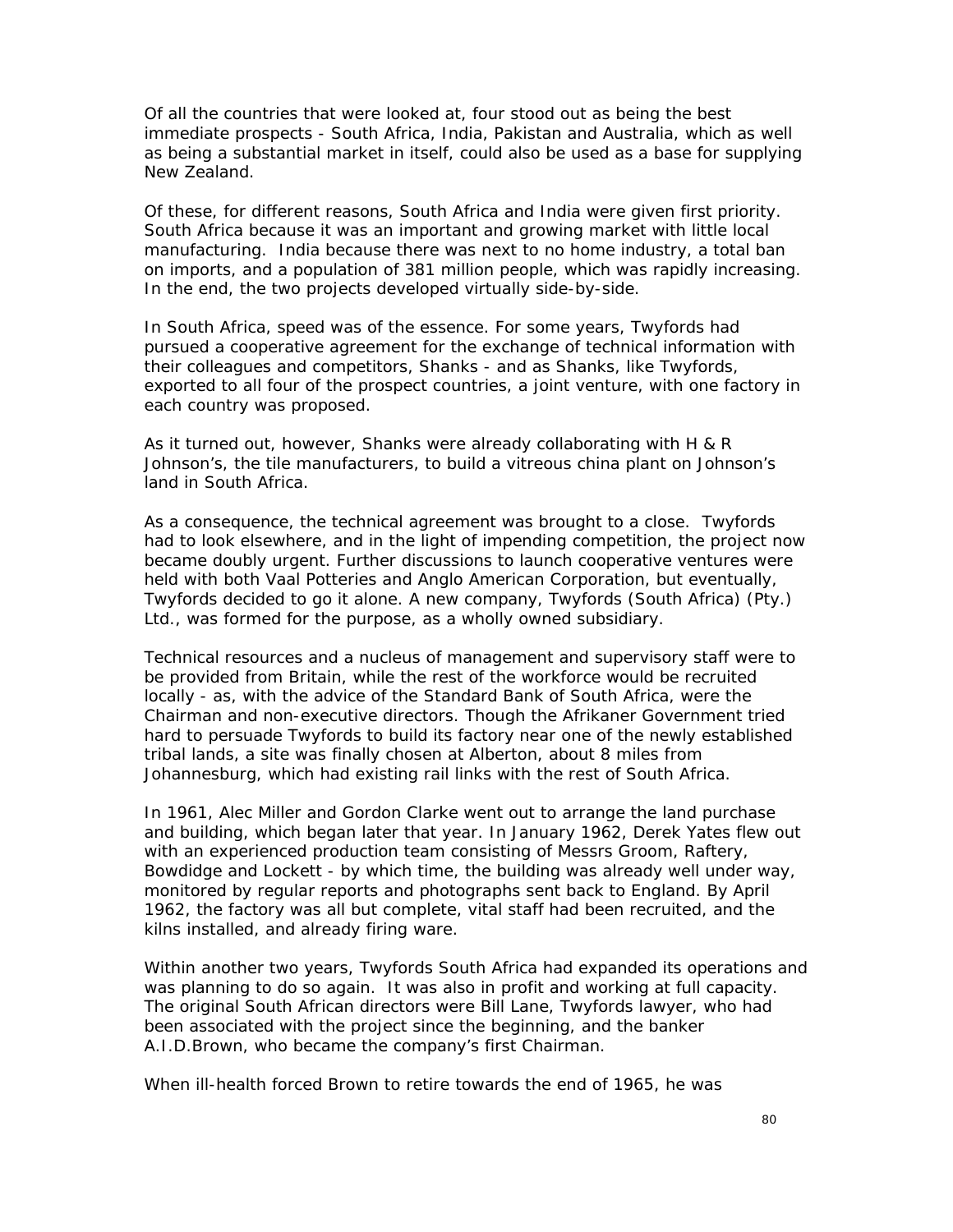succeeded by C.A.B.Sampson, and in the same year, F.L.Puckridge resigned his directorship with the parent Company and became Director and General Manager in South Africa. They were later joined by a younger team including Graham Forrester and Tony Woodcock, who became respectively Works and Production **Directors** 

Extensions were completed under their supervision, which increased output by 50% - and there were further expansions in subsequent years. By 1970, the little factory in Alberton was contributing around 20% of the Group's total pre-tax profits.

Some 18 months before the South African project was launched, a number of applications had been received from Indian companies interested in pursuing a joint venture with Twyfords in the Sub-Continent. The timing could not have been better, and by 1960, discussions were underway with the Somany family - Indian industrialists of high standing, who had made an important contribution to the country's rapid reconstruction after independence.

The Somany's already had interests in glass and textiles, and with the approval of the Indian government, now came to an agreement with Twyfords to manufacture vitreous sanitaryware. Twyfords were to provide key management and technical expertise in the early days of the project, and then over an eight year period, take care of the plant, recruitment and training. In return, it would receive a 26% shareholding in the Equity of the public company, Hindustan Twyfords Limited.

After extensive survey of sites throughout 1960, land was bought at Bahadurgarh, near Delhi - where the climate was reasonable, and raw materials within easy reach in nearby Rajasthan. The foundations were cut for the Twyfords-designed factory in June 1961.

Jack Hay was familiar with the Somany family from his jute trading days and the relationship worked very well. N. R. Hancock (also an old India hand from World War II), led the team of Messrs Malkin, Hulme, Lee and Royle, who supervised the building and commissioning. The factory was in production in just 13 months (before the buildings were even finished). It went from pilot to full production three months later, and the first consignment of ware, distributed through the Sagar India Corporation of Chandigarh, was despatched in October 1962. In March of the following year, Hay was able to return to India for the first time since 1926 to attend the official inauguration, presided over by the then Chief Minister of the Punjab, Sardar Pratap Singh Kairon.

As in South Africa, progress was rapid. The training programme for Indian staff and operatives continued, both in Bahadurgarh and Hanley, and the works became profitable in little more than a year.

By 1965, Indian personnel had taken over all technical operations, and the company, under the guidance of H.L. and R.K. Somany, was supplying goods not only to the home market, but exporting to Africa, the Middle East and Asia. Four years later it had expanded greatly, and was producing over 180 different patterns.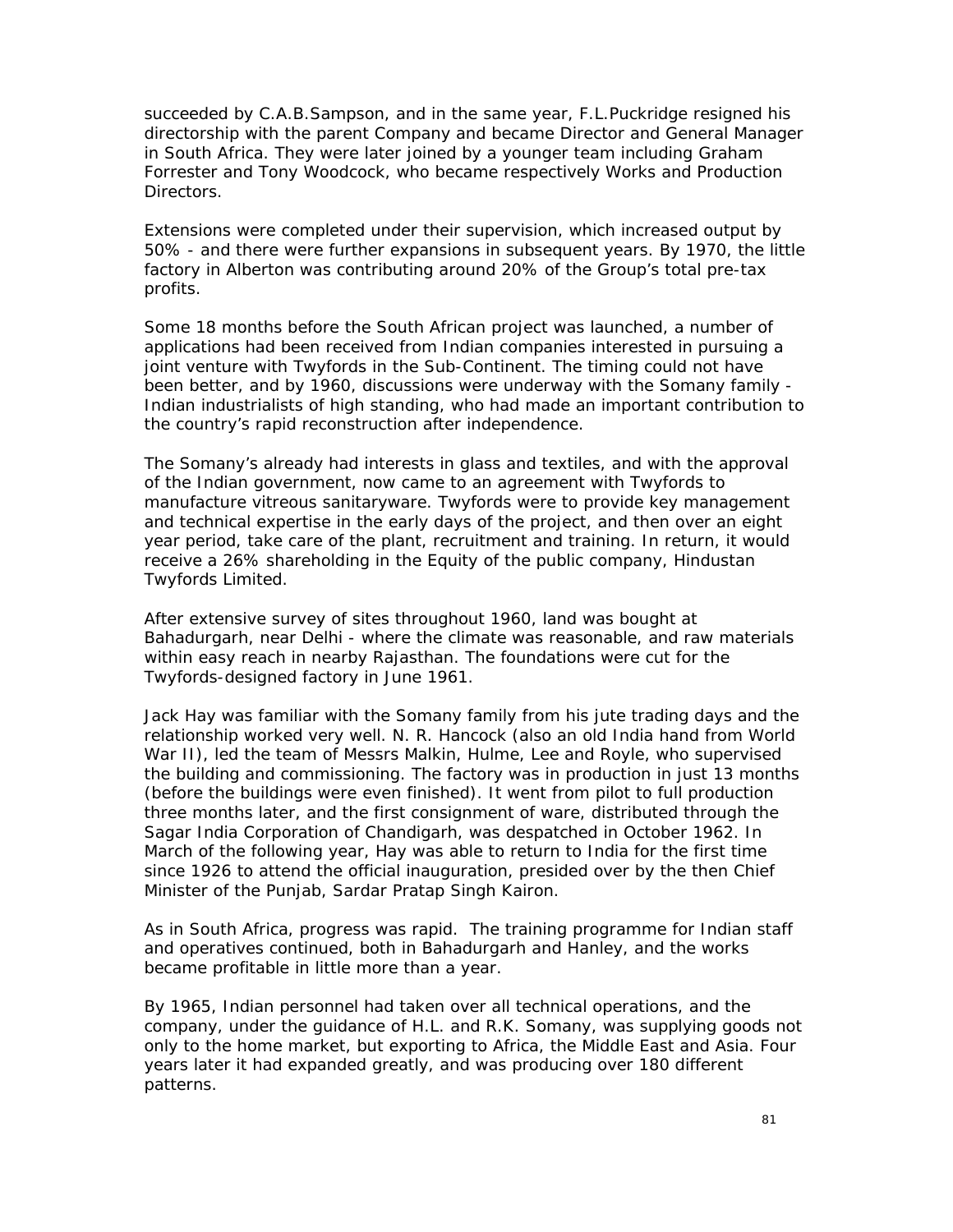When, however, the Indian Company entered the export market, to avoid confusion as to the source of origin in the market place, the name 'Twyfords' was withdrawn, and the company became Hindustan Sanitaryware & Industries Ltd., with Twyfords 26% share unaltered.

Twyfords was now ready to pursue the next phase of its international expansion, and as soon as the South African and Indian companies were settled down and happily producing, it turned its attention elsewhere. In Pakistan, the Fancy family had approached Twyfords to do business, but subsequently turned their attention to another branch of ceramics in Islamabad. Then in 1964, the Manzoor family of Manzoor Glass and Ceramics of Karachi were introduced to the Company by Gibbon's, with a view to obtaining technical assistance.

This was to have been arranged broadly on the same lines as the Indian operation - but unfortunately, the project was never to get off the ground. The site was selected; the factory was designed, then changed by Manzoor several times, and finally, after a chain of delays, disagreements and financial doubts lasting more than four years, Twyfords regretfully withdrew in 1968, when the option granted by the Pakistan Government expired.

By this time, however, the company was already far more profitably engaged on the fourth of its overseas ventures - this time in Australia. Twyfords had been exporting ware to Australia ever since Mr Hebbard the agent had set up shop in Melbourne in 1883. It had been a steady, but unspectacular market, limited by specialist regulations, and zealous local testing - and in the 1950's, increased national manufacturing started edging the exporters out.

Strangely, Twyfords share of the market actually got larger during this time but the writing was on the wall - and combined with continuing 'technical tariffs' and at one period, a two year ban on imports of sanitaryware, it was enough to make the company consider establishing an Australian manufacturing base.

A tentative attempt at collaboration with a leading local manufacturer came to nothing - so Twyfords decided to go it alone. Initially, as there was already a U.K. and local manufacturing presence in Eastern Australia, J.R.T.Hay favoured a move to the West, where there was unlimited immigration from Britain, and very little local production.

Later in the year, however, H.F.H.Barclay spent a month visiting the five major Australian cities - and after careful costings and a detailed feasibility study, Melbourne (Twyfords old stamping ground) emerged a clear favourite - eminently suitable in terms of climate, market and as a base for distribution.

Treasury restrictions on Commonwealth investment precluded Twyfords from its chosen course of financing the project directly, and instead the Company, with Rothchild's assistance, had to negotiate a Eurodollar loan.

In 1968, Harry Barclay found a 61 acre site at Broadmeadows, Melbourne - and three months after, Gordon Clarke (now the Company's Chief Engineer) under took a preliminary survey and confirmed the deal on the land. Twyfords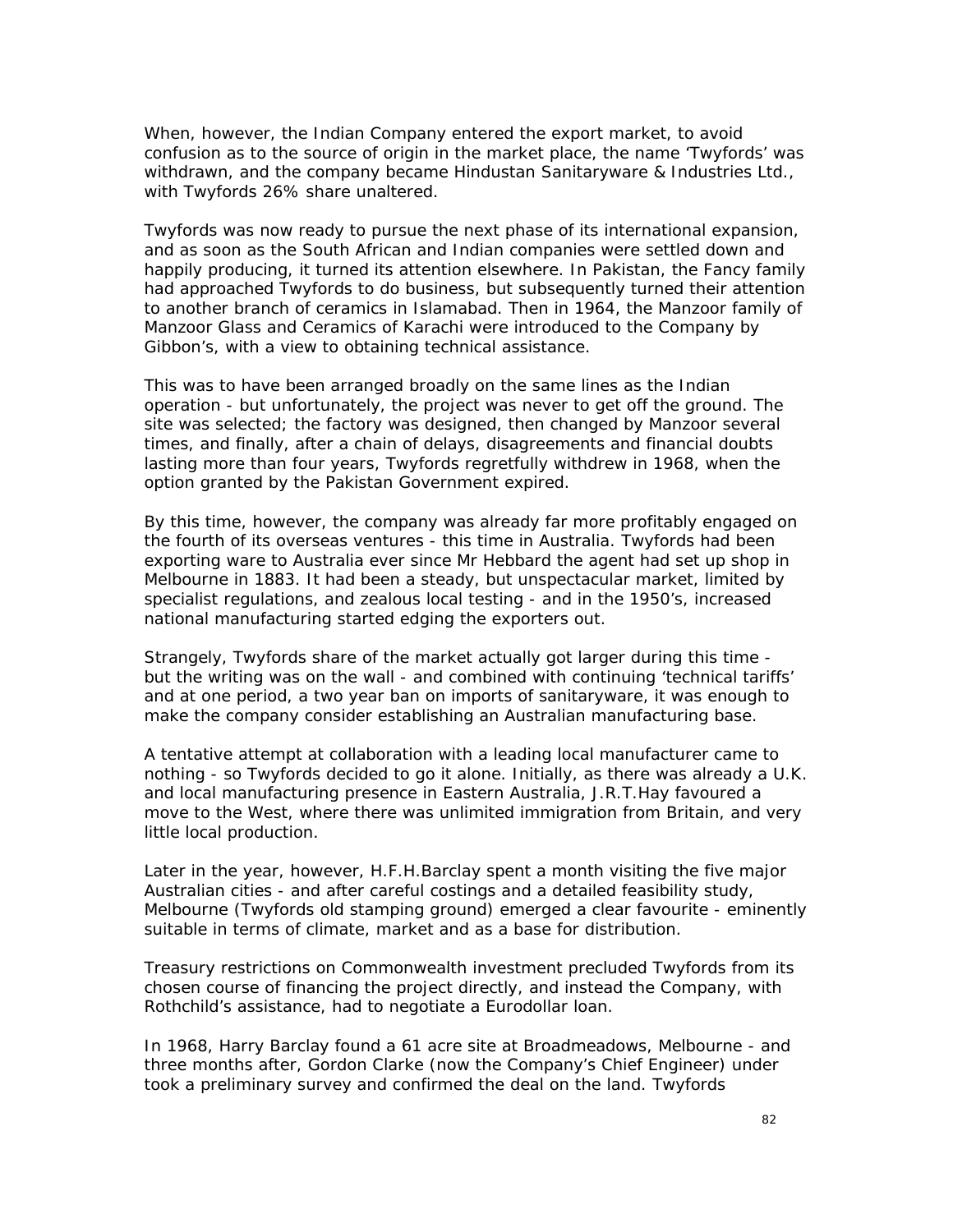(Australia) Pty. was formed in the autumn, and building started the following April.

Once again, local directors were appointed - in this case, with the retired banker, R.J.Thomas, as Chairman, assisted in a non-executive role, by A.R.Lobban, Twyfords Australian lawyer - and as with the local directors in South Africa, their contribution to the success of the project was immense, both in guiding their young management teams in the business, and assisting them in settling in a new country.

R.J.Howson as Chief Executive led the team from England, and he and fellow emigres - Production Manager, D. Chesworth, Caster T. Woodcock and Modeller, G. Harrison - all flew out in the summer of '69. (I. R. McCulloch, Sales and Marketing Manager, took a more leisurely route, and went by sea!)

Casting began the following January, and the kiln was lit on February 16 1970. Take-off was not as swift as it had been in earlier projects. A combination of production problems, difficulties finding and retaining labour, and a kiln wreck, all conspired to slow progress.

As part of a technical aid agreement between the English and Australian companies, however, Etruria's Works Manager, S. W. Holdway, spent five months in Melbourne helping to resolve 'the aggregate hindrance' and by October all was functioning smoothly.

Australia proved to be somewhat over-produced and a difficult market to crack, but the Company was nevertheless aiming for profitability in three years. In fact, it was in the black in a little over two, and with the help of a second kiln installed in 1972, went on to become what was probably the most profitable sanitaryware manufactory on the Continent.

Shortly after the Australian company was founded, and the project's development agreed, J. R. T. Hay announced his resignation from the Board - to come into effect on January 8 1969. His deputy, J. K. Warrington, now took over the Chair, but unfortunately, the succession did not go as smoothly as planned, and after only a few months in office, ill-health forced him to retire the following June. David Barritt (now Sir David) became non-executive Chairman, with H. F. H. Barclay remaining as sole Managing Director.

J. R. T. Hay had been with the Company for 42 years, and he had been a director for 37 of them. When he first came to Twyfords, bulk materials still arrived by canal; the bottle ovens had another 20 years or more left to pour smoke out over the potteries and mechanical handling was a thing of the future. The six towns were still relatively isolated; there were few motor cars or bus services, and raillinks were indirect and difficult.

For the men in the factories, working a 47-hour week, the work was hard and sometimes dangerous. Only three women were employed in the offices, and most of the typists were men. Jack Hay can remember the days when only £30 was ever kept in the safe, in case of burglaries, and even much later, he recalls organising trips to the coast and London, when few employees had ever seen the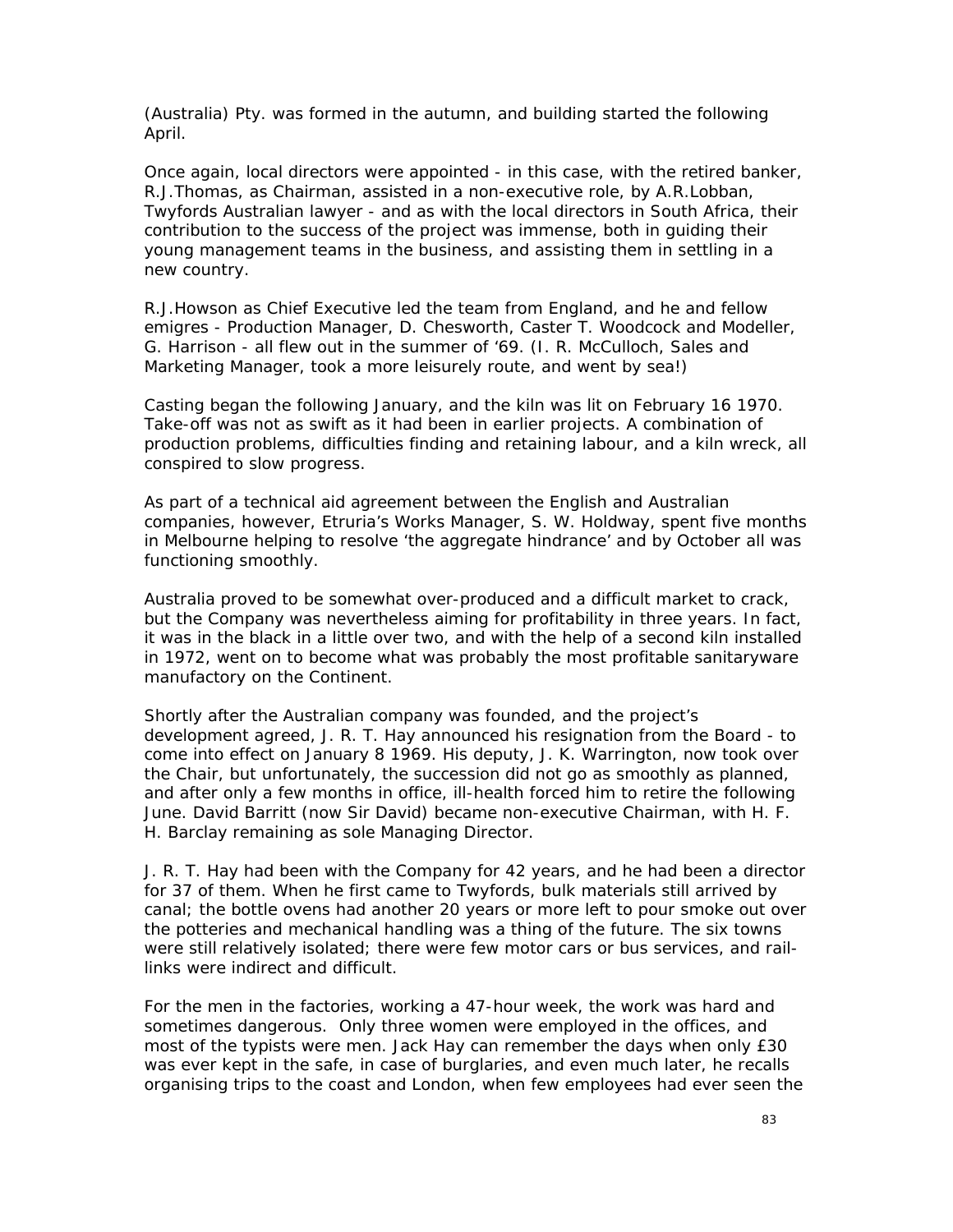sea or the metropolis - much less been overseas.

Twyfords was exporting to countries all over the world, when in 1926 the fastest route to a place like Calcutta was 17 days. In the late 1960's, it took 14 hours by 'plane.

His years in office had been among the most eventful of any the Company had experienced since the heady days of the 19th century. With the succession resolved and the overseas operations running successfully, the Board decided to restructure the Company to bring it in line with the developments of the past few years.

The parent Company changed its name to Twyfords Holdings Limited, and the Group was divided into three autonomous manufacturing and trading companies in the UK, South Africa and Australia - each with its own Board of Directors, and answerable to the holding company for achieving agreed technical and financial objectives. The change came into effect in April 1970, and henceforward, the UK Company was to be known as Twyfords Limited.

Though non-manufacturing the holding company would be responsible for overall policy, management and financial control as before with David Barritt as nonexecutive Chairman; H.F.H. Barclay as Chief Executive.

During the years of overseas expansion, the composition of the Board had changed considerably. Cowan Douglas had died in 1962, and in 1968, after 19 years on the Board, W.T. 'Crusty' Cross had retired. The new holding company was now joined by Sir Eric Jones, a former senior civil servant and director of Simon Engineering, and J. M. L. Harris, who had succeeded Norman Richards as Secretary, and was now replaced in his turn, by G. M. Yates. Subsequently, H. V. Flather retired, and D. G. Clarke and N. R. Hancock joined the Board of Twyfords Limited.

The first year of the holding company's existence was a record year. In the second year, turnover was up again by more than 20%, and profits by an even higher margin. In such favourable circumstances, it was decided to introduce a shareholding scheme for employees.

All those of five years standing or more became eligible for an interest-free loan, repayable over two years, to buy up to 200 of the company's ordinary shares.

Perhaps, not surprisingly, the response was enthusiastic. In the past two decades, Twyfords had re-established its position in the home market, and developed a worthwhile presence overseas. The staff who had contributed to its current success and prosperity could now own a stake in it too.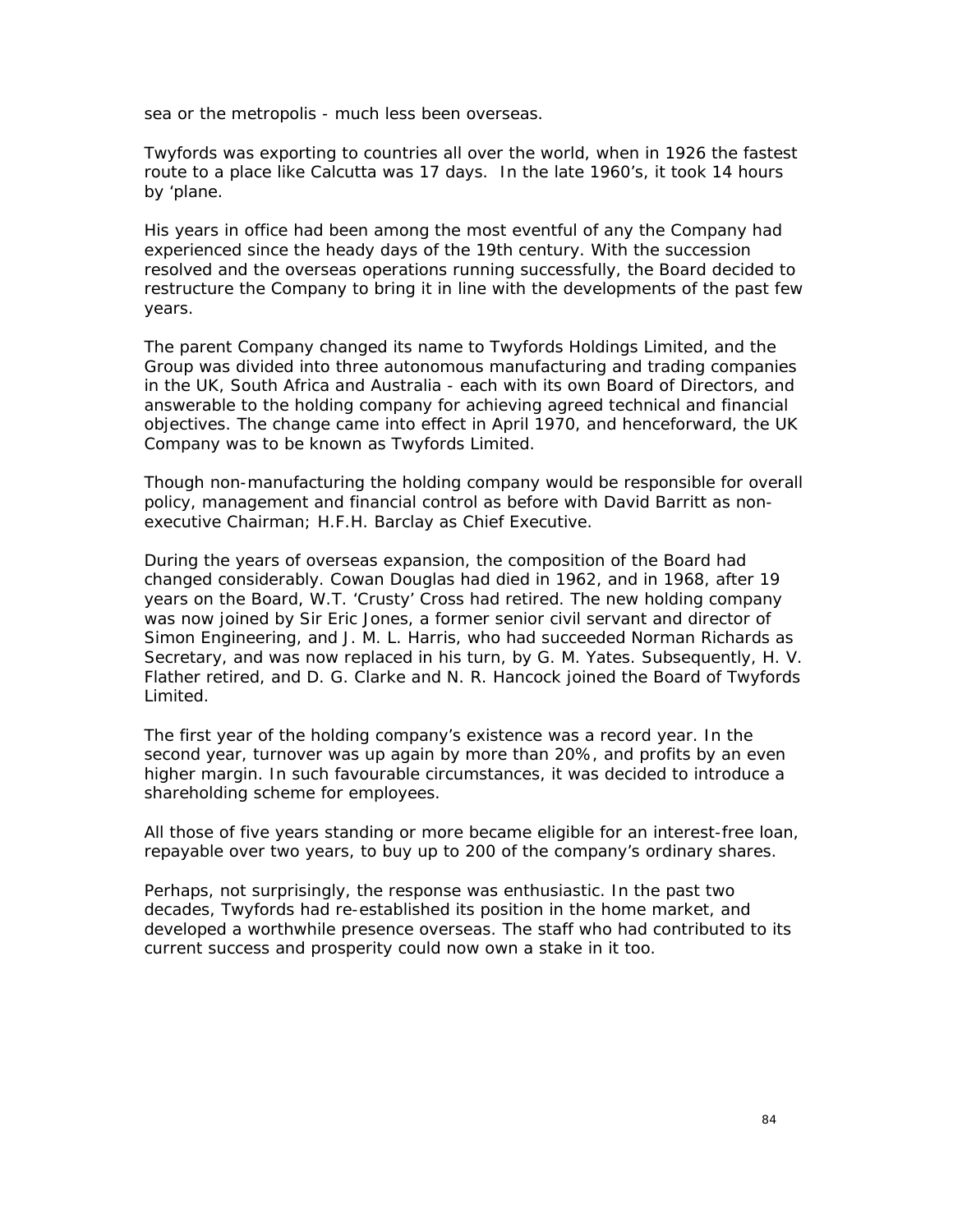### **CHAPTER SIXTEEN**

## *Joining Forces*

An observer viewing Twyfords in the Spring and early Summer of 1971 would have seen a bustling and extremely robust company. Two years of record turnover and a striking increase in profits had left it stronger and more resourceful than ever before.

As standards of domestic hygiene continued to improve, the home trade was thriving, helped along by higher Government standards, following the publication of the Parker Morris Report, which laid down minimum requirements for public housing.

The South African subsidiary was making a substantial contribution to profits, and although exports now accounted for less than 25% of the business, they were nevertheless quite healthy.

In the four years of his tenure as sole Managing Director, Harry Barclay had brought together a management team generally acknowledged to be second-tonone in the industry. The future had never looked brighter. It must have seemed that way too, to a number of companies who were viewing the markets that year, with a predatory eye. Twyfords was ripe for take-over.

At the beginning of June, Glynwed approached the Company through an intermediary with an offer of a merger, but after some discussion, the Board decided that this would be neither to the employees, nor the shareholders advantage. Not satisfied with this, in July, Glynwed notified the Board that they would now be making a firm offer, and the same day appealed directly to the shareholders by releasing the news to the press. Battle was now well and truly joined, with Glynwed competing for the shareholders' favours and Twyfords trying to hold the bid off. A formal offer document appeared in August, and a rebuttal document soon followed. Superficially at least, the Glynwed offer was in many respects, an attractive one. As well as kitchen appliances, heating systems and building materials, they could offer a range of cast-iron and steel baths, showers and washbasins - and in this area, they too had a South African subsidiary. Their product range was both relevant and broadly based.

But it was felt it would be difficult for Twyfords to maintain its corporate identity within the Glynwed Group, and there were strong financial arguments against the deal. Twyfords had an impressive track record in both profits and growth, and the bid, which involved Glynwed shares and unsecured local stock, was considered to be far too low. It was decisively rejected. Glynwed were not so easily shrugged off, and in early September came back with a new, considerably increased bid, amounting to some £11.3 million.

In the meantime, however, Reed International had intervened, offering to take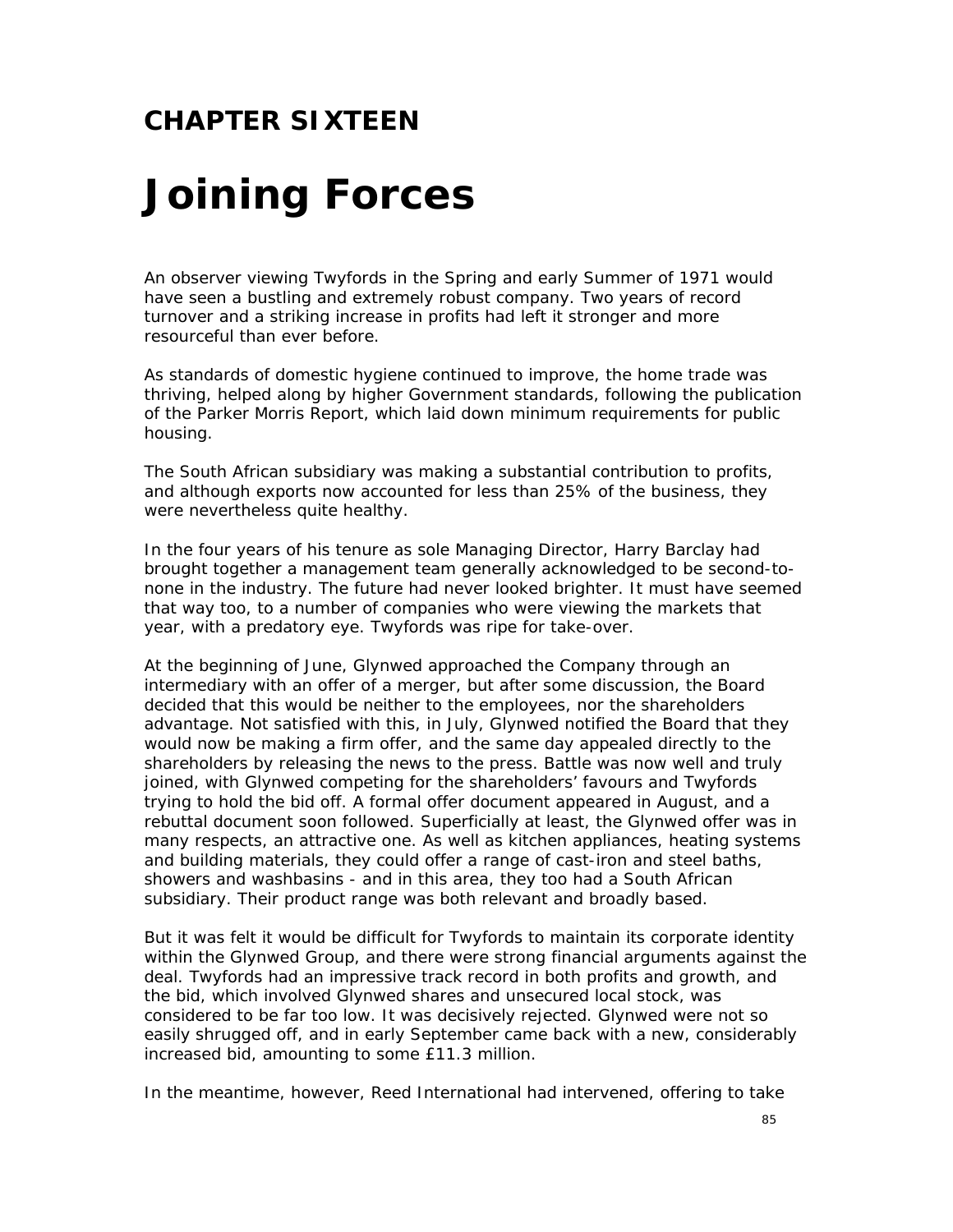Twyfords under their umbrella as a defence against further bids. In theory, this proposal was more amenable to Twyfords' directors, and two days after the renewed Glynwed offer, it was made official. In practice, it was even more attractive, since it offered significantly better prospects, and added up to a total of £12.5 million. The directors recommended acceptance, and the shareholders agreed.

Reed International is, of course, a huge organisation with total sales in 1971 in excess of £500,000,000. But paradoxically, its very size and structure promised Twyfords a full measure of autonomy. The Reed business world-wide was then divided into four main areas.

- The Reed Group, manufacturing paper, board and packaging material.
- Reed Decorative Products, principally involved in paint, d-i-y products, wallcoverings and fabrics.
- The International Publishing Corporation, publishers of the Daily Mirror, Sunday Mirror and the People; of trade and consumer magazines, and books
- and finally, Reed Overseas, with parallel interests outside the UK.

Twyfords was now to become a founder member of a fifth division, along with Key Terrain, a Reed subsidiary in plastic plumbing and drainage. It was to be called Reed Building Products. In the new division, the company could be confident of retaining its identity and traditions; the well-being of its employees was assured, and to a very large extent, it would continue to control its own destiny. But in addition, it would now be underwritten by the resources of a large multi-national group, with all the advantages which that would bring in terms of future security and expansion.

Inevitably, as with all take-overs a certain amount of re-organisation was necessary. The non-executive directors, Chairman Sir David Barritt, Leopold de Rothschild and Sir Eric Jones, all agreed to resign. Harry Barclay became the new Chairman, Norman Richards was appointed Managing Director, and Geoffrey Yates appointed to the Board.

As Reed Building Products Division was formed, there was also a mutual transfer of directors. In future, H.F.H.Barclay would sit on the Key Terrain Board, while Building Products Chief Executive, Michael Collins, and director Alistair Davidson would join Twyfords.

The Company was to retain its 26% holding in Hindustan Sanitaryware & Industries, but for both commercial and organisational reasons, Twyfords South Africa was transferred to Reed Corporation (Pty.) Limited and Twyfords Australia to Reed Consolidated Industries. (Both business were later sold during a rationalisation of Reed overseas companies).

The benefits of becoming a member of the Reed group were soon to become apparent. Plans had already been laid, before the take-over, to make further extensions at Alsager to cope with increasing demand - and with Reed's backing, these could now go ahead without delay. The centralising of Twyfords' warehousing operation was completed, when the buildings were considerably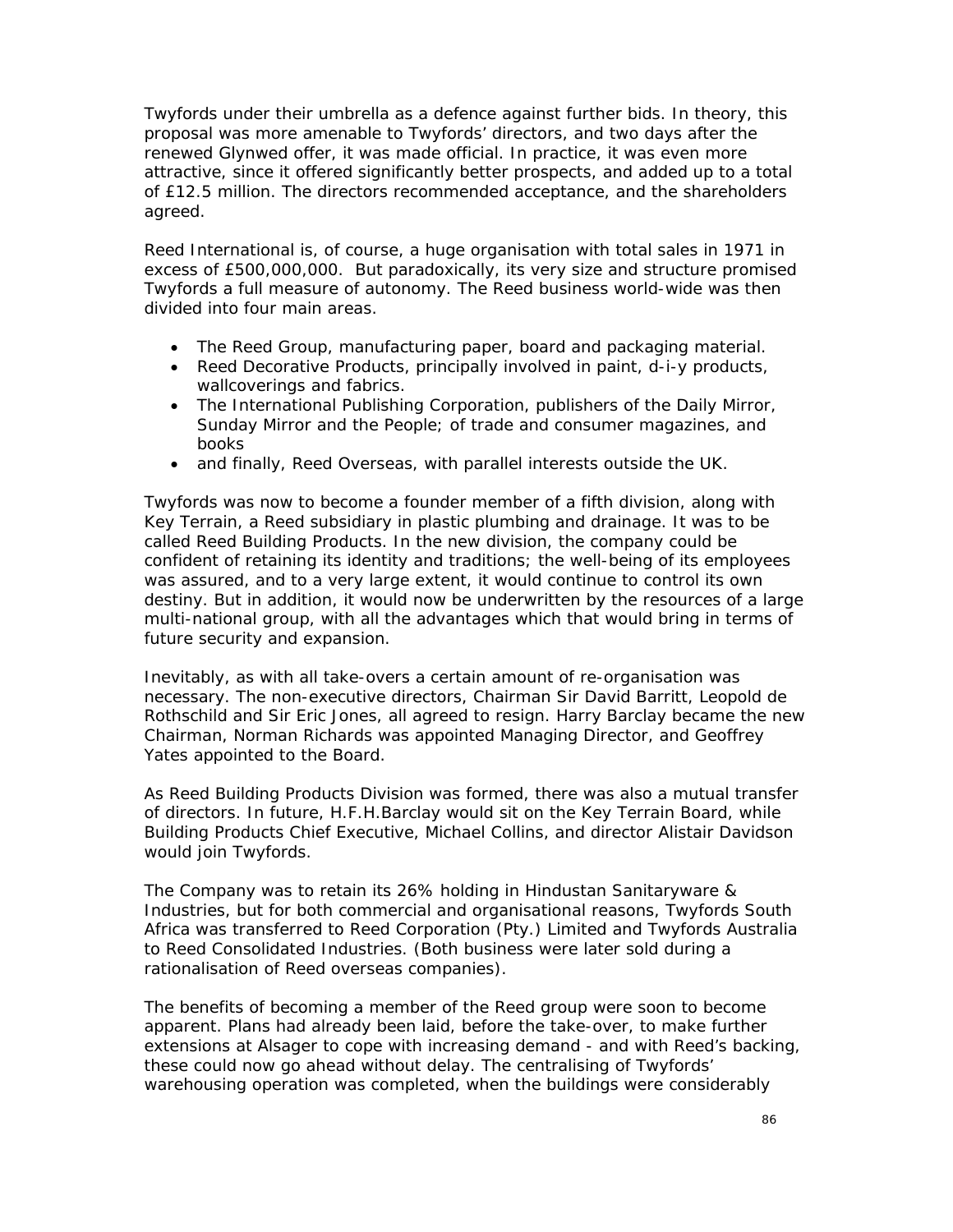enlarged to deal with export, as well as home despatch, from all the potteries. The making shops were also substantially extended, and a new tunnel kiln - Number Ten - was built, and first lit in 1972.

At that time, natural gas became available, and the kilns and boiler plant were converted from oil - a change which saved the company many thousands of pounds a year.

It was then, in the early 70's, that people first discovered 'the energy crisis', and a threatened reduction in the electricity supply looked like slashing production by more than a third. Twyfords installed auxiliary equipment to help bridge the gap, and come the Heath Government and the 'three-day-week' early in 1974, this really came into its own. Thanks to the new generators, production was scarcely damaged at all.

In the meantime, however, despite the new extensions, the company's production facilities were still fully stretched, and after studying market reports and projections of the likely future demand, a major expansion was decided upon. Mapped out by Gordon Clarke over Christmas 1972, this was to be the biggest yet. At 220,000 square feet, actually larger than the original factory. It was to house three new tunnel kilns, each 355 feet long, and increase Twyfords total capacity by a staggering 30% - with the result that the annual fuel consumption at Alsager came to equal that of a town with 27,000 inhabitants.

A new gas main was laid to supply the kilns. A new flint mill was built, and a new and much larger sliphouse. The new mill, which replaced the old one at Cliffe Vale, was designed to supply calcined, crushed and milled flint direct to the sliphouse in slop form, while the new sliphouse itself was built with fully automatic weighing and conveying systems to blunge and prepare ball clay slip and handle china clays. At the same time, the clay stacking area next to the sliphouse was also conveyorised, so from one unloading point, clays could be handled into stock or directly into use.

Perhaps more importantly, inside the Works, a revolutionary new development was taking place in the making. Because of the complexity of many of the pieces, particularly closets, mechanisation had necessarily been slow in coming to the sanitaryware industry. This was now changing. Various methods of multiple casting had been tried over the years, and as the new extension was built, Twyfords introduced the latest refinement of the art - 'battery casting'. A typical battery consists of four benches, each bench carrying 50 or more moulds (depending on the pattern of washbasin being produced). These moulds are filled with slip, piped direct from a storage tank - the excess after casting being 'blown' from the mould and re-cycled for re-processing.

The crucial point being that the process can be completely automatic, and that before the final skilled 'fettling' or hand finishing takes place (which includes punching the tap and waste holes), the operator has only to loosen the clamps and remove the ware from the mould. The resulting increase in productivity was significant, and without any reduction in quality, making time per unit was drastically reduced.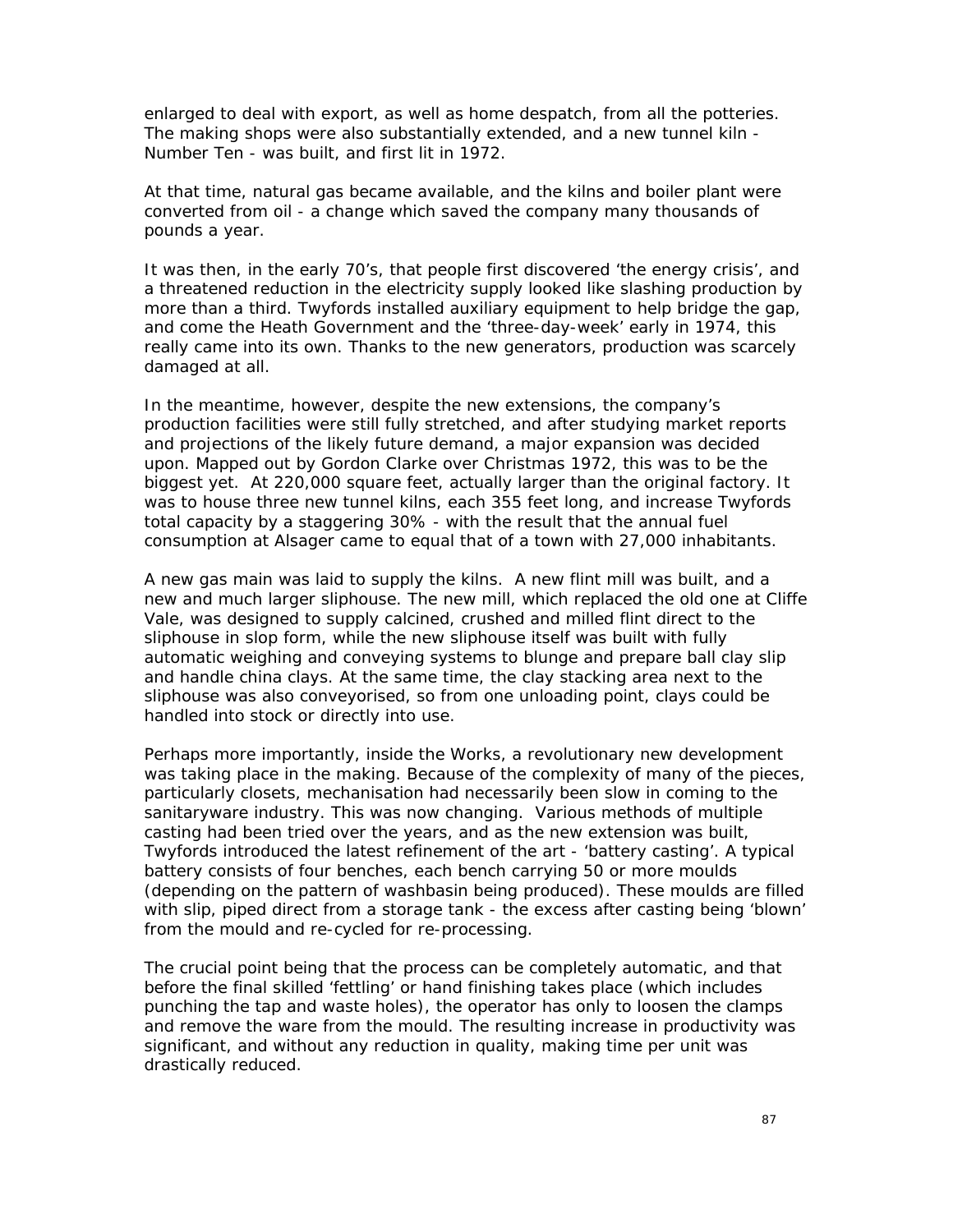The continual expansion of Alsager obviously brought with it an increasing number of new employees. As the workforce grew, so new facilities were built to serve their needs, including a large new car-park, new offices for production management and a brand-new, 300-seat canteen, with an adjoining lecture room - its menu based on a survey of employees favourite meals.

Having been built from the ground up in 14 months, the new extension went into production in September 1974.

It was not only through the Company's own expansion, however, that Twyfords was to gain from the take-over, but also through the development of the new Building Products Division. In 1974 PWP Glazing Products of Hixon joined the Division. PWP made a unique form of shatterproof shower screen, consisting of a resilient and colourful laminated sandwich of glass and resin.

Harry Barclay now took on an additional role as Chairman of the engineering division, while Twyfords' newly appointed Assistant Managing Director, Geoff Yates, became responsible for the operation and profitability of the Company and he also became Chairman of PWP.

The acquisitions by Reed continued with the take-over of Sphinx of Maastricht in Holland, in 1974, and of Walker Crosweller of Cheltenham, in 1975. Sphinx is one of Europe's largest manufacturers of ceramic sanitaryware, refractory goods and tiles - the latter now being among the most popular brands marketed in Britain. Walker Crosweller make 'Mira', the country's leading thermostatic shower fittings, as well as taps and mixers, and flow-measuring instruments. Though neither Company is in any way directly involved with Twyfords, their association has nonetheless been mutually beneficial. Reciprocal managerial and technical cooperation with Sphinx, for instance, has resulted in useful exchanges of information, which have enabled Twyfords to take advantage of Sphinx body formulations and glazing techniques, and Sphinx to mechanise their casting methods, based on Twyfords' experience with battery casting.

But their relationship is advantageous in a more general sense too, since their combined presence in the group has meant that Reed Building Products are able to offer a complete range of bathroom equipment.

This was recognised in a corporate sense in 1976, when Reed Building Products formed its own Bathroom Division, and the following January, opened 'The Bathroom and Shower Centre' in London's Great Portland Street.

With 5,000 square feet of display space, the Centre was designed to give both the trade and the consumer the opportunity to see the entire divisional package, featuring products by Twyfords, Key Terrain, Sphinx and Walker Crosweller.

As well as showing the products in a variety of settings, it also provides free professional planning and design advice for both distributors' showrooms and customers own bathrooms - and at the last count, was receiving more than 25,000 visitors a year

Though in many respects, the years after the take-over were good ones for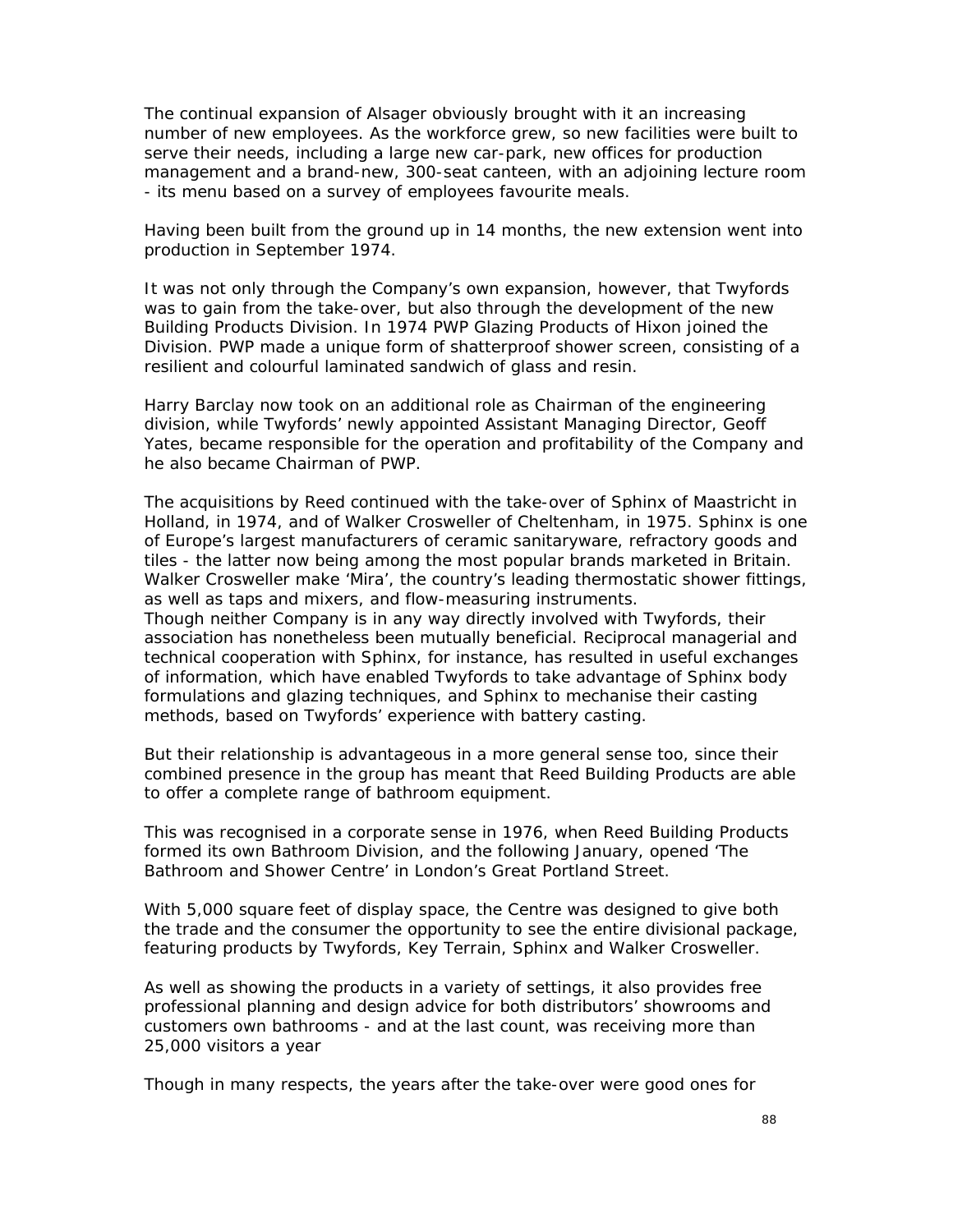Twyfords, the period of the mid-seventies was a difficult one for the industry as a whole. After the Arab oil embargo of 1973, the sanitaryware business was not alone in having to deal with a sudden and acute slump in trade.

Twyfords, more strongly based than most, was able to ride out the worst of it, despite the drop in demand, with a reduction in output from its existing factories of less than 10%. The magnificent new extension at Alsager, however, had to be closed after only two months pilot production in 1974 - with the inevitable result that many employees faced a period of short-time working. In the event, these difficulties proved to be relatively short-lived (though the recession was clearly here to stay), and by 1975-76 Twyfords' sales were once again, higher than they had ever been before. The extension was re-opened in the early part of 1978, creating 100 new jobs and providing an opening for 40 trainees in casting.

In succeeeding years, despite enduring problems in the sanitaryware market, Twyfords own position has continued to improve - a fact which the Company attributes to a number of different factors. Through technical innovation, it has made and continues to make important economies in production. It pursues a sustained programme of new product development; maintains a continuing dialogue with the trade, and does its best to bring an innovative approach to its sales and marketing.

All things of which Thomas William Twyfords would have undoubtedly approved.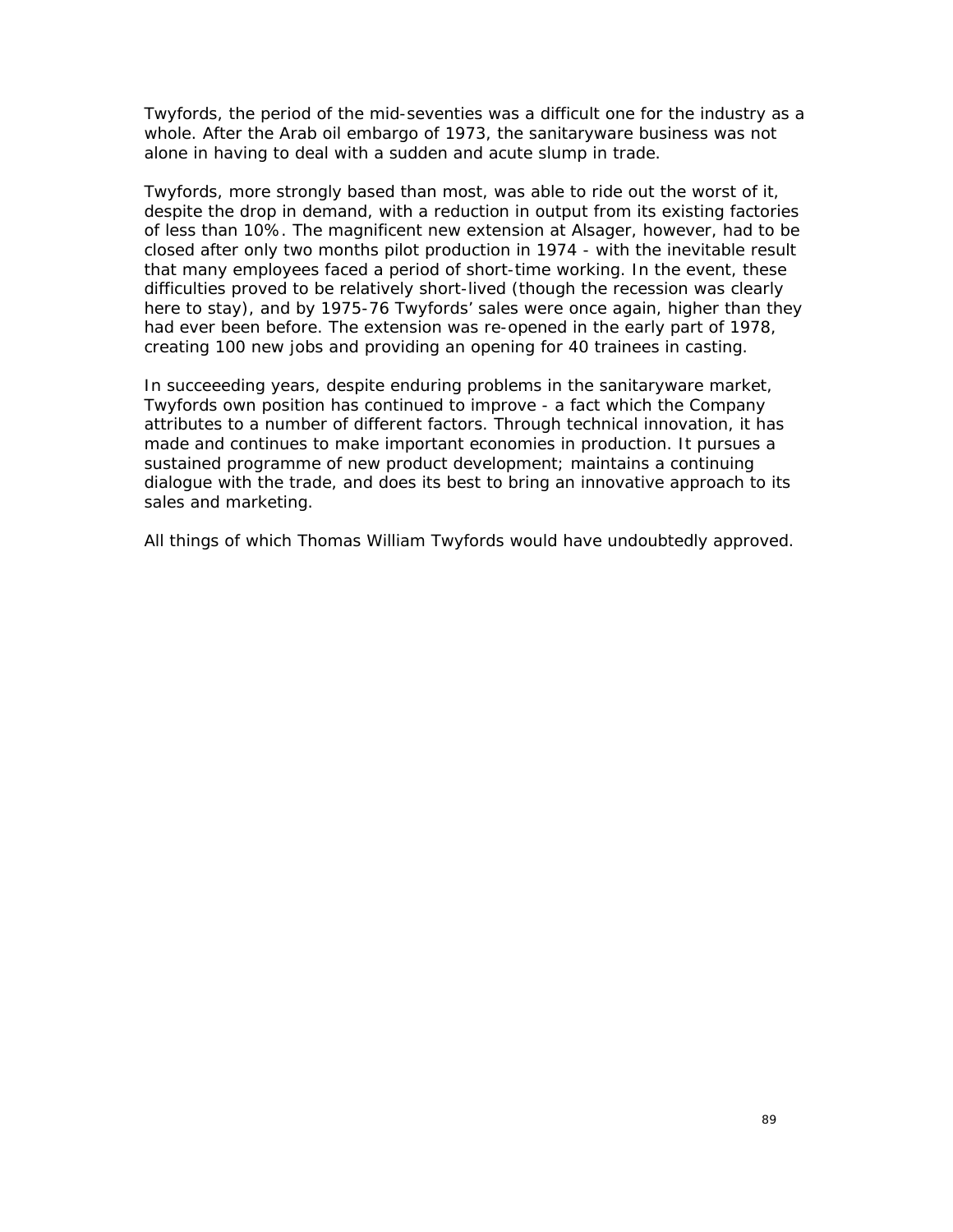### **CHAPTER SEVENTEEN**

### *The Future Emerging*

The repercussions of the Reed take-over - the reorganisations, expansions and additions - took some years to be fully assimilated by Twyfords. But what emerged at the end of it all was a Company much better equipped to face the future.

Where other historic names in the industry had grown via a series of mergers and amalgams, Twyfords was able to develop its own resources, in its own way. Under the Reed umbrella, it had as promised, been left to 'grow its own timber'. With extra capacity and increased mechanisation, it could begin to re-assert its traditional pre-eminence in the bathroom market. The Company was now a great deal stronger in every respect.

In 1976, Norman Richards retired as Managing Director after 46 years with the Company. He had joined the Company in 1930 as its first trainee and, after a period on the Works where he learnt useful practical experience, his career progressed on the sales side both in Home and Export. He served as an Officer in the Royal Artillery during the 1939-46 war and was demobilised with the rank of Major. In the post-war years, he progressively became Company Secretary, Administration Director and later Managing Director. He had given considerable help and advice to the Board and had played a large part in dealing with industrial relations and improving conditions of employment. He had helped, during his period as Managing Director, in monitoring the expansion of the Alsager factory.

G.M.Yates became the new Managing Director, and was joined by M.L.Fox and G.T.Forrester, who became Engineering Products and Ceramic Production Directors respectively. L.O.Tench subsequently joined the Company as Marketing Director; Company Secretary, Ian Pengelly became Finance Director, and T.P.Nealon, came to represent his Company on the main Board. The addition of PWP proved to be of immediate value in developing Twyfords' product range.

The products developed by PWP enabled Twyfords to build a presence in the rapidly expanding shower market. By 1980, 'Colorarmour' shatterproof screens and enclosures had been joined by a new range of folding and sliding surrounds, manufactured in Germany by a British owned Company called Huppe - and demand had grown to such an extent that a separate sales organisation was established for showers alone.

People were now becoming more conscious of personal hygiene than at any other time in recent history, and this could be clearly seen in their changing attitudes to the bathroom.

The luxurious was increasingly replacing the utilitarian, not just in the wider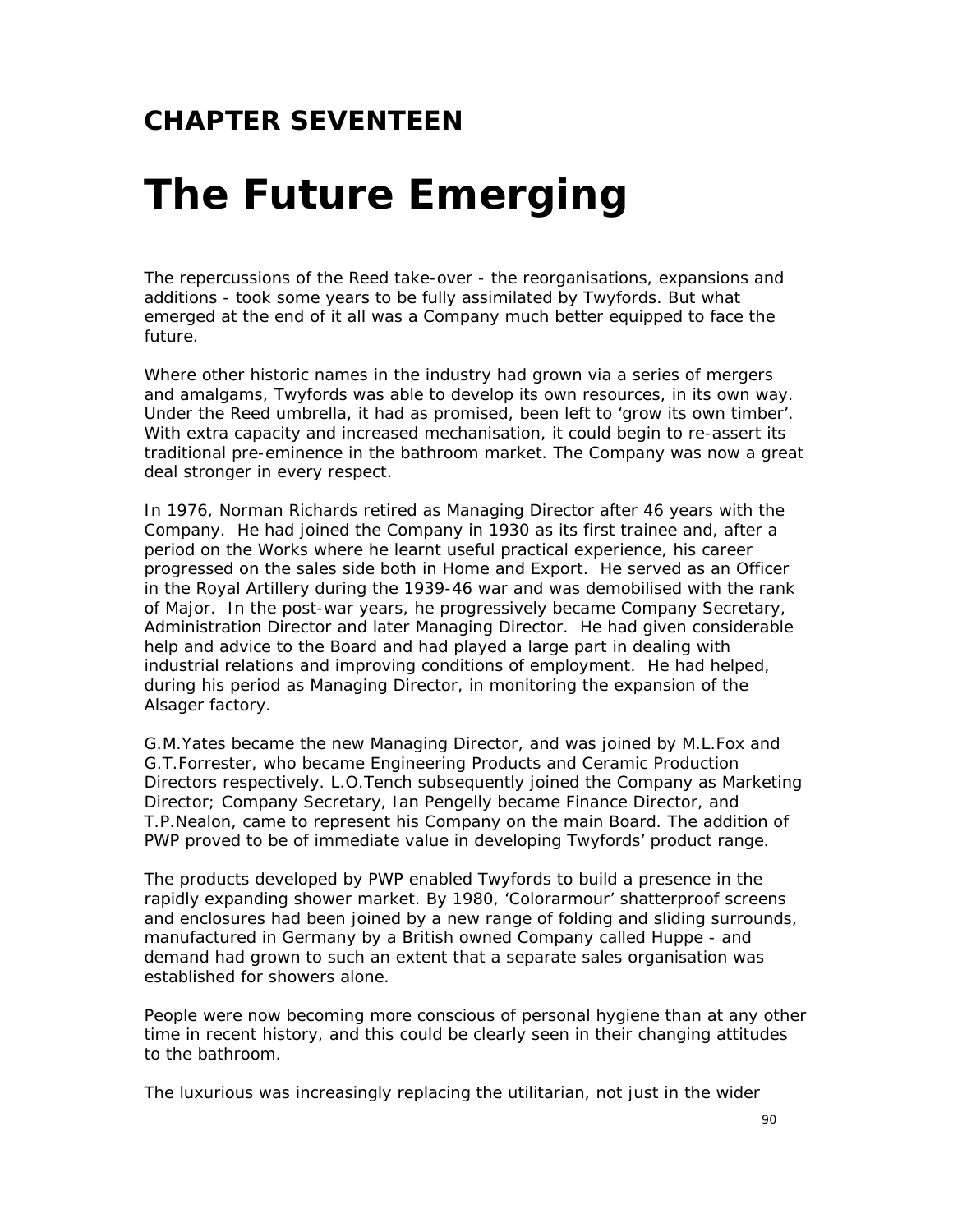fantasies of image advertising, but in everyday reality. Twyfords was among the first of the mass market manufacturers to recognise this fact, and developed its product range accordingly.

Throughout the 1970's, more and more new models began appearing in the catalogues - new shapes in baths; new designs in basins. But most striking of all during this period, was that colour came back into the bathroom.

The conventional pastels were augmented and eventually replaced by more positive shades, and these in their turn were supplemented by altogether stronger colours. Twyfords 'Pampas' - one of the most popular of all modern bathroom colours was launched in 1966, and in 1979 the old pastel Primrose was finally withdrawn, after 47 years of sterling service. Thereafter, and into the 80's, new names came thick and fast, so that in 1982, Twyfords could offer approaching a dozen colours, including soft brown 'Mink', deep 'Damask' red, and a new shade called 'Almond' which harked back 50 years or more to Twyfords celebrated 'Ivory'.

By that time, in spite of continued difficult trading, Twyfords found itself in a more secure and successful position in the market that it had enjoyed for some time. It could claim, once again, to be Britain's leading bathroom manufacturer.

In the Spring of the following year, H. F. H. Barclay decided that the time had come to relinquish his day-to-day responsibilities in the running of the Company. He had often expressed the view job too long, and that with the pace of change in both the industry and the market, the Chief Executive's position was becoming a job for a younger man. Choosing his moment, he now put this view into practice. For the time being he would remain as Chairman in an advisory capacity, and continue his career as a director of Reed Building Products.

But his duties as Chief Executive devolved upon Managing Director, Geoffrey Yates, who was also now a member of the Reed Building Products Board. Leslie Tench became Deputy Managing Director; E.W.Birch was made responsible for personnel, and completing the new team, Terry Henwood was appointed Director of Home Sales.

Like J.T.Webster before him, Harry Barclay had already had senior management experience before he joined Twyfords, (he had been Deputy Sales Director of the builders' merchants, Metal Agencies). Partly as a consequence of this, his rise through the ranks of the Company's management had been unusually rapid. Within five years of joining Twyfords, he was made sole Managing Director, and was in effective control of the Company's destiny for the next 15 years.

During that time, he had planned and helped establish Twyfords Australia, and guided the parent Company through the difficult waters of the take-over. Thereafter Twyfords had experienced one of the most fruitful periods of its long history. There had been considerable expansion in both plant and product.

A modern system of industrial relations was developed, with joint consultative committees and generally improved internal communications, and the process of democratisation in Twyfords (which had begun with J.R.T.Hay) continued with a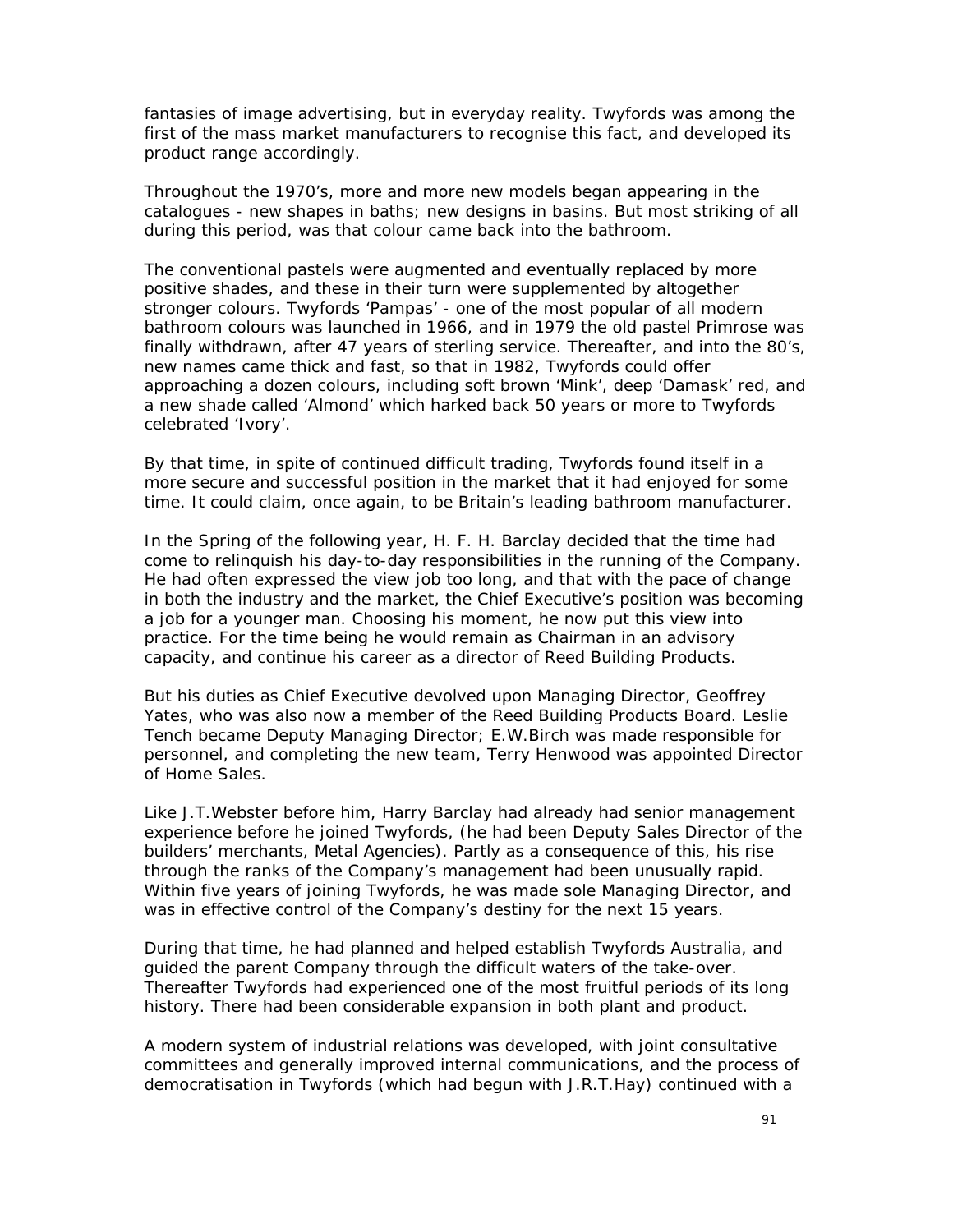further devolution of responsibility throughout the management structure. Like another of his predecessors, E.H.Bailey, Harry Barclay had also played a major role in the industry's trade associations.

In 1968, he became a member of the Council of the British Ceramic Research Association, and a year later, was appointed Vice-President of the European Federation of Ceramic Sanitaryware Manufacturers. In 1971 and '72, he became first Vice-President and then President of the British Pottery Manufacturers' Federation. (In this capacity, he was host to H.M.the Queen and H.R.H. Prince Philip, when they visited the Potteries on the 25 May 1973).

During his years of office, he had successfully presented the industry's case to the Monopolies Commission for the continuation of its export agreements, and initiated the British Bathroom Council Advertising campaigns to promote the sale of bathrooms in the UK on an industry-wide basis.

In the 20 years since H.F.H. Barclay had joined Twyfords, the industry had changed, perhaps less dramatically than in the previous two decades, but nonetheless significantly. The introduction of the tunnel kilns and mechanical handling was revolutionary, but rather than being a culmination of technological innovation, it was just the beginning. As the Alsager factory was extended, Twyfords' engineers pioneered improvements in kiln design, achieving a number of notable firsts, particularly in the areas of fuel economy, and the control of body and glazing faults in ware. Advanced flow-line techniques were developed in production, and in the vast new Alsager warehouses, palletisation of bulk stocks was introduced for container transport.

When battery casting had arrived, Twyfords had based their system on one patented by Armitage Shanks, but the Company had gone on to develop its own systems, and was soon leading the industry in the techniques of multiple production.

By the early 1980's, it was racing ahead with automation in casting; 40% of its production was already to some extent mechanised, and research was under way finally to mechanise the making of the WC. (the most complex procedure of all). This was not only beneficial in the obvious sense of greatly increased output, but also in terms of improved health and safety - bench casting and automation creating, as they do, a vastly cleaner, more dust-free environment.

New materials too had been adopted, if not in the ware itself, then in the development of safer, more effective glazes and in other areas of the manufacturing process. Since the early days, case moulds (from which the working mould is taken) had been made from plaster of Paris, which was fragile and short-lived. This was now replaced by glass fibre impregnated with epoxy resin, which as well as making better fitting, more accurate moulds, lasts upwards of 10 times longer!

Similarly, cistern syphons, once made in lead antimony, then copper and pottery, came to be made in injection-moulded polypropylene - a substance which cannot rust or corrode and is actually lubricated by water.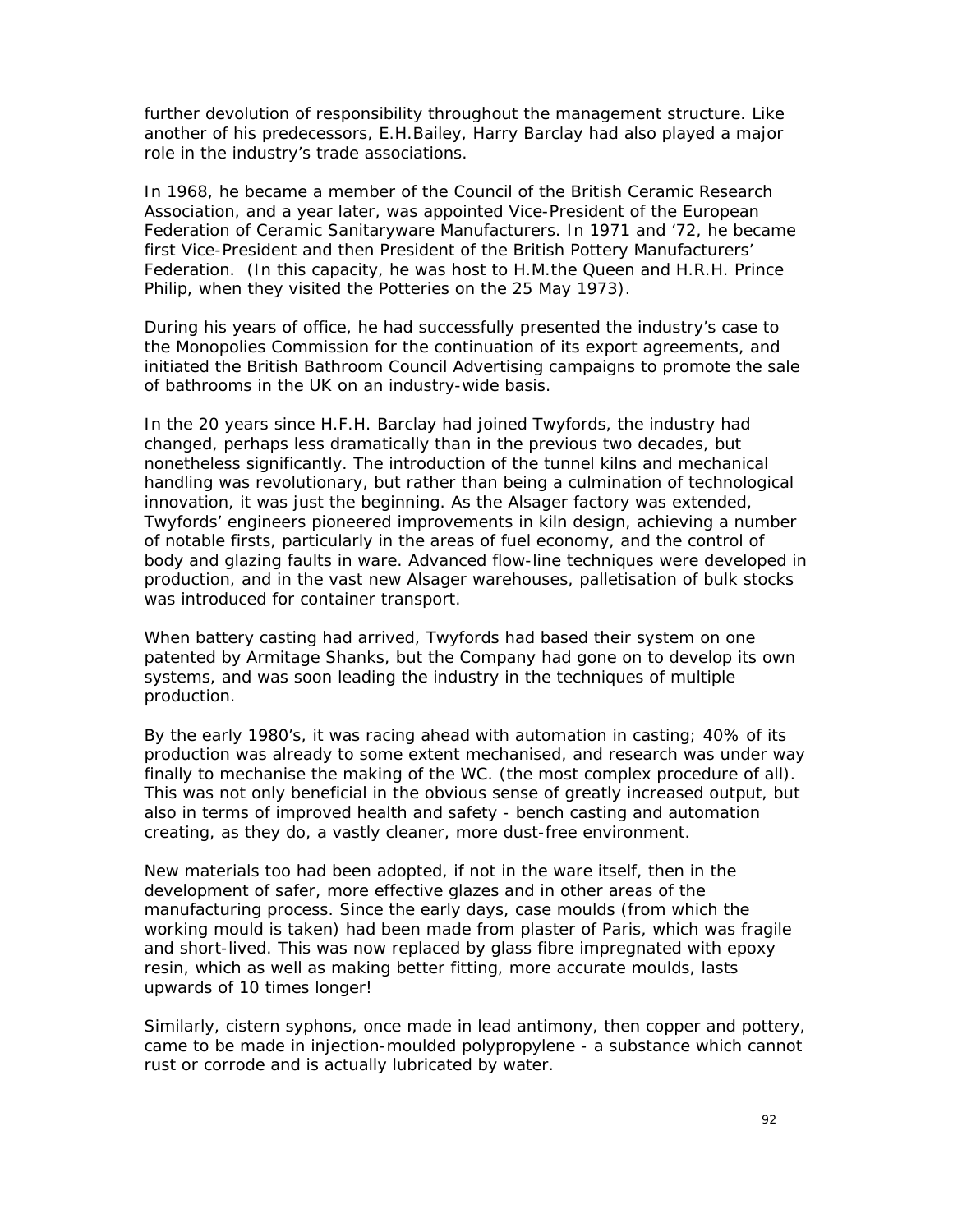In recent years, standardisation in sanitaryware has been growing - especially since Britain's entry into the European Economic Community.

In the late 1970's, a special committee was set up to discuss and approve standards for European sanitary pottery, and among its many and varied deliberations, it was decided that the old square tap-holes should be withdrawn, and replaced by round ones with a minimum diameter of 30mm.

A standardised 'P' trap outlet for water closets was also agreed upon, with a special connector which converts to the 'S' trap formation - the theory being that as this gains universal acceptance, it will reduce stock-holding for both manufacturer and distributor.

It seems highly unlikely that we shall ever arrive at Buckminster Fuller-style bathroom modules, with everything crammed into one compact, super-ergonomic unit.

But there is nevertheless, an increasing tendency to look towards inset basins, wall-hung WCs and ducted plumbing as a method of achieving a much neater bathroom, which is easier to clean and more straightforward to fit.

This is also reflected on the contract and institutional side of the business, with panel-assembly sanitary units, an idea pioneered by Twyfords, where a variety of appliances and fittings can be pre-plumbed onto special laminated panels, which hide away pipes; can be fitted in one-piece and are very simply maintained.

Fashion develops in the bathroom probably slower than any other area of domestic design. But as the second smallest and smallest rooms have become less of a utility in the mind of the consumer, changes in attitude and styling are beginning to accelerate.

A typical example of this is the changing perception of that very sensible, but very un-English device - the bidet - sales of which have increased by more than 30% over the last ten years, and will no doubt continue to do so. Despite the occasional resurgence of traditional white ware, it is also apparent that colour will grow more, rather than less, exotic.

For the first time in 70 years, Twyfords' latest range includes decorated bathrooms such as 'Indian Pearl' (a vine-leaf design dating back to the 1880's), and among its most popular lines, features two-tone coloured effects, with a deeper shade superimposed over a lighter one, as if in shadow.

Finally, after half a century, the basic shape of the bathroom is beginning again to change - possibly more that it has ever done before. The smoothly rounded forms, which have predominated since the late 1950's (to a certain extent, since the 19th century), are now giving way to more geometric designs like that of Twyfords 'Debut' range, launched in 1981 - and there is every sign that this distinctive, more linear kind of styling is where the future lies.

The history of the bathroom has been a strange and disjointed progress. Though it was perfected in essence in the time of the ancients, it was swept away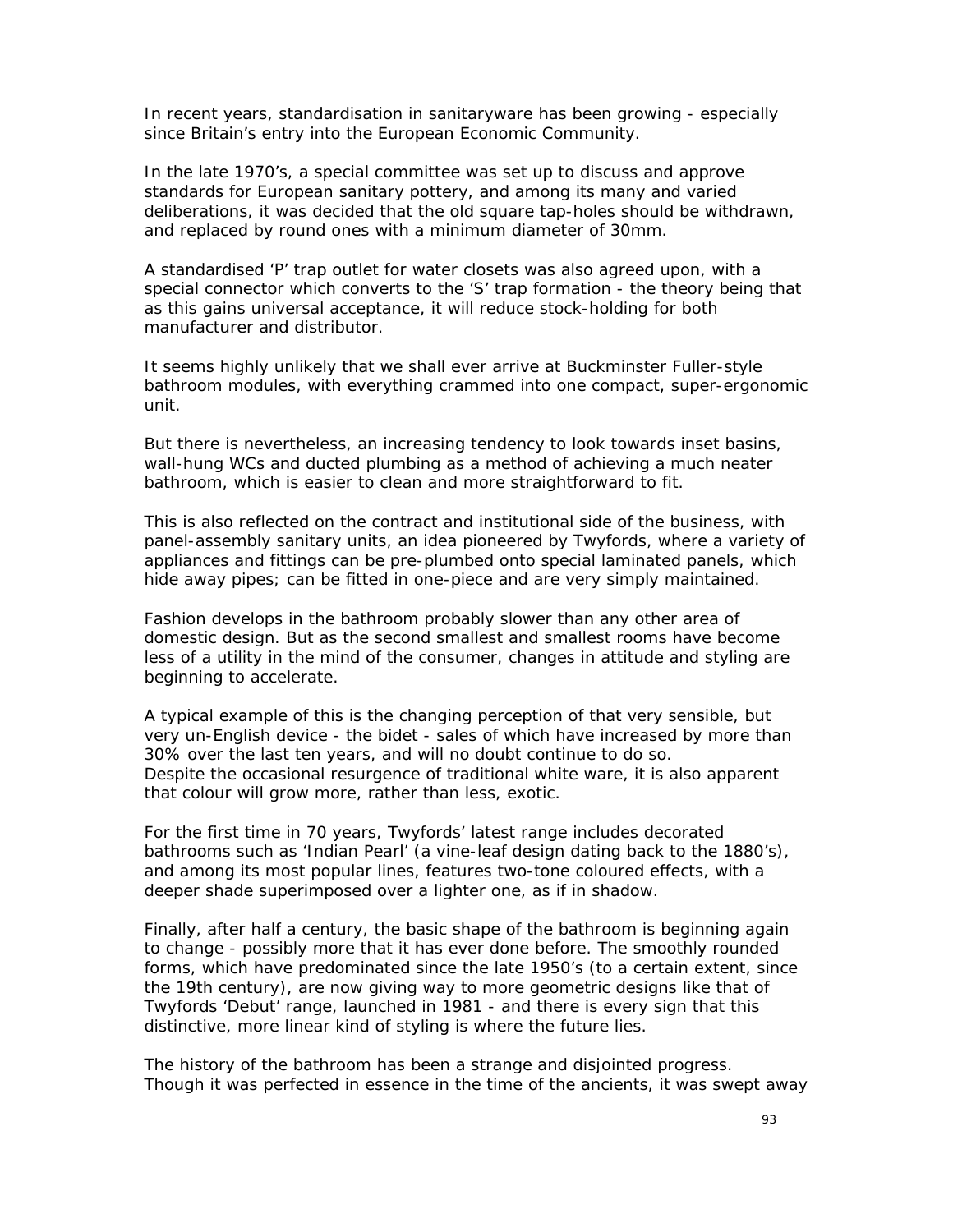and all but lost to us. It took a millennium to make its painful, prodigal return, and then, with the help of men like the Twyfords, it burgeoned in little more than 50 years of the most amazing inventiveness and artistic device.

The glories of Victorian plumbing may have disappeared in the first decade of the 20th century, but the pioneering spirit of these men survived their wares. To them and the Companies they founded, we owe the levels of public and domestic hygiene that we so easily enjoy today, and none more so than Twyfords.

Next time you go to the bathroom, you might like reflect on what it may have been like without them.

1874, in his 'Sanitary Arrangements for Dwellings', Mr. W. Eassie reflected that 'Nothing can be more satisfactory than a good water-closet apparatus, properly connected with a well-ventilated sewer'.

It is a sentiment with which we can all heartily concur.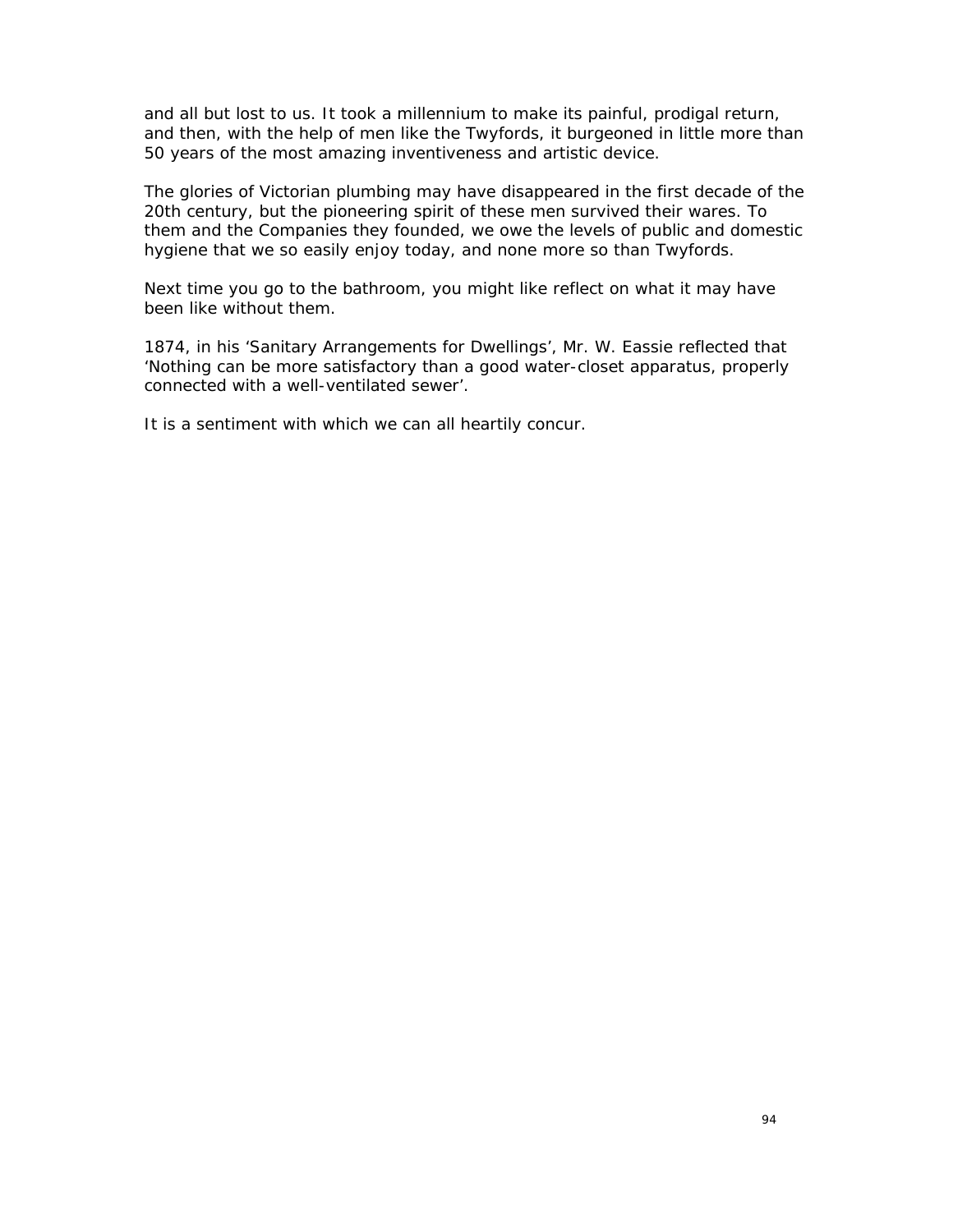## *Acknowledgments*

Many grateful thanks are due to all of the following people and more, who helped piece together the information on which this story of Twyford is based.

Their knowledge, reminiscences, kindness, time and enthusiasm was much appreciated.

Harry Barclay for his backing and detective work, Francis Celoria of the Gladstone Museum, Gordon Clarke for more information than could physically be included, Rosie Dunnage, Colin Ecclestone, who spent a great deal of time and effort preparing the greater part of the research material.

E. Stanley Ellis for his intricate explanations of the mysteries of sanitary plumbing, Graham Forrester, Jim Gibson for more assistance than there is room to list, Jack Hay whose recall of his long career as a director of Twyfords proved remarkable, Terry Henwood, David Johnson, Arnold Mountford and Kathy Nibblet of the Stoke City Museum, Claude Pike, Norman Richards, Kenneth Shanks, Tom Walker, Douglas Webster, who contributed much if not most of the personal history of his father, J. T. Webster, William Wilson, Geoffrey Yates, and numerous employees of Twyfords at both Stoke-on-Trent and Alsager.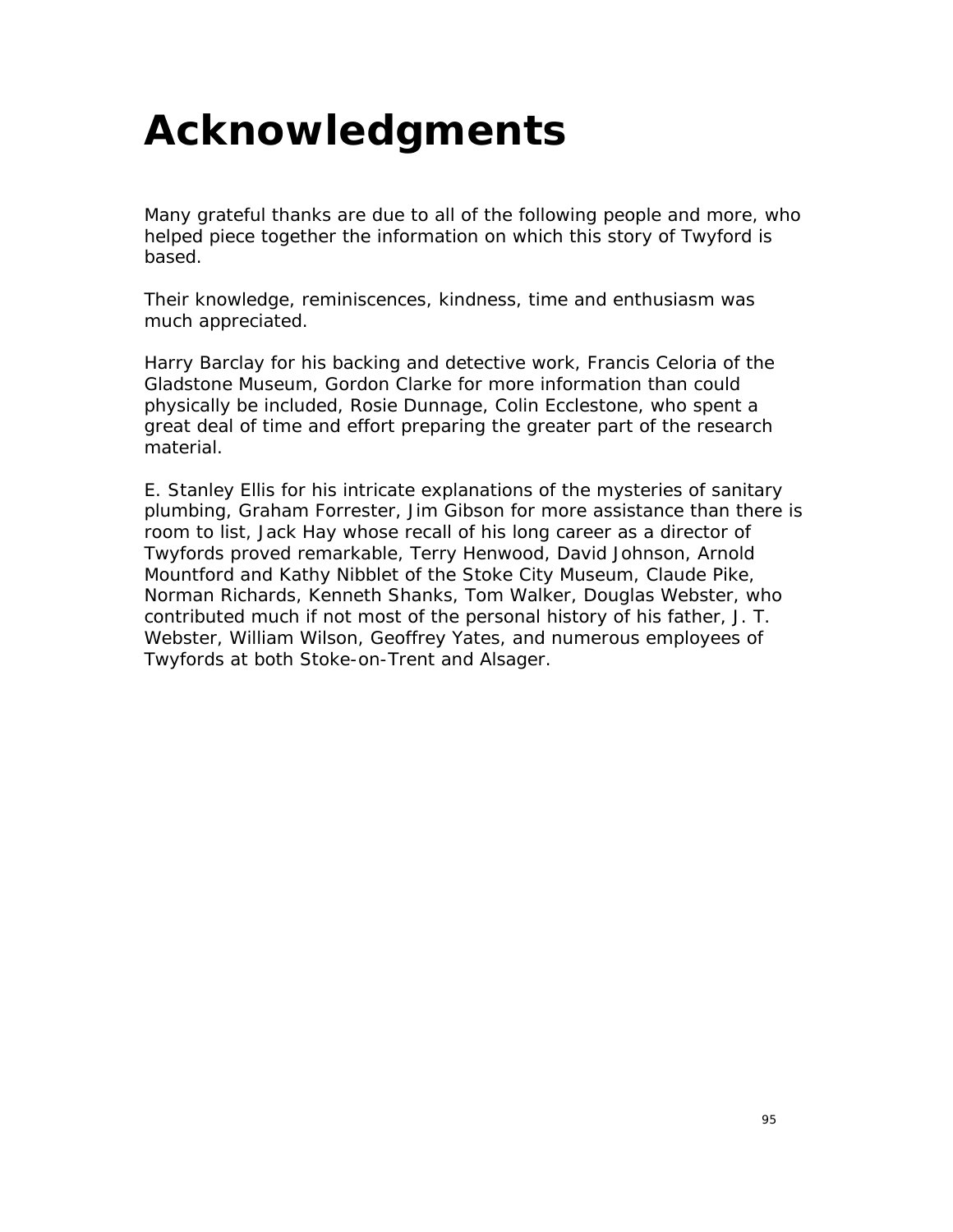# *More Books To Read In The Bath*

|                        | Atterbury P. & Irvine L. The Doulton Story' London 1979.                                                                                                      |
|------------------------|---------------------------------------------------------------------------------------------------------------------------------------------------------------|
| Baghri D. & Mullins B. | 'Dinkum Dunnies'<br>Eclipse, New South Wales, Australia 1971.                                                                                                 |
| Baghri D. & O'Grady J. | 'Ladies and Gentlemen'<br>Ure Smith, Sydney and London 1966.                                                                                                  |
| Copeland R.            | 'A short history of pottery raw materials and<br>the Cheddleton Flint Mill'<br>Cheddleton Flint Mill Industrial Heritage Trust,<br>Leek, Staffordshire, 1972. |
| Donno E. S.            | 'Sir John Harington's A New Discourse of a<br>Stale Subject called the Metamorphosis of<br>Ajax'<br>Routledge, and Kegan Paul, London 1962.                   |
| Eassie W.              | 'Sanitary Arrangements for Dwellings'<br>South Elder, London 1874.                                                                                            |
| Frazier G. and B.      | 'The Bath Book'<br>Troubador Press, San Francisco 1973.                                                                                                       |
| Graham F.              | 'The Geordie Nettie'<br>Northern History Booklet,<br>Newcastle-upon-Tyne 1977.                                                                                |
| Hartley D.             | 'Water in England'<br>Macdonald, London 1964.                                                                                                                 |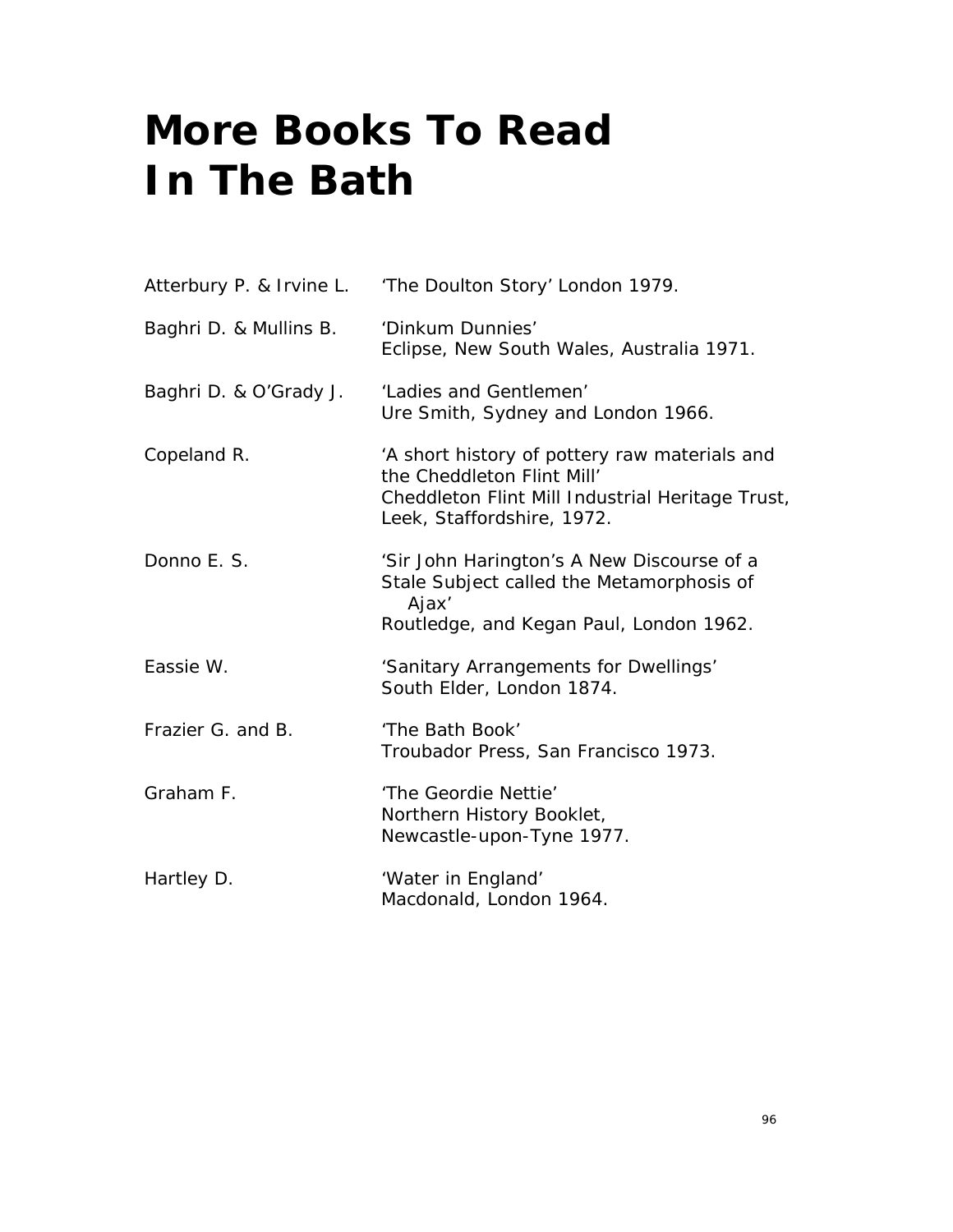| Hatton J.     | 'Twyfords. A Chapter in the History of Pottery'<br>J. S. Virtue, London, around 1895.                                        |
|---------------|------------------------------------------------------------------------------------------------------------------------------|
| Hellyer B.    | 'Under Eight Reigns'<br>Dent and Hellyer, London, around 1930.                                                               |
| Hellyer S. S. | 'Principles and Practices of Plumbing'<br>Bell, London 1891.<br>'The Plumber and Sanitary Houses',<br>Batsford, London 1877. |
| Houghton G.   | 'The Penny Spenders',<br>Arlington, London 1966.                                                                             |
| Kira A.       | 'The Bathroom'<br>Penguin, London 1976.                                                                                      |
| Lambton L.    | 'Temples of Convenience'<br>Gordon Fraser, London 1978.                                                                      |
| Maddock A. M. | 'The Polished Earth'<br>Trenton, New Jersey 1962.                                                                            |
| McLaughlin T. | 'Coproplilia or A Peck of Dirt'<br>Cassell, London 1971.                                                                     |
| Muir Frank    | 'A Book at Bathtime'<br>William Heinemann Ltd., London 1982.                                                                 |
| Palmer R.     | 'The Water Closet, A New History'<br>David and Charles, Newton Abbot 1973                                                    |
| Pudney J.     | 'The Smallest Room'<br>Michael Joseph, London 1954.                                                                          |
| Reyburn W.    | 'Flushed with Pride, The Story of Thomas<br>Crapper'<br>Macdonald, London 1969.                                              |
| Reynolds R.   | 'Cleanliness and Godliness'<br>Allen and Unwin, London 1943.                                                                 |
| Rolt L.T.C.   | 'The Potters' Field'<br>David and Charles, Newton Abbot 1974.                                                                |
| Room A.       | 'Dictionary of Trade Name Origins'<br>Routledge and Kegan Paul, London 1982.<br>97                                           |